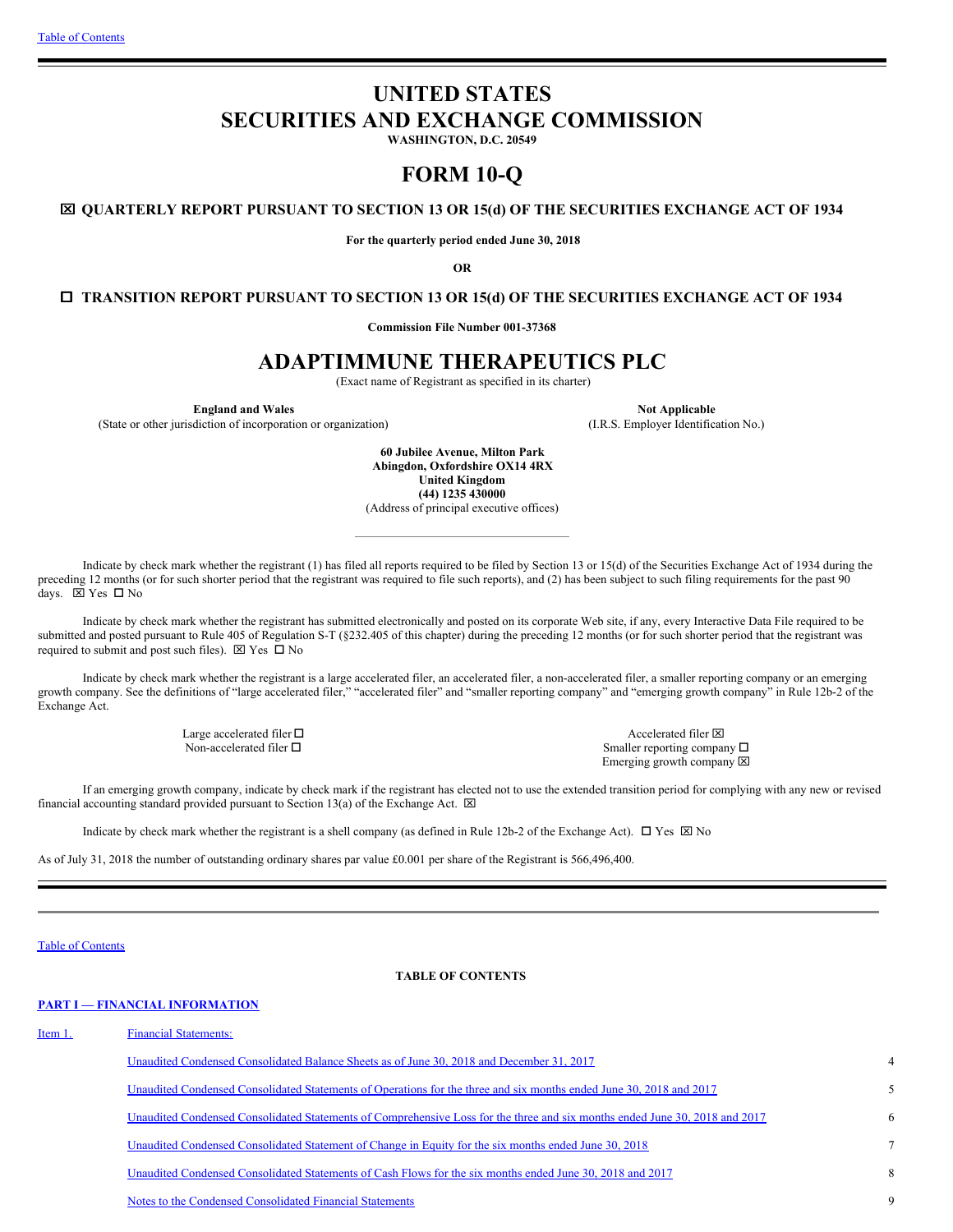| Item 2.           | Management's Discussion and Analysis of Financial Condition and Results of Operations | 19 |
|-------------------|---------------------------------------------------------------------------------------|----|
| Item 3.           | Quantitative and Qualitative Disclosures About Market Risk                            | 33 |
| Item 4.           | <b>Controls and Procedures</b>                                                        | 33 |
|                   | <b>PART II - OTHER INFORMATION</b>                                                    |    |
| Item $1$ .        | <b>Legal Proceedings</b>                                                              | 34 |
| Item 1A.          | <b>Risk Factors</b>                                                                   | 34 |
| Item 2.           | Unregistered Sales of Equity Securities and Use of Proceeds                           | 82 |
| Item $3.$         | <b>Defaults Upon Senior Securities</b>                                                | 82 |
| Item 4.           | <b>Mine Safety Disclosures</b>                                                        | 82 |
| Item 5.           | <b>Other Information</b>                                                              | 82 |
| Item 6.           | <b>Exhibits</b>                                                                       | 83 |
| <b>Signatures</b> |                                                                                       | 84 |

## Table of [Contents](#page-0-0)

## **General information**

In this Quarterly Report on Form 10-Q ("Quarterly Report"), "Adaptimmune," the "Group," the "Company," "we," "us" and "our" refer to Adaptimmune Therapeutics plc and its consolidated subsidiaries, except where the context otherwise requires.

## **Information Regarding Forward-Looking Statements**

This Quarterly Report contains forward-looking statements that are based on our current expectations, assumptions, estimates and projections about us and our industry. All statements other than statements of historical fact in this Quarterly Report are forward-looking statements.

These forward-looking statements are subject to known and unknown risks, uncertainties, assumptions and other factors that could cause our actual results of operations, financial condition, liquidity, performance, prospects, opportunities, achievements or industry results, as well as those of the markets we serve or intend to serve, to differ materially from those expressed in, or suggested by, these forward-looking statements. These forward-looking statements are based on assumptions regarding our present and future business strategies and the environment in which we expect to operate in the future. Important factors that could cause those differences include, but are not limited to:

- · our ability to successfully advance our MAGE-A10, MAGE-A4 and AFP SPEAR T-cells through clinical development and the timing within which we can recruit patients and treat patients in our clinical trials;
- · our ability to successfully and reproducibly manufacture SPEAR T-cells in order to meet patient demand;
- · our ability to further develop our commercial manufacturing process for our SPEAR T-cells, transfer such commercial process to third party contract manufacturers, if required, and for such third party contract manufacturers or ourselves to manufacture SPEAR T-cells to the quality and on the timescales we require;
- the scope and timing of performance of our ongoing collaboration with GlaxoSmithKline ("GSK") including nomination of further targets by GSK under the collaboration;
- · our ability to successfully advance our SPEAR T-cell technology platform to improve the safety and effectiveness of our existing SPEAR T-cell candidates and to submit Investigational New Drug Applications, or INDs, for new SPEAR T-cell candidates;
- the rate and degree of market acceptance of T-cell therapy generally, and of SPEAR T-cells;
- · government regulation and approval, including, but not limited to, the expected regulatory approval timelines for SPEAR T-cells and the level of pricing and reimbursement for SPEAR T-cells, if approved for marketing;
- the existence of any third party patents preventing further development of any SPEAR T-cells, including, any inability to obtain appropriate third party licenses, or enforcement of patents against us or our collaborators;
- our ability to obtain granted patents covering any SPEAR T-cells and to enforce such patents against third parties;
- · volatility in equity markets in general and in the biopharmaceutical sector in particular;
- · fluctuations in the price of materials and bought-in components;
- · our relationships with suppliers, contract manufacturing organizations or CROs and other third-party providers including fluctuations in the price of materials and services, ability to obtain reagents particularly where such reagents are only available from a single source, and performance of third party providers;
- increased competition from other companies in the biotechnology and pharmaceutical industries including where such competition impacts ability to recruit patients in to clinical trials;
- · claims for personal injury or death arising from the use of SPEAR T-cell candidates;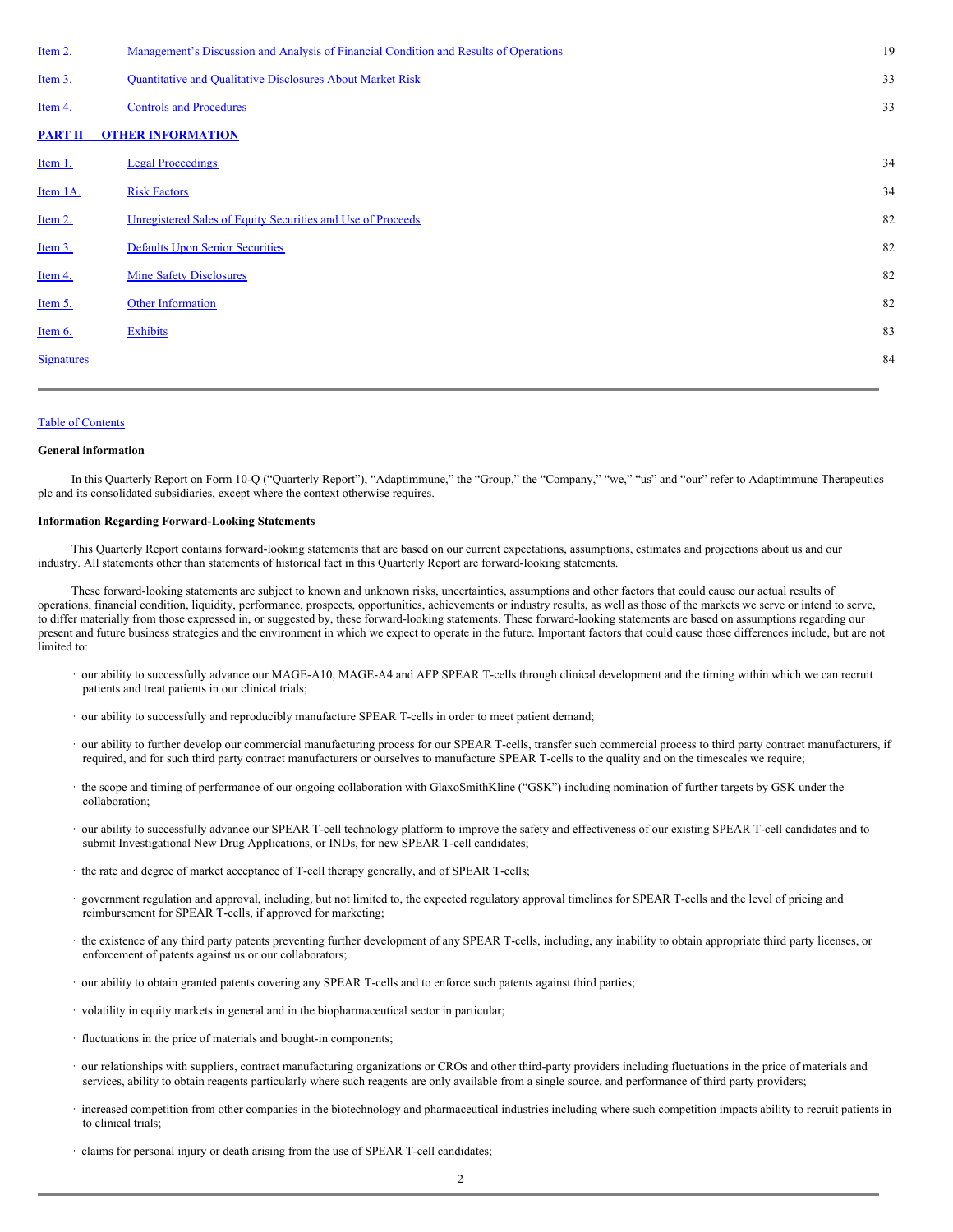- · our ability to attract and retain qualified personnel;
- · a change in our status as an emerging growth company under the Jumpstart Our Business Start-ups Act of 2012, or JOBS Act; and
- · additional factors that are not known to us at this time.

Additional factors that could cause actual results, financial condition, liquidity, performance, prospects, opportunities, achievements or industry results to differ materially include, but are not limited to, those discussed under "Risk Factors" in Part II, Item 1A in this Quarterly Report and in our other filings with the Securities and Exchange Commission (the "SEC"). Additional risks that we may currently deem immaterial or that are not presently known to us could also cause the forward-looking events discussed in this Quarterly Report not to occur. The words "believe," "may," "will," "estimate," "continue," "anticipate," "intend," "expect" and similar words are intended to identify estimates and forward-looking statements. Estimates and forward-looking statements speak only at the date they were made, and we undertake no obligation to update or to review any estimate and/or forward-looking statement because of new information, future events or other factors. Estimates and forward-looking statements involve risks and uncertainties and are not guarantees of future performance. Our future results may differ materially from those expressed in these estimates and forward-looking statements. In light of the risks and uncertainties described above, the estimates and forward-looking statements discussed in this Quarterly Report might not occur, and our future results and our performance may differ materially from those expressed in these forward-looking statements due to, inclusive of, but not limited to, the factors mentioned above. Because of these uncertainties, you should not make any investment decision based on these estimates and forward-looking statements.

<span id="page-2-2"></span>3

#### Table of [Contents](#page-0-0)

## **PART I — FINANCIAL INFORMATION**

#### **Item 1. Financial Statements.**

## <span id="page-2-1"></span><span id="page-2-0"></span>**ADAPTIMMUNE THERAPEUTICS PLC UNAUDITED CONDENSED CONSOLIDATED BALANCE SHEETS (In thousands, except share data)**

|                                                                                                                                                                                                   |              | <b>June 30,</b><br>2018 | December 31,<br>2017 |            |  |
|---------------------------------------------------------------------------------------------------------------------------------------------------------------------------------------------------|--------------|-------------------------|----------------------|------------|--|
| <b>Assets</b>                                                                                                                                                                                     |              |                         |                      |            |  |
| <b>Current assets</b>                                                                                                                                                                             |              |                         |                      |            |  |
| Cash and cash equivalents                                                                                                                                                                         | $\mathbb{S}$ | 42.312                  | $\mathbb{S}$         | 84,043     |  |
| Marketable securities - available-for-sale debt securities                                                                                                                                        |              | 86,716                  |                      | 124,218    |  |
| Accounts receivable, net of allowance for doubtful accounts of \$- and \$-                                                                                                                        |              |                         |                      | 206        |  |
| Other current assets and prepaid expenses (including current portion of clinical materials)                                                                                                       |              | 32,626                  |                      | 21,716     |  |
| <b>Total current assets</b>                                                                                                                                                                       |              | 161,654                 |                      | 230,183    |  |
| Restricted cash                                                                                                                                                                                   |              | 4,195                   |                      | 4,253      |  |
| Clinical materials                                                                                                                                                                                |              | 4,782                   |                      | 4,695      |  |
| Property, plant and equipment, net                                                                                                                                                                |              | 39,472                  |                      | 40,679     |  |
| Intangibles, net                                                                                                                                                                                  |              | 1,196                   |                      | 1,337      |  |
| <b>Total assets</b>                                                                                                                                                                               |              | 211,299                 |                      | 281,147    |  |
|                                                                                                                                                                                                   |              |                         |                      |            |  |
| Liabilities and stockholders' equity                                                                                                                                                              |              |                         |                      |            |  |
| <b>Current liabilities</b>                                                                                                                                                                        |              |                         |                      |            |  |
| Accounts payable                                                                                                                                                                                  |              | 4,131                   |                      | 8,378      |  |
| Accrued expenses and other accrued liabilities                                                                                                                                                    |              | 21,457                  |                      | 27,201     |  |
| Deferred revenue                                                                                                                                                                                  |              | 16,722                  |                      | 38,735     |  |
| <b>Total current liabilities</b>                                                                                                                                                                  |              | 42.310                  |                      | 74,314     |  |
| Other liabilities, non-current                                                                                                                                                                    |              | 3,887                   |                      | 3,849      |  |
| <b>Total liabilities</b>                                                                                                                                                                          |              | 46,197                  |                      | 78,163     |  |
| <b>Stockholders' equity</b>                                                                                                                                                                       |              |                         |                      |            |  |
| Common stock - Ordinary shares par value £0.001, 701, 103, 126 authorized and 566, 496, 400 issued and outstanding<br>$(2017: 701, 103, 126$ authorized and 562, 119, 334 issued and outstanding) |              | 860                     |                      | 854        |  |
| Additional paid in capital                                                                                                                                                                        |              | 466,229                 |                      | 455,401    |  |
| Accumulated other comprehensive loss                                                                                                                                                              |              | (14, 419)               |                      | (21, 641)  |  |
| Accumulated deficit                                                                                                                                                                               |              | (287, 568)              |                      | (231, 630) |  |
| <b>Total stockholders' equity</b>                                                                                                                                                                 |              | 165,102                 |                      | 202,984    |  |
|                                                                                                                                                                                                   |              |                         |                      |            |  |
| Total liabilities and stockholders' equity                                                                                                                                                        | \$           | 211,299                 | \$                   | 281,147    |  |

See accompanying notes to unaudited condensed consolidated financial statements.

<span id="page-2-3"></span>4

Table of [Contents](#page-0-0)

**ADAPTIMMUNE THERAPEUTICS PLC UNAUDITED CONDENSED CONSOLIDATED STATEMENTS OF OPERATIONS (In thousands, except share and per share data)**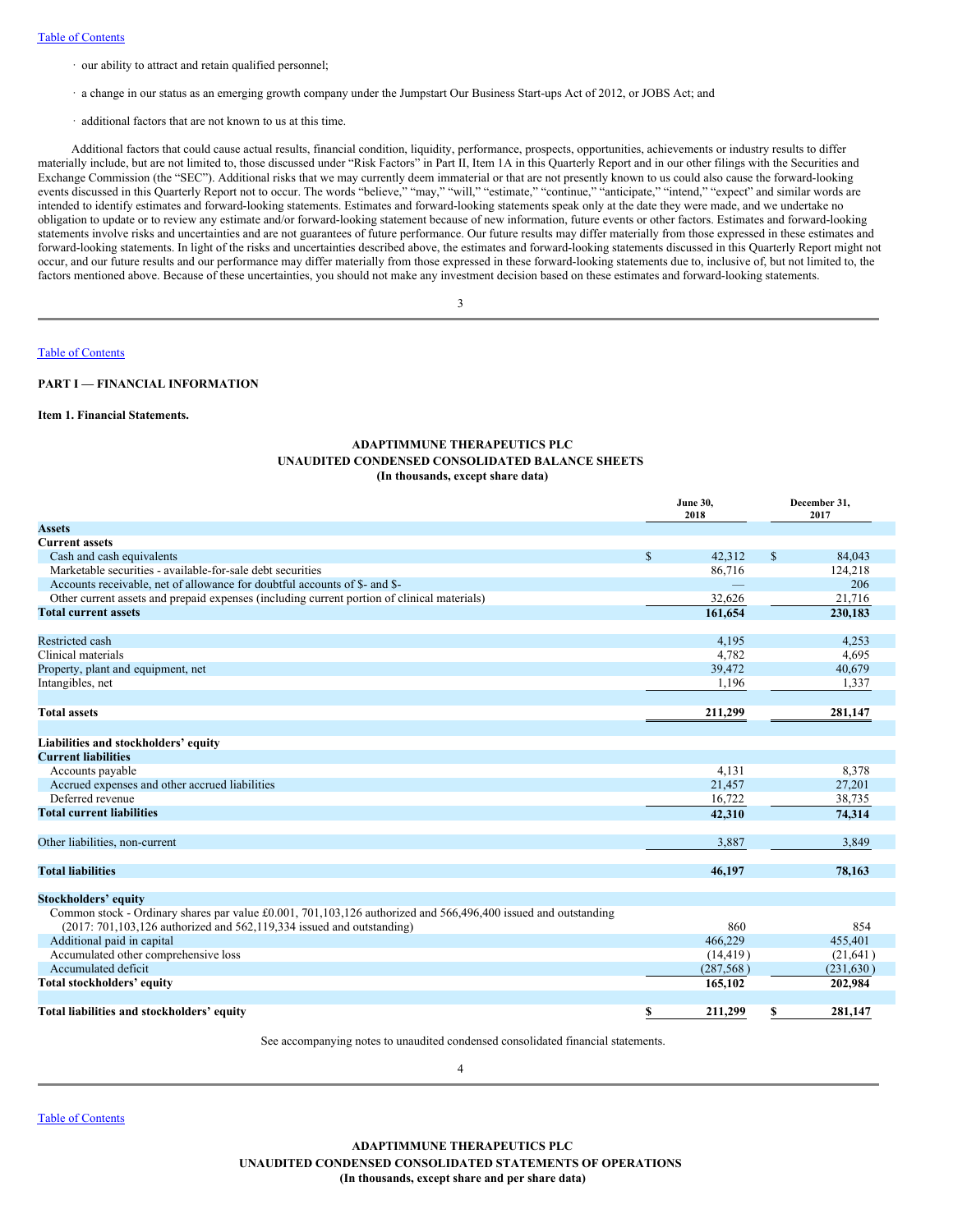|                                                |   | Three months ended<br><b>June 30,</b> |              |             | Six months ended<br><b>June 30,</b> |             |    |               |
|------------------------------------------------|---|---------------------------------------|--------------|-------------|-------------------------------------|-------------|----|---------------|
|                                                |   | 2018                                  |              | 2017        |                                     | 2018        |    | 2017          |
| Revenue                                        |   | 9,038                                 | $\mathbf{s}$ | 3,521       | $\mathbf{s}$                        | 17,234      | S  | 6,378         |
| <b>Operating expenses</b>                      |   |                                       |              |             |                                     |             |    |               |
| Research and development                       |   | (26, 624)                             |              | (19, 591)   |                                     | (52,016)    |    | (38,206)      |
| General and administrative                     |   | (11,291)                              |              | (7, 710)    |                                     | (22,495)    |    | (14, 173)     |
| <b>Total operating expenses</b>                |   | (37, 915)                             |              | (27, 301)   |                                     | (74, 511)   |    | (52, 379)     |
| <b>Operating loss</b>                          |   | (28, 877)                             |              | (23,780)    |                                     | (57, 277)   |    | (46,001)      |
| Interest income                                |   | 540                                   |              | 506         |                                     | 1,199       |    | 746           |
| Other (expense) income, net                    |   | (15, 406)                             |              | 3,224       |                                     | (8,276)     |    | 3,654         |
| Loss before income taxes                       |   | (43,743)                              |              | (20, 050)   |                                     | (64, 354)   |    | (41,601)      |
| Income taxes                                   |   | (102)                                 |              | (165)       |                                     | (229)       |    | (396)         |
| Net loss attributable to ordinary shareholders |   | (43, 845)                             |              | (20, 215)   |                                     | (64, 583)   |    | (41,997)      |
| Net loss per ordinary share                    |   |                                       |              |             |                                     |             |    |               |
| Basic and diluted                              | S | (0.08)                                | - \$         | $(0.04)$ \$ |                                     | (0.11)      | -S | (0.09)        |
| Weighted average shares outstanding:           |   |                                       |              |             |                                     |             |    |               |
| Basic and diluted                              |   | 565, 197, 217                         |              | 556,776,430 |                                     | 563,804,832 |    | 493, 392, 465 |
|                                                |   |                                       |              |             |                                     |             |    |               |

See accompanying notes to unaudited condensed consolidated financial statements.

<span id="page-3-0"></span>5

Table of [Contents](#page-0-0)

## **ADAPTIMMUNE THERAPEUTICS PLC UNAUDITED CONDENSED CONSOLIDATED STATEMENTS OF COMPREHENSIVE LOSS (In thousands)**

|                                                                               | Three months ended<br><b>June 30.</b> |           |  |           | Six months ended<br><b>June 30.</b> |           |          |           |
|-------------------------------------------------------------------------------|---------------------------------------|-----------|--|-----------|-------------------------------------|-----------|----------|-----------|
|                                                                               |                                       | 2018      |  | 2017      |                                     | 2018      |          | 2017      |
| <b>Net loss</b>                                                               |                                       | (43, 845) |  | (20, 215) |                                     | (64, 583) | <b>D</b> | (41,997)  |
| Other comprehensive loss, net of tax                                          |                                       |           |  |           |                                     |           |          |           |
| Foreign currency translation adjustments, net of tax of \$-, \$-, \$- and \$- |                                       | 6.107     |  | (1,192)   |                                     | 3,582     |          | (1,309)   |
| Unrealized holding gains (losses) on available-for-sale debt securities,      |                                       |           |  |           |                                     |           |          |           |
| net of tax of $\S$ -, $\S$ -, $\S$ - and $\S$ -                               |                                       | 5,223     |  | (1,296)   |                                     | 1,167     |          | (1,296)   |
| Reclassification adjustment for losses on available-for-sale debt             |                                       |           |  |           |                                     |           |          |           |
| securities included in net loss, net of tax of \$-, \$-, \$- and \$-          |                                       | 1,310     |  |           |                                     | 2,473     |          |           |
| Total comprehensive loss for the period                                       |                                       | (31,205)  |  | (22,703)  |                                     | (57, 361) |          | (44, 602) |

See accompanying notes to unaudited condensed consolidated financial statements.

<span id="page-3-1"></span>6

Table of [Contents](#page-0-0)

## **ADAPTIMMUNE THERAPEUTICS PLC UNAUDITED CONDENSED CONSOLIDATED STATEMENT OF CHANGE IN EQUITY (In thousands, except share data)**

|                                                                                         |                 |              |                 |    |                                         | <b>Accumulated other</b><br>comprehensive loss |                                                                  |    |                                                                                                |                        |            |               |                                         |
|-----------------------------------------------------------------------------------------|-----------------|--------------|-----------------|----|-----------------------------------------|------------------------------------------------|------------------------------------------------------------------|----|------------------------------------------------------------------------------------------------|------------------------|------------|---------------|-----------------------------------------|
|                                                                                         | Common<br>stock |              | Common<br>stock |    | <b>Additional</b><br>paid in<br>capital |                                                | Accumulated<br>foreign<br>currency<br>translation<br>adjustments |    | Accumulated<br>unrealized<br>gains<br>(losses) on<br>available-for-<br>sale debt<br>securities | Accumulated<br>deficit |            |               | <b>Total</b><br>stockholders'<br>equity |
| Balance as of 1 January 2018 (under<br>previous guidance)                               | 562,119,334     | $\mathbb{S}$ | 854             | S. | 455,401                                 | \$                                             | (17, 867)                                                        | -S | (3,774)                                                                                        | <sup>\$</sup>          | (231, 630) | <sup>\$</sup> | 202,984                                 |
| Cumulative effect of applying new<br>accounting standards                               |                 |              |                 |    |                                         |                                                |                                                                  |    |                                                                                                |                        | 8,645      |               | 8,645                                   |
| Balance as of 1 January 2018 (adjusted)                                                 |                 |              | 854             |    | 455,401                                 |                                                | (17, 867)                                                        |    | (3,774)                                                                                        |                        | (222, 985) |               | 211,629                                 |
| Net loss                                                                                |                 |              |                 |    |                                         |                                                |                                                                  |    |                                                                                                |                        | (64, 583)  |               | (64, 583)                               |
| Issuance of shares upon exercise of<br>stock options                                    | 4,377,066       |              | 6               |    | 2,417                                   |                                                |                                                                  |    |                                                                                                |                        |            |               | 2,423                                   |
| Other comprehensive loss before<br>reclassifications                                    |                 |              |                 |    |                                         |                                                |                                                                  |    |                                                                                                |                        |            |               |                                         |
| Foreign currency translation<br>adjustments                                             |                 |              |                 |    |                                         |                                                | 3,582                                                            |    |                                                                                                |                        |            |               | 3,582                                   |
| Unrealized holding gains on<br>available-for-sale debt securities,<br>net of tax of \$- |                 |              |                 |    |                                         |                                                |                                                                  |    | 1,167                                                                                          |                        |            |               | 1,167                                   |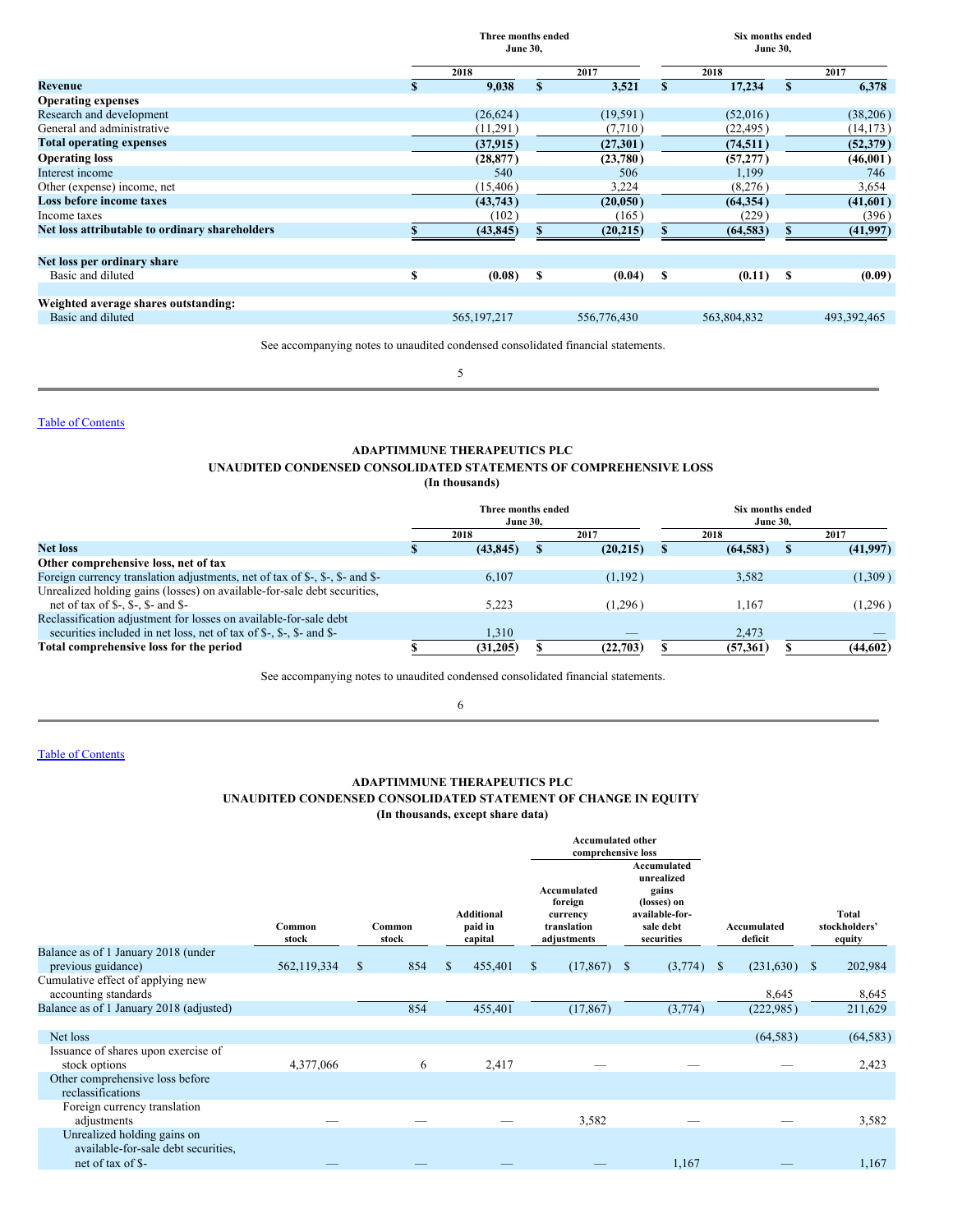| Reclassification from accumulated       |                          |                          |         |                          |       |            |         |
|-----------------------------------------|--------------------------|--------------------------|---------|--------------------------|-------|------------|---------|
| other comprehensive loss of losses      |                          |                          |         |                          |       |            |         |
| on available-for-sale debt securities   |                          |                          |         |                          |       |            |         |
| included in net loss, net of tax of \$- | $\overline{\phantom{a}}$ | $\sim$                   |         | $\overline{\phantom{a}}$ | 2.473 | _          | 2.473   |
| Share-based compensation expense        |                          | $\overline{\phantom{a}}$ | 8.411   | _                        |       |            | 8,411   |
| <b>Balance as of June 30, 2018</b>      | 566,496,400              | 860                      | 466.229 | (14, 285)                | (134) | (287, 568) | 165,102 |

See accompanying notes to unaudited condensed consolidated financial statements.

#### <span id="page-4-0"></span>7

## Table of [Contents](#page-0-0)

## **ADAPTIMMUNE THERAPEUTICS PLC UNAUDITED CONDENSED CONSOLIDATED STATEMENTS OF CASH FLOWS (In thousands)**

|                                                                                        |   | <b>Six months ended</b><br><b>June 30.</b> |               |           |  |  |
|----------------------------------------------------------------------------------------|---|--------------------------------------------|---------------|-----------|--|--|
|                                                                                        |   | 2018                                       |               | 2017      |  |  |
| <b>Cash flows from operating activities</b>                                            |   |                                            |               |           |  |  |
| <b>Net loss</b>                                                                        | S | (64, 583)                                  | <sup>\$</sup> | (41, 997) |  |  |
| Adjustments to reconcile net loss to net cash used in operating activities:            |   |                                            |               |           |  |  |
| Depreciation                                                                           |   | 3,499                                      |               | 2,023     |  |  |
| Amortization                                                                           |   | 304                                        |               | 159       |  |  |
| Share-based compensation expense                                                       |   | 8,411                                      |               | 4,757     |  |  |
| Realized loss on available-for-sale debt securities                                    |   | 2,473                                      |               |           |  |  |
| Unrealized foreign exchange losses (gains)                                             |   | 2,915                                      |               | (3,206)   |  |  |
| Other                                                                                  |   | 16                                         |               | 194       |  |  |
| Changes in operating assets and liabilities:                                           |   |                                            |               |           |  |  |
| (Increase) decrease in receivables and other operating assets                          |   | (11,602)                                   |               | 2,301     |  |  |
| Decrease (increase) in non-current operating assets                                    |   | 87                                         |               | (554)     |  |  |
| Decrease in payables and deferred revenue                                              |   | (24, 162)                                  |               | (10, 125) |  |  |
| Net cash used in operating activities                                                  |   | (82, 642)                                  |               | (46, 448) |  |  |
| Cash flows from investing activities                                                   |   |                                            |               |           |  |  |
| Acquisition of property, plant and equipment                                           |   | (3,139)                                    |               | (21, 188) |  |  |
| Acquisition of intangibles                                                             |   | (10)                                       |               | (266)     |  |  |
| Proceeds from disposal of property, plant and equipment                                |   |                                            |               | 550       |  |  |
| Maturity of short-term deposits                                                        |   | --                                         |               | 22,857    |  |  |
| Investment in short-term deposits                                                      |   |                                            |               |           |  |  |
|                                                                                        |   |                                            |               | (18,000)  |  |  |
| Maturity or redemption of marketable securities                                        |   | 70.717                                     |               |           |  |  |
| Investment in marketable securities                                                    |   | (33, 556)                                  |               | (79, 774) |  |  |
| Net cash provided by (used in) investing activities                                    |   | 34.012                                     |               | (95, 821) |  |  |
| Cash flows from financing activities                                                   |   |                                            |               |           |  |  |
| Proceeds from issuance of common stock, net of issuance costs \$4,774                  |   | $\overline{\phantom{a}}$                   |               | 103,167   |  |  |
| Proceeds from exercise of stock options                                                |   | 2,424                                      |               | 31        |  |  |
| Net cash provided by financing activities                                              |   | 2.424                                      |               | 103,198   |  |  |
|                                                                                        |   |                                            |               |           |  |  |
| Effect of currency exchange rate changes on cash, cash equivalents and restricted cash |   | 4,417                                      |               | 2,429     |  |  |
| Net decrease in cash, cash equivalents and restricted cash                             |   | (41,789)                                   |               | (36, 642) |  |  |
| Cash, cash equivalents and restricted cash at start of period                          |   | 88,296                                     |               | 162,796   |  |  |
| Cash, cash equivalents and restricted cash at end of period                            | S | 46.507                                     | S             | 126,154   |  |  |

See accompanying notes to unaudited condensed consolidated financial statements.

<span id="page-4-1"></span>8

Table of [Contents](#page-0-0)

# **ADAPTIMMUNE THERAPEUTICS PLC**

## **NOTES TO UNAUDITED CONDENSED CONSOLIDATED FINANCIAL STATEMENTS**

#### **Note 1 - General**

Adaptimmune Therapeutics plc is registered in England and Wales. Its registered office is 60 Jubilee Avenue, Milton Park, Abingdon, Oxfordshire, OX14 4RX, United Kingdom. Adaptimmune Therapeutics plc and its subsidiaries (collectively "Adaptimmune" or the "Company") is a clinical-stage biopharmaceutical company focused on providing novel cell therapies to patients, particularly in solid tumors. The Company's comprehensive and proprietary SPEAR (Specific Peptide Enhanced Affinity Receptor) T-cell platform enables it to identify cancer targets, find and genetically engineer T-cell receptors ("TCRs"), and produce therapeutic candidates for administration to patients. Using its affinity engineered TCRs, the Company aims to become a fully integrated cell therapy company and to have the first TCR T-cell approved.

The Company is subject to a number of risks similar to other biopharmaceutical companies in the early stage of clinical development including, but not limited to, the need to obtain adequate additional funding, possible failure of preclinical programs or clinical programs, the need to obtain marketing approval for its SPEAR T-cells, competitors developing new technological innovations, the need to successfully commercialize and gain market acceptance of the Company's SPEAR T-cells, the need to develop a suitable commercial manufacturing process and protection of proprietary technology. If the Company does not successfully commercialize any of its SPEAR Tcells, it will be unable to generate product revenue or achieve profitability. The Company had an accumulated deficit of \$287.6 million as of June 30, 2018.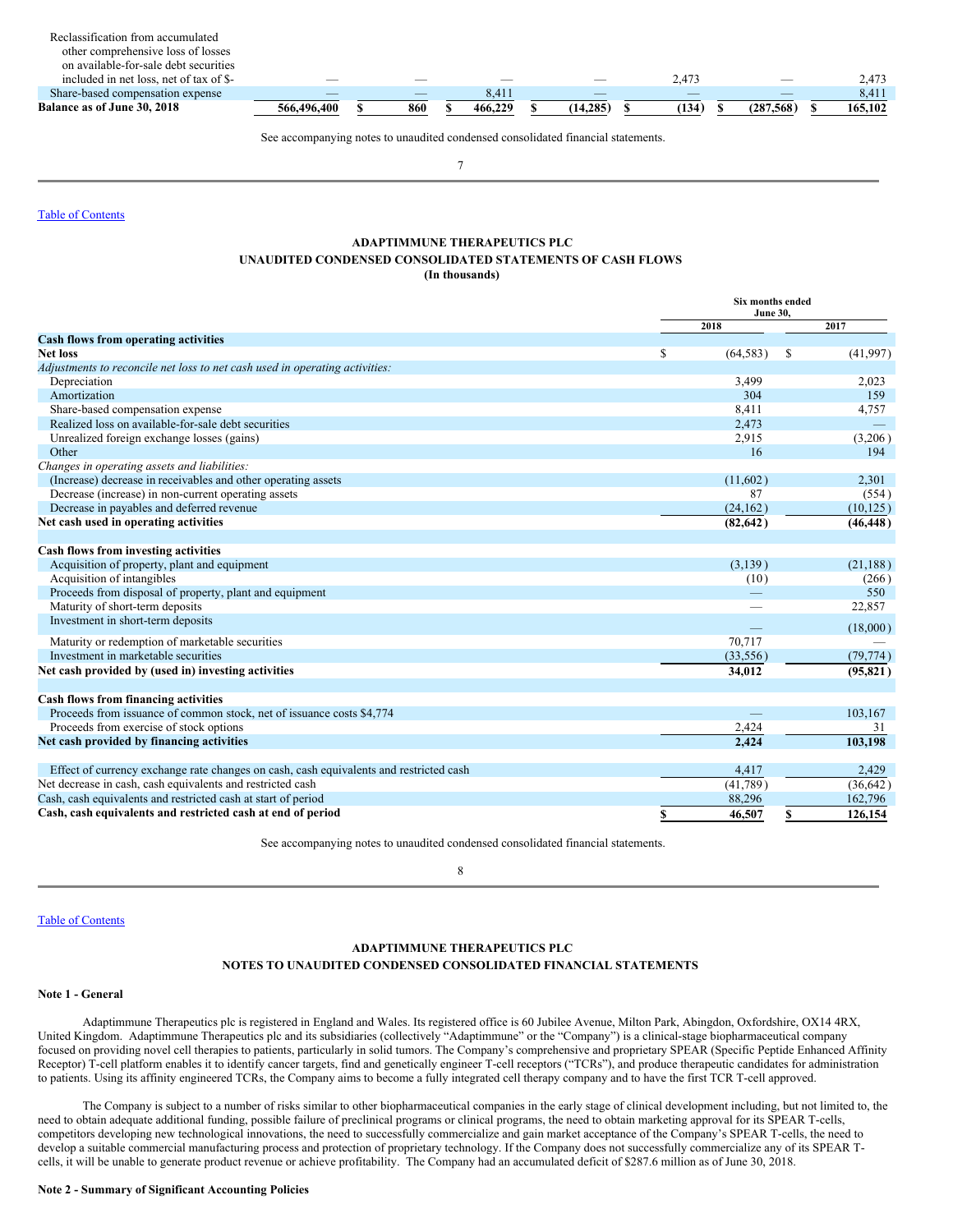#### **(a) Basis of presentation**

The condensed consolidated interim financial statements of Adaptimmune Therapeutics plc and its subsidiaries and other financial information included in this Quarterly Report are unaudited and have been prepared in accordance with generally accepted accounting principles in the United States of America ("U.S. GAAP") and are presented in U.S. dollars. All significant intercompany accounts and transactions between the Company and its subsidiaries have been eliminated on consolidation.

The unaudited condensed interim financial statements presented in this Quarterly Report should be read in conjunction with the consolidated financial statements and accompanying notes included in the Company's Annual Report on Form 10-K filed with the SEC on March 15, 2018 (the "Annual Report"). The balance sheet as of December 31, 2017 was derived from audited consolidated financial statements included in the Company's Annual Report but does not include all disclosures required by U.S. GAAP. The Company's significant accounting policies are described in Note 2 to those consolidated financial statements.

Certain information and footnote disclosures normally included in financial statements prepared in accordance with U.S. GAAP have been condensed or omitted from these interim financial statements. However, these interim financial statements include all adjustments, consisting only of normal recurring adjustments, which are, in the opinion of management, necessary to fairly state the results of the interim period. The interim results are not necessarily indicative of results to be expected for the full year.

On January 1, 2018, the Company adopted new guidance on revenue recognition, which has been codified within Accounting Standard Codification Topic 606, *Revenue from Contracts with Customers* ("ASC 606"). The comparative financial information for the three and six months ended June 30, 2017 and as of December 31, 2017 has not been restated.

## **(b) Use of estimates in interim financial statements**

The preparation of interim financial statements, in conformity with U.S. GAAP and SEC regulations, requires management to make estimates and assumptions that affect the reported amounts of assets and liabilities, disclosure of contingent assets and liabilities at the date of the consolidated financial statements and reported amounts of revenues and expenses during the reporting period. Estimates and assumptions are primarily made in relation to the valuation of share options, valuation allowances relating to deferred tax assets, revenue recognition, estimating clinical trial expenses and estimating reimbursements from R&D tax and expenditure credits. If actual results differ from the Company's estimates, or to the extent these estimates are adjusted in future periods, the Company's results of operations could either benefit from, or be adversely affected by, any such change in estimate.

9

#### Table of [Contents](#page-0-0)

#### **(c) Fair value measurements**

The Company is required to disclose information on all assets and liabilities reported at fair value that enables an assessment of the inputs used in determining the reported fair values. The fair value hierarchy prioritizes valuation inputs based on the observable nature of those inputs. The hierarchy defines three levels of valuation inputs:

Level 1 — Quoted prices in active markets for identical assets or liabilities

Level 2 — Inputs other than quoted prices included within Level 1 that are observable for the asset or liability, either directly or indirectly

Level 3 — Unobservable inputs that reflect the Company's own assumptions about the assumptions market participants would use in pricing the asset or liability

The carrying amounts of the Company's cash and cash equivalents, restricted cash, accounts receivable, accounts payable and accrued expenses approximate fair value because of the short-term nature of these instruments. The fair value of marketable securities, which are measured at fair value on a recurring basis is detailed in Note 6, *Fair value measurements*.

#### **(d) Revenue from contracts with customers**

On January 1, 2018, the Company adopted new guidance on revenue recognition, which has been codified within ASC 606. The accounting policy applicable from January 1, 2018 is described below and further details on the transition are available in Note 2(f). The comparative financial information for the three and six months ended June 30, 2017 and as of December 31, 2017 has not been restated and is prepared in accordance with the accounting policies that are described in Note 2 to the consolidated financial statements included in the Annual Report.

The Company has one contract with a customer, which is the GSK Collaboration and License Agreement. The GSK Collaboration and License Agreement consists of multiple performance obligations, including the transition of the NY-ESO SPEAR T-cell program to GSK, the development of a second target, PRAME, and an exclusive license to research, develop, and commercialize the Company's NY-ESO SPEAR T-cell therapy program.

The aggregate transaction price consists of an upfront payment of \$42,123,000 received in June 2014, development milestones achieved of \$53,691,000, an option exercise fee of \$26,610,000, which was received in September 2017, and an estimate of variable consideration of \$25,544,000. The variable consideration relates to further milestone payments and the remaining option exercise fee of approximately \$13,198,000, which are expected to be received following transition of the NY-ESO program to GSK in July 2018 (see Note 3 for further details).

The Company determines the variable consideration to be included in the transaction price by estimating the most-likely amount that will be received and then applies a constraint to reduce the consideration to the amount which is probable of being received. The determination of whether a milestone is probable includes consideration of the following factors:

- Whether achievement of a development milestone is highly susceptible to factors outside the entity's influence, such as milestones involving the judgment or actions of third parties, including regulatory bodies or the customer;
- Whether the uncertainty about the achievement of the milestone is not expected to be resolved for a long period of time;
- Whether the Company can reasonably predict that a milestone will be achieved based on previous experience; and.
- The complexity and inherent uncertainty underlying the achievement of the milestone.

The payments to the Company under the contract are typically due upon achievement of milestones and within standard payment terms (approximating to 45 days). The contract does not include a significant financing component.

The upfront payment of \$42,123,000 was allocated between the performance obligations using the Company's best estimate of the relative selling price. In determining the best estimate, the Company considered internal pricing objectives it used in negotiating the contract, together with internal data regarding the cost and margin of providing services for each deliverable taking into account the different stage of development of each development program included in the contract. The variable consideration is allocated to the performance obligation to which it relates.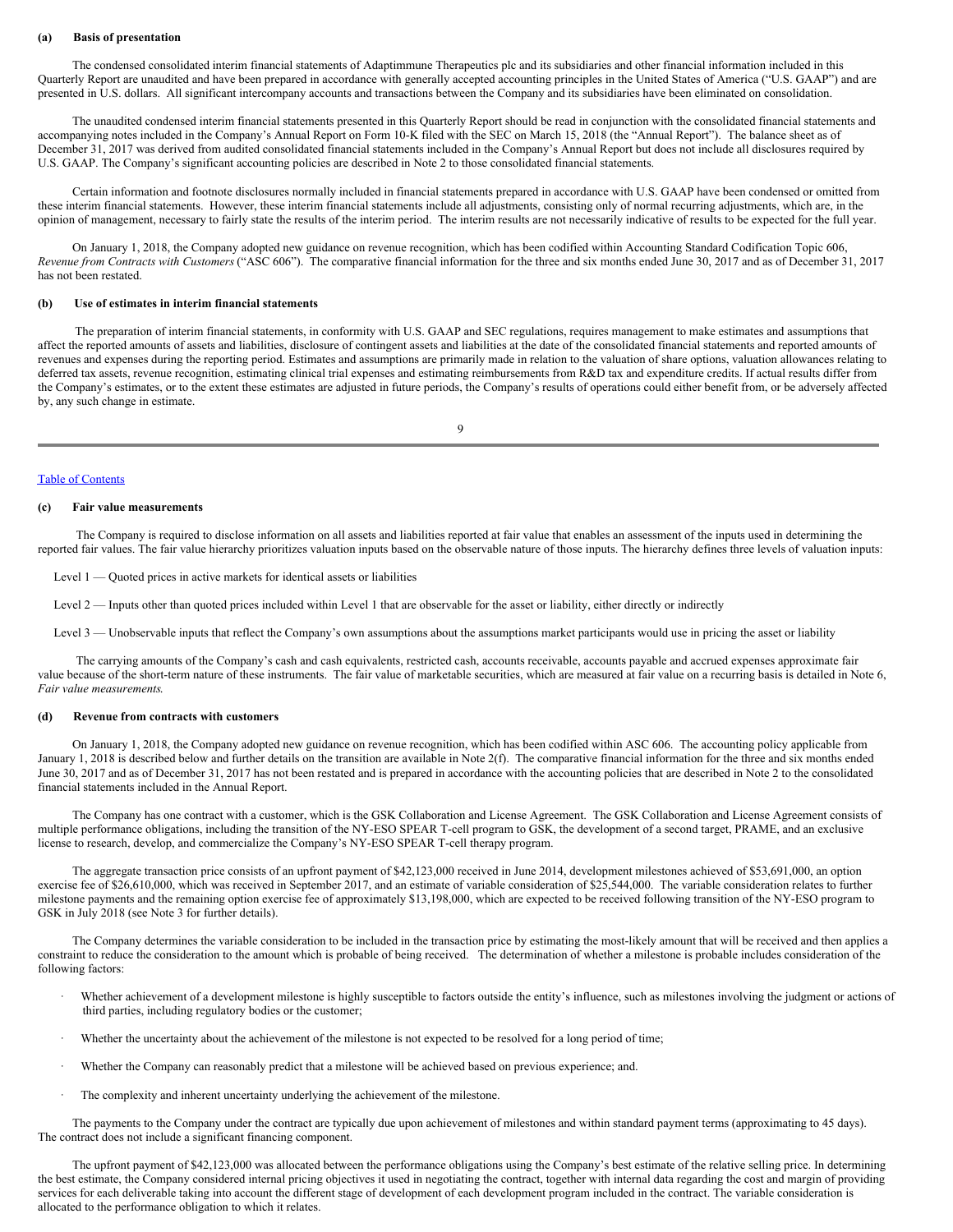### Table of [Contents](#page-0-0)

The amount of the transaction price allocated to the performance obligation is recognized as or when the Company satisfies the performance obligation. The Company satisfies the performance obligations relating to the transition of the NY-ESO SPEAR T-cell program and the development of a second target, PRAME, over time and recognizes revenue based on an estimate of the percentage of completion of the project determined based on the costs incurred on the project as a percentage of the total expected costs. The Company considers that this depicts the progress of the project, where the significant inputs are internal project resource and third-party clinical and manufacturing costs. The determination of the percentage of completion requires the Company to estimate the costs-to-complete the project. The Company makes a detailed estimate of the costs-to-complete on an annual basis as part of the Company's budgeting process, which is re-assessed every reporting period based on the latest project plan and discussions with project teams. If a change in facts or circumstances occurs, the estimate is adjusted and the revenue is recognized based on the revised estimate. The difference between the cumulative revenue recognized based on the previous estimate and the revenue recognized based on the revised estimate is recognized as an adjustment to revenue in the period in which the change in estimate occurs.

The Company has determined that the performance obligation relating to the exclusive license to research, develop, and commercialize the Company's NY-ESO SPEAR T-cell therapy program is recognized at a point-in-time, upon commencement of the license, which occurs once transition of the NY-ESO program is completed and all amounts due under the agreement are paid.

The Company recognizes a contract asset, when the value of satisfied (or part satisfied) performance obligations is in excess of the payment due to the Company, and deferred revenue (contract liability) when the amount of unconditional consideration is in excess of the value of satisfied (or part satisfied) performance obligations. Once a right to receive consideration is unconditional, that amount is presented as a receivable.

The timing and amount of milestone payments for the development and transition of the NY-ESO SPEAR T-cell program are intended to be commensurate with the cost and effort involved in achieving the milestones and therefore a contract asset would typically arise. However, the Company received \$26,610,000 of the option exercise fee in September 2017, which will not be recognized as revenue until the commencement of the licenses, with the remaining amount of approximately \$13,198,000 payable following transition of the program to GSK in July 2018. The associated revenue will be recognized upon commencement of the license, which occurs later resulting in deferred revenue.

Changes in deferred revenue typically arise due to:

- adjustments arising from a change in the estimate of the cost to complete the project, which results in a cumulative catch-up adjustment to revenue that affects the corresponding contract asset or deferred revenue;
- a change in the estimate of the transaction price due to changes in the assessment of whether variable consideration is constrained because it is not considered probable of being received;
- the recognition of revenue arising from deferred revenue; and
- the reclassification of amounts to receivables when a right to consideration to becomes unconditional.

A change in the estimate of variable consideration constrained (for example, if a development milestone becomes probable of being received) could result in a significant change in the revenue recognized and deferred revenue.

## **(e) Share-based compensation**

The Company has awarded share options to nonemployees for consultancy services. Prior to January 1, 2018, these share options were measured at the fair value of the goods/services received or the fair value of the equity instrument issued, whichever was more reliably measured, and then remeasured at the then-current fair values at each reporting date until the share options have vested and recognized as an expense over the requisite service period. The Company has adopted new guidance with effect from January 1, 2018, which requires that nonemployee share-based payment transactions are measured at the grant-date fair value and are no longer remeasured at the thencurrent fair values at each reporting date until the share options have vested. Further details on the transition are available in Note 2(f).

## 11

#### Table of [Contents](#page-0-0)

#### **(f) New accounting pronouncements**

### *Adopted in the period*

#### *Revenue from Contracts with Customers*

In May 2014, the FASB issued ASU 2014-09 -*Revenue from Contracts with Customers*("ASU 2014-09") which requires a new approach to revenue recognition and, in March, April, May and December 2016, the FASB issued additional clarification related to this guidance. This guidance has been codified within ASC 606. The core principle of the guidance is that an entity should recognize revenue to depict the transfer of promised goods or services to customers in an amount that reflects the consideration to which the entity expects to be entitled in exchange for those goods or services. To achieve that core principle, an entity should apply the following steps:

Step 1: Identify the contract(s) with a customer.

Step 2: Identify the performance obligations in the contract.

Step 3: Determine the transaction price.

Step 4: Allocate the transaction price to the performance obligations in the contract.

Step 5: Recognize revenue when (or as) the entity satisfies a performance obligation.

The Company has adopted the guidance using the modified retrospective approach, with the cumulative effect of initially applying the guidance recognized as an adjustment to the opening balance of equity at January 1, 2018. Therefore, the comparative information has not been adjusted and continues to be reported under previous guidance. The quantitative impacts of the changes on the statement of operations for the three months ended June 30, 2018 are set out below (in thousands):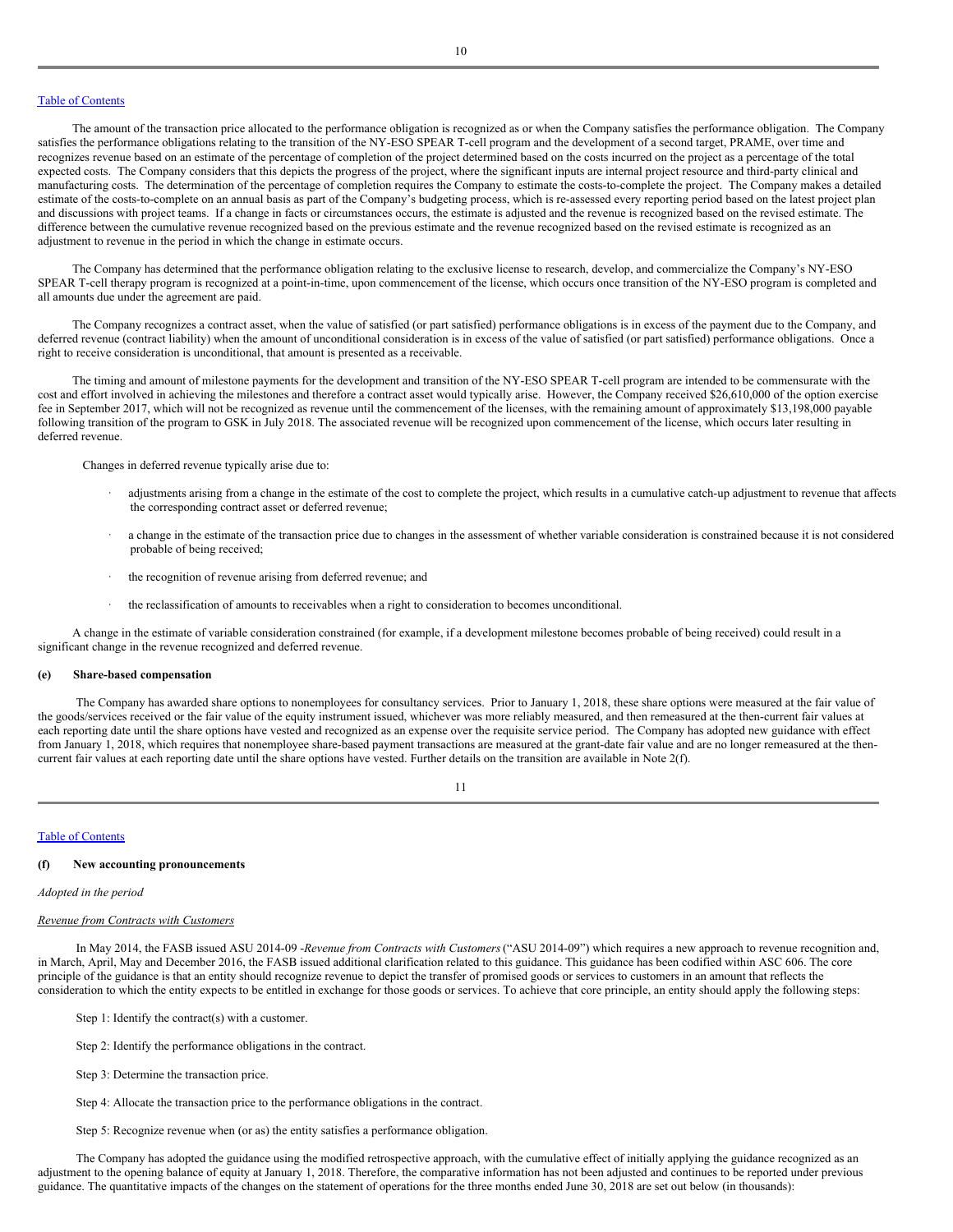|                                                 | <b>Under previous</b> |            |       |             |
|-------------------------------------------------|-----------------------|------------|-------|-------------|
|                                                 | revenue<br>guidance   | Adjustment |       | As reported |
| Revenue                                         | 3.267                 |            | 5.771 | 9,038       |
| <b>Operating loss</b>                           | (34, 648)             |            | 5,771 | (28, 877)   |
| Loss before income taxes                        | (49, 514)             |            | 5,771 | (43,743)    |
| Net loss attributable to ordinary shareholders  | (49,616)              |            | 5,771 | (43, 845)   |
| Net loss per ordinary share - Basic and diluted | (0.09)                |            |       | (0.08)      |

The quantitative impacts of the changes on the statement of operations for the six months ended June 30, 2018 are set out below (in thousands):

|                                                 |    | <b>Under previous</b><br>revenue<br>guidance |   | Adjustment |   | As reported |
|-------------------------------------------------|----|----------------------------------------------|---|------------|---|-------------|
| Revenue                                         |    | 12,263                                       | S | 4,971      | S | 17.234      |
| <b>Operating loss</b>                           |    | (62, 248)                                    |   | 4,971      |   | (57, 277)   |
| Loss before income taxes                        |    | (69, 325)                                    |   | 4,971      |   | (64, 354)   |
| Net loss attributable to ordinary shareholders  |    | (69, 554)                                    |   | 4,971      |   | (64, 583)   |
| Net loss per ordinary share - Basic and diluted |    | (0.12)                                       |   |            |   | (0.11)      |
|                                                 | 12 |                                              |   |            |   |             |

## Table of [Contents](#page-0-0)

The quantitative impacts of the changes on the balance sheet as of June 30, 2018 are set out below (in thousands):

|                                  |    | <b>Under previous</b><br>revenue<br>guidance |    | Adjustment | As reported   |            |  |
|----------------------------------|----|----------------------------------------------|----|------------|---------------|------------|--|
| Deferred revenue                 | ۰D | 30,338                                       | -S | (13,616)   | <sup>\$</sup> | 16.722     |  |
| <b>Total current liabilities</b> |    | 55,926                                       |    | (13,616)   |               | 42,310     |  |
| <b>Total liabilities</b>         |    | 59,813                                       |    | (13,616)   |               | 46,197     |  |
|                                  |    |                                              |    |            |               |            |  |
| Accumulated deficit              |    | (301, 184)                                   |    | 13.616     |               | (287, 568) |  |
| Total stockholders' equity       |    | 151,486                                      |    | 13,616     |               | 165,102    |  |

The quantitative impacts of the changes on the statement of cash flows for the six months ended June 30, 2018 are set out below (in thousands):

|                                           |    | Under previous<br>revenue |  |            |  |             |
|-------------------------------------------|----|---------------------------|--|------------|--|-------------|
|                                           |    | guidance                  |  | Adiustment |  | As reported |
| Net loss                                  | ٠п | (69, 554)                 |  | 4.971      |  | (64, 583)   |
| Decrease in payables and deferred revenue |    | (19, 191)                 |  | (4,971)    |  | (24, 162)   |

The cumulative effect of adopting the guidance on our financial statements at January 1, 2018 is a credit to opening accumulated losses and corresponding decrease in deferred revenue of \$8,645,000.

The adoption of ASC 606 has had a material impact on the Company's financial statements due to the following:

- Under the GSK Collaboration and License Agreement, the Company will receive non-substantive milestone payments in the future upon achievement of specified development milestones. Non-substantive milestones are currently included within the transaction price upon achievement of the milestone and recognized over the period during which the Company is delivering services to GSK. ASC 606 requires an entity to estimate the amount of consideration to which the entity will be entitled in exchange for transferring the promised goods or services to a customer. This includes an estimate of variable consideration to the extent that it is probable that a significant reversal in the amount of cumulative revenue recognized will not occur when the uncertainty associated with the variable consideration is subsequently resolved. This results in certain milestone payments being recognized earlier under ASC 606 than under existing guidance, if it is considered probable that the milestone will be achieved.
- · Upfront payments and non-refundable milestone payments were previously recognized in revenue using the proportional performance model ratably over the period that services are rendered, unless another attribution method more closely approximates the delivery of the goods or services to the customer. ASC 606 requires an entity to recognize revenue using a measure of progress that depicts the transfer of control of the goods or services to the customer. The Company considers that an input measure, such as costs incurred, relative to the total expected inputs is the appropriate measure to depict the transfer of control of the services under the GSK Collaboration and License Agreement, which impacts the timing of its revenue from the GSK Collaboration and License Agreement.

The Company has applied the practical expedient for contracts that were modified before the adoption of ASU 2014-09, which permits entities to not retrospectively restate the contract for those contract modifications. Instead, the aggregate effect of all modifications that occurred before the adoption date has been reflected when:

- a. Identifying the satisfied and unsatisfied performance obligations
- b. Determining the transaction price
- c. Allocating the transaction price to the satisfied and unsatisfied performance obligations.

## Table of [Contents](#page-0-0)

ASC 606 requires an entity to provide financial statement users with sufficient information to understand the nature, amount, timing and uncertainty of revenue and cash flows arising from contracts with customers. To help achieve this objective, ASC 606 requires certain quantitative and qualitative disclosures included within Note 2(d) and Note 3, which are more extensive than the previously required revenue disclosures.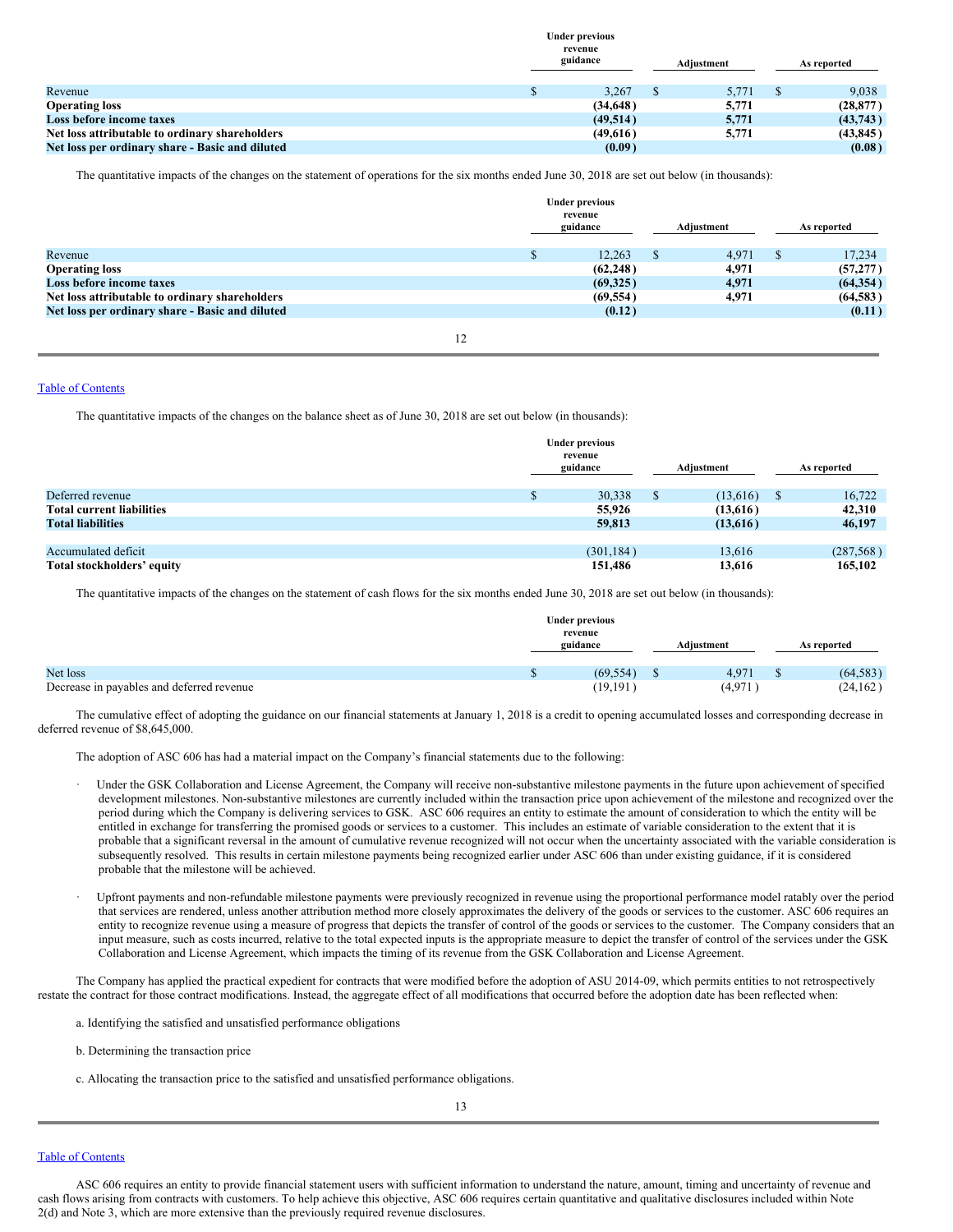#### *Recognition and Measurement of Financial Assets and Financial Liabilities*

The Company has adopted ASU 2016-01 -Financial Instruments - Overall: Recognition and Measurement of Financial Assets and Financial Liabilities, which amended the guidance on the recognition and measurement of financial assets and financial liabilities. The new guidance requires that equity investments (except those accounted for under the equity method of accounting, or those that result in consolidation of the investee) are measured at fair value with changes in fair value recognized in net income. The guidance also requires the use of an exit price when measuring the fair value of financial instruments for disclosure purposes, eliminates the requirement to disclose the methods and significant assumptions used to estimate the fair value that is required to be disclosed for financial instruments measured at amortized cost and requires separate presentation of financial assets and financial liabilities by measurement category and form of financial asset. The guidance did not have a material impact on the Company's consolidated financial statements.

#### *Improvements to Nonemployee Share-Based Payment Accounting*

The Company has adopted ASU 2018-07 —*Compensation — Stock Compensation — Improvements to Nonemployee Share-Based Payment Accounting*, which simplifies the accounting for nonemployee share-based payment transactions by expanding the scope of existing guidance on employee share-based payment transactions to include nonemployee transactions. Under the simplified guidance, nonemployee share-based payment transactions are measured at the grant-date fair value and are no longer remeasured at the then-current fair values at each reporting date until the share options have vested. The guidance has been adopted using a modified-retrospective approach, which requires that unsettled equity-classified awards for which a measurement date has not been established are measured at the adoption date fair value. The guidance did not have a material impact on the Company's consolidated financial statements.

#### *To be adopted in future periods*

#### *Accounting for Leases*

In February 2016, the FASB issued ASU 2016-02 -*Leases*. The guidance requires that lessees recognize a lease liability, which is a lessee's obligation to make lease payments arising from a lease, measured on a discounted basis; and a right-of-use asset, which is an asset that represents the lessee's right to use, or control the use of, a specified asset for the lease term at the commencement date. The guidance also makes targeted improvements to align lessor accounting with the lessee accounting model and guidance on revenue from contracts with customers. The guidance is effective for the fiscal year beginning January 1, 2019, including interim periods within that fiscal year. Early application is permitted. The guidance must be adopted on a modified retrospective transition approach for leases existing, or entered into after, the beginning of the earliest comparative period presented in the financial statements. The FASB has also proposed another transition method, which is anticipated to be issued in an ASU shortly, which, in addition to the existing requirements to transition, permits an entity to transition to the new guidance by recognizing a cumulative-effect adjustment to the opening balance of retained earnings in the period of adoption without restating prior periods. The Company's assessment of the impact of the guidance on its consolidated financial statements is ongoing. We anticipate that the adoption of the guidance will have a material impact on the Company's consolidated balance sheet due to the recognition of a lease liability and corresponding right-of-use asset. We have not finalized the assessment of the amount of the lease liability and right-of-use asset but we anticipate that it will result in the recording of lease assets of approximately \$25 million and a corresponding lease liability of approximately \$25 million.

#### *Measurement of Credit Losses on Financial Instruments*

In June 2016, the FASB issued ASU 2016-13 —*Financial Instruments — Credit losses*, which replaces the incurred loss impairment methodology for financial instruments in current GAAP with a methodology that reflects expected credit losses and requires consideration of a broader range of reasonable and supportable information to inform credit loss estimates. The guidance is effective for the fiscal year beginning January 1, 2020, including interim periods within that fiscal year. Early application is permitted for the fiscal year beginning January 1, 2019, including interim periods within that fiscal year. The guidance must be adopted using a modified-retrospective approach and a prospective transition approach is required for debt securities for which an other-than-temporary impairment had been recognized before the effective date. The Company is currently evaluating the impact of the guidance on its consolidated financial statements.

#### Table of [Contents](#page-0-0)

#### **(g) Related parties**

In the three and six months ended June 30, 2017, research and development expenses includes purchases of \$178,000 and \$780,000 from Immunocore Ltd ("Immunocore"). As described in Note 2(w) to the consolidated financial statements included in the Annual Report, the Company no longer considered Immunocore to be a related party with effect from January 1, 2018.

## **Note 3 — Revenue**

Revenue from contracts with customers arises from one customer, which is GSK, in one geographic location, which is the United Kingdom.

Revenue comprises the following categories (in thousands):

|             |   | Three months<br>ended<br><b>June 30,</b><br>2018 |   | Six months<br>ended<br><b>June 30,</b><br>2018 |
|-------------|---|--------------------------------------------------|---|------------------------------------------------|
| Development | ъ | 9,038                                            | S | 17,234                                         |
| Licenses    |   | $\hspace{0.1mm}-\hspace{0.1mm}$                  |   | $\overline{\phantom{a}}$                       |
|             |   | 9,038                                            |   | 17,234                                         |

The following table shows movements in deferred revenue for the six months ended June 30, 2018 (in thousands):

|                                                             | <b>Deferred</b> |
|-------------------------------------------------------------|-----------------|
|                                                             | revenue         |
| Deferred revenue at January 1, 2018 under previous guidance | 38,735          |
| Cumulative effect of adopting ASC 606                       | (8,645)         |
| Deferred revenue at January 1, 2018                         | 30,090          |
| Revenue recognized included in the opening deferred revenue | (11,910)        |
| Change in variable consideration                            | (10,396)        |
| Change in percentage of completion                          | 5,072           |
| Revenue in the period                                       | (17, 234)       |
| Amounts invoiced in the period                              | 4,210           |
| Foreign exchange arising on consolidation                   | (344)           |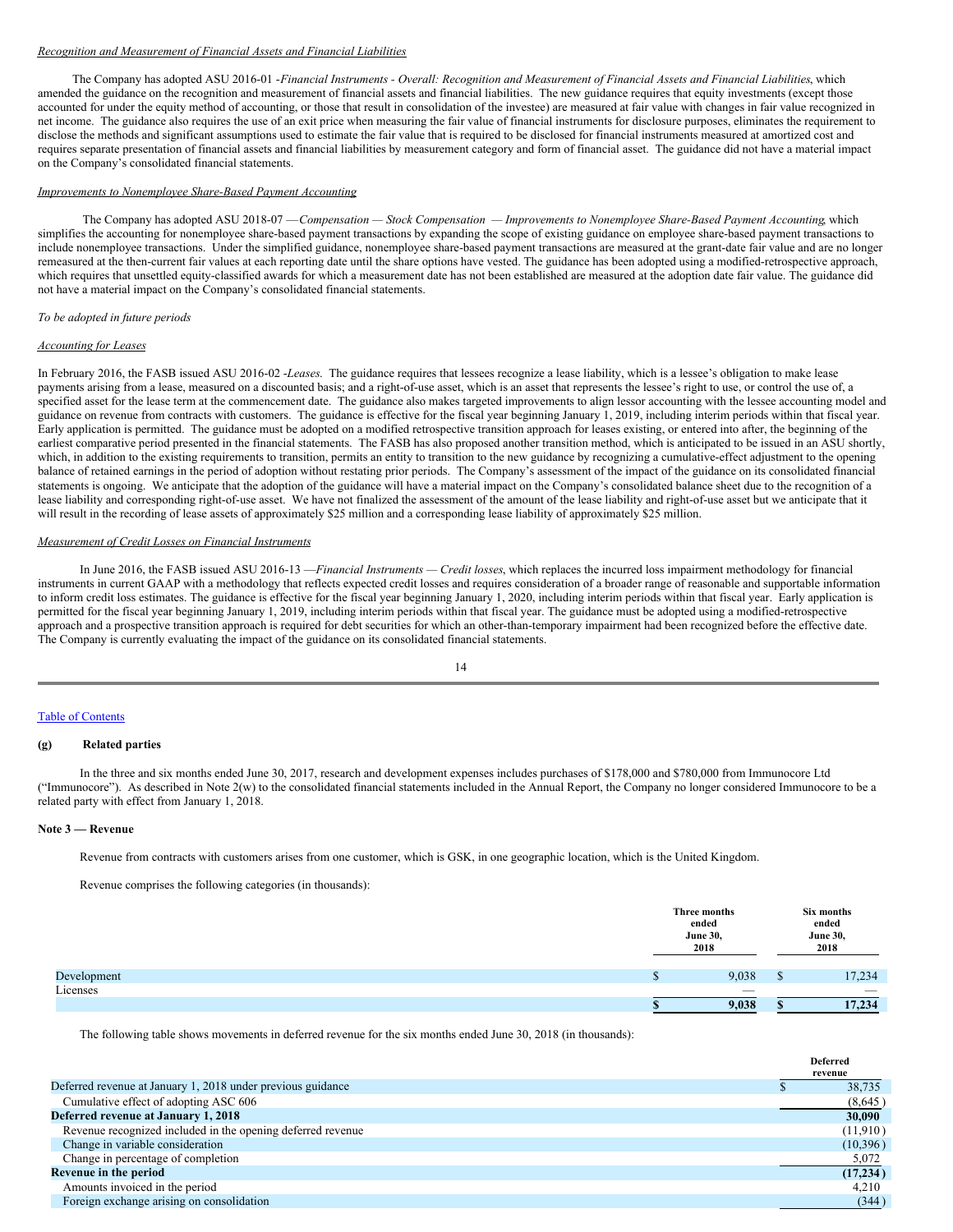#### **Deferred revenue at June 30, 2018 \$ 16,722**

The aggregate amount of the transaction price, excluding variable consideration which is constrained to reduce the consideration to the amount which is probable of being received, allocated to the performance obligations that are unsatisfied (or partially satisfied) as of the end of the reporting period was \$42,653,000 at June 30, 2018. This amount comprises \$946,000 of revenue allocated to partially satisfied performance obligations for the NY-ESO program, \$39,593,000 of revenue allocated to the exclusive license to research, develop, and commercialize the Company's NY-ESO SPEAR T-cell therapy program and a further \$2,114,000 of revenue allocated to the remaining performance obligations for the PRAME program.

The IND for the NY-ESO program and the responsibility for the NY-ESO program transferred to GSK on July 23, 2018. Therefore, management anticipates that the revenue allocated to NY-ESO program and the exclusive license to research, develop, and commercialize the Company's NY-ESO SPEAR T-cell therapy program will be recognized in the third quarter of 2018.

The revenue allocated to the PRAME program will be recognized over the next twelve months as the development of the second target, PRAME, progresses.

15

#### Table of [Contents](#page-0-0)

## **Note 4 — Other income (expense), net**

Other income (expense), net consisted of the following (in thousands):

|                                                             | Three months ended<br><b>June 30.</b> |           |  |       |  | Six months ended<br><b>June 30.</b> |      |       |
|-------------------------------------------------------------|---------------------------------------|-----------|--|-------|--|-------------------------------------|------|-------|
|                                                             |                                       | 2018      |  | 2017  |  | 2018                                | 2017 |       |
| Foreign exchange (losses) gains                             |                                       | (14, 022) |  | 3,289 |  | (5,605)                             |      | 3,718 |
| Losses on redemption or maturity of available-for-sale debt |                                       |           |  |       |  |                                     |      |       |
| securities                                                  |                                       | (1,310)   |  | __    |  | (2, 473)                            |      |       |
| Other                                                       |                                       | (74)      |  | (65)  |  | (198)                               |      | (64)  |
|                                                             |                                       | (15, 406) |  | 3,224 |  | (8,276)                             |      | 3,654 |

#### **Note 5 — Loss per share**

The dilutive effect of 87,434,329 and 67,082,914 stock options outstanding as of June 30, 2018 and 2017, respectively, have been excluded from the diluted loss per share calculation, because they would have an antidilutive effect on the loss per share for the period.

## **Note 6 — Fair value measurements**

Assets and liabilities measured at fair value on a recurring basis based on Level 1, Level 2, and Level 3 fair value measurement criteria as of June 30, 2018 are as follows (in thousands):

|                               | <b>June 30,</b> |        |         | Fair value measurements using |         |       |         |  |                          |  |
|-------------------------------|-----------------|--------|---------|-------------------------------|---------|-------|---------|--|--------------------------|--|
|                               | 2018            |        | Level 1 |                               | Level 2 |       | Level 3 |  |                          |  |
| <b>Assets:</b>                |                 |        |         |                               |         |       |         |  |                          |  |
| <b>Marketable securities:</b> |                 |        |         |                               |         |       |         |  |                          |  |
| Corporate debt securities     |                 | 77,688 |         | 77,688                        |         |       |         |  |                          |  |
| Government bonds              |                 | 6,028  |         | 6,028                         |         | $-$   |         |  | $\overline{\phantom{a}}$ |  |
| Commercial paper              |                 | 3,000  |         | $\overline{\phantom{a}}$      |         | 3,000 |         |  |                          |  |
|                               |                 | 86,716 |         | 83,716                        |         | 3,000 |         |  |                          |  |

The Company estimates the fair value of available-for-sale debt securities with the aid of a third party valuation service, which uses actual trade and indicative prices sourced from third-party providers on a daily basis to estimate the fair value. If observed market prices are not available (for example securities with short maturities and infrequent secondary market trades), the securities are priced using a valuation model maximizing observable inputs, including market interest rates.

## **Note 7 — Available-for-sale debt securities**

As of June 30, 2018, the Company has the following investments in available-for-sale debt securities (in thousands):

|                               | Maturity           | Amortized<br>cost |   | <b>Gross</b><br>unrealized<br>gains | Gross<br>unrealized<br>losses |      | Aggregate<br>estimated fair<br>value |
|-------------------------------|--------------------|-------------------|---|-------------------------------------|-------------------------------|------|--------------------------------------|
| <b>Marketable securities:</b> |                    |                   |   |                                     |                               |      |                                      |
| Corporate debt securities     | 3 months to 1 year | 77,820            | S |                                     | (132)                         | - \$ | 77,688                               |
| Government bonds              | 3 months to 1 year | 6,030             |   |                                     | (2)                           |      | 6,028                                |
| Commercial paper              | 3 months to 1 year | 3,000             |   |                                     | $\overline{\phantom{a}}$      |      | 3,000                                |
|                               |                    | 86,850            |   |                                     | (134)                         |      | 86,716                               |
|                               |                    | 16                |   |                                     |                               |      |                                      |

## Table of [Contents](#page-0-0)

In the three and six months ended June 30, 2018, realized losses recognized on the maturity of available-for-sale debt securities of \$1,310,000 and \$2,473,000, respectively, primarily arising due to foreign exchange movements, were reclassified out of accumulated other comprehensive loss.

As of June 30, 2018 and December 31, 2017, the aggregate fair value of securities held by the Company in an unrealized loss position was \$81,714,000 and \$125,828,000, respectively, which consisted of 33 and 54 securities, respectively. One security, with a fair value of \$1,400,000 with an unrealized loss of \$2,000 has been in an unrealized loss position for more than one year. As of June 30, 2018, the securities in an unrealized loss position are not considered to be other than temporarily impaired because the impairments are not severe, have been for a short duration and are due to normal market fluctuations. Furthermore, the Company does not intend to sell the debt securities in an unrealized loss position and it is unlikely that the Company will be required to sell these securities before the recovery of the amortized cost.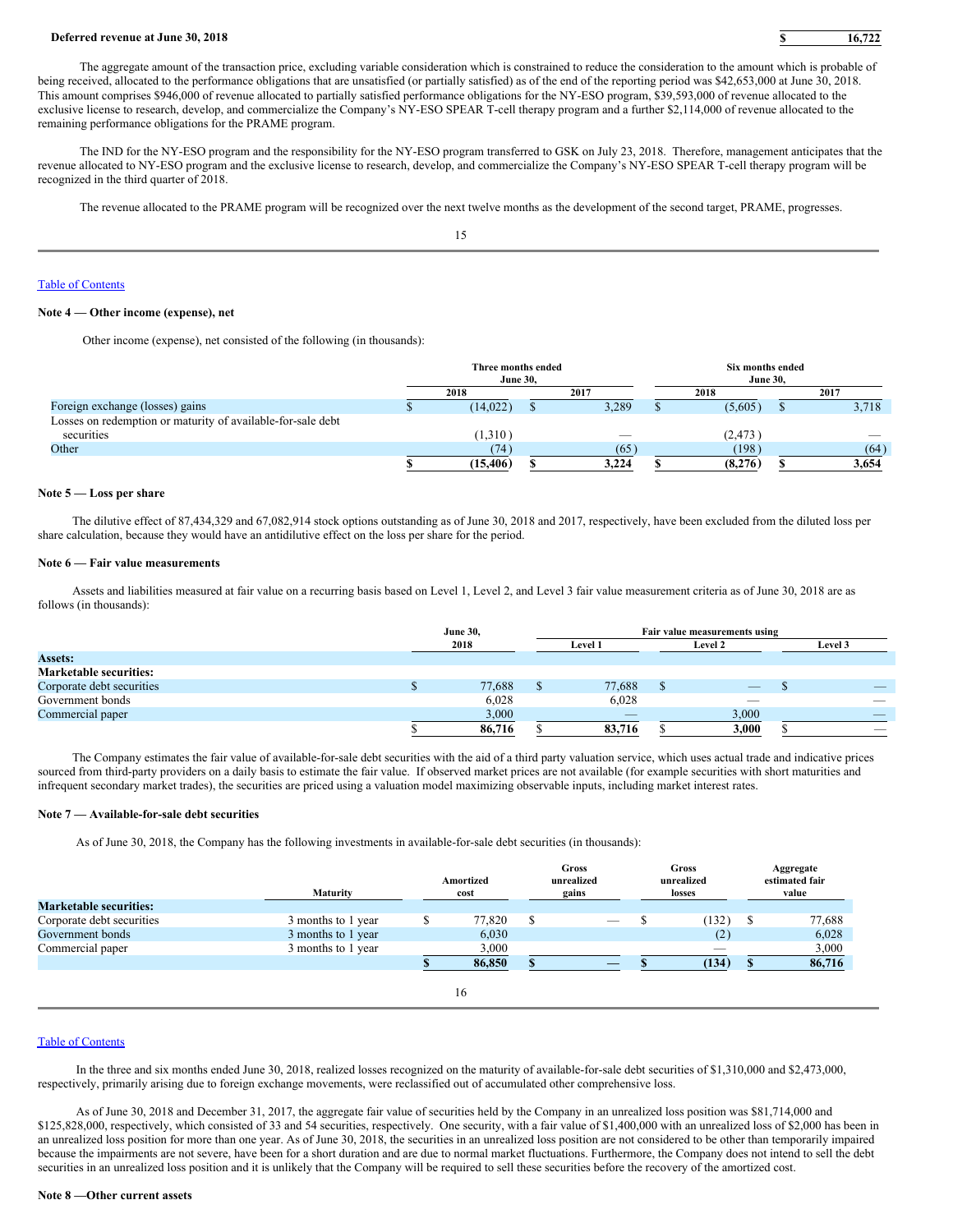|                          | <b>June 30,</b><br>2018 | December 31,<br>2017 |
|--------------------------|-------------------------|----------------------|
| Corporate tax receivable | 18,605                  | 11,454               |
| Prepayments              | 9,059                   | 6.120                |
| Clinical materials       | 2,993                   | 3,760                |
| Other current assets     | .969                    | 382                  |
|                          | 32,626                  | 21,716               |

## **Note 9 — Accrued expenses and other current liabilities**

Accrued expenses and other current liabilities consisted of the following (in thousands):

|                                              | <b>June 30,</b><br>2018 | December 31,<br>2017 |
|----------------------------------------------|-------------------------|----------------------|
| Accrued clinical and development expenditure | 11,357                  | 10,065               |
| Accrued employee expenses                    | 5,419                   | 6,592                |
| <b>VAT</b>                                   |                         | 5,741                |
| Other accrued expenditure                    | 4,238                   | 4,446                |
| Other liabilities                            | 443                     | 357                  |
|                                              | 21,457                  | 27,201               |

The Company typically has a receivable for VAT. As of December 31, 2017, there was a VAT payable due to VAT arising on the mileston payments invoiced to GSK in 2017.

#### **Note 10 — Share-based compensation**

The following table shows the total share-based compensation expense included in the unaudited consolidated statements of operations (thousands):

|                            |      | Three months ended<br><b>June 30.</b> |      | Six months ended<br><b>June 30.</b> |      |       |      |       |
|----------------------------|------|---------------------------------------|------|-------------------------------------|------|-------|------|-------|
|                            | 2018 |                                       | 2017 |                                     | 2018 |       | 2017 |       |
| Research and development   |      | 2.071                                 |      | 871                                 |      | 4,285 |      | 2,229 |
| General and administrative |      | 2,008                                 |      | 1.201                               |      | 4.126 |      | 2.528 |
|                            |      | 4,079                                 |      | 2.072                               |      | 8.411 |      | 4,757 |

There were 1,435,685 and 1,252,176 options over ordinary shares granted in the three months ended June 30, 2018 and 11,430,341 and 20,203,152 options over ordinary shares granted in the six months ended June 30, 2018 and 2017, respectively, with a weighted average fair value of \$1.18, \$0.42, \$0.80 and \$0.35, respectively. Additionally, in the three and six months ended June 30, 2018, 151,056 and 6,703,692 options were granted, which have a nominal exercise price (similar to a restricted stock unit (RSU)), with a weighted average fair value of \$1.88 and \$1.35, respectively.

17

#### Table of [Contents](#page-0-0)

The RSU-style options over ordinary shares in Adaptimmune Therapeutics plc were granted under the Adaptimmune Therapeutics plc Employee Share Option Scheme (adopted on January 14, 2016). These options have an exercise price equal to the nominal value of an ordinary share, of £0.001, and generally vest over four years, with 25% on the first, and each subsequent, anniversary of the grant date. The RSU-style options are not subject to performance conditions and the contractual term is ten years.

<span id="page-10-0"></span>18

Table of [Contents](#page-0-0)

#### **Item 2. Management's Discussion and Analysis of Financial Condition and Results of Operations**

The statements in this discussion regarding industry outlook, our expectations regarding our future performance, liquidity and capital resources and other non-historical statements are forward-looking statements. These forward-looking statements are subject to numerous risks and uncertainties, including, but not limited to, the risks and uncertainties described in "Risk Factors" and "Forward-Looking Statements" in this Quarterly Report. Our actual results may differ materially from those contained in or implied by any forward-looking statements.

The following discussion should be read in conjunction with the unaudited consolidated financial statements and accompanying notes included elsewhere in this Quarterly Report and our consolidated financial statements and accompanying notes included within our Annual Report.

We are a clinical-stage biopharmaceutical company focused on novel cancer immunotherapy products based on our proprietary SPEAR T-cell platform. We have developed a comprehensive proprietary platform that enables us to identify cancer targets, find and genetically engineer TCRs, and produce TCR therapeutic candidates for administration to patients. We engineer TCRs to increase their affinity to cancer specific peptides in order to destroy cancer cells in patients.

#### **Update on Clinical Pipeline Progress**

#### *Wholly owned SPEAR T-cells*

We have Phase 1/2 clinical trials ongoing with our wholly owned MAGE-A10, MAGE-A4 and AFP SPEAR T-cells in a total of ten solid tumor types including nonsmall cell lung cancer ("NSCLC"), head and neck cancer, ovarian, urothelial, melanoma, hepatocellular, esophageal, gastric, synovial sarcoma and myxoid round cell lyposarcoma ("MRCLS") cancers.

#### · **MAGE-A10 SPEAR T-cell**

Phase 1 clinical trials are ongoing with our MAGE-A10 SPEAR T-cell in NSCLC, urothelial, melanoma and head and neck cancers in the United States, Canada, the United Kingdom and Spain. These trials are first-in-human, open-label studies utilizing a modified 3+3 design in up to 28 patients with escalating doses of 100 million (Cohort 1), 1 billion (Cohort 2), and 1.2-6 billion (Cohort 3) transduced SPEAR T-cells to evaluate safety, including dose limiting toxicities (DLTs) followed by a possible expansion phase with doses of up to 10 billion SPEAR T-cells.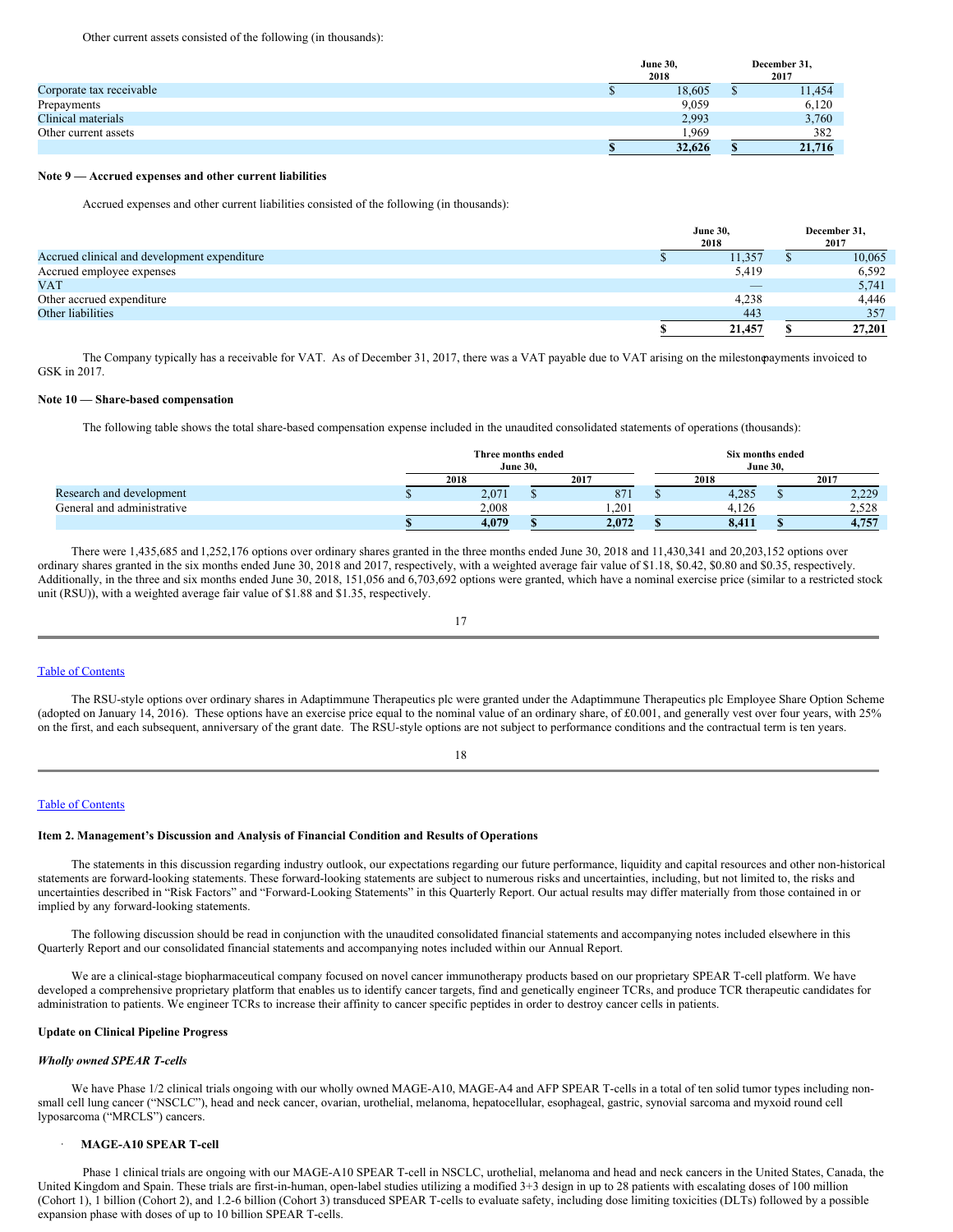The MAGE-A10 SPEAR T-cell has continued to show a favorable safety profile and on July 18, 2018 it was announced that the Safety Review Committee endorsed escalation to the third dose cohort (1.2-6 billion transduced SPEAR T-cells) in both the NSCLC and the triple tumor study (urothelial, melanoma and head and neck cancers).

As of July 18, 2018, eight patients have received 100 million transduced MAGE-A10 SPEART Tcells in the first dose cohorts across both studies, and three patients have received one billion cells in the second cohort of the NSCLC study. No evidence of toxicity related to off-target binding or alloreactivity has been reported. Most adverse events were consistent with those typically experienced by cancer patients undergoing cytotoxic chemotherapy or other cancer immonutherapies. Additional safety data from the two ongoing MAGE A-10 SPEAR T-cell studies was presented at the American Society of Clinical Oncology (ASCO) annual meeting in June 2018.

Further preliminary data from the MAGE-A10 trials are anticipated during the second half of 2018.

#### · **MAGE-A4 SPEAR T-cell**

A Phase 1 clinical trial is ongoing in nine tumor indications namely urothelial, melanoma, head and neck, ovarian, NSCLC, esophageal and gastric cancers, synovial sarcoma and MRCLS. The addition of the synovial sarcoma and MRCLS indications was announced on June 4, 2018.

The primary objective of the study is to evaluate the safety and tolerability of MAGE-A4 SPEAR T-cell therapy. Additional objectives include anti-tumor activity, persistence of genetically modified cells in the body and evaluation of the phenotype and functionality of genetically modified cells isolated from peripheral blood or tumor post infusion. Multiple sites in the United States are now active and recruiting.

19

### Table of [Contents](#page-0-0)

Patients were initially treated with a target dose of 100 million T-cells (safety dose). On June 4, 2018, it was announced that the Safety Review Committee had endorsed dose escalation to treatment with 1 billion MAGE A-4 SPEAR T-cells and treatment of patients at this dose is now ongoing.

Preliminary data is anticipated during 2018.

#### · **AFP SPEAR T-cell**

We are dosing in a Phase 1, open label, dose escalation study designed to evaluate the safety and anti-tumor activity of our alpha fetoprotein ("AFP") therapeutic candidate in hepatocellular carcinoma ("HCC"). The trial is open in the United States, United Kingdom and Spain. The Phase 1 clinical trial will include a dose escalation to evaluate safety, including dose limiting toxicities (DLTs), followed by expansion of a tolerable dose to further explore safety and initial evidence of anti-tumor activity.

#### *The NY-ESO SPEAR T-cell Program (now transitioned to GSK)*

#### *Transition of Program to GSK*

The NY-ESO SPEAR T-cell program transitioned to GSK as of July 23, 2018. As a result of the transition, GSK has assumed full responsibility for future research, development, and potential commercialization of the NY-ESO SPEAR T-cell (referred to as GSK3377794 or GSK '794 by GSK). Certain transition completion activities remain ongoing and are subject to a further amendment to the GSK Collaboration and License Agreement. Successful continuation of development and subsequent commercialization of GSK '794 by GSK will trigger additional payments for development milestones, tiered sales milestones, and mid-single to low double-digit royalties on worldwide net sales.

#### *Background to the NY-ESO SPEAR T-cell program*

99 patients were enrolled and treated with the NY-ESO SPEAR T-cell across multiple indications, namely synovial sarcoma, MRCLS, NSCLC, melanoma, multiple myeloma (including in combination with Pembrolizumab) and ovarian cancer prior to transition of the program to GSK.

· *Synovial Sarcoma and MRCLS*:

Enrollment in both the synovial sarcoma and MRCLS trials was completed as of the date of transition of the program to GSK. As of June 2018, data in the synovial sarcoma and MRCLS studies continued to suggest a favorable benefit:risk profile for the NY-ESO SPEAR T-cells. Initial anti-tumor activity was observed across all cohorts, including synovial sarcoma patients with low NY-ESO expression levels. NY-ESO SPEAR T-cells continue to be well-tolerated with myelosuppression and cytokine release syndrome being common adverse events. In both studies, the preliminary data suggests that SPEAR T-cell expansion and persistence correlates with response.

## *MRCLS*

As of transition to GSK, the MRCLS trial was fully enrolled.

Initial data for the MRCLS trial was presented at ASCO in June 2018. As of June 2, 2018 and with eight patients treated, best overall responses as assessed by investigator included three confirmed partial responses, one unconfirmed partial response, three stable disease and one patient awaiting assessment. An overall trend in tumor burden decrease was observed in a majority of patients with the tumor burden decrease across target lesions ranging from 16.9% to 50%. There was one event of cytokine release syndrome (CRS)  $\geq$  Grade 3, which was characterized by fever, hypotension, rash, headache, and supraventricular tachycardia. The CRS resolved six days post-infusion of SPEAR T-cells. There were four serious adverse events reported for three patients including the CRS, two further grade 2 CRS events (both of which resolved) and a grade 2 pleural effusion.

### *Synovial Sarcoma*

As of transition to GSK, all synovial sarcoma cohorts were fully enrolled.

## Table of [Contents](#page-0-0)

An update on all cohorts from the pilot study of NY-ESO SPEAR T-cells in synovial sarcoma was presented during an oral presentation session at CTOS in November 2017. At that time, of the twelve patients treated in Cohort 1, five were alive with a median predicted overall survival of 120 weeks (~28 months). Confirmed responses were observed across all cohorts as follows:

Cohort 1 (follow-up only; High Flu/Cy, High NY-ESO): 6/12 (50%) patients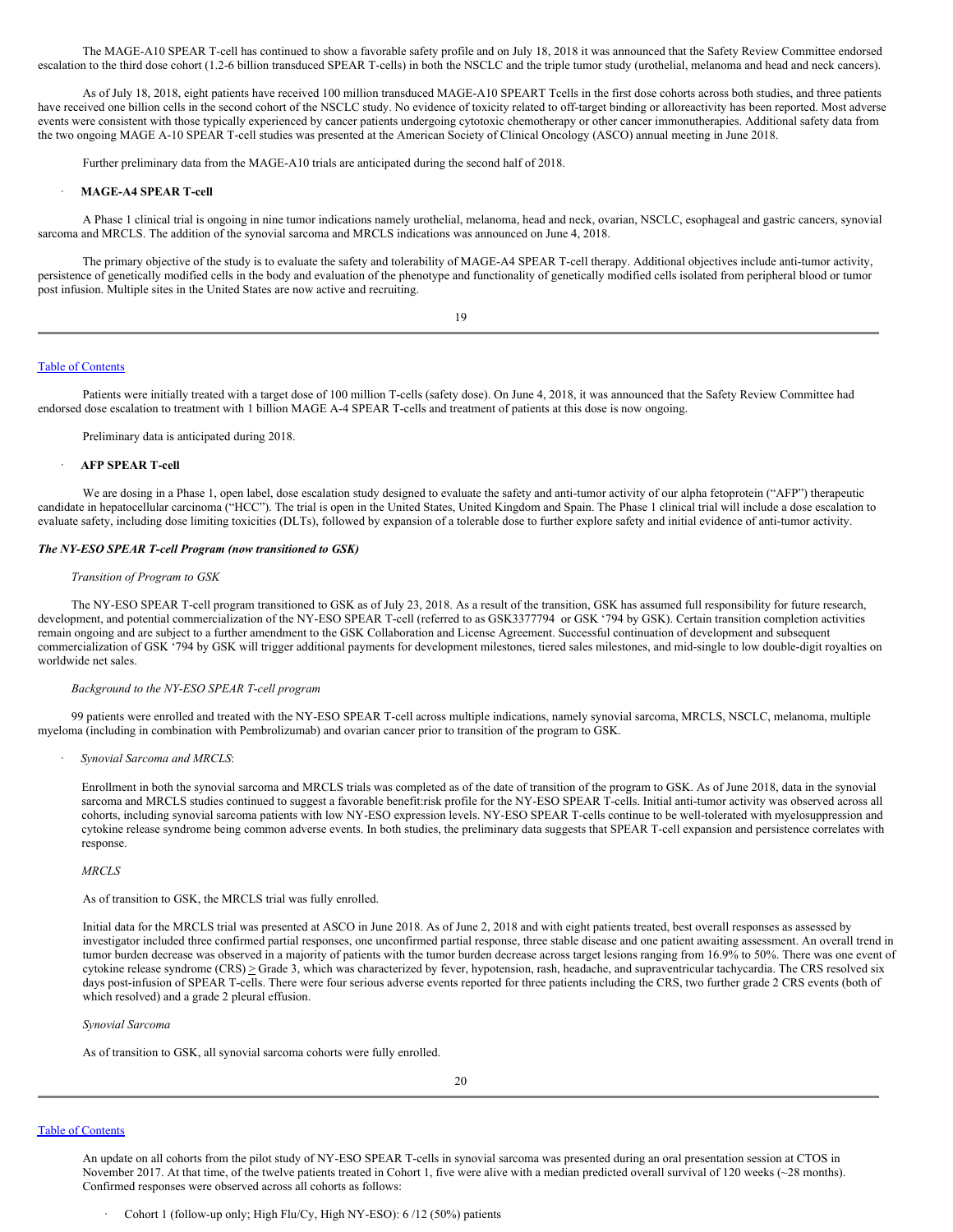- · Cohort 2 (ongoing; High Flu/Cy, Low NY-ESO): 3/10 (33%) patients
- · Cohort 3 (follow-up only; Cy alone, High NY-ESO): 1/5 (20%) patients
- · Cohort 4 (ongoing; Lower Flu/Cy, High NY-ESO): 4/11 (36%) patients; overall survival was not assessed at the time of this update as the data were not mature enough; progression free survival was 23 weeks at the time

Further data from cohort 1 of the synovial sarcoma trials was presented in Cancer Discovery,an American Association of Cancer Research publication, and announced in June 2018. The paper reported data from cohort 1 of the synovial sarcoma study including a median duration of response of 30.9 weeks (range  $13 - 72$  weeks), an overall response rate of 50% (6/12 patients) and 60% among the ten patients who received the target dose of at least 1 billion transduced cells. As previously reported there was one confirmed response and five confirmed partial responses seen with the first infusion of SPEAR T-cells. Median progression-free survival (PFS) was 15 weeks (range 8 — 38 weeks) and the estimate of median overall survival was reported to be approximately 120 weeks among the patients in cohort 1.

In addition, at ASCO initial results seen with recent second infusions of SPEAR T-cells in patients were reported. It was reported that of these five recent patients, one patient had a confirmed complete response.

· *Multiple Myeloma program*:

NY-ESO SPEAR T-cells have also been evaluated in multiple myeloma in the context of autologous stem cell transplant (ASCT), and an update in all 25 patients treated in this study was presented during an oral presentation at ASH in December 2017. The NY-ESO SPEAR T-cell therapy demonstrated promising efficacy and acceptable safety in patients. The overall response rate (ORR) at 100 days and one year were 76% and 44% respectively, using International Myeloma Working Group criteria. Three patients remain disease-progression free at 3, 4.5, and 5 years post-treatment. Five of eighteen patients tested were minimal residual disease negative at day 100, and the median duration of response was greater than 12 months. Of the twenty-five patients treated in this study, eleven were alive at data cut-off; the median predicted overall survival was reported as approximately three years.

Enrollment of patients is ongoing in a multiple myeloma combination study withMerck's anti-programmed death-1 ("PD-1") inhibitor, KEYTRUDA® (pembrolizumab). GSK will assume responsibility for the continuation of this combination study.

· *NSCLC program*:

In the NSCLC study enrollment has now completed and dosing is ongoing. GSK will assume responsibility for any further development for this indication.

#### **Significant Events in the Three Months Ended June 30, 2018**

- · On April 12, 2018, it was announced that in a planned transition, John Furey would be appointed as an independent Non-Executive Director, and Peter Thompson, M.D., Ph.D., would be stepping down from the Board. Both changes were effective from July 5, 2018.
- · Updated clinical data were also announced and are covered in the Update on the Clinical Pipeline Progress.

## **Financial Operations Overview**

On January 1, 2018, the Company adopted new accounting guidance on revenue recognition, which has been codified within Accounting Standard Codification Topic 606, *Revenue from Contracts with Customers* ("ASC 606"). The comparative financial information for the three and six months ended June 30, 2017 and as of December 31, 2017 has not been restated and is prepared in accordance with the previous accounting guidance.

#### Table of [Contents](#page-0-0)

#### *Revenue*

Revenue arises from the GSK Collaboration and License Agreement. The contract consists of multiple performance obligations, including the transition of the NY-ESO SPEAR T-cell program to GSK, the development of a second target, PRAME, and an exclusive license to research, develop, and commercialize the Company's NY-ESO SPEAR T-cell therapy program.

The aggregate transaction price consists of an upfront payment of \$42.1 million in June 2014, development milestones achieved of \$53.7 million, an option exercise fee of \$26.6 million, which was received in September 2017 and an estimate of variable consideration of \$25.6 million. The contract includes a significant amount of variable consideration due to the milestone payments, which the Company is entitled to upon achievement of development milestones and the remaining option exercise fee of approximately \$13.2 million which will be received following successful transition of the NY-ESO program to GSK, which are expected to be received following transition of the NY-ESO program to GSK in July 2018.

The transaction price is allocated to the performance obligation and recognized as or when the Company satisfies the performance obligation. The Company satisfies the performance obligations relating to the transition of the NY-ESO SPEAR T-cell program and the development of a second target, PRAME, over time and recognizes revenue based on an estimate of the percentage of completion of the project determined based on the costs incurred on the project as a percentage of the total expected costs.

## *Research and Development Expenses*

Research and development expenses consist principally of the following:

- salaries for research and development staff and related expenses, including benefits;
- costs for production of preclinical compounds and drug substances by contract manufacturers;
- fees and other costs paid to contract research organizations in connection with additional preclinical testing and the performance of clinical trials;
- · costs associated with the development of a process to manufacture and supply our lentiviral vector and SPEAR T-cells for use in clinical trials;
- · costs to develop manufacturing capability at our U.S. facility for manufacture of SPEAR T-cells for use in clinical trials;
- costs relating to facilities, materials and equipment used in research and development;
- · costs of acquired or in-licensed research and development which does not have alternative future use;
- amortization and depreciation of property, plant and equipment and intangible assets used to develop our SPEAR T-cells; and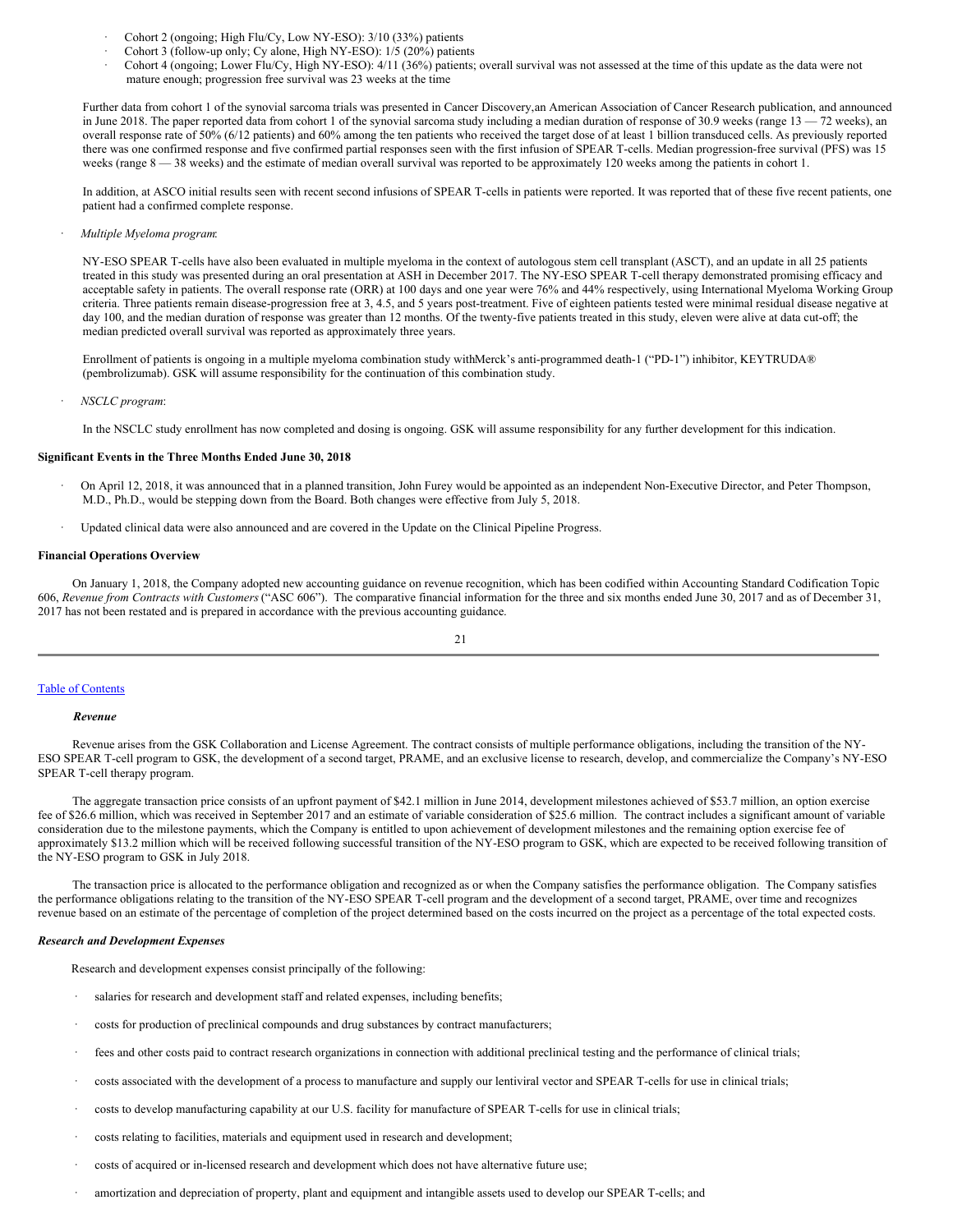share-based compensation expenses;

## offset by:

- reimbursements from government grants; and
- reimbursable tax and expenditure credits from the U.K. government.

Research and development expenditures are expensed as incurred.

22

### Table of [Contents](#page-0-0)

Research and development expenditure is presented net of reimbursements from reimbursable tax and expenditure credits from the U.K. government. As a company that carries out extensive research and development activities, we benefit from the U.K. research and development tax credit regime for small and medium sized companies ("SME R&D Tax Credit Scheme"), whereby our principal research subsidiary company, Adaptimmune Limited, is able to surrender the trading losses that arise from its research and development activities for a payable tax credit of up to approximately 33.4% of eligible research and development expenditures. Qualifying expenditures largely comprise employment costs for research staff, consumables and certain internal overhead costs incurred as part of research projects for which we do not receive income. Subcontracted research expenditures are eligible for a cash rebate of up to approximately 21.7%. A large proportion of costs in relation to our pipeline research, clinical trials management and manufacturing development activities, all of which are being carried out by Adaptimmune Limited, are eligible for inclusion within these tax credit cash rebate claims.

Expenditures incurred in conjunction with the GSK Collaboration and License Agreement are not qualifying expenditures under the SME R&D Tax Credit Scheme but certain of these expenditures can be reimbursed through the U.K. research and development expenditure credit scheme (the "RDEC Scheme"). Under the RDEC Scheme tax relief is given at 12% of allowable R&D costs.

Our research and development expenses may vary substantially from period to period based on the timing of our research and development activities, which depends upon the timing of initiation of clinical trials and the rate of enrollment of patients in clinical trials. The duration, costs, and timing of clinical trials and development of our SPEAR T-cells will depend on a variety of factors, including:

- · the scope, rate of progress, and expense of our ongoing as well as any additional clinical trials and other research and development activities;
- uncertainties in clinical trial enrollment rates;
- future clinical trial results;
- significant and changing government regulation;
- the timing and receipt of any regulatory approvals; and
- supply and manufacture of lentiviral vector and SPEAR T-cells for clinical trials.

For further detail please see Part II — Item 1A Risk Factors — Risks Related to the Development of our SPEAR T-cells of our Quarterly Report

A change in the outcome of any of these variables may significantly change the costs and timing associated with the development of that SPEAR T cell. For example, if the FDA, or another regulatory authority, requires us to conduct clinical trials beyond those that we currently anticipate will be required for regulatory approval, or if we experience significant delays in enrollment in any of our clinical trials, we could be required to expend significant additional financial resources and time on the completion of clinical development.

### *General and Administrative Expenses*

Our general and administrative expenses consist principally of:

- salaries for employees other than research and development staff, including benefits;
- business development expenses, including travel expenses;
- professional fees for auditors, lawyers and other consulting expenses;
- costs of facilities, communication, and office expenses;
- information technology expenses;

23

#### Table of [Contents](#page-0-0)

- · amortization and depreciation of property, plant and equipment and intangible assets not related to research and development activities; and
- share-based compensation expenses.

## *Other (Expense) Income, net*

Other (expense) income, net comprises foreign exchange gains (losses). We are exposed to foreign exchange rate risk because we currently operate in the United Kingdom and United States. Our revenue from the GSK Collaboration and License Agreement is denominated in pounds sterling and is generated by our U.K.-based subsidiary, which has a pounds sterling functional currency. As a result, these sales are subject to translation into U.S. dollars when we consolidate our financial statements. Our expenses are generally denominated in the currency in which our operations are located, which are the United Kingdom and United States. However, our U.K.-based subsidiary incurs significant research and development costs in U.S. dollars and, to a lesser extent, Euros. Our U.K. subsidiary with a pound sterling functional currency holds our investment in marketable securities, which are predominately denominated in U.S. dollars. The entire change in the fair value of a foreign currency-denominated security, including the change due to foreign exchange, is included in other comprehensive income.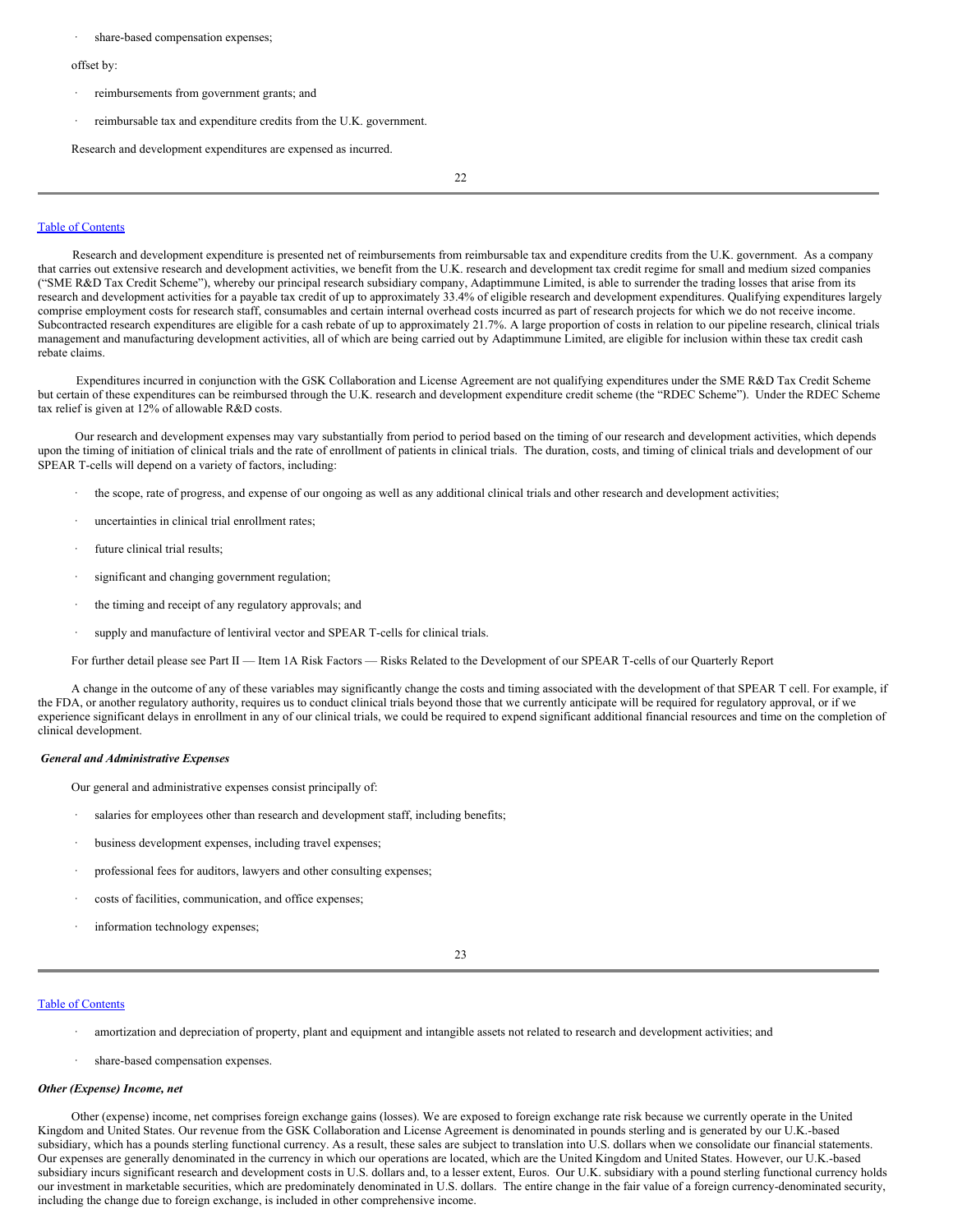Our results of operations and cash flows will be subject to fluctuations due to changes in foreign currency exchange rates, which could harm our business in the future. We seek to minimize this exposure by maintaining currency cash balances at levels appropriate to meet foreseeable expenses in U.S. dollars and pounds sterling. To date, we have not used hedging contracts to manage exchange rate exposure, although we may do so in the future.

#### *Taxation*

We are subject to corporate taxation in the United Kingdom and the United States. We incur tax losses and tax credit carryforwards in the United Kingdom. No deferred tax assets are recognized on our U.K. losses and tax credit carryforwards because there is currently no indication that we will make sufficient taxable profits to utilize these tax losses and tax credit carryforwards.

We benefit from reimbursable tax credits in the United Kingdom through the SME R&D Tax Credit Scheme as well as the RDEC Scheme which are presented as a deduction to research and development expenditure.

Our subsidiary in the United States has generated taxable profits due to a Service Agreement between our U.S. and U.K. operating subsidiaries and is subject to U.S. federal corporate income tax of 21% for the year ended December 31, 2018. Due to its activity in the United States, and the sourcing of its revenue, the U.S. subsidiary is not currently subject to any state or local income taxes. The Company also benefits from the U.S Research Tax Credit and Orphan Drug Credit.

In the future, if we generate taxable income in the United Kingdom, we may benefit from the United Kingdom's "patent box" regime, which would allow certain profits attributable to revenues from patented products to be taxed at a rate of 10%. As we have many different patents covering our products, future upfront fees, milestone fees, product revenues, and royalties may be taxed at this favorably low tax rate.

U.K. Value Added Tax ("VAT") is charged on all qualifying goods and services by VAT-registered businesses. An amount of 20% of the value of the goods or services is added to all relevant sales invoices and is payable to the U.K. tax authorities. Similarly, VAT paid on purchase invoices paid by Adaptimmune Limited and Adaptimmune Therapeutics plc is reclaimable from the U.K. tax authorities.

### **Critical Accounting Policies and Significant Judgments and Estimates**

The preparation of our unaudited condensed consolidated financial statements requires us to make estimates and assumptions that affect the reported amounts of assets and liabilities, disclosure of contingent assets and liabilities, and the revenues and expenses incurred during the reported periods. We base our estimates on historical experience and on various other factors that we believe are relevant under the circumstances, the results of which form the basis for making judgments about the carrying value of assets and liabilities that are not apparent from other sources. Actual results may differ from these estimates under different assumptions or conditions. The accounting policies considered to be critical to the judgments and estimates used in the preparation of our financial statements are disclosed in the Management's Discussion and Analysis of Financial Condition and Results of Operations included in our Annual Report. There has been no change in the accounting policies considered to be critical accounting judgments and estimates other than the accounting judgments and estimates relating to revenue recognition, which have been changed from January 1, 2018 due to the adoption of ASC 606.

24

#### Table of [Contents](#page-0-0)

#### *Revenue Recognition*

The Company has one contract with a customer, which is the GSK Collaboration and License Agreement. The GSK Collaboration and License Agreement consists of multiple performance obligations, including the transition of the NY-ESO SPEAR T-cell program to GSK, post-transition activities to finalize the transfer of the NY-ESO SPEAR T-cell program to GSK, the development of a second target, PRAME, and an exclusive license to research, develop, and commercialize the Company's NY-ESO SPEAR T-cell therapy program.

The aggregate transaction price consists of an upfront payment, development milestones achieved, an option exercise fee and an estimate of variable consideration. The Company determines the variable consideration to be included in the transaction price by estimating the most-likely amount that will be received and then applies a constraint to reduce the consideration to the amount which is probable of being received. In estimating the amount of variable consideration to be included in the transaction price, the Company considers the latest project plan and other available information. The determination of whether a milestone is probable includes consideration of the following factors:

- Whether achievement of a development milestone is highly susceptible to factors outside the entity's influence, such as milestones involving the judgment or actions of third parties, including regulatory bodies or the customer;
- Whether the uncertainty about the achievement of the milestone is not expected to be resolved for a long period of time;
- Whether the Company can reasonably predict that a milestone will be achieved based on previous experience; and
- The complexity and inherent uncertainty underlying the achievement of the milestone.

The determination of whether future milestones are probable requires significant judgment and the impact of a change in the determination of whether a milestone is probable is recognized in the period the judgment is revised. This can significantly impact the revenue recognized. In the three and six months ended June 30, 2018, revenue of \$7.1 million and \$10.3 million, respectively, was recognized due to development milestones becoming probable in the period. As the development program progresses and the uncertainties underlying the milestones resolve, it is likely that further milestones will become probable.

The upfront payment of \$42.1 million was allocated between the performance obligations using the Company's best estimate of the relative selling price of each performance obligation. The best estimate of the selling price is determined after considering all reasonably available information, including internal pricing objectives used in negotiating the contract, together with internal data regarding the cost and margin of providing services for each deliverable taking into account the different stage of development of each development program. The variable consideration is allocated to the performance obligation to which it relates.

The amount of the transaction price allocated to the performance obligation is recognized as or when the Company satisfies the performance obligation. The Company satisfies the performance obligations relating to the transition of the NY-ESO SPEAR T-cell program and the development of a second target, PRAME, over time and recognizes revenue based on an estimate of the percentage of completion of the project determined based on the costs incurred on the project as a percentage of the total expected costs. The determination of the percentage of completion requires the Company to estimate the costs-to-complete the project. The Company makes a detailed estimate of the costs-to-complete on an annual basis as part of the Company's budgeting process, which is re-assessed every reporting period based on the latest project plan and discussions with project teams, when a change in facts or circumstances occurs, the estimated is adjusted and the revenue is recognized based on the revised estimate. The difference between the cumulative revenue recognized based on the previous estimate and the revenue recognized based on the revised estimate is recognized as an adjustment to revenue in the period in which the change in estimate occurs. In the three and six months ended June 30, 2018, the estimate of the cost to complete for the performance obligation relating to the development and transition of the NY-ESO SPEAR T-cell program was revised, which resulted in a cumulative adjustment to reduce revenue of \$2.1 million and \$5.1 million for the three and six months ended June 30, 2018. Due to the inherent difficulties in determining the cost of completion for development programs, small changes in the cost to complete are likely to occur.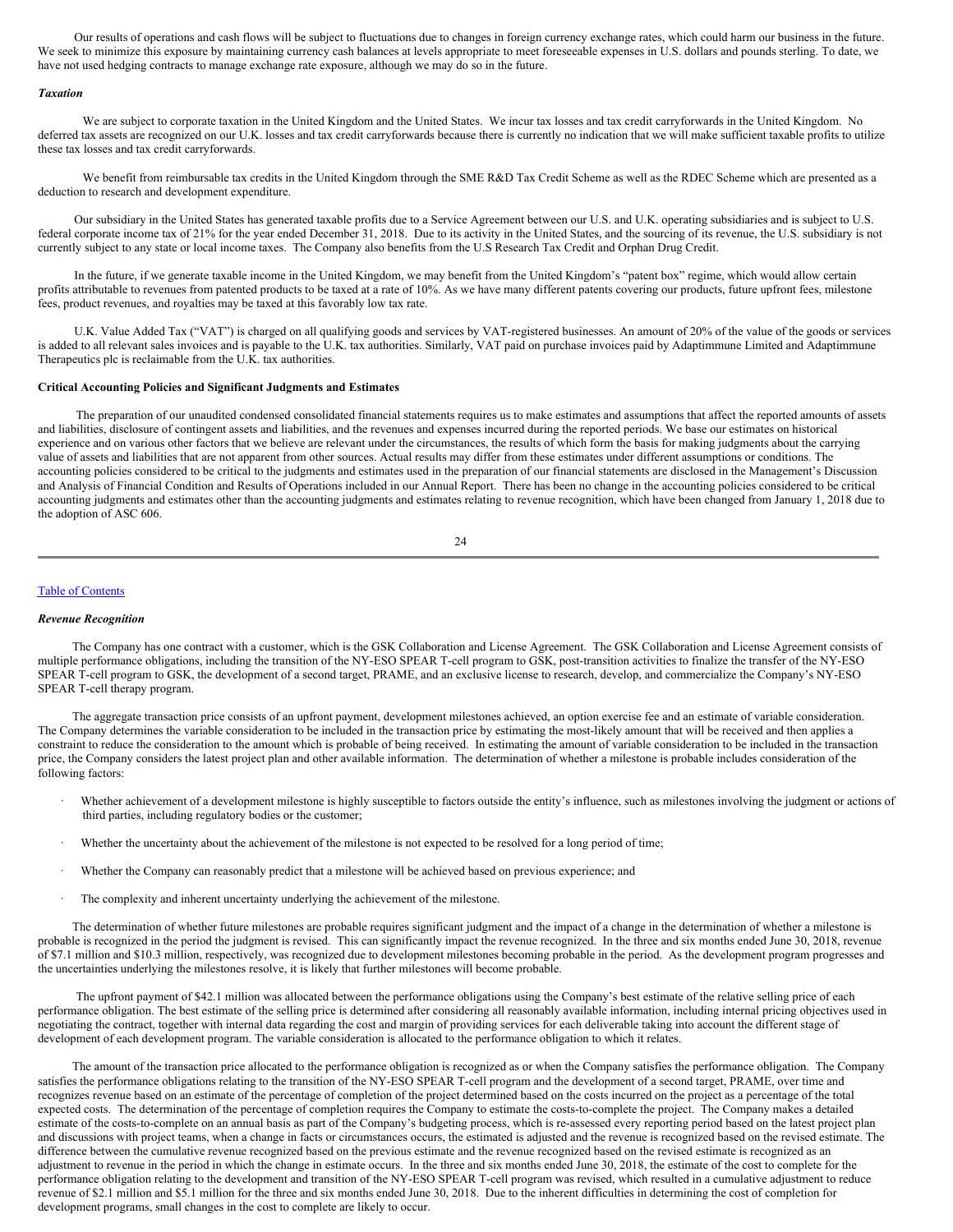The Company has determined that the performance obligation relating to the exclusive license to research, develop, and commercialize the Company's NY-ESO SPEAR T-cell therapy program is recognized at a point-in-time, upon commencement of the license, which occurs once transition of the NY-ESO program is completed and all amounts due under the agreement in relation to the NY-ESO program transition are paid.

## Table of [Contents](#page-0-0)

## **Results of Operations**

## *Comparison of Three Months Ended June 30, 2018 and 2017*

The following table summarizes the results of our operations for the three months ended June 30, 2018 and 2017, together with the changes to those items (in thousands).

|                                     | Three months ended<br><b>June 30.</b> |    |           |      |                   |           |
|-------------------------------------|---------------------------------------|----|-----------|------|-------------------|-----------|
|                                     | 2018                                  |    | 2017      |      | Increase/decrease |           |
| <b>Revenue</b>                      | 9.038                                 | X. | 3,521     | - 55 | 5,517             | 157%      |
| Research and development expenses   | (26, 624)                             |    | (19, 591) |      | (7,033)           | $36\%$    |
| General and administrative expenses | (11,291)                              |    | (7,710)   |      | (3,581)           | $46\%$    |
| <b>Total operating expenses</b>     | (37, 915)                             |    | (27,301)  |      | (10,614)          | $39\%$    |
| <b>Operating loss</b>               | (28, 877)                             |    | (23,780)  |      | (5,097)           | $21\%$    |
| Interest income                     | 540                                   |    | 506       |      | 34                | $7\%$     |
| Other income (expense), net         | (15, 406)                             |    | 3,224     |      | (18, 630)         | $(578)\%$ |
| Loss before income taxes            | (43,743)                              |    | (20,050)  |      | (23, 693)         | 118 %     |
| Income taxes                        | (102)                                 |    | (165)     |      | 63                | $(38)\%$  |
| Loss for the period                 | (43, 845)                             |    | (20, 215) |      | (23, 630)         | $117\%$   |

#### *Revenue*

Revenue increased by \$5.5 million to \$9.0 million in the three months ended June 30, 2018 compared to \$3.5 million for the three months ended June 30, 2017. Revenue in the three months ended June 30, 2018 was recognized due to the continued performance under the NY-ESO transition program and the PRAME development plan. The revenue benefited from a change in the estimate of variable consideration of \$7.1 million due to additional development milestones being considered probable, which was partially offset by \$2.1 million arising due to a change in percentage of completion.

Revenue for the three months ended June 30, 2018 has been recognized under new accounting guidance which is effective January 1, 2018. Revenue in the comparative period of 2017 has been recognized under the previous guidance. Revenue in the three months ended June 30, 2018 under the previous guidance would be \$3.3 million, compared to \$3.5 million for the same period of 2017.

Future revenues will fluctuate depending on theprogress of the transition and development program for NY-ESO and development program for the second target, PRAME, which is difficult to predict. However, the Investigational New Drug Application ("IND") for the NY-ESO program and the responsibility for the NY-ESO program transferred to GSK on July 23, 2018. Therefore, we anticipate that \$0.9 million of revenue allocated to NY-ESO program and \$39.6 million of revenue allocated to the exclusive license to research, develop, and commercialize the Company's NY-ESO SPEAR T-cell therapy program will be recognized in the third quarter of 2018. A further \$2.1 million will be recognized over the next twelve months as the development of the second target, PRAME, progresses.

26

## Table of [Contents](#page-0-0)

## *Research and Development Expenses*

Research and development expenses increased by 36% to \$26.6 million for the three months ended June 30, 2018 from \$19.6 million for the three months ended June 30, 2017. Our research and development expenses comprise the following (in thousands):

|                                                                               | Three months ended<br><b>June 30.</b> |         |                   |        |
|-------------------------------------------------------------------------------|---------------------------------------|---------|-------------------|--------|
|                                                                               | 2018                                  | 2017    | Increase/decrease |        |
| Salaries, materials, equipment, depreciation of property, plant and equipment |                                       |         |                   |        |
| and other employee-related costs(1)                                           | 15,467                                | 11.234  | 4.233             | 38%    |
| Subcontracted expenditure                                                     | 12.755                                | 9.590   | 3.165             | $33\%$ |
| Share-based compensation expense                                              | 2,071                                 | 871     | 1.200             | 138 %  |
| Reimbursements for research and development tax and expenditure credits       | (3,669)                               | (2,104) | (1.565)           | 74 %   |
|                                                                               | 26.624                                | 19.591  | 7.033             | $36\%$ |

(1) These costs are not analyzed by project since employees may be engaged in multiple projects at a time.

The net increase in our research and development expenses of \$7.0 million for the three months ended June 30, 2018 compared to the same period in 2017 was primarily due to the following:

- an increase of \$4.2 million in salaries, materials, equipment, depreciation of property, plant and equipment and other employee-related costs. The driver for these is the increase in the average number of employees engaged in research and development from 247 to 317;
- an increase of \$3.2 million in subcontracted expenditures, including clinical trial expenses, contract research organization (CRO) costs and manufacturing expenses driven by increased recruitment in our clinical trials, initiation of clinical trials for MAGE-A4, MAGE-A10 and AFP, and an increase in process development relating to manufacturing; and

an increase in share-based compensation expense of \$1.2 million;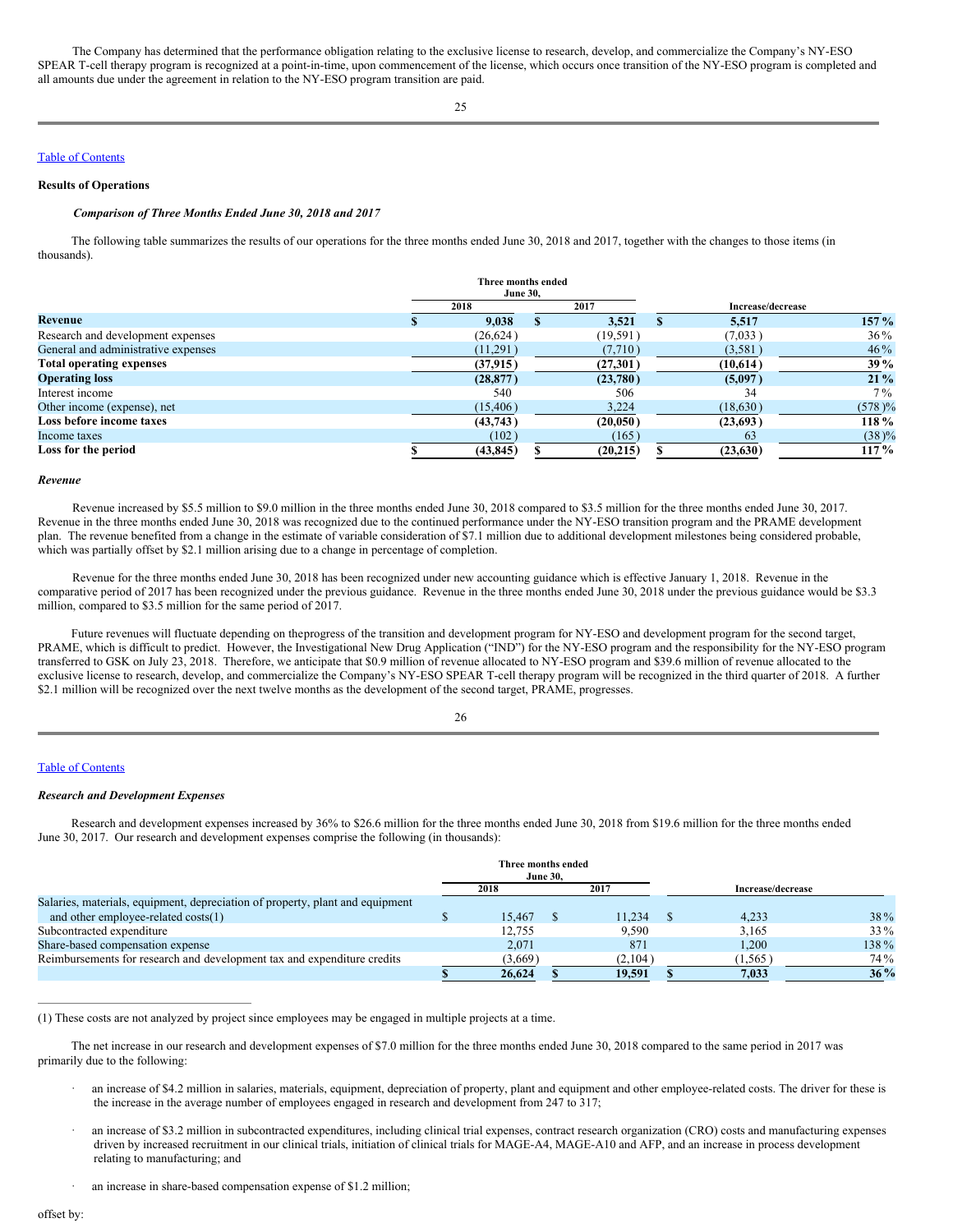an increase in reimbursements for research and development tax and expenditure credits of \$1.6 million.

Our subcontracted costs for the three months ended June 30, 2018 were \$12.8 million, compared to \$9.6 million in the same period of 2017. This includes \$8.1 million of costs associated with manufacturing for both the NY-ESO SPEAR T-cells and our internal pipeline, including our MAGE-A10 and MAGE-A4 and AFP SPEAR T-cells and \$4.7 million of costs associated with clinical trials, including \$1.4 million for the NY-ESO SPEAR T-cells.

Our research and development expenses are highly dependent on the phases and progression of our research projects and therefore fluctuate from period to period. We anticipate that our research and development expenses will be higher in the year ended December 31, 2018 compared to the year ended December 31, 2017. The increase in research and development is due to an increase in expenditure on clinical trials as enrollment in our clinical trials progress and we also expect to increase the number of staff employed in our research and development departments in order to invest in our future pipeline of SPEAR T-cells, develop our platform and manage clinical trials and further developing our manufacturing capabilities at our U.S. facility. This will significantly increase the related salaries and share-based compensation expenses, as well as require higher expenditures on facilities, materials and equipment.

### *General and Administrative Expenses*

General and administrative expenses increased by 46% to \$11.3 million for the three months ended June 30, 2018 from \$7.7 million in the same period in 2017.

27

#### Table of [Contents](#page-0-0)

The net increase of \$3.6 million was primarily due to an increase in personnel costs and share-based compensation expense, due to the addition of key management and other professionals, an increase in costs associated with developing our IT infrastructure, and an increase in other costs to support our growth.

We expect that our general and administrative expenses will continue to increase as we continue to expand our operations.

#### *Other Income (Expense), Net*

Other income (expense), net was an expense of \$15.4 million for the three months ended June 30, 2018 compared to an income of \$3.2 million for the three months ended June 30, 2017. Other income (expense), net primarily relates to unrealized foreign exchange gains and losses on cash, cash equivalents and intercompany loans held in U.S. dollars by our U.K. subsidiary. Unrealized foreign exchange losses have increased primarily due to a decrease in our cash balances arising as a consequence of our investment of cash and cash equivalents into marketable securities. The unrealized foreign exchange gains (losses) arising on marketable securities are recognized within Other Comprehensive Income.

#### *Income taxes*

Income taxes decreased by 38% to \$102,000 for the three months ended June 30, 2018 from \$165,000 for the three months ended June 30, 2017 due to the impact of US R&D tax credits. Income taxes arise in the United States and we incur losses in the United Kingdom.

| v |              |  |
|---|--------------|--|
|   | ï<br>×<br>۰, |  |
|   |              |  |

#### Table of [Contents](#page-0-0)

#### *Comparison of Six Months Ended June 30, 2018 and 2017*

The following table summarizes the results of our operations for the six months ended June 30, 2018 and 2017, together with the changes to those items (in thousands).

|                                     |                 | Six months ended |   |                   |  |           |           |
|-------------------------------------|-----------------|------------------|---|-------------------|--|-----------|-----------|
|                                     | <b>June 30.</b> |                  |   |                   |  |           |           |
|                                     | 2017<br>2018    |                  |   | Increase/decrease |  |           |           |
| Revenue                             |                 | 17.234           | Ж | 6.378             |  | 10.856    | 170%      |
| Research and development expenses   |                 | (52,016)         |   | (38,206)          |  | (13, 810) | $36\%$    |
| General and administrative expenses |                 | (22, 495)        |   | (14, 173)         |  | (8,322)   | 59%       |
| <b>Total operating expenses</b>     |                 | (74, 511)        |   | (52, 379)         |  | (22, 132) | $42\%$    |
| <b>Operating loss</b>               |                 | (57, 277)        |   | (46,001)          |  | (11,276)  | $25\%$    |
| Interest income                     |                 | 1,199            |   | 746               |  | 453       | 61%       |
| Other income, net                   |                 | (8,276)          |   | 3,654             |  | (11,930)  | $(326)\%$ |
| Loss before income taxes            |                 | (64, 354)        |   | (41,601)          |  | (22, 753) | 55 %      |
| Income taxes                        |                 | (229)            |   | (396)             |  | 167       | $(42)\%$  |
| Loss for the period                 |                 | (64, 583)        |   | (41,997)          |  | (22, 586) | $54\%$    |

## *Revenue*

Revenue increased by \$10.8 million to \$17.2 million in the six months ended June 30, 2018 compared to \$6.4 million for the six months ended June 30, 2017. Revenue in the six months ended June 30, 2018 was recognized due to the continued performance under the NY-ESO transition program and the PRAME development plan. The revenue benefited from a change in the estimate of variable consideration of \$10.4 million due to additional development milestones being considered probable, which was partially offset by \$5.1 million arising due to a change in percentage of completion.

Revenue for the six months ended June 30, 2018 has been recognized under new accounting guidance which is effective January 1, 2018. Revenue in the comparative period of 2017 has been recognized under the previous guidance. Revenue in the six months ended June 30, 2018 under the previous guidance would be \$12.3 million, compared to \$6.4 million for the same period of 2017. The significant increase in revenue compared to the same period of 2017 has arisen due to a reduction in the period over which we are recognizing revenue following GSK's exercise of the option over the NY-ESO program in September 2017 and additional milestones achieved in the second half of 2017 and the first quarter of 2018 of \$14.4 million, which are recognized over the period we are providing services to GSK.

Future revenues will fluctuate depending on theprogress of the transition and development program for NY-ESO and development program for the second target, PRAME, which is difficult to predict. However, the Investigational New Drug Application ("IND") for the NY-ESO program and the responsibility for the NY-ESO program transferred to GSK on July 23, 2018. Therefore, we anticipate that \$0.9 million of revenue allocated to NY-ESO program and \$39.6 million of revenue allocated to the exclusive license to research, develop, and commercialize the Company's NY-ESO SPEAR T-cell therapy program will be recognized in the third quarter of 2018. A further \$2.1 million will be recognized over the next twelve months as the development of the second target, PRAME, progresses.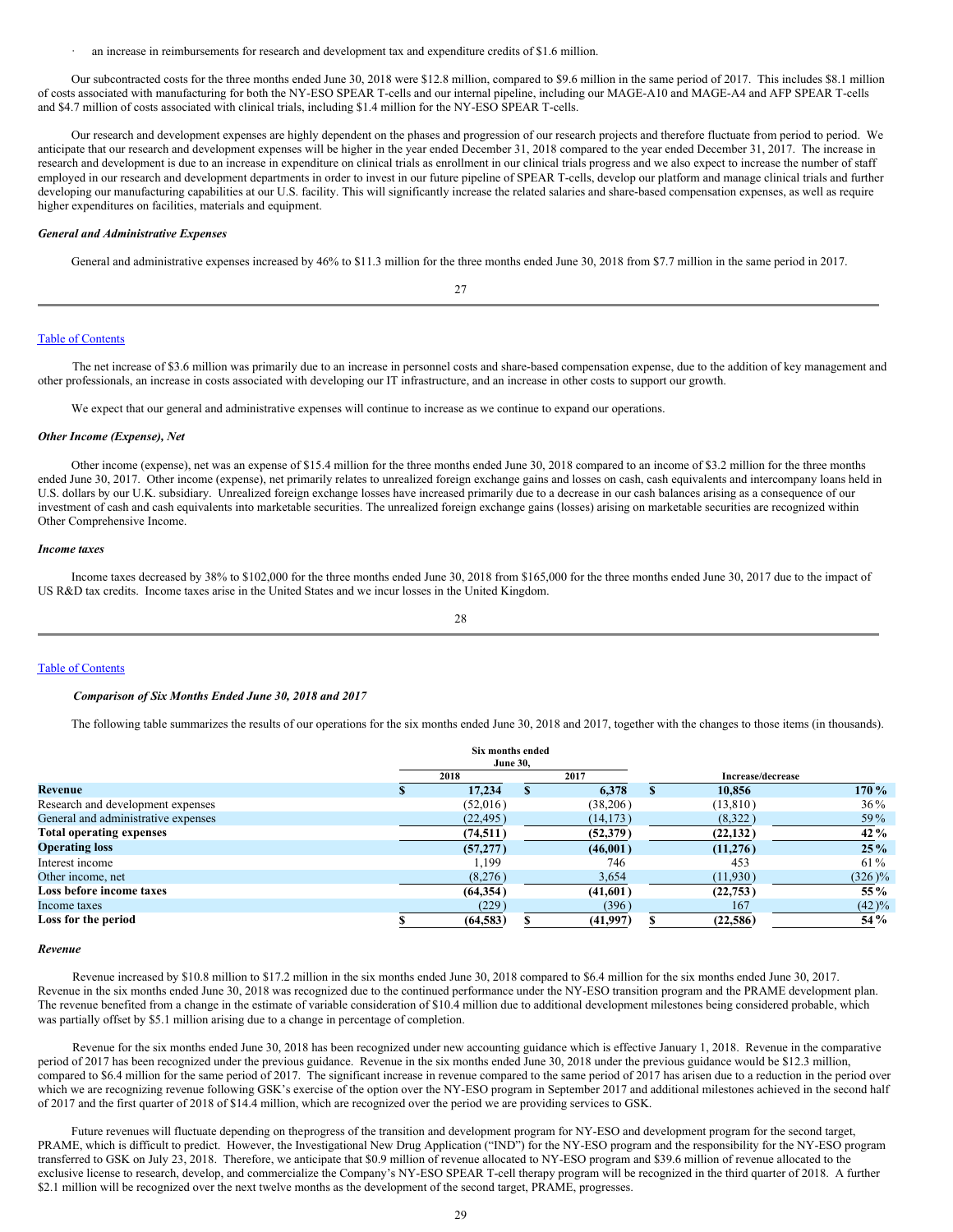## *Research and Development Expenses*

Research and development expenses increased by 36% to \$52.0 million for the six months ended June 30, 2018 from \$38.2 million for the six months ended June 30, 2017. Our research and development expenses comprise the following (in thousands):

|                                                                     | Six months ended<br><b>June 30.</b> |         |  |         |  |                   |           |
|---------------------------------------------------------------------|-------------------------------------|---------|--|---------|--|-------------------|-----------|
|                                                                     |                                     | 2018    |  | 2017    |  | Increase/decrease |           |
| Salaries, materials, equipment, depreciation of property, plant and |                                     |         |  |         |  |                   |           |
| equipment and other employee-related costs(1)                       |                                     | 30,596  |  | 22,485  |  | 8.111             | $36\%$    |
| Subcontracted expenditure                                           |                                     | 25,019  |  | 17.295  |  | 7.724             | $45\%$    |
| Share-based compensation expense                                    |                                     | 4,285   |  | 2,230   |  | 2,055             | $92\%$    |
| Payments for in-process research and development                    |                                     |         |  | 501     |  | (501)             | $(100)\%$ |
| Reimbursements for research and development tax and expenditure     |                                     |         |  |         |  |                   |           |
| credits and government grants                                       |                                     | (7,884) |  | (4,305) |  | (3,579)           | 83%       |
|                                                                     |                                     | 52,016  |  | 38,206  |  | 13.810            | $36\%$    |

(1) These costs are not analyzed by project since employees may be engaged in multiple projects at a time.

The net increase in our research and development expenses of \$13.8 million for the six months ended June 30, 2018 compared to the same period in 2017 was primarily due to the following:

- an increase of \$8.1 million in salaries, materials, equipment, depreciation of property, plant and equipment and other employee-related costs. The driver for these is the increase in the average number of employees engaged in research and development from 244 to 309;
- an increase of \$7.7 million in subcontracted expenditures, including clinical trial expenses, contract research organization (CRO) costs and manufacturing expenses driven by increased recruitment in our clinical trials, initiation of clinical trials for MAGE-A4, MAGE-A10 and AFP, and an increase in process development relating to manufacturing; and
- an increase in share-based compensation expense of \$2.1 million;

offset by:

- a decrease of \$0.5 million in payments made to Universal Cells for in-process research and development; and
- an increase in reimbursements for research and development tax and expenditure credits of \$3.6 million.

Our subcontracted costs for the six months ended June 30, 2018 were \$25.0 million, compared to \$17.3 million in the same period of 2017. This includes \$14.8 million of costs associated with manufacturing for both the NY-ESO SPEAR T-cells and our internal pipeline, including our MAGE-A10 and MAGE-A4 and AFP SPEAR T-cells and \$10.2 million of costs associated with clinical trials, including \$2.7 million for the NY-ESO SPEAR T-cells.

Our research and development expenses are highly dependent on the phases and progression of our research projects and therefore fluctuate from period to period. We anticipate that our research and development expenses will be higher in the year ended December 31, 2018 compared to the year ended December 31, 2017. The increase in research and development is due to an increase in expenditure on clinical trials as enrollment in our clinical trials progress and we also expect to increase the number of staff employed in our research and development departments in order to invest in our future pipeline of SPEAR T-cells, develop our platform and manage clinical trials and further developing our manufacturing capabilities at our U.S. facility. This will significantly increase the related salaries and share-based compensation expenses, as well as require higher expenditures on facilities, materials and equipment.

#### *General and Administrative Expenses*

General and administrative expenses increased by 59% to \$22.5 million for the six months ended June 30, 2018 from \$14.2 million in the same period in 2017.

| ٠                | ۰.               |
|------------------|------------------|
| ٠<br>I<br>$\sim$ | i<br>I<br>$\sim$ |

## Table of [Contents](#page-0-0)

The net increase of \$8.3 million was primarily due to an increase in personnel costs and share-based compensation expense, due to the addition of key management and other professionals, an increase in costs associated with developing our IT infrastructure, and an increase in other costs to support our growth.

We expect that our general and administrative expenses will continue to increase as we continue to expand our operations.

## *Other Income (Expense), Net*

Other income (expense), net was an expense of \$8.3 million for the six months ended June 30, 2018 compared to an income of \$3.7 million for the six months ended June 30, 2017. Other income (expense), net primarily relates to unrealized foreign exchange gains and losses on cash, cash equivalents and intercompany loans held in U.S. dollars by our U.K. subsidiary. Unrealized foreign exchange losses have increased primarily due to a decrease in our cash balances arising as a consequence of our investment of cash and cash equivalents into marketable securities. The unrealized foreign exchange gains (losses) arising on marketable securities are recognized within Other Comprehensive Income.

#### *Income taxes*

Income taxes decreased by 42% to \$229,000 for the six months ended June 30, 2018 from \$396,000 for the six months ended June 30, 2017 due to the impact of US R&D tax credits. Income taxes arise in the United States and we incur losses in the United Kingdom.

#### **Liquidity and Capital Resources**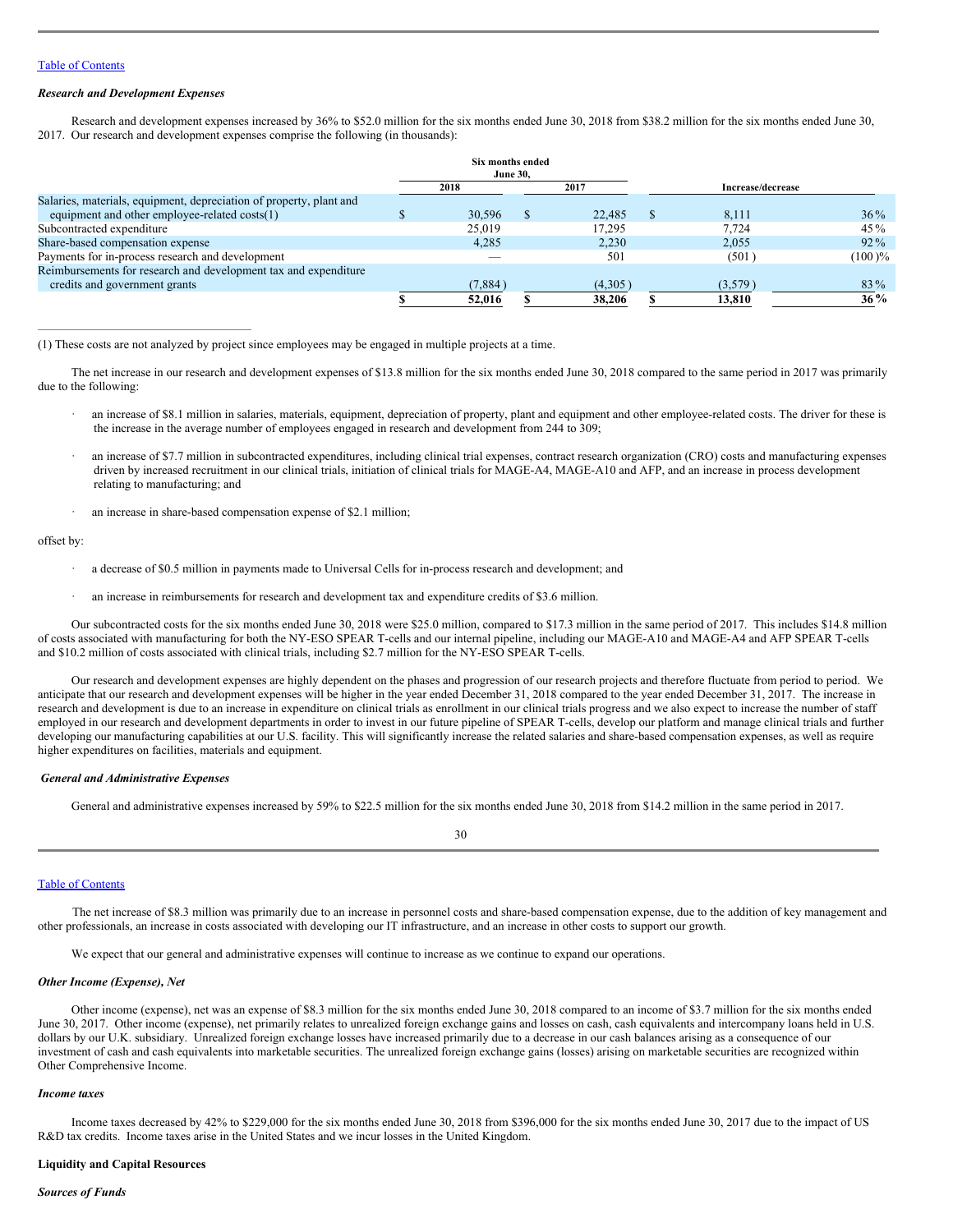Since our inception, we have incurred significant net losses and negative cash flows from operations. We financed our operations primarily through sales of equity securities, cash receipts under our GSK Agreement, government grants and research and development tax and expenditure credits. From inception through to June 30, 2018, we have raised:

- · \$413.3 million, net of issue costs, through the issuance of shares, including \$176.0 million raised through our initial public offering in May 2015, \$61.4 million raised through a follow-on public offering in March 2017 and \$41.8 million raised through a registered direct offering in April 2017;
- · \$122.4 million upfront fees, milestones and exercise fees under our GSK Collaboration and License Agreement;
- \$2.8 million of income in the form of government grants; and
- · \$13.7 million in the form of reimbursable U.K. research and development tax credits and receipts from the U.K. RDEC Scheme.

We use a non-GAAP measure, Total Liquidity, which is defined as the total of cash and cash equivalents and marketable securities, to evaluate the funds available to us in the near-term. A description of Total Liquidity and reconciliation to cash and cash equivalents, the most directly comparable U.S. GAAP measure, are provided below under "Non-GAAP measures".

As of June 30, 2018, we had cash and cash equivalents of \$42.3 million and Total Liquidity of \$129.0 million. We believe that our Total Liquidityand income from GSK upon transition of the NY-ESO program will be sufficient to fund our operations, based upon our currently anticipated research and development activities and planned capital spending, through to early 2020.

## 31

#### Table of [Contents](#page-0-0)

## *Cash Flows*

The following table summarizes the results of our cash flows for the six months ended June 30, 2018 and 2017 (in thousands).

|                                                     | Six months ended<br><b>June 30.</b> |           |  |           |
|-----------------------------------------------------|-------------------------------------|-----------|--|-----------|
|                                                     |                                     | 2018      |  | 2017      |
| Net cash used in operating activities               |                                     | (82, 642) |  | (46, 448) |
| Net cash provided by (used in) investing activities |                                     | 34.012    |  | (95, 821) |
| Net cash provided by financing activities           |                                     | 2.424     |  | 103,198   |
| Cash, cash equivalents and restricted cash          |                                     | 46,507    |  | 126.154   |

## *Operating Activities*

Net cash used in operating activities increased by \$36.2 million to \$82.6 million for the six months ended June 30, 2018 from \$46.4 million for the six months ended June 30, 2017. The increase in cash used in operations was primarily the result of the increase in research and development costs due to the ongoing advancement of our preclinical programs and clinical trials and an increase in general and administrative expenses due to the expansion of our operations.

Net cash used in operating activities of \$82.6 million for the six months ended June 30, 2018 comprised a net loss of \$64.6 million and a net cash outflow of \$35.7 million from changes in operating assets and liabilities, offset by noncash items of \$17.7 million. The noncash items consisted primarily of depreciation expense on plant and equipment of \$3.5 million, share-based compensation expense of \$8.4 million, a realized loss on sale of marketable securities of \$2.5 million and unrealized foreign exchange losses of \$2.9 million.

### *Investing Activities*

Net cash used in investing activities of \$34.0 million for the six months ended June 30, 2018 and net cash provided by investing activities of \$95.8 million for the six months ended June 30, 2017, consisted of:

- purchases of property and equipment of \$3.1 million and \$21.2 million for the six months ended June 30, 2018 and 2017, respectively;
- · cash outflows from investment in marketable securities of \$33.6 million and \$79.8 million for the six months ended June 30, 2018 and 2017, respectively, and cash inflows from maturity or redemption of marketable securities of \$70.7 million for the six months ended June 30, 2018; and
- investment in short-term cash deposits with maturities greater than three months but less than 12 months of \$22.8 million and cash inflows from maturity of short-term deposits of \$18.0 for the six months ended June 30, 2017.

#### *Financing Activities*

Net cash from financing activities of \$2.4 million in the six months ended June 30, 2018, consisted of proceeds from share option exercises, and net cash from financing activities for the six months ended June 30, 2017 of \$103.2 million consisted of proceeds from a follow-on public offering of ADSs of \$61.4 million in March 2017 and proceeds of \$41.8 million from a registered direct offering in April 2017.

#### Table of [Contents](#page-0-0)

#### **Non-GAAP Measures**

#### *Total Liquidity (a non-GAAP financial measure)*

Total Liquidity (a non-GAAP financial measure) is the total of cash and cash equivalents and marketable securities. Each of these components appears in the consolidated balance sheet. The U.S. GAAP financial measure most directly comparable to Total Liquidity is cash and cash equivalents as reported in the consolidated financial statements, which reconciles to Total Liquidity as follows (in thousands):

|                           | June 30.<br>2018 | December 31.<br>2017 |
|---------------------------|------------------|----------------------|
| Cash and cash equivalents | 212<br>42.312    | 84,043               |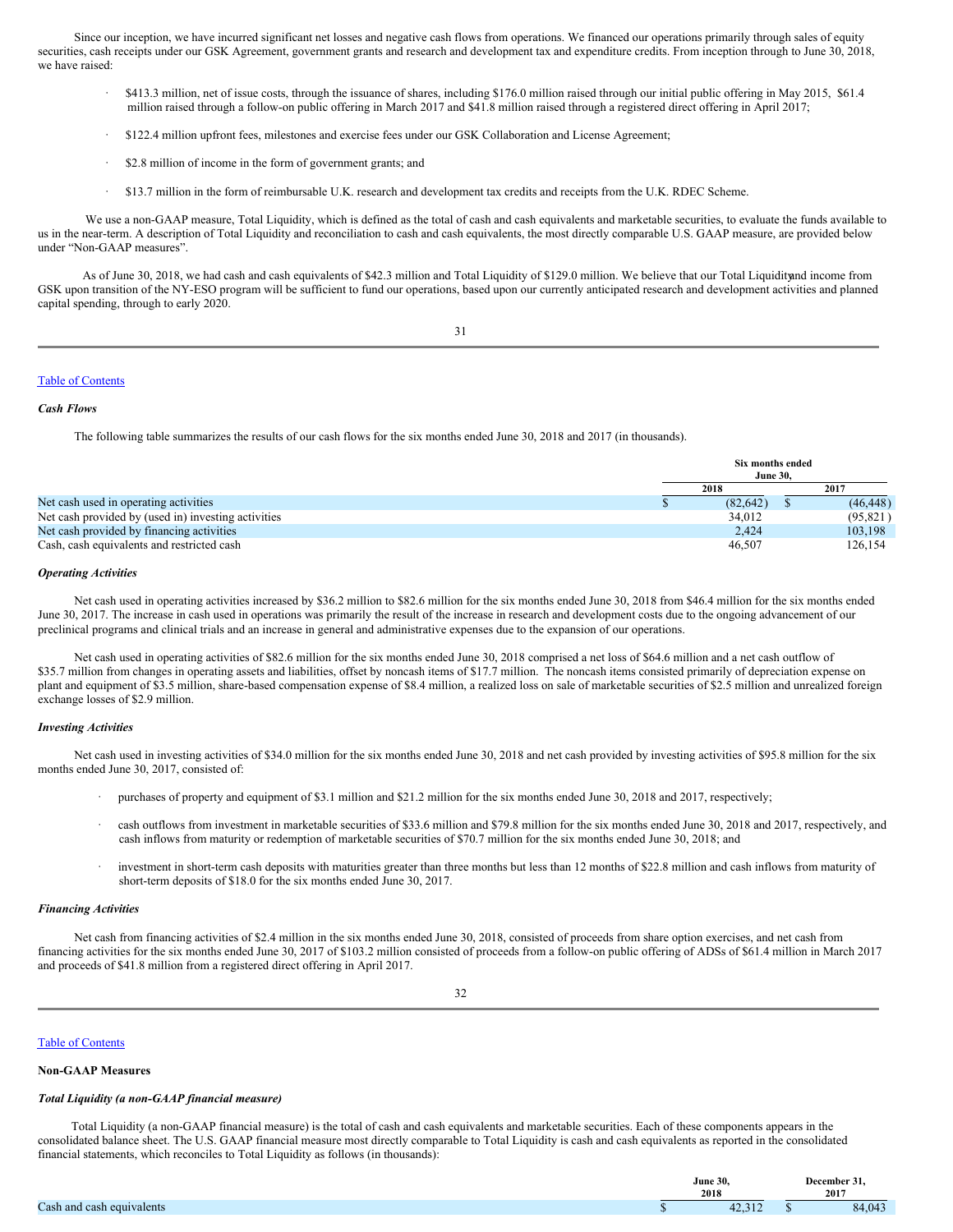| Marketable<br>securities | 86            | 124.2   |
|--------------------------|---------------|---------|
| Total L<br>aquidit       | 130.030<br>WZ | 208.261 |

We believe that the presentation of Total Liquidity provides useful information to investors because management reviews Total Liquidity as part of its management of overall liquidity, financial flexibility, capital structure and leverage. The definition of Total Liquidity includes investments, which are highly-liquid and available to use in our current operations, such as marketable securities.

#### **Off-Balance Sheet Arrangements**

We did not have during the periods presented, and we do not currently have, any off-balance sheet arrangements, as defined in the rules and regulations of the SEC.

#### **Contractual Obligations**

For a discussion of our contractual obligations, see "Part II, Item 7. Management's Discussion and Analysis of Financial Condition and Results of Operations" in our 2017 Annual Report on Form 10-K. There have not been any material changes to our contractual obligations in the six months ended June 30, 2018.

#### **Safe Harbor**

<span id="page-19-0"></span>See the section titled "Information Regarding Forward-Looking Statements" at the beginning of this Quarterly Report.

### **Item 3. Quantitative and Qualitative Disclosures about Market Risk.**

For a discussion of our quantitative and qualitative disclosures about market risk, see "Part II, Item 7A. Quantitative and Qualitative Disclosures about Market Risk" in our 2017 Annual Report on Form 10-K. There have been no material changes in the six months ended June 30, 2018.

#### <span id="page-19-1"></span>**Item 4. Controls and Procedures.**

### **Evaluation of Disclosure Controls and Procedures**

Our management, with the participation of our Chief Executive Officer and Chief Financial Officer, has evaluated the effectiveness of our disclosure controls and procedures (as defined in Rules 13a-15(e) and 15d-15(e)) under the Securities and Exchange Act of 1934, as amended ("Exchange Act") as of June 30, 2018. Based on such evaluation, our Chief Executive Officer and Chief Financial Officer have concluded that, as of June 30, 2018, our disclosure controls and procedures were effective to ensure that information required to be disclosed by us in the reports that we file or submit under the Exchange Act is recorded, processed, summarized and reported, within the time periods specified in the SEC's rules and forms, and is accumulated and communicated to our management, including our Chief Executive and Chief Financial Officer, or persons performing similar functions, as appropriate to allow timely decisions regarding required disclosure.

## **Changes in Internal Control over Financial Reporting**

In January 2018, the Company adopted new guidance on revenue recognition, which has been codified within Accounting Standard Codification Topic 606,*Revenue from Contracts with Customers* ("ASC 606"). As a consequence of the new guidance,the Company implemented several new internal controls, including controls to monitor the probability of achievement of contingent milestone payments and the pattern of performance of the performance obligation in the quarter ended March 31, 2018.

No changes in our internal control over financial reporting (as defined in Rules 13a-15(f) and 15d-15(f) under the Exchange Act) occurred during the quarter ended June 30, 2018 that has materially affected, or is reasonably likely to materially affect, our internal control over financial reporting.

33

#### Table of [Contents](#page-0-0)

## **PART II - OTHER INFORMATION**

#### **Item 1. Legal Proceedings.**

<span id="page-19-4"></span><span id="page-19-3"></span><span id="page-19-2"></span>As of June 30, 2018, we were not a party to any material legal proceedings.

#### **Item 1A. Risk Factors.**

Our business has significant risks. You should carefully consider the following risk factors as well as all other information contained in this Quarterly Report, including our condensed consolidated financial statements and the related notes, before making an investment decision regarding our securities. The risks and uncertainties described below are those significant risk factors currently known and specific to us that we believe are relevant to our business, results of operations and financial condition. Additional risks and uncertainties not currently known to us or that we now deem immaterial may also impair our business, results of operations and financial *condition.*

#### **Risks Related to Our Financial Condition and Capital Requirements**

### We are a clinical-stage biopharmaceutical company with no commercial products and prediction of future performance is very difficult.

We are a clinical-stage biopharmaceutical company focused on novel cancer immunotherapy products. We have no products or therapeutics approved for commercial sale and have not generated any revenue from product supplies or royalties. Our therapeutic candidates are based on engineered TCRs and are new and largely unproven. Our limited operating history, particularly in light of the rapidly evolving cancer immunotherapy field, may make it difficult to evaluate our current business and predict our future performance. Investment in biopharmaceutical product development is highly speculative because it entails substantial upfront capital expenditures and significant risk that any potential product candidate will fail to demonstrate adequate effect or an acceptable safety profile, gain regulatory approval and become commercially viable. Our inability to address these risks successfully would have a materially adverse effect on our business and prospects.

#### We have incurred net losses every year since our inception and expect to continue to incur net losses in the future.

We have generated losses since our inception in 2008, during which time we have devoted substantially all of our resources to research and development efforts relating to our SPEAR T-cells (including the NY-ESO SPEAR T-cell), including engaging in activities to manufacture and supply our SPEAR T-cells for clinical trials in compliance with current good manufacturing practice, or cGMP, conducting clinical trials of our SPEAR T-cells, providing general and administrative support for these operations and protecting our intellectual property. We do not have any products approved for sale and have not generated any revenue from product supplies or royalties. Based on our current plans, we do not expect to generate product or royalty revenues unless and until we obtain marketing approval for, and commercialize, any of our SPEAR T-cells.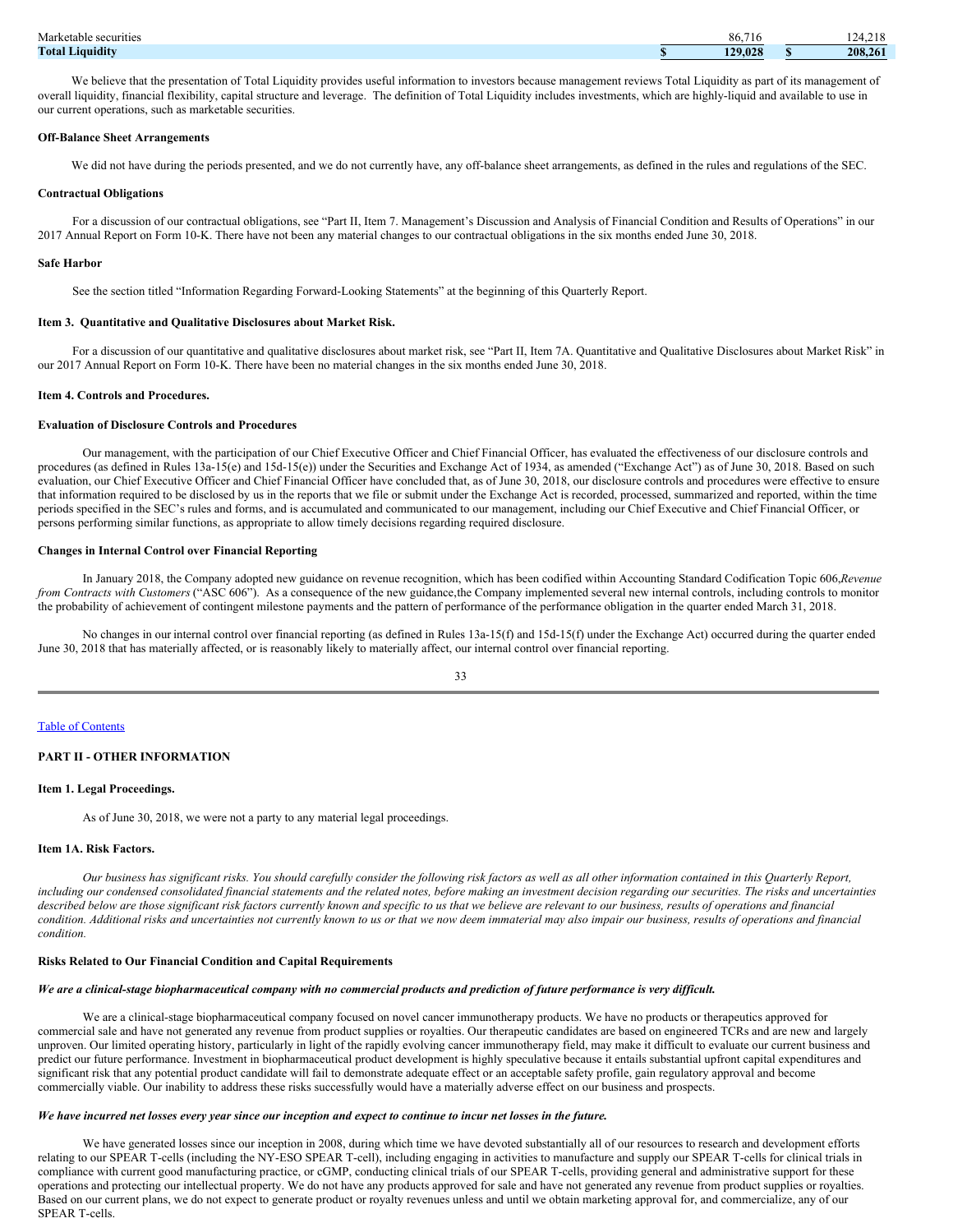For the years ended December 31, 2017 and 2016 and six months ended December 31, 2015 and the year ended June 30, 2015, we incurred net losses of \$70.1 million, \$71.6 million, \$23.0 million and \$22.1 million, respectively. As of June 30, 2018, we had accumulated losses of \$287.6 million. We expect to continue incurring significant losses as we continue with our research and development programs and to incur general and administrative costs associated with our operations. The extent of funding required to develop our product candidates is difficult to estimate given the novel nature of our SPEAR T-cells and their un-proven route to market. Our profitability is dependent upon the successful development, approval, and commercialization of our SPEAR T-cells, further development of the NY-ESO SPEAR T-cells by GSK (given the NY-ESO program has now been transitioned to GSK), achieving GSK milestones (for both the NY-ESO program, the PRAME program and any future SPEAR T-cell programs under the collaboration and license agreement with GSK) and achieving a level of revenues adequate to support our cost structure. We may never achieve profitability, and unless and until we do, we will continue to need to raise additional cash.

## We have never generated any revenue from sales of our SPEAR T-cells and our ability to generate revenue from sales of our SPEAR T-cells and become profitable *depends significantly on our success in a number of factors.*

We have no SPEAR T-cells approved for commercial sale, have not generated any revenue from sales of our SPEAR T-cells (including the NY-ESO SPEAR Tcell), and do not anticipate generating any revenue from sales of our SPEAR T-cells until some time after we receive regulatory approval, if at all, for the commercial sale of a SPEAR T-cell. We intend to fund future operations through milestone payments under our collaboration and license agreement with GSK and through additional equity financings or other third party collaborations. Our ability to generate revenue and achieve profitability depends on our success in many factors, including:

34

## Table of [Contents](#page-0-0)

- completing preclinical development and advancing our SPEAR T-cells to clinic;
- delivering on the clinical development strategy for our SPEAR T-cells;
- · progressing our clinical trials within predicted timeframes and without any substantial delays, for example as may be caused by delays in patient recruitment, regulatory requirements to hold or suspend any clinical trials or delays in obtaining approvals required to conduct clinical trials;
- · demonstrating a favorable benefit (efficacy parameters): risk (safety) for our SPEAR T-cellsand the NY-ESO SPEAR T-cell that translate into a differentiated product of value for patients;
- · obtaining data from clinical trials which are ongoing for SPEAR T-cells other than the NY-ESO SPEAR T-cell;
- · obtaining regulatory approvals and marketing authorizations for our SPEAR T-cells and the NY-ESO SPEAR T-cell for which we or our collaborator complete clinical trials;
- · progressing our clinical trials within predicted timeframes and without any substantial delays, for example as may be caused by delays in patient recruitment, regulatory requirements to hold or suspend any clinical trials or delays in obtaining approvals required to conduct clinical trials;
- developing sustainable and scalable manufacturing and supply processes for our SPEAR T-cells, including establishing and maintaining commercially viable supply relationships with third parties and establishing our own commercial manufacturing capabilities and infrastructure;
- · developing a reliable and commercially viable/cost effective commercial manufacturing process to enable commercial supply of our SPEAR T-cells;
- launching and commercializing SPEAR T-cells for which we obtain regulatory approvals and marketing authorizations, either directly or with a collaborator or distributor;
- · obtaining market acceptance, pricing and reimbursement of our SPEAR T-cells as viable treatment options;
- addressing any competing technological and market developments;
- identifying, assessing, acquiring and/or developing new SPEAR T-cells;
- · maintaining, protecting, and expanding our portfolio of intellectual property rights, including patents, trade secrets and know-how; and
- attracting, hiring and retaining qualified personnel.

Even if one or more of the SPEAR T-cells is approved for commercial sale whether by us or by a collaborator, we anticipate incurring significant costs associated with commercializing any approved SPEAR T-cell. Our expenses could increase beyond expectations if the FDA or any other regulatory agency requires changes to our manufacturing processes or assays, or for us to perform preclinical programs and clinical or other types of trials in addition to those that we currently anticipate. If we are successful in obtaining regulatory approvals to market one or more SPEAR T-cells, our revenue will be dependent, in part, upon the size of the markets in the territories for which we gain regulatory approval, the accepted price for the SPEAR T-cell, the ability to get reimbursement at any price, and whether we own the commercial rights for that territory. If the number of our addressable disease patients is not as significant as we estimate, the indication approved by regulatory authorities is narrower than we expect, or the reasonably accepted population for treatment is narrowed by competition, physician choice or treatment guidelines, we may not generate significant revenue from sales or supplies of such SPEAR T-cells, even if approved. If we are not able to generate revenue from the sale of any approved SPEAR T-cells, we may never become profitable.

### Table of [Contents](#page-0-0)

#### If we fail to obtain additional financing, we may be unable to complete the development and commercialization of our SPEAR T-cells.

Our operations have required substantial amounts of cash since inception. We expect to continue to spend substantial amounts to continue the development of our SPEAR T-cells, including future clinical trials. If we receive approval for any of our SPEAR T-cells, we will require significant additional amounts in order to launch and commercialize these therapeutic candidates.

As of June 30, 2018, we had \$42.3 million of cash and cash equivalents and \$86.7 million of marketable securities. We expect to use these funds to advance and accelerate the clinical development of our MAGE-A10, MAGE-A4 and AFP SPEAR T-cells, to further develop and enhance our manufacturing capabilities and secure a commercially viable manufacturing platform for all of our SPEAR T-cells, to advance additional SPEAR T-cells into preclinical testing and progress such SPEAR T-cells through to clinical trials as quickly as possible and to fund working capital, including other general corporate purposes. We believe that such proceeds, our existing cash, and cash equivalents and marketable securities together with milestones payments to us under the GSK Collaboration and License Agreement will be sufficient to fund our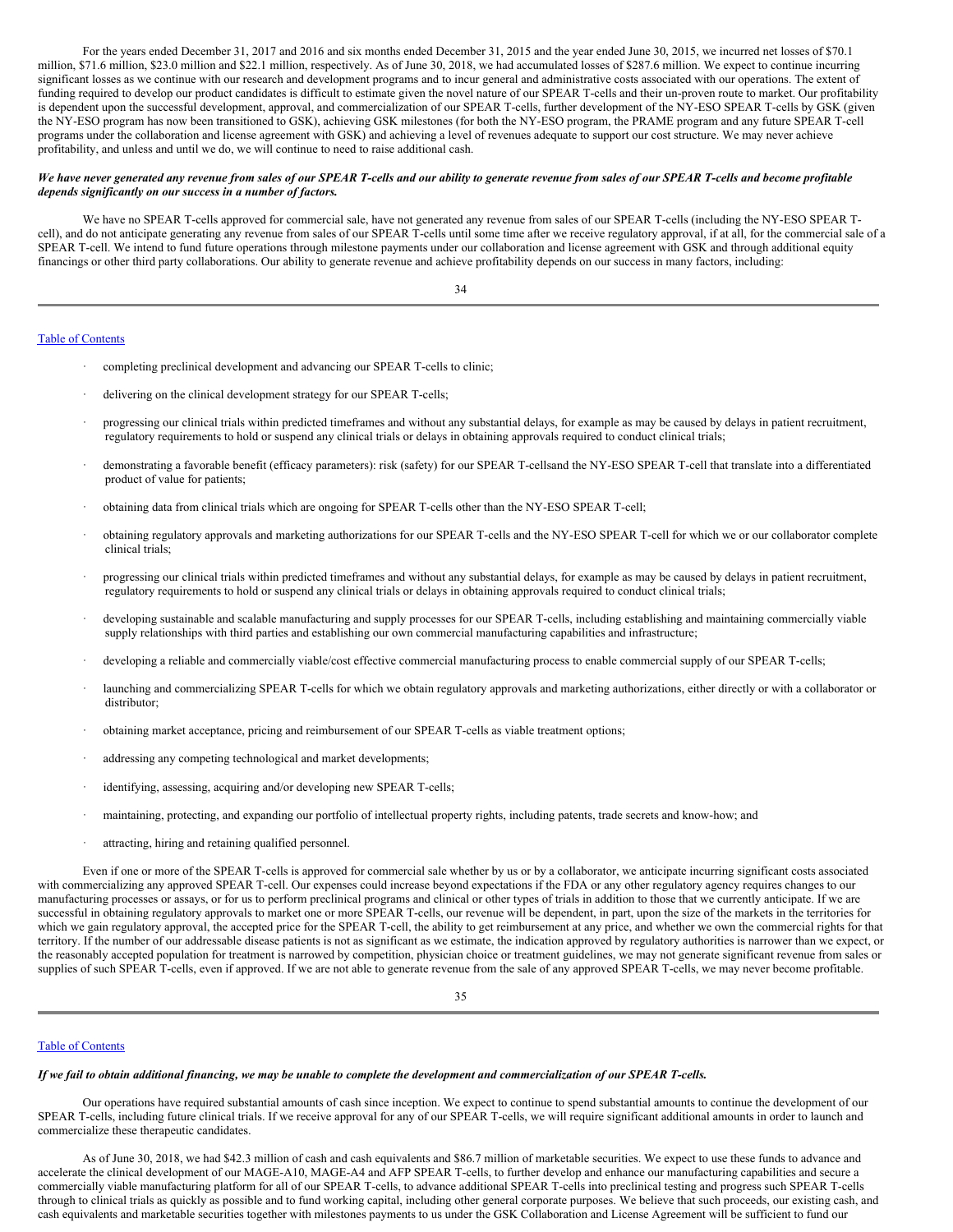operations for the foreseeable future, including for at least the next 12 months. However, changing circumstances beyond our control, including changes to the scope and timing of the programs under the GSK collaboration (for example, completion of post-transition NY-ESO program activities and nomination of any further targets under the collaboration), may cause us to increase our spending significantly faster than we currently anticipate. We may require additional capital for the further development and commercialization of our SPEAR T-cells and may need to raise additional funds sooner if we choose to expand more rapidly than we presently anticipate.

We cannot be certain that additional funding will be available on acceptable terms, or at all. We have no committed source of additional capital and if we are unable to raise additional capital in sufficient amounts or on terms acceptable to us, we may have to significantly delay, scale back or discontinue the development or commercialization of our SPEAR T-cells or other research and development initiatives. Our license and supply agreements may also be terminated if we are unable to meet the payment obligations under these agreements. We could be required to seek collaborators for our SPEAR T-cells at an earlier stage than otherwise would be desirable or on terms that are less favorable than might otherwise be available or relinquish or license on unfavorable terms our rights to our SPEAR T-cells in markets where we otherwise would seek to pursue development or commercialization ourselves. Any of the above events could significantly harm our business, prospects, financial condition and results of operations and cause the price of our American Depositary Shares, or ADSs, to decline.

### **Risks Related to the Development of Our SPEAR T-cells**

## Our business is highly dependent on the NY-ESO SPEAR T-cell and our existing SPEAR T-cell candidates including the MAGE-A10SPEAR T-cell, MAGE-A4 SPEAR T-cell and AFP SPEAR T-cell, which will require significant additional clinical testing before we can seek regulatory approval and begin commercialization of any of our *SPEAR T-cells.*

There is no guarantee that any SPEAR T-cells will achieve regulatory approval or proceed to the next stage of clinical programs. The process for obtaining marketing approval for any candidate is very long and risky and there will be significant challenges for us to address in order to obtain marketing approval, if at all.

There is no guarantee that the results obtained in current clinical trials for the NY-ESO SPEAR T-cell will be sufficient for GSK to plan one or more pivotal clinical trials and obtain regulatory approval or marketing authorization. Negative results in the NY-ESO SPEAR T-cell clinical program or in other investigator-initiated clinical programs utilizing the NY-ESO therapeutic candidate may also impact our ability to obtain regulatory approval for other SPEAR T-cells, either at all or within anticipated timeframes because, although the SPEAR T-cell may target a different cancer peptide, the underlying technology platform, manufacturing process and development process is the same for all of our SPEAR T-cells. Accordingly, a failure or delay in any one program may affect the ability to obtain regulatory approval to continue or conduct clinical programs for other SPEAR T-cells.

#### Table of [Contents](#page-0-0)

## We may not be able to submit INDs, or the foreign equivalent outside of the United States, to commence additional clinical trials for other SPEAR T-cells on the timeframes we expect, and even if we are able to, the FDA or comparable foreign regulatory authorities may not permit us to proceed with planned clinical trials.

Progression of new SPEAR T-cells into clinical trials is inherently risky and dependent on the results obtained in preclinical programs, the results of other clinical programs and results of third-party programs that utilize common components, such as production of the lentiviral vector lot used for production and administration of our SPEAR T-cell. If results are not available when expected or problems are identified during SPEAR T-cell development, we may experience significant delays in development of pipeline products and in existing clinical programs, which may impact our ability to receive regulatory approval. This may also impact our ability to achieve certain financial milestones and the expected timeframes to market any of our SPEAR T-cells. Failure to submit further IND or the foreign equivalent and commence additional clinical programs will significantly limit our opportunity to generate revenue.

There is no guarantee that the FDA, or any other regulatory authority, will approve any IND (or equivalent application) for any of our future SPEAR T-cells, or for new indications for our SPEAR T-cells already in clinical trials, or that amendments to existing protocols will not be required. For example, the FDA issued a partial clinical hold for our proposed MRCLS trial with NY-ESO following review of the IND submitted for the trial. The FDA notification was not based on safety concerns. In our correspondence the FDA requested additional Chemistry Manufacturing and Controls, or CMC, and clinical information prior to the commencement of the proposed trial. An amendment to the ADP-0011-007 protocol for the trial was filed with the FDA which converted the trial into a pilot trial (rather than the previously proposed pivotal trial design with a futility phase) and this amended protocol was approved by the FDA resulting in a lift of the partial clinical hold. The start of the MRCLS trial was delayed as a result of the FDA issued partial clinical hold and there is no guarantee that any later MRCLS pivotal trial or further SPEAR T-cell trial will be approved by the FDA.

We are in the process of expanding our clinical trial foot print to Europe. This requires gaining the approval of country specific review bodies for GMO application and CTA. As this is not a harmonized process, the requirements can vary considerably and delays can be incurred at a country level.

In the USA, some institutional review boards, or IRBs, have requested that the Sponsor obtain Investigational Device Exemptions (IDE) from the FDA for the validated clinical trial assay being used to select patients. This has delayed the initiation of some sites and limited the ability to obtain high risk biopsies until an IDE has been granted. We plan to proactively seek IDEs for our SPEAR T-cell assays where appropriate.

## Our SPEAR T-cells being developed may have potentially fatal cross-reactivity to other peptides or protein sequences within the body.

One of our prior SPEAR T-cells, designed to target an HLA-1 restricted MAGE-A3 cancer-specific peptide, recognized another unrelated peptide from a protein called TITIN, expressed within normal cardiac and other muscle tissues in patients. As a result of this cross-reactivity to the TITIN protein in the heart, two patients died during our MAGE-A3 clinical program, the program was put on pause, then formally placed on hold by the FDA, after which we terminated the program. We subsequently developed a preclinical safety testing program that identifies potential cross-reactivity risks but there may be gaps or other problems detected in the testing program at a later date. Even with the use of this testing program, there can be no guarantee that the FDA will permit us to begin clinical trials of any additional SPEAR T-cells other than those for which INDs already exist or that other off-target cross-reactivity will not be identified or present in any patient group. Failure to develop an effective preclinical safety testing program will prevent or delay clinical trials of any SPEAR T-cell. Detection of any cross-reactivity will halt or delay any ongoing clinical trials for any SPEAR T-cell and prevent or delay regulatory approval. Given that the underlying technology platform, manufacturing process and development process is similar for all of our TCR therapies, issues pertaining to cross-reactivity for one SPEAR T-cell may impact our ability to obtain regulatory approval for other SPEAR T-cells undergoing development and clinical trials, which would significantly harm our business, prospects, financial condition and results of operations.

Cross-reactivity or allo-reactivity (binding to peptides presented on other HLA types) could also occur where the affinity-enhanced engineered TCR contained within any SPEAR T-cell binds to peptides presented by HLAs other than the HLA type for which the relevant TCR was developed. We have developed a preclinical screening process to identify allo-reactivity risk. Where any allo-reactivity risk is identified, patients with the allo-reactive alleles will be excluded from the trial. Any allo-reactivity or other cross-reactivity that impacts patient safety could materially impact our ability to advance our SPEAR T-cells into clinical trials or to proceed to market approval and commercialization. In addition, there is no guarantee that exclusion of patients with the identified allo-reactive allele will successfully eliminate the risk of allo-reactivity, and serious side effects for patients may still exist. Given that the underlying technology platform, manufacturing process and development process are similar for all of our SPEAR T-cells, issues pertaining to allo-reactivity for one SPEAR T-cell may impact our ability or our collaborator's ability to obtain regulatory approval for other SPEAR T-cells undergoing development and clinical trials, which would significantly harm our business, prospects, financial condition and results of operations.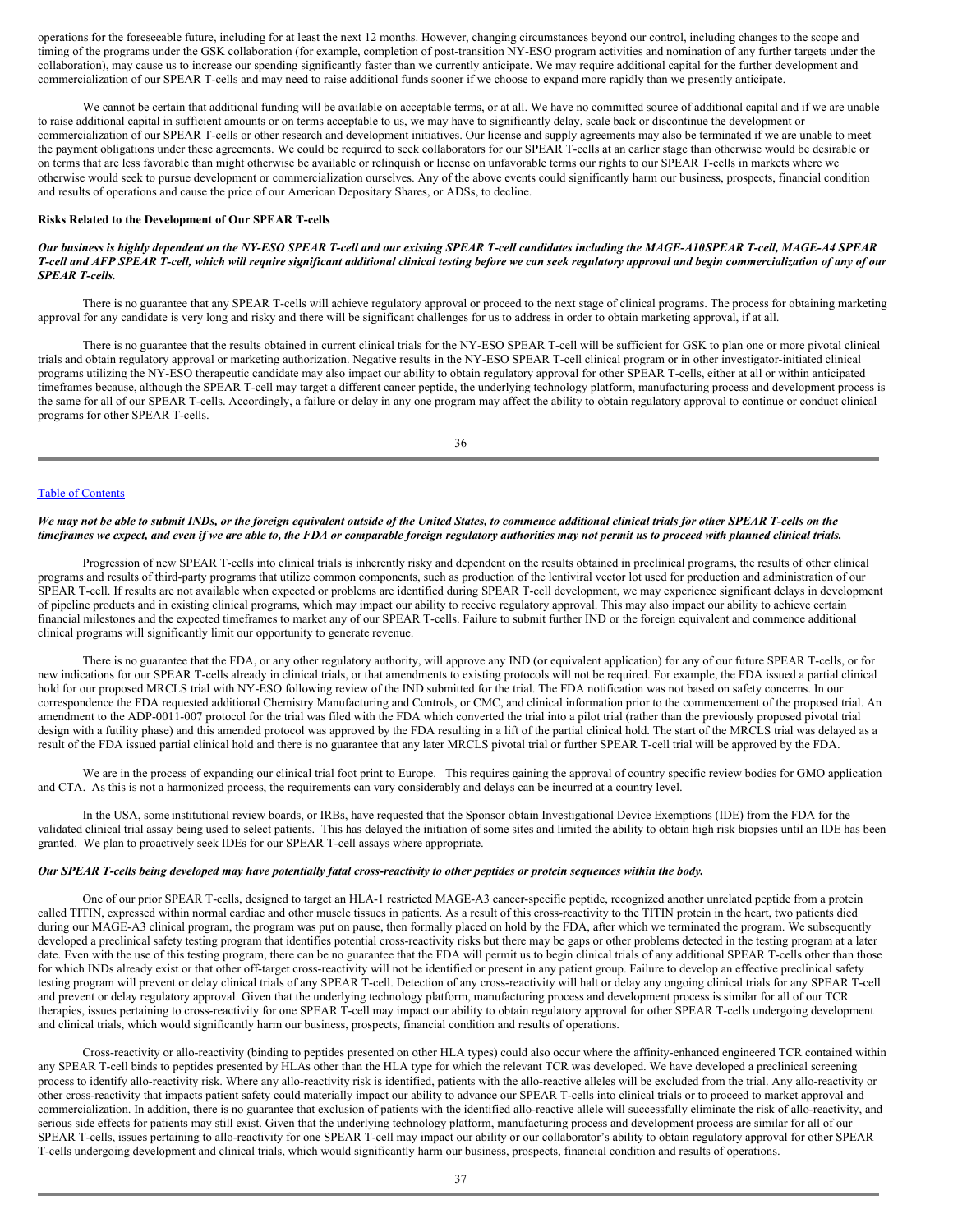## Our T-cell therapy, which is a type of cell therapy that uses gene therapy technology, represents a novel approach to cancer treatment that could result in heightened regulatory scrutiny, delays in clinical development, or delays in our or our collaborator's ability or inability to achieve regulatory approval or commercialization of *SPEAR T-cells.*

Use of any SPEAR T-cells to treat a patient requires the use of gene therapy technology, which involves combining a patient's T cells with our lentiviral delivery vector containing the gene for our affinity-enhanced engineered TCR. This is a novel treatment approach that carries inherent development risks. We are therefore constantly evaluating and adapting our SPEAR T-cells following the results obtained during development work and the clinical programs. Further development, characterization and evaluation may be required, depending on the results obtained, in particular where such results suggest any potential safety risk for patients. The need to develop further assays, or to modify in any way the protocols related to our SPEAR T-cells to improve safety or effectiveness, may delay the clinical program, regulatory approval or commercialization, if approved at all, of any SPEAR T-cell. Consequently, this may have a material impact on our ability to receive milestone payments and/or generate revenue from our SPEAR T-cells.

In addition, given the novelty of SPEAR T-cells, the end users and medical personnel require a substantial amount of education and training in their administration of SPEAR T-cells. Regulatory authorities have very limited experience with commercial engineered cell therapies and SPEAR T-cells for the treatment of cancer. As a result, regulators may be more risk adverse or require substantial dialogue and education as part of the normal regulatory approval process for each stage of development of any SPEAR T-cell. To date, only a limited number of gene therapy products have been approved in the United States and European Union. Consequently, it is difficult to predict and evaluate what additional regulatory hurdles may apply to the development of our SPEAR T-cells and whether additional investment, time or resources will be required to overcome any such hurdles.

Additionally, because our technology involves the genetic modification of patient cells*ex-vivo* using a viral vector, we are subject to many of the challenges and risks of gene therapy, including the following challenges:

- · Regulatory requirements governing gene and cell therapy products have changed frequently and may continue to change in the future.
- · Random gene insertion associated with retrovirus-mediated genetically modified products, known as insertional oncogenesis, could lead to lymphoma, leukemia or other cancers, or other aberrantly functioning cells. Insertional oncogenesis was seen in early gene therapy studies conducted outside of the United States in 2003. In those studies, insertional oncogenesis resulted in patients developing leukemia following treatment with the relevant gene therapy, with one patient dying. As a result of the data from those studies, the FDA temporarily halted gene therapy trials in the United States. The previous trials involved modification of stem cells rather than T cells and utilized a murine gamma-retroviral vector rather than a lentiviral vector. We cannot guarantee that insertional oncogenesis resulting from administration of our SPEAR T-cells will not occur.
- · Although our viral vectors are not able to replicate, there may be a risk with the use of retroviral or lentiviral vectors that they could undergo recombination and lead to new or reactivated pathogenic strains of virus or other infectious diseases.
- There is the potential for delayed adverse events following exposure to gene therapy products due to persistent biological activity of the genetic material or other components of products used to carry the genetic material. In part for this reason, the FDA recommends a 15-year follow-up observation period for all surviving patients who receive treatment using gene therapies in clinical trials. We may need to adopt such an observation period for our therapeutic candidates; however, the FDA does not require that the tracking be complete prior to its review of the Biologics License Application, or BLA.
- · Clinical trials using genetically modified cells conducted at institutions that receive funding for recombinant DNA research from the NIH may be subject to review by the NIH Office of Biotechnology Activities' Recombinant DNA Advisory Committee, or RAC. The RAC review process can delay or impede the initiation of a clinical trial.

If adverse events of the type described above were to occur, further advancement of our clinical trials could be halted or delayed, which would have a material adverse effect on our business and operations. In addition, heightened regulatory scrutiny of gene therapy product candidates may result in delays and increased costs in bringing a product candidate to market, if at all. Delay or failure to obtain, or unexpected costs in obtaining, the regulatory approval necessary to bring a potential product to market could decrease our ability to generate revenue in the future.

$$
^{38}
$$

## Table of [Contents](#page-0-0)

In addition, results seen in third party clinical trials using other cell therapy products, for example CAR-T products, or in clinical trials conducted by our collaborators may impact on the further advancement of our clinical trials. Based on the data currently available to us in relation to our clinical trials there is no evidence that the type and severity of neurotox events observed with CD19-directed CAR-T cell treatments, in particular the fatal events observed in the NCT02535364 trial, occur with our SPEAR TCRs (including the NY-ESO SPEAR T-cell). However there is no guarantee that the FDA or other regulatory authorities will agree with that position and further education and discussion with regulatory authorities may be required.

Results seen in clinical trials using products that are used in our combination clinical trials, may impact on the further advancement of our clinical trials. For example, the FDA placed a clinical hold on three combination studies using KEYTRUDA (pembrolizumab), an anti-PD-1 therapy used to treat multiple myeloma. There is no guarantee that further reviews of safety data with KEYTRUDA or other anti-PD-1 therapies will not result in delays or holds to our clinical trials or the requirement to amend the protocol for such clinical trials.

## T-cell therapy is a novel approach to cancer treatment that creates significant increased risk in terms of side-effect profile, ability to satisfy regulatory requirements *associated with clinical trials and the long- term viability of administered SPEAR T-cells.*

Development of a pharmaceutical or biologic therapy or product has inherent risks based on differences in patient population and responses to therapy and treatment. The mechanism of action and impact on other systems and tissues within the human body following administration of SPEAR T-cell is not completely understood, which means that we cannot predict the long-term effects of treatment with SPEAR T-cells (whether by us or a collaborator). In addition it is not possible for any pre-clinical safety package to completely identify all potential safety risks.

We are aware that certain patients do not respond to our SPEAR T-cells (including the NY-ESO SPEAR T-cell) and that other patients may relapse or cease to present the peptide being targeted by such SPEAR T-cells. The percentage of the patient population in which these events may occur is unknown, but the inability of patients to respond and the possibility of relapse may impact our or our collaborator's ability to conduct clinical trials, to obtain regulatory approvals, if at all, and to successfully commercialize any SPEAR T-cell.

Clinical trials and the investigator-initiated clinical trials using the NY-ESO TCR therapeutic are still in the early stages, and it is difficult to predict the results that will be obtained by our collaborator in ongoing clinical trials or the next phase or phases of any clinical program. Our SPEAR T-cells have not previously been tested in combination clinical trials, for example use in combination with Merck's PD-1 inhibitor, KEYTRUDA® (pembrolizumab) in patients with multiple myeloma. It is difficult to predict the way in which SPEAR T-cells will interact with third-party products used in combination clinical trials. Data seen in other combination trials with KEYTRUDA has resulted in certain combination trials with KEYTRUDA being placed on clinical hold by the FDA. We do not, as yet know, whether similar negative side effects will be seen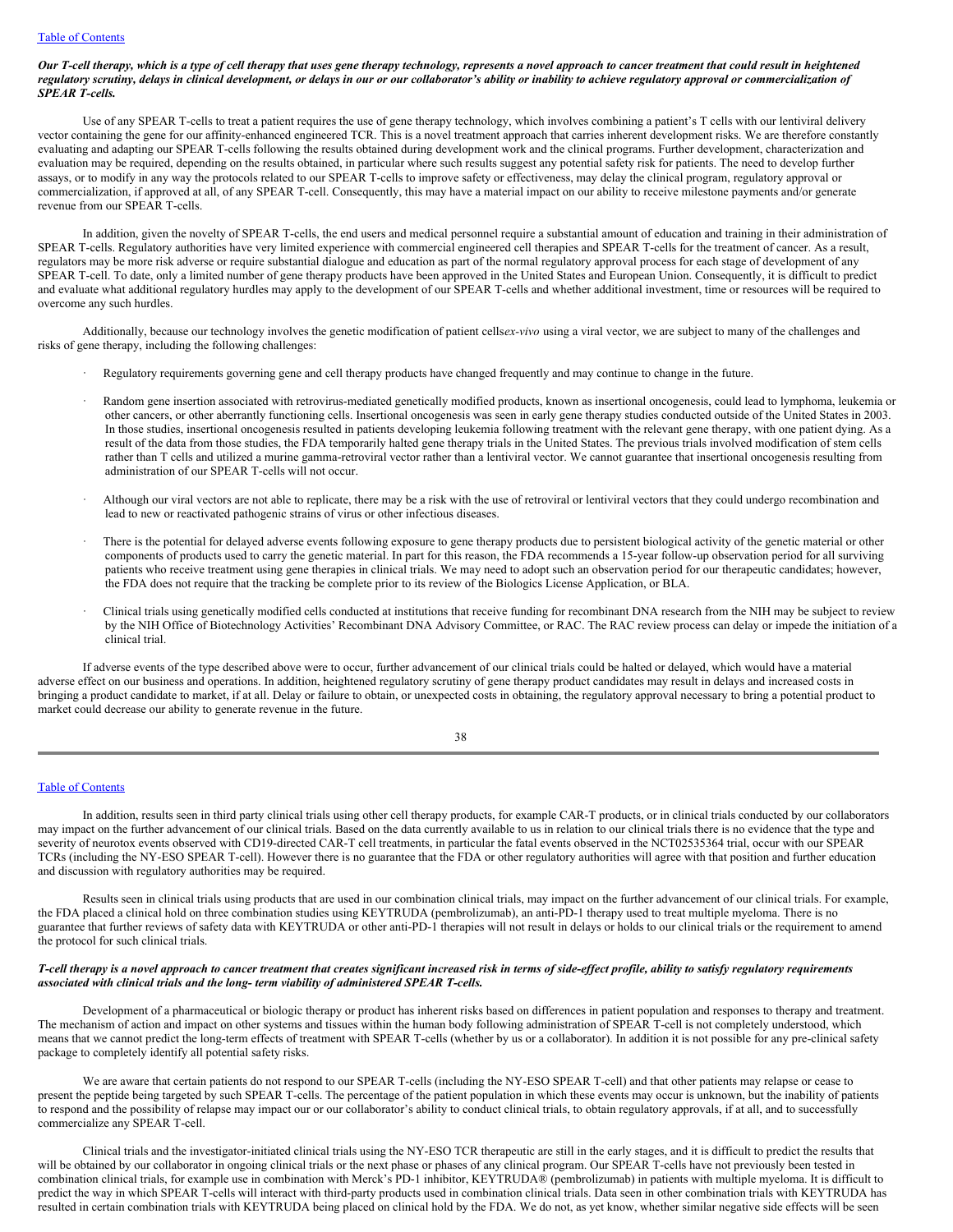using KEYTRUDA in combination with the NY-ESO T-cell therapy. Any undesirable side effects seen in combination trials may affect our ability or our collaborator's ability to continue with and obtain regulatory approval for the combination therapy, but may also impact our or our collaborator's ability to continue with and obtain regulatory approval for SPEAR T-cell therapies alone.

There is a significant risk at each stage of any clinical program that serious adverse events or low efficacy, as well as less favorable benefit:risk profiles, will prevent any SPEAR T-cells from proceeding further or will result in those programs being suspended or placed on hold (whether voluntarily or as a result of a regulatory authority requirement). For example, there is a risk that the target (or similar) peptide to which any SPEAR T-cell is directed may be present in both patients' cancer cells and other non-cancer cells and tissues. Should this be the case patients may suffer a range of side effects associated with the SPEAR T-cell binding to both the cancer cells and/or other cells and tissues and such side effects could cause patient death. The extent of these side effects will depend on which cells and tissues are affected as well as the degree to which the target (or similar) peptide is expressed in these cells and tissues. Serious adverse events seen with other immunotherapy products, such as the severe neurotox events observed with CD19-directed CAR-T cell treatments, may also occur at any stage of the clinical program. Further, following infusion of any SPEAR T-cells, there may be a transient inflammatory reaction of the disease to the treatment. Symptoms in any given subject would be dependent on the location and other characteristics of their tumor. For example, subjects with lung tumors may experience dyspnea. Cardiac toxicities may be observed in patients with pre-existing cardiac or pericardial masses. These inflammatory reactions and related symptoms may be mild and self-limited, but can be severe and require medical intervention.

39

#### Table of [Contents](#page-0-0)

Common and more severe adverse events as of September 5, 2017 considered by investigators to be at least possibly related to administration of our SPEAR T-cells (including the NY-ESO SPEAR T-cell) include: fever, fatigue, chest pain, nausea, diarrhea, enterocolitis, anemia, leukopenia, neutropenia, febrile neutropenia, lymphopenia, thrombocytopenia, bone marrow failure, dehydration, hyponatremia, ALT increased, rhabdomyolysis, rash, acute inflammatory demyelinating polyradiculoneuropathy, dyspnea, hypoxia, pneumonitis, respiratory failure, pericardial effusion, supraventricular tachycardia, hypotension, embolism, CRS (including grade 3 and 4 events which resolved with treatment), and graft versus host disease (GVHD). There has been one report of fatal (grade 5) bone marrow failure, which was considered related to the study treatment regimen (preconditioning plus SPEAR T-cell). Internal investigations have not identified a mechanism by which NY-ESO SPEAR T-cells may have caused bone marrow failure. To date, GVHD, impacting the skin and gastrointestinal tract, has only been reported in our myeloma study involving autologous stem cell transplants (ASCT). Although GVHD is a known complication of ASCT, symptoms such as rash, enterocolitis and diarrhea have been reported in other SPEAR T-cell studies.

In addition to our Company sponsored clinical programs, the NY-ESO TCR therapeutic has also been used in an investigator-initiated clinical program funded by the European Union, referred to as the ATTACK 2 program. The therapy, which was produced under a different manufacturing process than Adaptimmune's NY-ESO TCR therapy, was being evaluated for the treatment of patients with advanced gastro-esophageal cancer. Two patients have been treated under this protocol, one of whom passed away 46 days after initial treatment. Said patient experienced enterocolitis and bone marrow failure followed by fatal gangrenous gastrointestinal necrosis and hemorrhage. The investigator determined there was a reasonable possibility that these events were caused by study treatment.

Enrollment in the trial was temporarily paused pending investigation of the patient fatality, but an independent data monitoring committee recommended that recruitment could resume following a protocol amendment. Despite this, the study is expected to terminate and is not currently recruiting.

Because administration of SPEAR T-cells is patient-specific, the process requires careful handling of patient-specific products and fail-safe tracking, namely the need to ensure that the tracking process is without error and that patient samples are tracked from patient removal, through manufacturing and re-administration to the same patient. Should the tracking process fail, whether at our own facility, a third party facility or at any point in the manufacturing and supply process, a patient could receive another patient's T-cells resulting in a patient fatality. We will need to invest in systems, such as bar coding, to ensure fail safe tracking. There is always a risk of a failure in any such system. Inability to develop or adopt an acceptable fail-safe tracking methodology and handling regime may delay or prevent us from receiving regulatory approval and/or result in a patient fatality if a patient receives another patient's T-cells. This risk may be increased where SPEAR T-cells are used in clinical programs that we do not control or sponsor and, should an error be made in the administration of our SPEAR T-cells in such clinical programs, this could affect the steps required in our own clinical programs and manufacturing process requiring the addition of further tracking mechanisms to ensure fail-safe tracking. The tracking systems required to ensure safe patient administration may also require increased administration to satisfy other regulatory requirements, for example data protection requirements in Europe. The need to ensure tracking systems are adequate and to comply with these additional regulatory requirements may result in delay to the start of trials or the need to obtain additional regulatory licenses or consents prior to starting such trials.

## Validation of our SPEAR T-cells requires access to human samples but there is no guarantee that such samples can be obtained or, if they can be obtained, that the *terms under which they are provided will be favorable to us.*

Certain of the steps involved in validating and carrying out safety testing in relation to our SPEAR T-cells require access to samples (e.g., tissues samples or cell samples) from third parties. Such samples may be obtained from universities or research institutions and will often be provided, subject to satisfaction of certain terms and conditions. There can be no guarantee that we will be able to obtain samples in sufficient quantities to enable development of and use of the full preclinical safety testing program for all SPEAR T-cells undergoing development. In addition, the terms under which such samples are available may not be acceptable to us or may restrict our use of any generated results or require us to make payments to the third parties.

40

#### Table of [Contents](#page-0-0)

## SPEAR T-cells and their application are not fully scientifically understood and are still undergoing validation and investigation.

Our SPEAR T-cells (including the NY-ESO SPEAR T-cell) and their potential associated risks are still under investigation. For example, there is a potential risk that, given that the TCR chains are produced separately and then assembled within patient T cells into full TCRs, the TCR chains from both transduced and naturally occurring T cells could be assembled into an unintended end TCR due to mis-pairing of TCR chains, which could create unknown recognition and cross-reactivity problems within patients. Although this phenomenon has not been reported in humans, it remains a theoretical risk for our SPEAR T-cells and is still being studied and investigated. This could delay regulatory approval, if any, for the relevant SPEAR T-cells. To the extent that any mis-pairing of TCR chains is identified, either in our or our competitors' clinical trials, additional investment may be required in order to modify relevant SPEAR T-cells and to further assess and validate the risk of such mis-pairing to patients. There is also no guarantee that following modification of the relevant SPEAR T-cell, such modified SPEAR T-cell will remain suitable for patient treatment, that it will eliminate the risk of mis-pairing of TCR chains or that regulatory approval will be obtained at all or on a timely basis in relation to such modified SPEAR T-cells. The occurrence of such events would significantly harm our business, prospects, financial condition and results of operations.

## We may not be able to identify and validate additional target peptides or isolate and develop affinity-enhanced TCRs that are suitable for validation and further *development.*

The success of our SPEAR T-cells depends on both the identification of target peptides presented on cancer cells, which can be bound by TCRs, and isolation and affinity enhancement of TCRs, which can be used to treat patients if regulatory approval is obtained. There is an inherent risk that the number of target peptides that can be identified and/or our ability to develop and isolate suitable TCRs for affinity enhancement could be significantly lower than projected or that no additional SPEAR T-cells suitable for further development can be identified. Any failure to identify and validate further target peptides will reduce the number of potential SPEAR T-cells that we can successfully develop, which in turn will reduce the commercial opportunities available to us and increase our reliance on our existing SPEAR T-cells.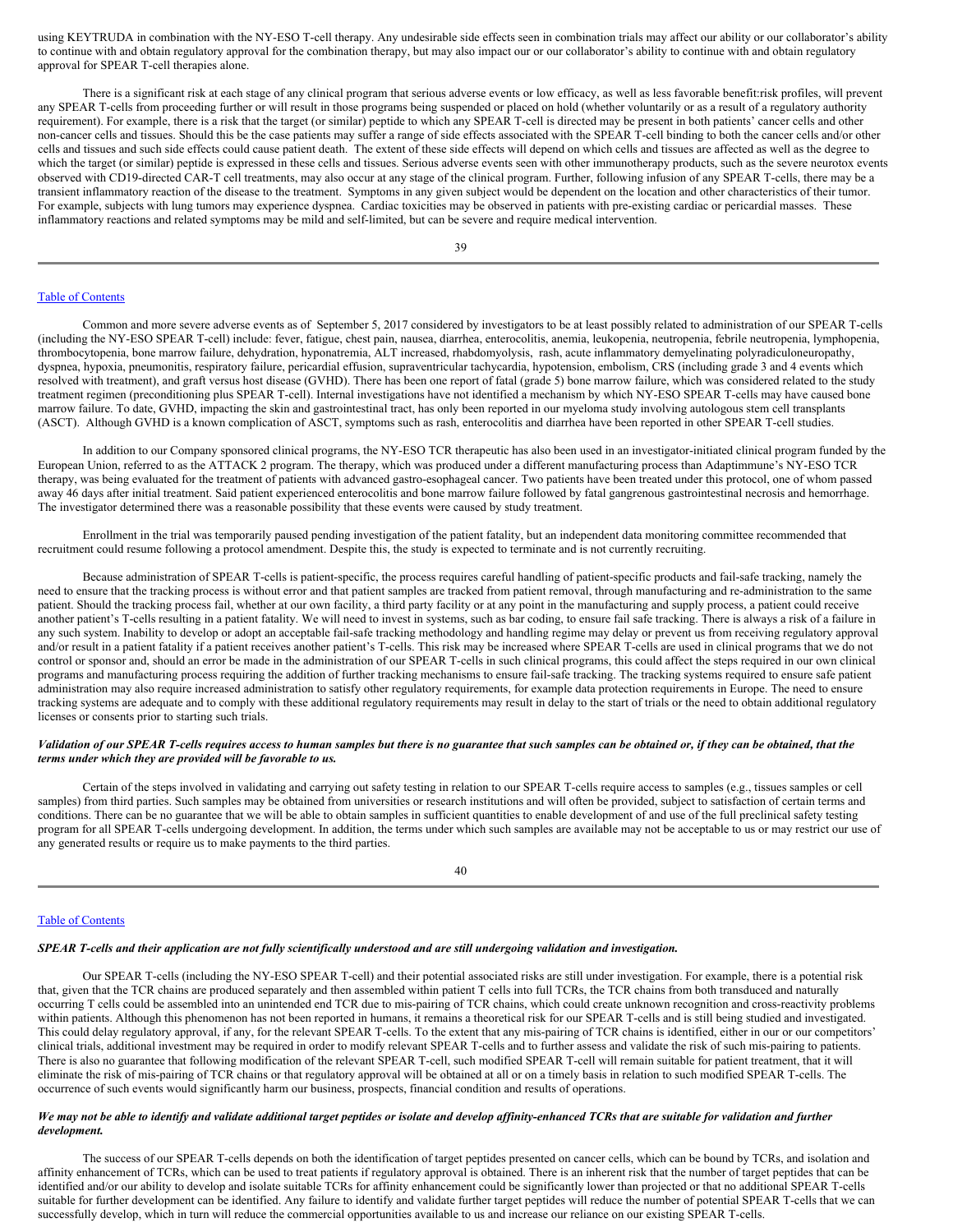In addition, there is no guarantee that our attempts to develop further SPEAR T-cells will result in candidates for which the safety and efficacy profiles enable progression to and through preclinical testing. Failure to identify further candidates for progression into preclinical testing and clinical programs will significantly impact our commercial returns, increase our reliance on the success of our existing SPEAR T-cell programs and may significantly harm our business, prospects, financial condition and results of operations. If resources become limited or if we fail to identify suitable target peptides, TCRs or affinity-enhanced TCRs, our ability to submit INDs for further SPEAR T-cells may be delayed or never realized, which would have a materially adverse effect on our business. We have multiple research projects ongoing both internally and with third parties, for example Universal Cells, Inc. and Bellicum, Inc. The outcomes of these research projects are uncertain and such research projects may or may not generate next generation SPEAR T-cells with profiles suitable for further development or progression into clinical trials.

## We may encounter substantial delays in our clinical trials or may not be able to conduct our trials on the timelines we expect.

Conduct of clinical trials is dependent on finding clinical sites prepared to carry out the relevant clinical trials, screening of patients by the clinical sites, recruitment of patients both in terms of number and type of patients and general performance of the relevant clinical site. It is difficult to predict how quickly we or our collaborators will be able to recruit suitable patients, find suitable sites, begin clinical programs and administer our SPEAR T-cells. The patient population in which any required peptide antigen is presented may be lower than expected which will increase the timescales required to find and recruit patients into the applicable clinical trial. Screening of a large number of patients is required to identify HLA and tumor antigen positive patients for most of our clinical trials. For example, it has taken longer to recruit patients into our NSCLC trials with both the NY-ESO SPEAR T-cell and MAGE-A10 SPEAR T-cell due to the low percentage expression of peptide antigen seen in the patient populations at the relevant clinical trial sites. With the NY-ESO SPEAR T-cell, presentation of the antigen occurs predominantly in certain sub-types of NSCLC and additional clinical sites may need to be initiated in order to identify patients with those certain NSCLC sub-types. With MAGE-A10, presentation of the peptide antigen is seen in a lower number of patients than anticipated and with our AFP SPEAR T-cells recruitment of patients remains difficult due to the nature of the patient population targeted for the trial. This has delayed recruitment of patients into trials and has resulted in the Company incurring additional costs associated with the need to find and initiate additional clinical trial sites. It is also difficult to predict whether changes may be required to any clinical trial design as our clinical trials progress. For example, initial results from current Phase 1/2 clinical trials with the NY-ESO SPEAR T-cell have suggested that fludarabine is required as part of any patient pre-conditioning regimen. This has required amendment to protocol designs, which did not previously include fludarabine, to include fludarabine.

41

### Table of [Contents](#page-0-0)

Our and our collaborator's clinical trials will compete with other clinical trials that are in the same therapeutic areas as our SPEAR T-cells, which will reduce the number and types of patients available to us, because some patients who might have opted to enroll in our trials may instead opt to enroll in a trial being conducted by one of our competitors. Because the number of qualified clinical investigators is limited, we will conduct some of our clinical trials at the same clinical trial sites where competing trials are ongoing, which will reduce the number of patients who are available for our clinical trials at such clinical trial sites. Moreover, because our SPEAR T-cells represent a departure from more commonly used methods for cancer treatment, potential patients and their physicians may opt to use conventional therapies, such as chemotherapy and hematopoietic cell transplantation, rather than enrollment in any of our current or future clinical trials. This may also mean we cannot recruit patients at a suitable time in their disease progression. In addition, in relation to any indication, the standard of care for patients in that indication may change or further develop meaning that clinical sites are no longer prepared to continue with any clinical trial or require amendments to agreed protocols for clinical trials. For example, the standard of care in melanoma has changed since the start of our clinical trials in melanoma with the NY-ESO SPEAR T-cell and as a result the clinical trial has been halted due to anticipated unavailability of patients. Such circumstances can lead to the suspension of the relevant clinical trial at a site, inability to recruit further patients at that clinical site or a requirement to amend the protocol, all of which will delay or potentially halt progression of a SPEAR T-cell through clinical trials.

Even if we are able to enroll a sufficient number of patients in our clinical trials, delays in patient enrollment may resultand have resulted in, increased costs or may affect the timing or outcome of the planned clinical trials, which could prevent completion of these trials and adversely affect our and our collaborator's ability to advance the development of our SPEAR T-cells.

Comparability studies related to the manufacturing of any SPEAR T-cells may be required ahead of any pivotal trial start date or ahead of use in the European Union or alternatively in connection with any changes made to our manufacturing process. The requirement to carry out such comparability studies may delay the uptake of any changed process, start of any pivotal trial or use of the relevant SPEAR T-cells in Europe. If the results from the comparability studies are not acceptable, this may further delay the start of such trials or changed process and require re-evaluation of the process used to manufacture of such SPEAR T-cells. For example, comparability studies are ongoing in relation to changes made to the process for manufacture of the NY-ESO SPEAR T-cells. The results from these comparability studies may impact the start date for any registrational study or impact what data can be used for any marketing application for the NY-ESO SPEAR T-cells. Failure in such comparability studies may also impact other studies in which the modified process is already being used.

## We may not be able to develop or obtain approval for the analytical assays and companion diagnostics required for commercialization of our SPEAR T-cells.

Administration of our SPEAR T-cells requires the use of an immuno-chemistry or other screening assay in which patients are screened for the presence of the cancer peptide targeted by our SPEAR T-cells. This assay requires the identification of suitable antibodies which can be used to identify the presence of the relevant target cancer peptide.

If safe and effective use of a biologic product depends on an*in vitro* diagnostic, such as a test to detect patients with HLA type A2, then the FDA generally requires approval or clearance of the diagnostic, known as a companion diagnostic, concurrently with approval of the therapeutic product. To date, the FDA has generally required *in vitro* companion diagnostics that are intended for use in selection of patients who will respond to cancer treatment to obtain a pre-market approval, or PMA, which can take up to several years, for that diagnostic approval or clearance to occur simultaneously with approval of the biologic product.

We expect that, for all SPEAR T-cells, the FDA and similar regulatory authorities outside of the United States will require the development and regulatory approval of a companion diagnostic assay as a condition to approval. We also expect that the FDA may require PMA supplemental approvals for use of that same companion diagnostic as a condition of approval of additional SPEAR T-cells. We do not have experience or capabilities in developing or commercializing these companion diagnostics and plan to rely in large part on third parties to perform these functions.

If we or our collaborators, or any third parties that we engage to assist us, are unable to successfully develop companion diagnostic assays for use with any SPEAR T-cells, or are unable to obtain regulatory approval or experience delays in either development or obtaining regulatory approval, we may be unable to identify patients with the specific profile targeted by the relevant SPEAR T-cells for enrollment in our clinical trials. Accordingly, further investment may be required to further develop or obtain the required regulatory approval for the relevant companion diagnostic assay, which would delay or substantially impact our ability or our collaborators' ability to conduct further clinical trials or obtain regulatory approval.

### Table of [Contents](#page-0-0)

Manufacturing and administering SPEAR T-cells is complex and we and our collaborators may encounter difficulties in production, particularly with respect to process development or scaling up of manufacturing capabilities. If we or our collaborators encounter such difficulties, our or our collaborators' ability to provide supply of our *SPEAR T-cells for clinical trials or for commercial purposes could be delayed or stopped.*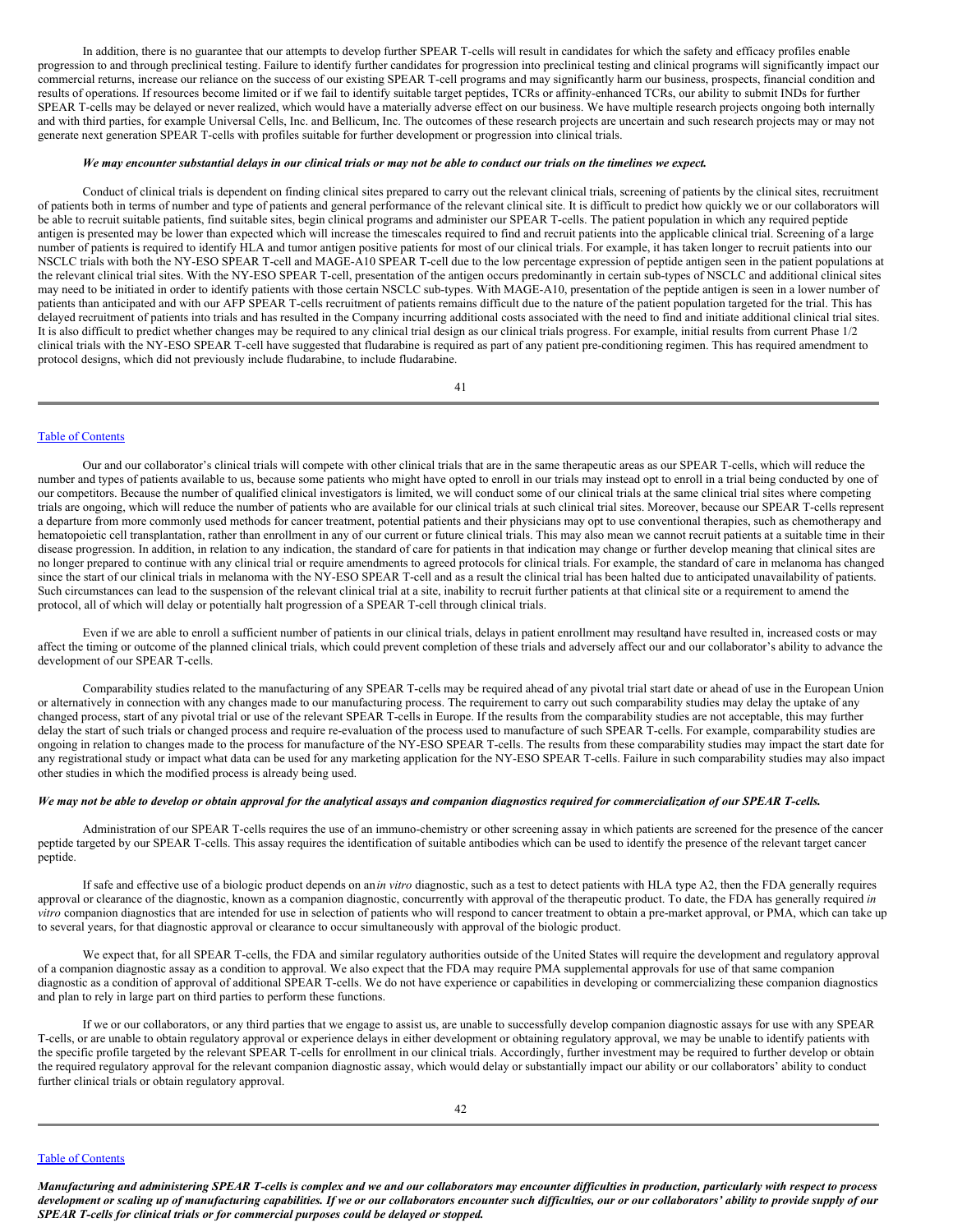The process of manufacturing and administering SPEAR T-cells is complex and highly regulated. The manufacture of SPEAR T-cells involves complex processes, including manufacture of a lentiviral delivery vector containing the gene for our affinity-enhanced engineered TCR. Administration of SPEAR T-cells includes harvesting white blood cells from the patient, isolating certain T cells from the white blood cells, combining patient T cells with our lentiviral delivery vector through a process known as transduction, expanding the transduced T cells to obtain the desired dose, and ultimately infusing the modified T cells back into the patient. As a result of the complexities, our manufacturing and supply costs are likely to be higher than those at more traditional manufacturing processes and the manufacturing process is less reliable and more difficult to reproduce.

Delays or failures in the manufacture of SPEAR T-cells (whether by us, any collaborator or our third party contract manufacturer) can result in a patient being unable to receive their SPEAR T-cells or a requirement to re-manufacture SPEAR T-cells which itself then causes delays in manufacture for other patients. Any delay or failure or inability to manufacture on a timely basis can adversely affect a patient's outcomes and delay the timelines for our clinical trials. Such delays or failure or inability to manufacture can result from:

- · A failure in the manufacturing process itself for example by an error in manufacturing process (whether by us or our third party contract manufacturing organization), equipment or reagent failure (including failure in the bags the Company uses to freeze , differences in patient material, failure in any step of the manufacturing process, failure to maintain a GMP environment, contamination during process;
- · A lack of reliability or reproducibility in the manufacturing process itself leading to variability in end manufacture of SPEAR T-cells. Should the process be unreliable, the relevant regulatory agency (for example the FDA in the United States) may place a hold on a clinical trial or request further information on the process which could in turn result in delays to the clinical trials;
- · Variations in patient starting material resulting in less product than expected or product which is not viable or can not be manufactured;
- Product loss or failure due to logistical issues including issues associated with the differences between patients' white blood cells or characteristics, interruptions to process, contamination, failure to supply patient apheresis material within required timescales (for example as a result of an import or export hold-up) or supplier error;
- · Inability to obtain manufacturing slots from third party contract manufacturers or to have enough manufacturing slots (including those at our Navy Yard facility) to manufacture SPEAR T-cells for patients as and when those patients require manufacture;
- Inability to procure starting materials, for example vector required for SPEAR T-cell manufacture;
- · Inability to procure manufacturing slots from third party manufacturers (whether for SPEAR T-cell manufacture or for starting materials manufacture, including vector) at all or on a timely basis. Even where manufacturing slots are agreed in advance with third party manufacturers we cannot guarantee they will not be delayed or cancelled or that any manufacturing process will be successful;
- Loss of or close-down of any manufacturing facility used in the manufacture of SPEAR T-cells. For example we will be manufacturing MAGE-A10 and MAGE-A4 SPEAR T-cells at our Navy Yard manufacturing facility. Should there be a contamination event at the facility resulting in the close-down of that facility it may not be possible to find alternative manufacturing capability for the MAGE-A10 and MAGE-A4 SPEAR T-cells within the timescales required for ongoing clinical trials;
- Loss or contamination of patient starting material, requiring the starting material to be obtained again from the patient or the manufacturing process to be restarted; and

## Table of [Contents](#page-0-0)

· A requirement to modify or make changes to any manufacturing process. Such changes may additionally require comparability testing which then may reduce the amount of manufacturing slots available for manufacture of patient SPEAR T-cells. Delays in our ability to make the required modifications or perform any required comparability testing within currently anticipated timeframes or that such modifications or comparability testing, when made, will obtain regulatory approval or that the new processes or modified processes will successfully be transferred to the third party contract suppliers within currently anticipated timeframes can also impact timelines for manufacture.

The requirements for manufacture and supply of SPEAR T-cells for clinical trials in Europe have additional complexities and the manufacture and supply of SPEAR T-cells is raising issues which have not previously been regulated or observed by the relevant regulatory authorities. For example, supply of SPEAR T-cells for European clinical trials will either require manufacture of SPEAR T-cells in the United States or use of a new CMO in Europe. Where manufacture continues in the United States, there is a need to transfer patient product from clinical sites in Europe to the manufacturer in the United States, for the patient product to be converted into our end SPEAR T-cell product and then for that SPEAR T-cell product to be transported back to the site in Europe for administration to the patient. The supply and manufacturing chain required to achieve this is very complex and could be subject to failures at any point in the supply and manufacturing chain. Any inability to set up acceptable manufacturing and supply chains to enable treatment of patients in Europe could result in a delay to those trials starting in Europe or could result in a delay in patient treatment, requirement to reapherese a patient or a requirement to re-manufacture patient material.

As our SPEAR T-cells progress through preclinical programs and clinical trials towards approval and commercialization, it is expected that various aspects of the manufacturing and administration process will be altered in an effort to optimize processes and results. We have already identified some improvements to our manufacturing and administration processes, but these changes may not achieve the intended objectives, may not be transferable to third parties or able to be used at larger scales and could cause our SPEAR T-cells to perform differently or affect the results of planned clinical trials or other future clinical trials. In addition, such changes may require amendments to be made to regulatory applications or comparability tests to be conducted which may further delay the timeframes under which modified manufacturing processes can be used for any SPEAR T-cell. If SPEAR T-cells manufactured under the new process has a worse safety or efficacy profile than the prior investigational product or the process is less reproducible than the previous process, we may need to re-evaluate the use of that manufacturing process, which could significantly delay or even result in the halting of our clinical trials.

Developing a commercially viable process is a difficult and uncertain task, and there are risks associated with scaling to the level required for advanced clinical trials or commercialization, including, among others, increased costs, potential problems with process scale-out, process reproducibility, stability issues, lot consistency, loss of product, and timely availability of reagents or raw materials or contract manufacturing services or facilities. A failure to develop such a commercially viable process within anticipated timescales may prevent or delay progression of our T-cell therapies into pivotal clinical trials and ultimately commercialization. In addition, we may ultimately be unable to reduce the expenses associated with our SPEAR T-cells to levels that will allow us to achieve a profitable return on investment. We have entered into an alliance with Universal Cells, Inc. that, if successful, will enable us to treat patient populations with an off-the-shelf product. However, there is no guarantee that the research program with Universal Cells, Inc. will be successful, will be carried out within the timescales currently anticipated or that even if successful it will result in a SPEAR T-cell that can be used to treat patients or that such SPEAR T-cell will allow us to achieve a profitable return on investment.

We have insurance to cover certain business interruption events, particularly research and development expenditure (capped at  $£10$  million) and committed costs (capped at £250,000). However, because our level of insurance is capped, it may be insufficient to fully compensate us if any of these events were to occur in the future.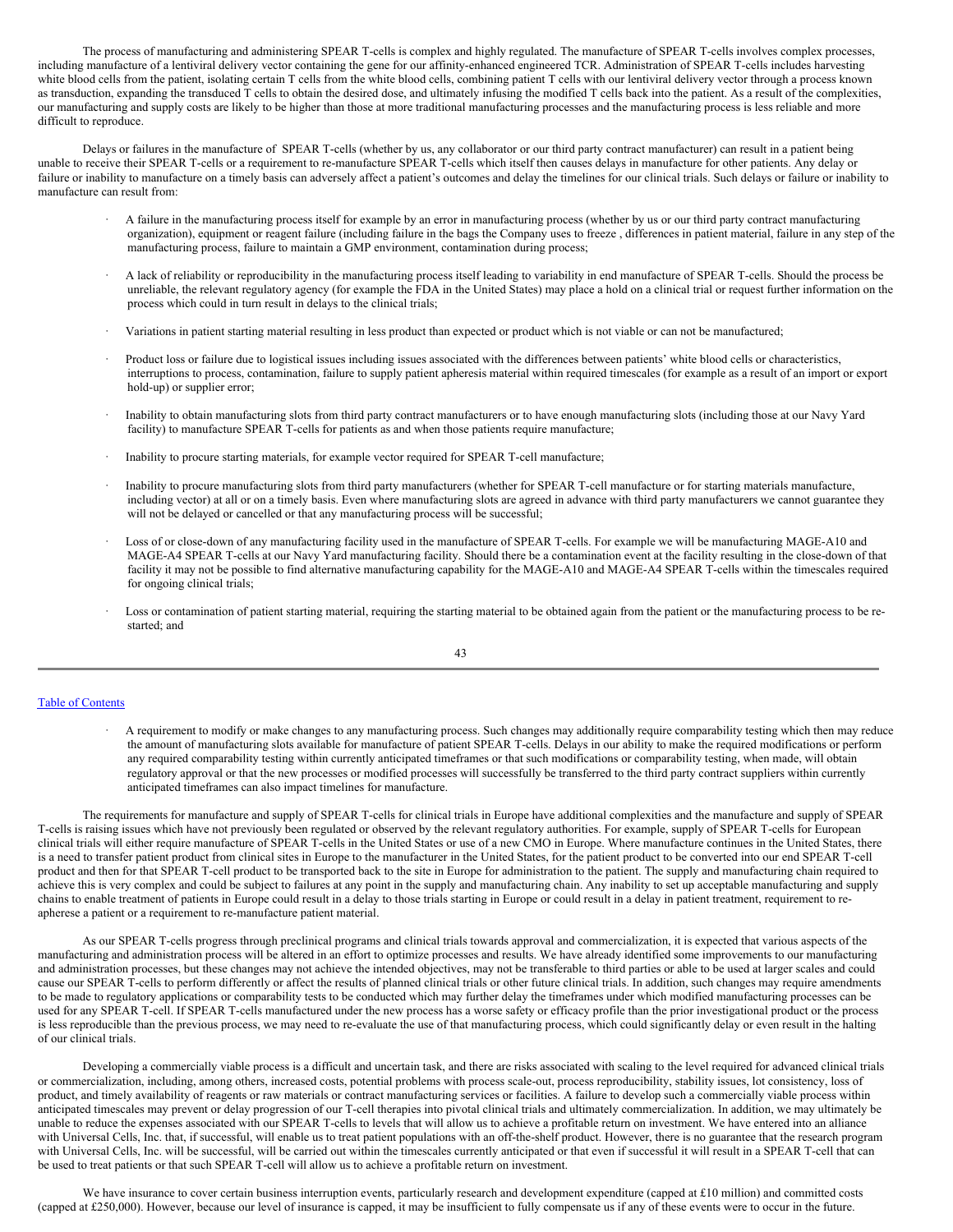## Our manufacturing process needs to comply with FDA regulations and foreign regulations relating to the quality and reliability of such processes. Any failure to comply with relevant regulations could result in delays in or termination of our clinical programs and suspension or withdrawal of any regulatory approvals.

In order to commercially produce our products, we will need to comply with the FDA's cGMP requirements at both our Navy Yard facility and at our third party contract manufacturing facilities. We may encounter difficulties in achieving quality control and quality assurance and may experience shortages in qualified personnel. We and our third party contract manufacturers are subject to inspections by the FDA and comparable agencies in other jurisdictions to confirm compliance with applicable regulatory requirements once the process has been approved. Any failure to follow cGMP or other regulatory requirements, reliably manufacture product or delay, interruption or other issues that arise in the manufacture, fill- finish, packaging, or storage of our SPEAR T-cells as a result of a failure of our facilities or the facilities or operations of third parties to comply with regulatory requirements or pass any regulatory authority inspection could significantly impair our ability to develop and commercialize our SPEAR T-cells, including leading to significant delays in the availability of our SPEAR T-cells for our clinical trials or the termination of or suspension of a clinical trial, or the delay or prevention of a filing or approval of marketing applications for our SPEAR T-cells. Significant non-compliance could also result in the imposition of sanctions, including warning letters, fines, injunctions, civil penalties, failure of regulatory authorities to grant marketing approvals for our SPEAR T-cells, delays, suspension or withdrawal of approvals, license revocation, seizures or recalls of products, operating restrictions and criminal prosecutions, any of which could damage our reputation and our business.

We now manufacture SPEAR T-cells at our own manufacturing facility. There is no guarantee that regulatory authorities will not raise non-compliance issues or that regulatory authorities may require us to make changes to the way in which the facility is operated. This may result in a delay in our ability to manufacture SPEAR T-cells at our own facility. In addition, now our manufacturing facility is operating there is no guarantee that any SPEAR T-cells produced in such facility will be able to meet regulatory requirements or that we will be able to recruit and maintain sufficient staff to enable manufacture of products within required timescales. Any failure to meet regulatory requirements or produce SPEAR T-cells according to regulatory requirements could result in delays to our clinical programs, potential side effects and even fatalities to patients and may result in withdrawal of regulatory approval for our manufacturing facility.

## The outcome of clinical trials is uncertain and clinical trials may fail to demonstrate adequately the safety and efficacy of any SPEAR T-cells which would prevent or *delay regulatory approval and commercialization.*

There is a risk in any clinical trial (whether sponsored by us, a collaborator. or investigator-initiated) that side effects from SPEAR T-cells will require a hold on, or termination of, clinical programs or further adjustments to clinical programs in order to progress any SPEAR T-cell. The SPEAR T-cells are novel and unproven and regulators will therefore require evidence that the SPEAR T-cells are safe before permitting clinical trials to commence and evidence that the SPEAR T-cells are safe and effective before granting any regulatory approval. In particular, because our SPEAR T-cells are subject to regulation as biological products, we will need to demonstrate that they are safe, pure and potent for use in each target indication. The SPEAR T-cell must demonstrate an acceptable benefit:risk profile in its intended patient population and for its intended use. The benefit:risk profile required for product licensure will vary depending on these factors and may include not only the ability to show tumor shrinkage, but also adequate duration of response, a delay in the progression of the disease and/or an improvement in survival. For example, response rates from the use of the SPEAR Tcells will not be sufficient to obtain regulatory approval unless we or our collaborators can also show an adequate duration of response.

The regulatory authorities (including the FDA) may issue a hold on our or our collaborators' clinical trials as a result of safety information and data obtained in third party clinical trials or in relation to third party products. For example, safety concerns have been reported in combination trials with KEYTRUDA which resulted in clinical holds to those combination trials. The clinical holds to such trials have not, as yet, impacted our own combination study with KEYTRUDA in multiple myeloma but there is no guarantee that the FDA or other regulatory authorities will not issue a similar hold in relation to our combination trials as data continues to emerge. Any such hold will require addressing by the us and our collaborators and will inevitably delay progression of the clinical trials concerned, if such clinical trials progress at all.

45

#### Table of [Contents](#page-0-0)

Clinical testing is expensive and can take many years to complete, and its outcome is inherently uncertain. Failure can occur at any time during the clinical trial process. Success in preclinical programs and early clinical trials does not ensure that later clinical trials will be successful. Moreover, the results of preclinical programs and early clinical trials of SPEAR T-cells may not be predictive of the results of later-stage clinical trials. To date, we have only obtained interim results from Phase 1/2 clinical trials that are uncontrolled, involve small sample sizes and are of shorter duration than might be required for regulatory approval. There may be other reasons why our early clinical trials are not predictive of later clinical trials. In addition, the results of trials in one set of patients or line of treatment may not be predictive of those obtained in another and protocols may need to be revised based on unexpected early results. For example, in our ovarian cancer trial with the NY-ESO SPEAR T-cell, the first patient treated experienced a grade 3 cytokine release syndrome at day seven post-infusion, concomitant with a significant proliferation of the engineered T cells that constituted nearly 100% of the peripheral blood at day 14. This level of cytokine release syndrome had not been seen in previous patients from trials using the NY-ESO SPEAR T-cell. As another example, in both the European investigator-initiated clinical program in gastro-esophageal cancer and in our own sponsored synovial sarcoma trial there has been one patient death considered to be related to treatment according to the investigator.

We expect there may be greater variability in results for SPEAR T-cells which are administered on a patient-by-patient basis than for "off-the-shelf" products, like many other biologics. There is typically an extremely high rate of attrition from the failure of any products proceeding through clinical trials. SPEAR T-cells in later stages of clinical trials may fail to show the desired safety and efficacy profile despite having progressed through preclinical programs and initial clinical trials. A number of companies in the biopharmaceutical industry have suffered significant setbacks in advanced clinical trials due to lack of efficacy or unacceptable safety issues, notwithstanding promising results in earlier trials. Most biologic candidates that begin clinical trials are never approved by regulatory authorities for commercialization. We cannot therefore guarantee that we will be successful in obtaining the required efficacy and safety profile from the performance of any of our clinical programs.

Certain of our clinical trials include dose escalation studies in which the dose of SPEAR T-cells administered to patients is varied or initial studies in which the pretreatment regimen may be varied, for example a regimen with and without fludarabine. The outcome of such dose escalation or initial studies will inform the clinical study going forward. However, the need to carry out dose escalation or other initial studies may result in delays in data from such clinical programs while the most suitable dose or regimen is assessed. For example, the trial design for our MAGE-A4, MAGE-A10 and AFP trials includes dose escalation and therefore efficacy data may not be obtained from initial patients treated in such studies.

In addition, even if such trials are successfully completed, we cannot guarantee that the FDA or foreign regulatory authorities will interpret the results as we or our collaborators do. Accordingly, more trials may be required before we can submit any SPEAR T-cell for regulatory approval. To the extent that the results of the trials are not satisfactory to the FDA or foreign regulatory authorities for support of a marketing application, we may be required to expend significant resources, which may not be available to us, to conduct additional trials in support of potential approval of our SPEAR T-cells. We cannot predict whether any SPEAR T-cells will satisfy regulatory requirements at all or for indications in which such SPEAR T-cells are currently being evaluated as part of any clinical programs.

### We have limited experience conducting clinical trials which may cause a delay in any clinical program and in the obtaining of regulatory approvals.

Although we have recruited a team that has significant experience with clinical trials, as a company we have limited experience in conducting clinical trials and no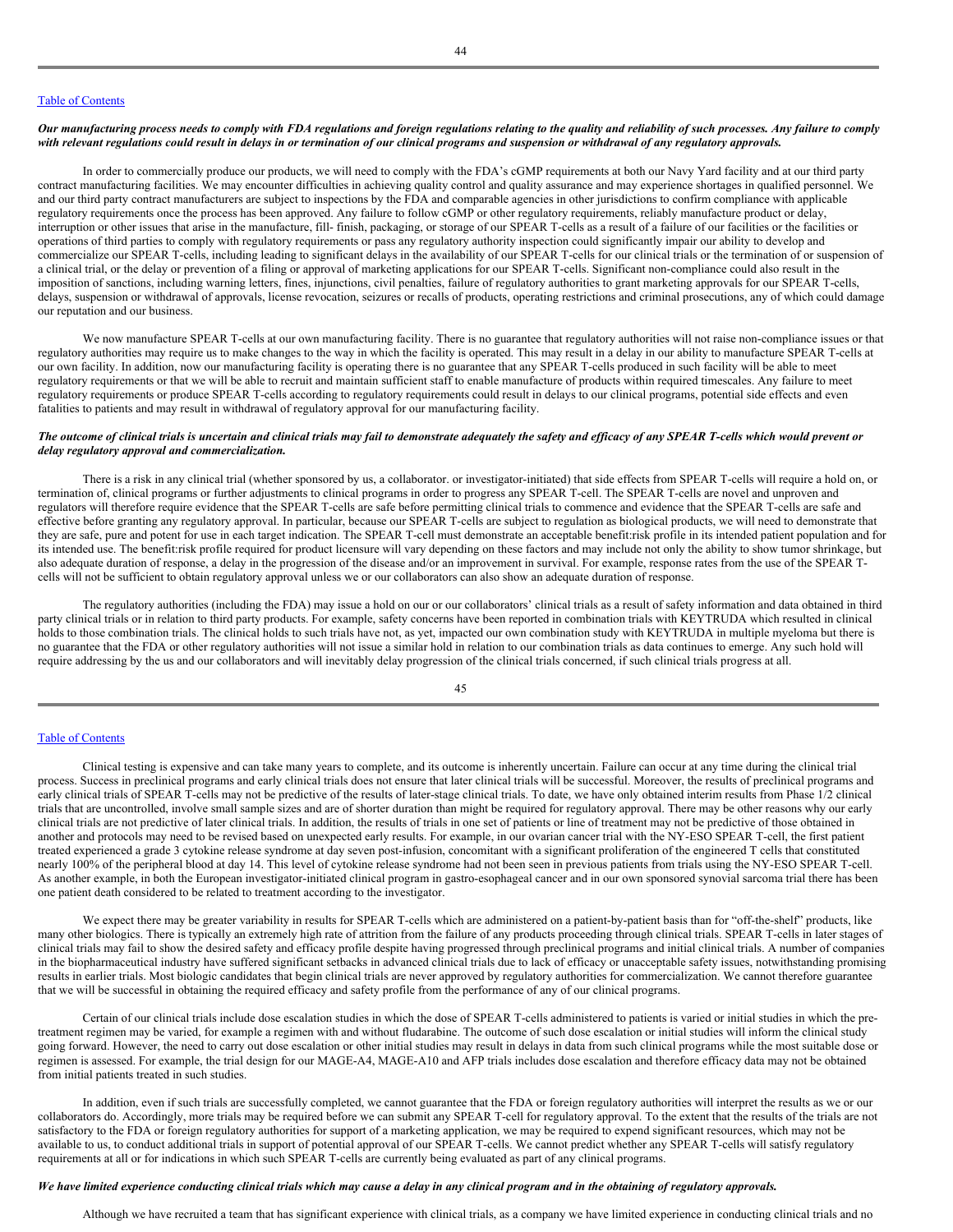experience in conducting clinical trials through to regulatory approval. In part because of this lack of experience, we cannot be certain that planned clinical trials will begin or be completed on time, if at all. Large-scale trials would require significant additional financial and management resources, and reliance on third-party clinical investigators, contract research organizations, or CROs, or consultants. Relying on third-party clinical investigators, consultants or CROs may force us to encounter delays that are outside of our control.

## SPEAR T-cells may have undesirable side effects or have other properties that could halt their clinical development, prevent their regulatory approval, limit their *commercial potential or otherwise result in significant negative consequences.*

Where any SPEAR T-cell has undesirable side effects, regulatory approval for such therapeutic may be delayed or suspended, or alternatively may be restricted to particular disease indications or states that are more limited than desirable. This could result in the failure of any products reaching the market or a reduction in the patient population for which any SPEAR T-cell can be used.

## Table of [Contents](#page-0-0)

Common and more severe adverse events as of September 5, 2017 considered by investigators to be at least possibly related to administration of SPEAR T-cells (including the NY-ESO SPEAR T-cell) include: fever, fatigue, chest pain, nausea, diarrhea, enterocolitis, anemia, leukopenia, neutropenia, febrile neutropenia, lymphopenia, thrombocytopenia, bone marrow failure, dehydration, hyponatremia, ALT increased, rhabdomyolysis, rash, acute inflammatory demyelinating polyradiculoneuropathy, dyspnea, hypoxia, pneumonitis, respiratory failure, pericardial effusion, supraventricular tachycardia, hypotension, embolism, CRS (including grade 3 and 4 events which resolved with treatment), and graft versus host disease (GVHD). There has been one report of fatal (grade 5) bone marrow failure, which was considered related to the study treatment regimen (preconditioning plus SPEAR T-cell). Internal investigations have not identified a mechanism by which NY-ESO SPEAR T-cells may have caused bone marrow failure. To date, GVHD, impacting the skin and gastrointestinal tract, has only been reported in our myeloma study involving autologous stem cell transplants (ASCT). Although GVHD is a known complication of ASCT, symptoms such as rash, enterocolitis and diarrhea have been reported in other SPEAR T-cell studies.

In our SPEAR T-cell trials, CRS has been reported in subjects. A subset of these reported CRS events have been Grade 3 or 4 in severity. Subjects with more severe CRS symptoms have generally responded to treatment with the anti-IL6R antibody, tocilizumab. All Adaptimmune protocols now allow for use of tocilizumab for treatment of cytokine release syndrome. Tocilizumab has been shown to control cytokine release syndrome likely without abrogating the anti-tumor response. In addition to our Company sponsored clinical programs, the NY-ESO TCR therapeutic has also been used in an investigator-initiated clinical program funded by the European Union, referred to as the ATTACK 2 program. The therapy, which was produced under a different manufacturing process than Adaptimmune's NY-ESO TCR therapy, was being evaluated for the treatment of patients with advanced gastro-esophageal cancer for the first time. To date, two patients have been treated under this protocol, one of whom passed away 46 days after initial treatment. Said patient experienced enterocolitis and bone marrow failure followed by fatal gangrenous gastrointestinal necrosis and hemorrhage. The investigator determined there was a reasonable possibility that these events were caused by study treatment. Enrollment in the trial was temporarily paused pending investigation of the patient fatality. The investigator determined there was a reasonable possibility that these events were caused by study treatment. Enrollment in the trial was temporarily paused pending investigation of the patient fatality but an independent data monitoring committee has since recommended that recruitment can resume following a protocol amendment. Despite this, the study is expected to terminate and is not currently recruiting.

Any unacceptable toxicities arising in ongoing clinical programs could result in suspension or termination of those clinical programs. Any suspension or termination may affect other SPEAR T-cells and thereby impact our ability to recognize any product revenues. Any side effects may also result in the need to perform additional trials, which will delay regulatory approval for such SPEAR T-cell, if at all, and require additional resources and financial investment to bring the relevant SPEAR T-cell to market.

In addition, the impact of SPEAR T-cells may vary from patient to patient and this may affect the number of patients who can be successfully treated with our SPEAR T-cells. Depending on the nature of the indication, certain patients may need to be excluded from treatment, which could also impact our ability to recruit patients to utilize such therapies or to recruit patients to conduct clinical trials in general for our SPEAR T-cells.

Use of SPEAR T-cells in combination with other third party products or therapies, for example use in combination with Merck's PD-1 inhibitor, KEYTRUDA® (pembrolizumab) in patients with multiple myeloma may increase or exacerbate side effects that have been seen with our SPEAR T-cells alone or may result in new side effects that have not previously been identified with our SPEAR T-cells alone. SPEAR T-cells have not previously been used in any combination clinical trials. Any undesirable side effects seen in combination trials may affect our ability to continue with and obtain regulatory approval for the combination therapy, but may also impact our ability to continue with and obtain regulatory approval for SPEAR T-cell therapies alone. Adverse events seen in subjects in other clinical trials using the same combination product, for example other clinical combination trials using Merck's PD-1 inhibitor, KEYTRUDA® (pembrolizumab), may affect our ability to progress our own combination trial, resulting in pausing or holding of recruitment or require changes to be made to the protocol to the clinical trial. Merck has recently announced that the FDA has determined that the data available at the present time indicate that the risks of KEYTRUDA plus pomalidomide or lenalidomide outweigh any potential benefit for patients with multiple myeloma. All patients enrolled in KEYNOTE-183 and KEYNOTE-185 combination studies and those in the KEYTRUDA/lenalidomide/dexamethasone cohort in KEYNOTE-023 will discontinue investigational treatment with KEYTRUDA. This clinical hold does not currently apply to other studies with KEYTRUDA.

## Table of [Contents](#page-0-0)

## *Clinical trials are expensive, time-consuming and dif icult to implement.*

Clinical trials, depending on the stage, can be costly as well as difficult to implement and define, particularly with technologies that are not tried and tested, such as our SPEAR T-cells. These factors can lead to a longer clinical development timeline and regulatory approval process, including a requirement to conduct further or more complex clinical trials in order to obtain regulatory approval. Regulatory authorities may disagree with the design of any clinical program, and designing an acceptable program could lead to increased timeframes for obtaining of approvals, if any. In addition, progression of clinical trials depends on the ability to recruit suitable patients to those trials and delay in recruiting will impact the timeframes of such clinical trials and as a result the timeframes for obtaining regulatory approval, if any, for the relevant SPEAR T-cells.

#### Table of [Contents](#page-0-0)

In particular, eligible patients must be screened for the target peptide and HLA type, which may reduce the number of patients who can be recruited for any clinical program. For example, low target peptide expression levels in the NY-ESO SPEAR T-cell and MAGE-A10 SPEAR T-cell programs affected speed of patient recruitment. The ability to administer SPEAR T-cells to patients in accordance with set protocols for the clinical trials and the results obtained depends on patient participation for the duration of the clinical trial, which many of these patients are unable to do because of their late-stage cancer and limited life expectancy.

Although the initial results in our clinical trials to date may suggest a promising tolerability profile, these results may not be indicative of results obtained in later and larger clinical trials. Long-term follow-up of patients from earlier trials may also result in detection of additional side effects or identification of other safety issues. There is

<sup>47</sup>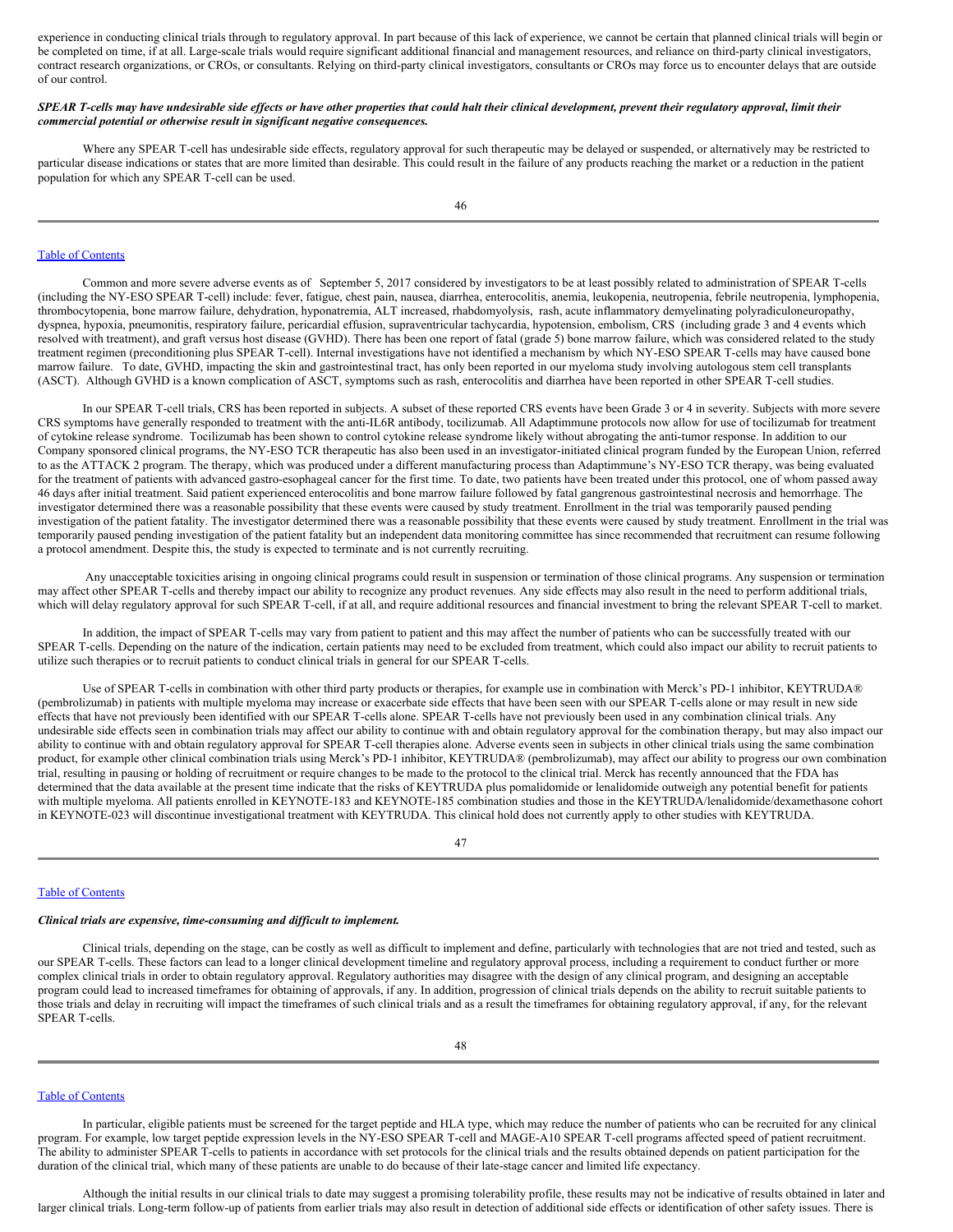no guarantee of success in any clinical trial and there is a very high attrition rate for pharmaceutical or biological compounds entering clinical trials. Any side effects or negative safety issues identified at any stage of clinical development will require additional investigation and assessment which can result in additional costs and resource requirements that could delay or potentially terminate our clinical trials.

## *We may face dif iculty in enrolling patients in our clinical trials.*

We or our collaborators may find it difficult to enroll patients in our clinical trials. For example, in our Phase 1/2 melanoma trial with the NY-ESO SPEAR T-cell, there was a delay in enrollment as a result of competition from other emerging therapies. Identifying and qualifying patients, including testing of patients for appropriate target peptides and HLA type, to participate in clinical trials of our SPEAR T-cells are critical to our success. The patient population in which any required peptide antigen is presented may be lower than expected which will increase the timescales required to find and recruit patients into the applicable clinical trial. The timing of clinical trials depends on the speed at which we or our collaborators can recruit patients to participate in testing of the SPEAR T-cells. If patients are unwilling to participate in trials because of negative publicity from adverse events or for other reasons, including competitive clinical trials for similar patient populations, negative results seen in competitive third party clinical trials utilizing similar cell therapy products, the timeline for recruiting patients, conducting trials and obtaining regulatory approval of potential products may be delayed or prevented. These delays could result in increased costs, delays in advancing product development, delays in testing the effectiveness of our technology or termination of the clinical trials altogether. We or our collaborators may not be able to identify, recruit and enroll a sufficient number of patients, or those with required or desired characteristics to achieve sufficient diversity in a given trial in order to complete our clinical trials in a timely manner. Successful execution of patient treatment and assessment of outcomes is affected by several factors including:

- · eligibility criteria for the trial in question, in particular, presenting the correct HLA type and expression levels of the target antigen;
- ability to detect required expression levels of target antigens in any patient population;
- ability to detect required target antigens in any patient population and to set detection levels at an appropriate level to facilitate patient recruitment;
- severity of the disease under investigation and the type of patient being recruited into the clinical trial;
- design of the trial protocol;
- size of the patient population;
- perceived risks and benefits of the SPEAR T-cell under trial;
- novelty of the SPEAR T-cell and acceptance by oncologists;
- proximity and availability of clinical trial sites for prospective patients;
- availability of competing therapies and clinical trials and ability to obtain patient insurance coverage;
- efforts to facilitate timely enrollment in clinical trials and to provide manufactured product on a timely basis;
- patient referral practices of physicians;
- · changes in the underlying standard of care applicable or treatments available for the relevant indication for which a patient is being treated; and
- · ability to monitor patients adequately during and after treatment, for example where patients decide not to attend follow-up appointments.

#### 49

#### Table of [Contents](#page-0-0)

If we have difficulty enrolling a sufficient number of patients to conduct our clinical trials as planned, we may need to delay, limit or terminate ongoing or planned clinical trials, any of which would have an adverse effect on our business.

### Our SPEAR T-cells for which we intend to seek approval as biologic products may face competition sooner than anticipated.

The enactment of the Biologics Price Competition and Innovation Act of 2009, or BPCIA, created an abbreviated pathway for the approval of biosimilar and interchangeable biological products. The abbreviated regulatory pathway establishes legal authority for the FDA to review and approve biosimilar biologics, including the possible designation of a biosimilar as "interchangeable" based on its similarity to an existing reference product. Under the BPCIA, an application for a biosimilar product cannot be approved by the FDA until 12 years after the original branded product is approved under a BLA. On March 6, 2015, the FDA approved the first biosimilar product under the BPCIA. However, the law is complex and is still being interpreted and implemented by the FDA and as a result, its ultimate impact, implementation and meaning are subject to uncertainty. While it is uncertain when such processes intended to implement BPCIA may be fully adopted by the FDA, any such processes could have a material adverse effect on the future commercial prospects for our biological products.

There is a risk that the FDA will not consider our SPEAR T-cells to be reference products for competing products, potentially creating the opportunity for generic competition sooner than anticipated. Additionally, this period of regulatory exclusivity does not apply to companies pursuing regulatory approval via their own traditional BLA, rather than via the abbreviated pathway. Moreover, the extent to which a biosimilar, once approved, will be substituted for any one of our reference products in a way that is similar to traditional generic substitution for non-biological products is not yet clear, and will depend on a number of marketplace and regulatory factors that are still developing.

Foreign countries also have abbreviated regulatory pathways for biosimilars and hence even where the FDA does not approve a biosimilar biologic, a biosimilar could be approved using an abbreviated regulatory pathway in other markets where our SPEAR T-cells are approved and marketed.

### **Risks Related to Government Regulation**

#### The FDA regulatory approval process is lengthy and time-consuming, and we may experience significant delays in the clinical development and regulatory approval of *our SPEAR T-cells.*

We have not previously submitted a BLA to the FDA, or similar approval submissions to comparable foreign authorities. A BLA must include extensive preclinical and clinical data and supporting information to establish the SPEAR T-cell's safety and effectiveness for each desired indication. The BLA must also include significant information regarding the chemistry, manufacturing and controls for the product. We expect the novel nature of our SPEAR T-cells to create additional challenges in obtaining regulatory approval, if at all. For example, the FDA has limited experience with commercial development of T-cell therapies for cancer. Accordingly, the regulatory approval pathway for our SPEAR T-cells may be uncertain, complex, expensive and lengthy, and approval may not be obtained. For example, in relation to the NY-ESO SPEAR Tcell in synovial sarcoma, the FDA requested certain additional information be made available as part of the Company's application to conduct a pivotal study in synovial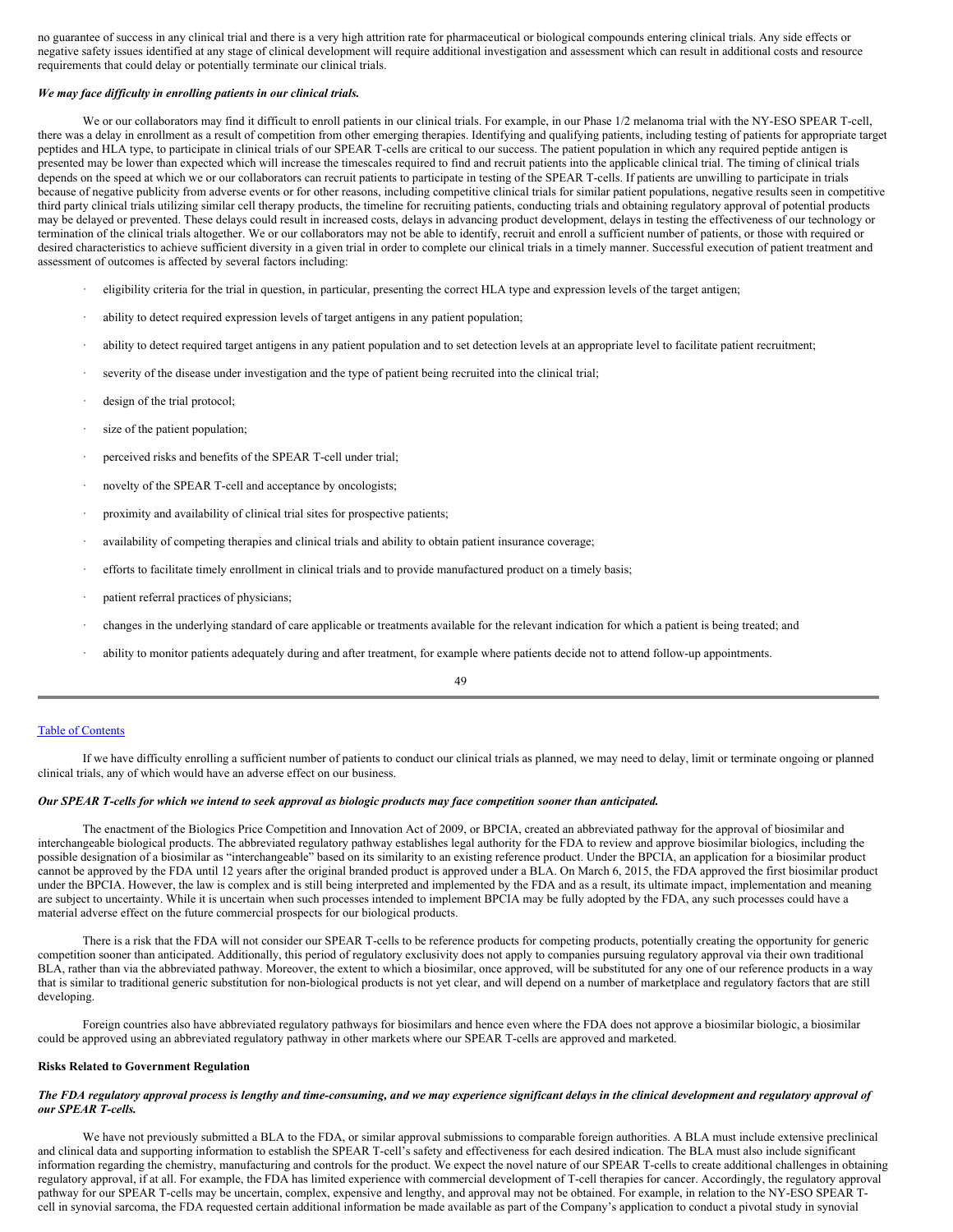sarcoma, including a requirement to assess comparability between the manufacturing process used for the initial synovial sarcoma trials and the commercial-ready manufacturing process intended to be used in pivotal trials. The FDA also recommended that we file a SPA in relation to the design of the pivotal study. Such requirements and requests for additional information can delay the start of any pivotal or other trial and there is no guarantee that the FDA will not continue to require further or additional information ahead of approving any trial whether from our collaborators for the NY-ESO SPEAR T-cells or from us for other SPEAR T-cells.

We or our collaborators could also encounter delays if physicians encounter unresolved ethical issues associated with enrolling patients in clinical trials of our SPEAR T-cells in lieu of prescribing existing treatments that have established safety and efficacy profiles. Further, a clinical trial may be suspended or terminated by us, a collaborator, the sponsor of an investigator-initiated trial, IRBs for the institutions in which such trials are being conducted, the Data Monitoring Committee for such trial, or by the FDA or other regulatory authorities due to a number of factors, including failure to conduct the clinical trial in accordance with regulatory requirements or our clinical protocols, inspection of the clinical trial operations or trial site by the FDA or other regulatory authorities resulting in the imposition of a clinical hold, unforeseen safety issues or adverse side effects, failure to demonstrate a benefit from using a SPEAR T-cell, changes in governmental regulations or administrative actions or lack of adequate funding to continue the clinical trial. If we or our collaborators experience termination of, or delays in the completion of, any clinical trial of our SPEAR T-cells, the commercial prospects for our SPEAR T-cells will be harmed, and our ability to generate product revenue will be delayed. In addition, any delays in completing our clinical trials will increase our costs, slow our product development and approval process and jeopardize our ability to commence product sales and generate revenue.

50

#### Table of [Contents](#page-0-0)

Many of the factors that cause, or lead to, a delay in the commencement or completion of clinical trials may ultimately lead to the denial of regulatory approval of our SPEAR T-cells.

## The FDA regulatory process can be difficult to predict, in particular whether for example accelerated approval processes are available or further unanticipated clinical *trials are required will depend on the data obtained in our ongoing clinical trials.*

The regulatory approval process and the amount of time it takes us to obtain regulatory approvals for our SPEAR T-cells will depend on the data that are obtained in our ongoing clinical trials and in one or more future registration or pivotal clinical trials. We may attempt to seek approval on a per indication basis for our SPEAR T-cells on the basis of a single pivotal trial. While the FDA requires in most cases two adequate and well-controlled pivotal clinical trials to demonstrate the efficacy of a product candidate, a single pivotal trial with other confirmatory evidence may be sufficient in rare instances where the trial is a large multicenter trial demonstrating internal consistency and a statistically very persuasive finding of a clinically meaningful effect on mortality, irreversible morbidity or prevention of a disease with a potentially serious outcome and confirmation of the result in a second trial would be practically or ethically impossible. Depending on the data we obtain, the FDA or other regulatory authorities may require additional clinical trials to be carried out or further patients to be treated prior to the granting of any regulatory approval for marketing of our SPEAR T-cells. It is difficult for us to predict with such a novel technology exactly what will be required by the regulatory authorities in order to take our SPEAR T-cells to market or the timeframes under which the relevant regulatory approvals can be obtained.

We obtained breakthrough therapy status for the NY-ESO SPEAR T-cell for the treatment of certain patients with inoperable or metastatic synovial sarcoma who have received prior chemotherapy. Following exercise of the option over the NY-ESO SPEAR T-cell program by GSK, it is not known whether such breakthrough therapy status will continue or whether GSK will apply for and obtain any accelerated approval for the NY-ESO SPEAR T-cell. In addition, depending on the data that is obtained by us in our current and future clinical trials for our wholly owned SPEAR T-cells, we may seek breakthrough therapy or fast track designation or accelerated approval from the FDA for our SPEAR T-cells and equivalent accelerated approval procedures in other countries. However, given the novel nature of our SPEAR T-cells, it is difficult for us to predict or guarantee whether the FDA or other regulatory authorities will approve such requests or what further clinical or other data may be required to support an application for such accelerated approval procedures.

The process of obtaining marketing approvals, both in the United States and abroad, is expensive, may take many years if additional clinical trials are required, if approval is obtained at all, and can vary substantially based upon a variety of factors, including the type, complexity and novelty of the SPEAR T-cells involved. Changes in marketing approval policies during the development period, changes in or the enactment of additional statutes or regulations, or changes in regulatory review for each submitted product application, may cause delays in the approval or rejection of an application. The FDA and foreign regulatory authorities also have substantial discretion in the drug and biologics approval process. The number and types of preclinical programs and clinical trials that will be required for regulatory approval varies depending on the SPEAR T-cell, the disease or condition that the SPEAR T-cell is designed to address, and the regulations applicable to any particular SPEAR T-cell. Approval policies, regulations or the type and amount of clinical data necessary to gain approval may change during the course of a SPEAR T-cell's clinical development and may vary among jurisdictions, and there may be varying interpretations of data obtained from preclinical programs or clinical trials, either of which may cause delays or limitations in the approval or the decision not to approve an application. In addition, approval of our SPEAR T-cells could be delayed or refused for many reasons, including the following:

- · the FDA or comparable foreign regulatory authorities may disagree with the design or implementation of our or our collaborators' clinical trials;
- we or our collaborators may be unable to demonstrate to the satisfaction of the FDA or comparable foreign regulatory authorities that our SPEAR T-cells have a beneficial risk: benefit profile for any of their proposed indications;
- · the results of clinical trials may not meet the level of statistical significance required by the FDA or comparable foreign regulatory authorities for approval;
- the FDA or comparable foreign regulatory authorities may disagree with our interpretation of data from preclinical programs or clinical trials;
- · the data collected from clinical trials of SPEAR T-cells may not be sufficient to the satisfaction of the FDA or comparable foreign regulatory authorities to support the submission of a BLA or other comparable submission in foreign jurisdictions or to obtain regulatory approval in the United States or elsewhere;

51

#### Table of [Contents](#page-0-0)

- · our manufacturing processes or facilities or those of the third-party manufacturers we use may not be adequate to support approval of our SPEAR T-cells; and
- · the approval policies or regulations of the FDA or comparable foreign regulatory authorities may significantly change in a manner rendering our clinical data insufficient for approval.

It is possible that no SPEAR T-cells will ever obtain the appropriate regulatory approvals necessary to commercialize the TCR therapeutics. Any delay in obtaining, or failure to obtain, required approvals would materially adversely affect our ability to generate revenue from the particular SPEAR T-cell, which would result in significant harm to our business.

## Obtaining and maintaining regulatory approval of our SPEAR T-cells in one jurisdiction does not mean that we will be successful in obtaining regulatory approval of *our SPEAR T-cells in other jurisdictions.*

Obtaining and maintaining regulatory approval of our SPEAR T-cells in one jurisdiction does not guarantee that we or our collaborators will be able to obtain or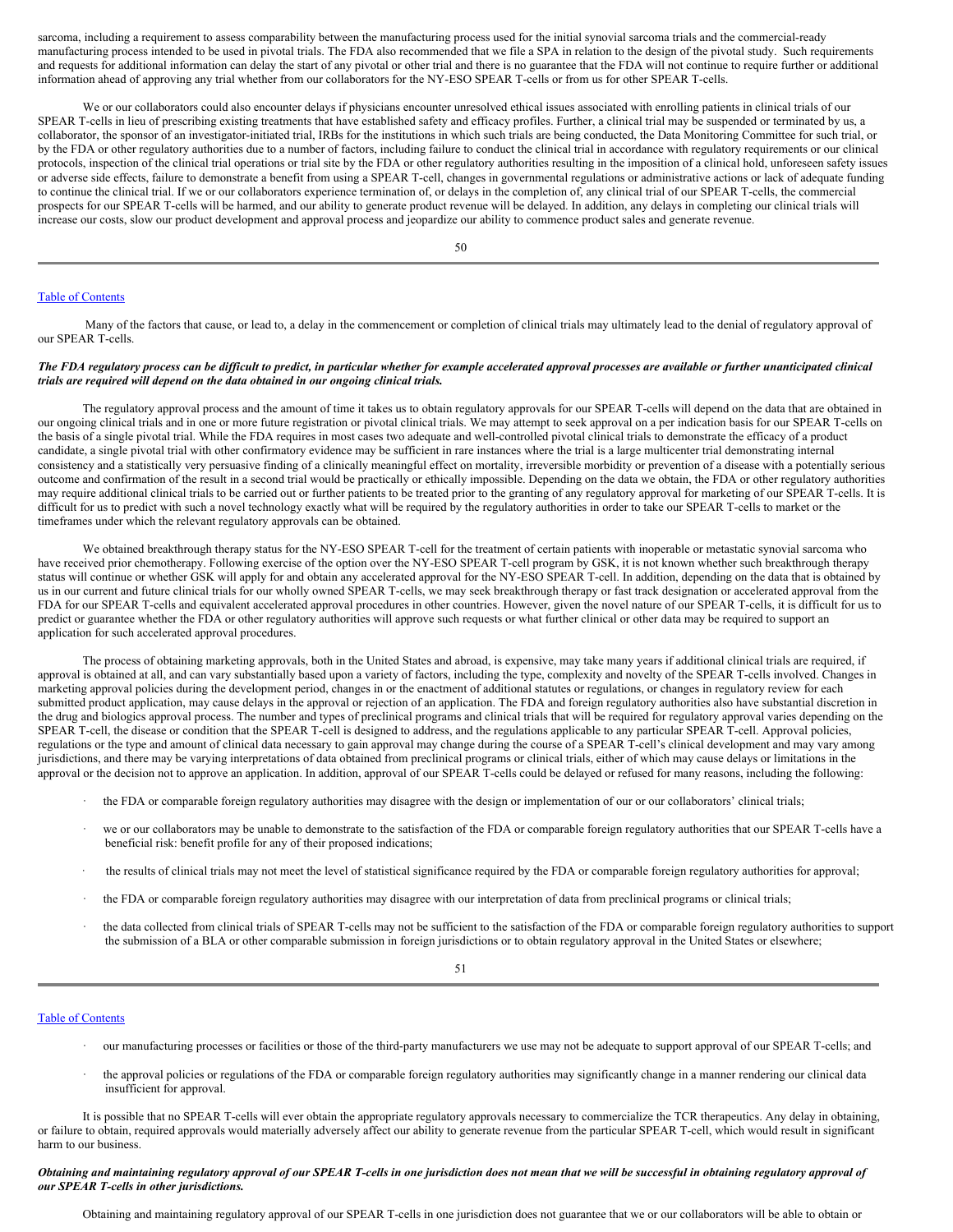maintain regulatory approval in any other jurisdiction, while a failure or delay in obtaining regulatory approval in one jurisdiction may have a negative effect on the regulatory approval process in others. For example, even if the FDA grants marketing approval of a SPEAR T-cell, comparable regulatory authorities in foreign jurisdictions must also approve the manufacturing, marketing and promotion of the SPEAR T-cell in those countries. Approval procedures vary among jurisdictions and can involve requirements and administrative review periods different from, and greater than, those in the United States, including additional preclinical programs or clinical trials as clinical trials conducted in one jurisdiction may not be accepted by regulatory authorities in other jurisdictions. In many jurisdictions outside the United States, a SPEAR T-cell must be approved for reimbursement before it can be approved for sale in that jurisdiction. In some cases, the price that we or our collaborators intend to charge for SPEAR T-cells is also subject to approval.

We or our collaborators may also submit marketing applications in other countries. Regulatory authorities in jurisdictions outside of the United States have requirements for approval of SPEAR T-cells with which we must comply prior to marketing in those jurisdictions. Obtaining foreign regulatory approvals and compliance with foreign regulatory requirements could result in significant delays, difficulties and costs for us and could delay or prevent the introduction of our SPEAR T-cells in certain countries. If we fail to comply with the regulatory requirements in international markets and/or receive applicable marketing approvals, our target market will be reduced and our ability to realize the full market potential of our SPEAR T-cells will be harmed.

### We plan to seek breakthrough therapy or fast track designations and may pursue accelerated approval for some or all of our current SPEAR T-cells, but we may be unable to obtain such designations or, in the case of NY-ESO, maintain its breakthrough therapy designation or, obtain or maintain the benefits associated with such *designations.*

We obtained breakthrough therapy status in the United States and Europe for the NY-ESO SPEAR T-cell for the treatment of certain patients with inoperable or metastatic synovial sarcoma who have received prior chemotherapy. We may seek breakthrough therapy or fast track designations for our other SPEAR T-cells in the United States or equivalent regulations elsewhere in the world.

In 2012, the FDA established a breakthrough therapy designation which is intended to expedite the development and review of products that treat serious or lifethreatening diseases when "preliminary clinical evidence indicates that the drug may demonstrate substantial improvement over existing therapies on one or more clinically significant endpoints, such as substantial treatment effects observed early in clinical development." The designation of a SPEAR T-cell as a breakthrough therapy provides potential benefits that include more frequent meetings with the FDA to discuss the development plan for the SPEAR T-cell and ensure collection of appropriate data needed to support approval; more frequent written correspondence from the FDA about things such as the design of the proposed clinical trials and use of biomarkers; intensive guidance on an efficient drug development program, beginning as early as Phase 1; organizational commitment involving senior managers; and eligibility for rolling review and priority review.

Breakthrough therapy designation does not change the standards for product approval. There can be no assurance that we will receive breakthrough therapy designation for any SPEAR T-cell or any particular indication. Additionally, other treatments from competing companies may obtain the designations and impact our ability to develop and commercialize our SPEAR T-cells, which may adversely impact our business, financial condition or results of operation.

| ×,<br>I<br>۰.<br>$\sim$ |  |
|-------------------------|--|
|                         |  |

## Table of [Contents](#page-0-0)

We may also seek fast track designation. If a drug or biologic candidate is intended for the treatment of a serious or life-threatening condition or disease and the drug demonstrates the potential to address unmet medical needs for the condition, the sponsor may apply for fast track designation. Under the fast track program, the sponsor of a new drug or biologic candidate may request that the FDA designate the candidate for a specific indication as a fast track drug or biologic concurrent with, or after, the submission of the IND for the candidate. The FDA must determine if the drug or biologic candidate qualifies for fast track designation within 60 days of receipt of the sponsor's request. Even if we do apply for and receive fast track designation, we may not experience a faster development, review or approval process compared to conventional FDA procedures. The FDA may withdraw fast track designation if it believes that the designation is no longer supported by data from our clinical development program.

We may also seek accelerated approval under the FDA's fast track and accelerated approval programs, the FDA may approve a drug or biologic for a serious or lifethreatening illness that provides meaningful therapeutic benefit to patients over existing treatments based upon a surrogate endpoint that is reasonably likely to predict clinical benefit, or on a clinical endpoint that can be measured earlier than irreversible morbidity or mortality, that is reasonably likely to predict an effect on irreversible morbidity or mortality or other clinical benefit, taking into account the severity, rarity, or prevalence of the condition and the availability or lack of alternative treatments. For drugs granted accelerated approval, post-marketing confirmatory trials have been required to describe the anticipated effect on irreversible morbidity or mortality or other clinical benefit. These confirmatory trials must be completed with due diligence. Moreover, the FDA may withdraw approval of our SPEAR T-cell or indication approved under the accelerated approval pathway if, for example:

- the trial or trials required to verify the predicted clinical benefit of our SPEAR T-cell fail to verify such benefit or do not demonstrate sufficient clinical benefit to justify the risks associated with the drug;
- · other evidence demonstrates that our SPEAR T-cell is not shown to be safe or effective under the conditions of use;
- we fail to conduct any required post approval trial of our SPEAR T-cell with due diligence; or
- we disseminate false or misleading promotional materials relating to the relevant SPEAR T-cell.

## Even if we receive regulatory approval of our SPEAR T-cells, we will be subject to ongoing regulatory obligations and continued regulatory review, which may result in significant additional expense as well as significant penalties if we fail to comply with regulatory requirements or experience unanticipated problems with our SPEAR T*cells.*

Any regulatory approvals that we receive for our SPEAR T-cells will require surveillance to monitor the safety and efficacy of the SPEAR T-cell. The FDA may also require a risk evaluation and mitigation strategy in order to approve our SPEAR T-cells, which could entail requirements for a medication guide, physician communication plans or additional elements to ensure safe use, such as restricted distribution methods, patient registries and other risk minimization tools. In addition, if the FDA or a comparable foreign regulatory authority approves our SPEAR T-cells, the manufacturing processes, labeling, packaging, distribution, adverse event reporting, storage, advertising, promotion, import, export and recordkeeping for our SPEAR T-cells will be subject to extensive and ongoing regulatory requirements. These requirements include submissions of safety and other post-marketing information and reports, registration and listing, as well as continued compliance with cGMPs and cGCPs for any clinical trials that we conduct post-approval. We and our contract manufacturers will be subject to periodic unannounced inspections by the FDA to monitor and ensure compliance with cGMPs. We must also comply with requirements concerning advertising and promotion for any SPEAR T-cells for which we obtain marketing approval. Promotional communications with respect to prescription drugs, including biologics, are subject to a variety of legal and regulatory restrictions and must be consistent with the information in the product's approved labeling. Thus, we will not be able to promote any SPEAR T-cells we develop for indications or uses for which they are not approved. Later discovery of previously unknown problems with our SPEAR T-cells, including adverse events of unanticipated severity or frequency, or with our third-party manufacturers or manufacturing processes, or failure to comply with regulatory requirements, may result in, among other things:

- restrictions on our ability to conduct clinical trials, including full or partial clinical holds on ongoing or planned trials;
- restrictions on such products' manufacturing processes;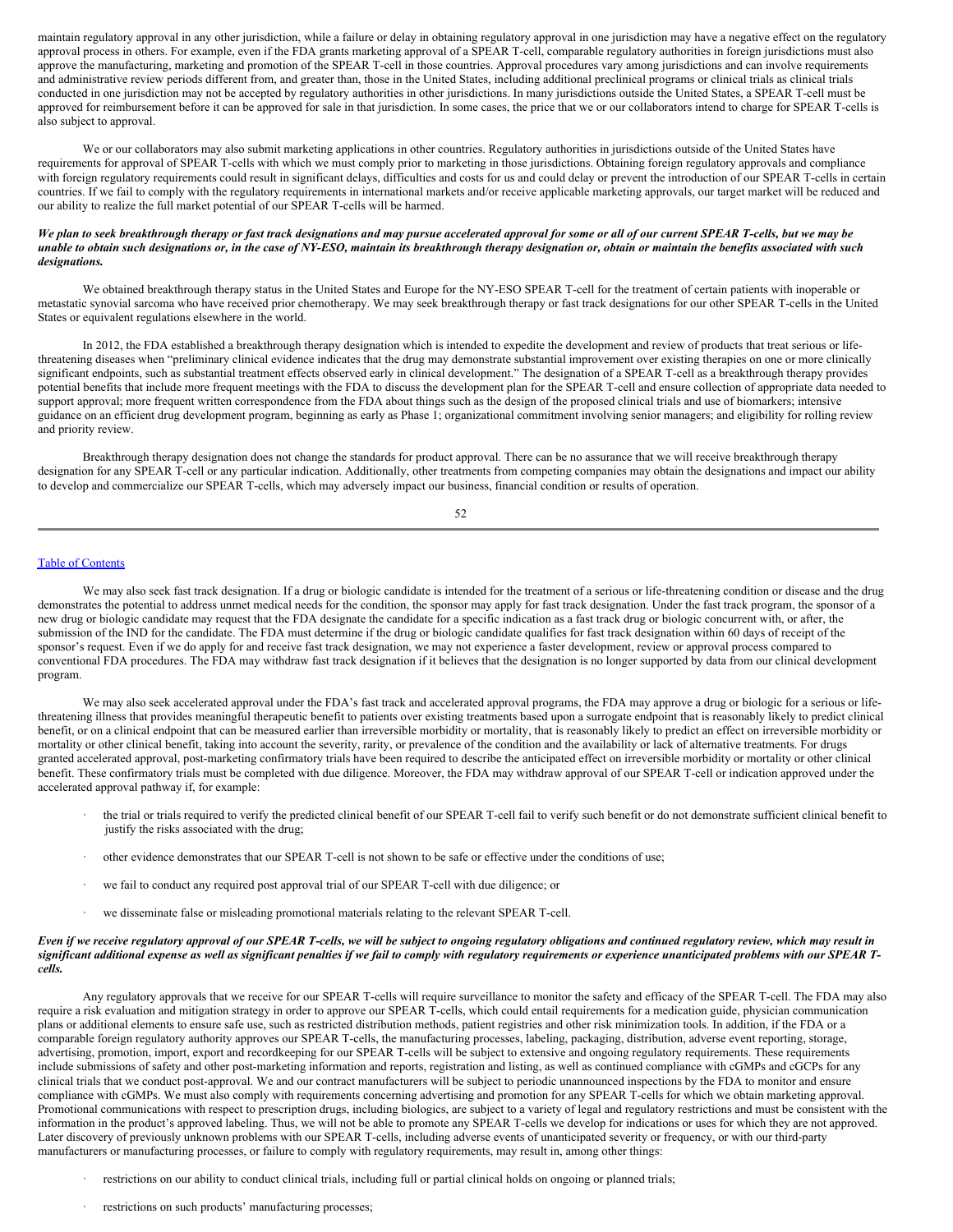- restrictions on the marketing of a product;
- restrictions on product distribution;
- requirements to conduct post-marketing clinical trials;

53

### Table of [Contents](#page-0-0)

- untitled or warning letters;
- withdrawal of the products from the market;
- · refusal to approve pending applications or supplements to approved applications that we submit;
- recall of products:
- fines, restitution or disgorgement of profits or revenue;
- suspension or withdrawal of regulatory approvals;
- refusal to permit the import or export of our products;
- product seizure;
- injunctions;
- imposition of civil penalties; or
- criminal prosecution.

The FDA's and other regulatory authorities' policies may change and additional government regulations may be enacted that could prevent, limit or delay regulatory approval of our SPEAR T-cells. We cannot predict the likelihood, nature or extent of government regulation that may arise from future legislation or administrative action, either in the United States or abroad. If we are slow or unable to adapt to changes in existing requirements or the adoption of new requirements or policies, or if we are not able to maintain regulatory compliance, we may lose any marketing approval that we may have obtained and we may not achieve or sustain profitability.

In addition, if following any pivotal clinical trial we were able to obtain accelerated approval of any of our SPEAR T-cell, the FDA will require us to conduct a confirmatory trial or trials to verify the predicted clinical benefit and additional safety studies. The results from the confirmatory trial or trials may not support the clinical benefit, which would result in the approval being withdrawn.

### We may seek a conditional marketing authorization in Europe for some or all of our current SPEAR T-cells, but we may not be able to obtain or maintain such *authorization.*

As part of its marketing authorization process, the EMA may grant marketing authorizations for certain categories of medicinal products on the basis of less complete data than is normally required, when doing so may meet unmet medical needs of patients and serve the interest of public health. In such cases, it is possible for the Committee for Medicinal Products for Human Use, or CHMP, to recommend the granting of a marketing authorization, subject to certain specific obligations to be reviewed annually, which is referred to as a conditional marketing authorization. This may apply to medicinal products for human use that fall under the jurisdiction of the EMA, including those that aim at the treatment, the prevention, or the medical diagnosis of seriously debilitating diseases or life-threatening diseases and those designated as orphan medicinal products.

A conditional marketing authorization may be granted when the CHMP finds that, although comprehensive clinical data referring to the safety and efficacy of the medicinal product have not been supplied, all the following requirements are met:

- the risk: benefit balance of the medicinal product is positive;
- it is likely that the applicant will be in a position to provide the comprehensive clinical data;
- unmet medical needs will be fulfilled; and
- the benefit to public health of the immediate availability on the market of the medicinal product concerned outweighs the risk inherent in the fact that additional data is still required.

### 54

#### Table of [Contents](#page-0-0)

The granting of a conditional marketing authorization is restricted to situations in which only the clinical part of the application is not yet fully complete. Incomplete preclinical or quality data may only be accepted if duly justified and only in the case of a product intended to be used in emergency situations in response to public-health threats. Conditional marketing authorizations are valid for one year, on a renewable basis. The holder will be required to complete ongoing trials or to conduct new trials with a view to confirming that the benefit-risk balance is positive. In addition, specific obligations may be imposed in relation to the collection of pharmacovigilance data.

Granting a conditional marketing authorization allows medicines to reach patients with unmet medical needs earlier than might otherwise be the case and will ensure that additional data on a product are generated, submitted, assessed and acted upon. Although we may seek a conditional marketing authorization for one or more of our SPEAR T-cells by the EMA, the EMA or CHMP may ultimately not agree that the requirements for such conditional marketing authorization have been satisfied and hence delay the commercialization of our SPEAR T-cells.

### We or our collaborators may not be able to obtain or maintain orphan drug exclusivity for our SPEAR T-cells.

Regulatory authorities in some jurisdictions, including the United States and Europe, may designate drugs or biologics for relatively small patient populations as orphan drugs. Under the Orphan Drug Act, the FDA may designate a product as an orphan drug if it is a drug or biologic intended to treat a rare disease or condition, which is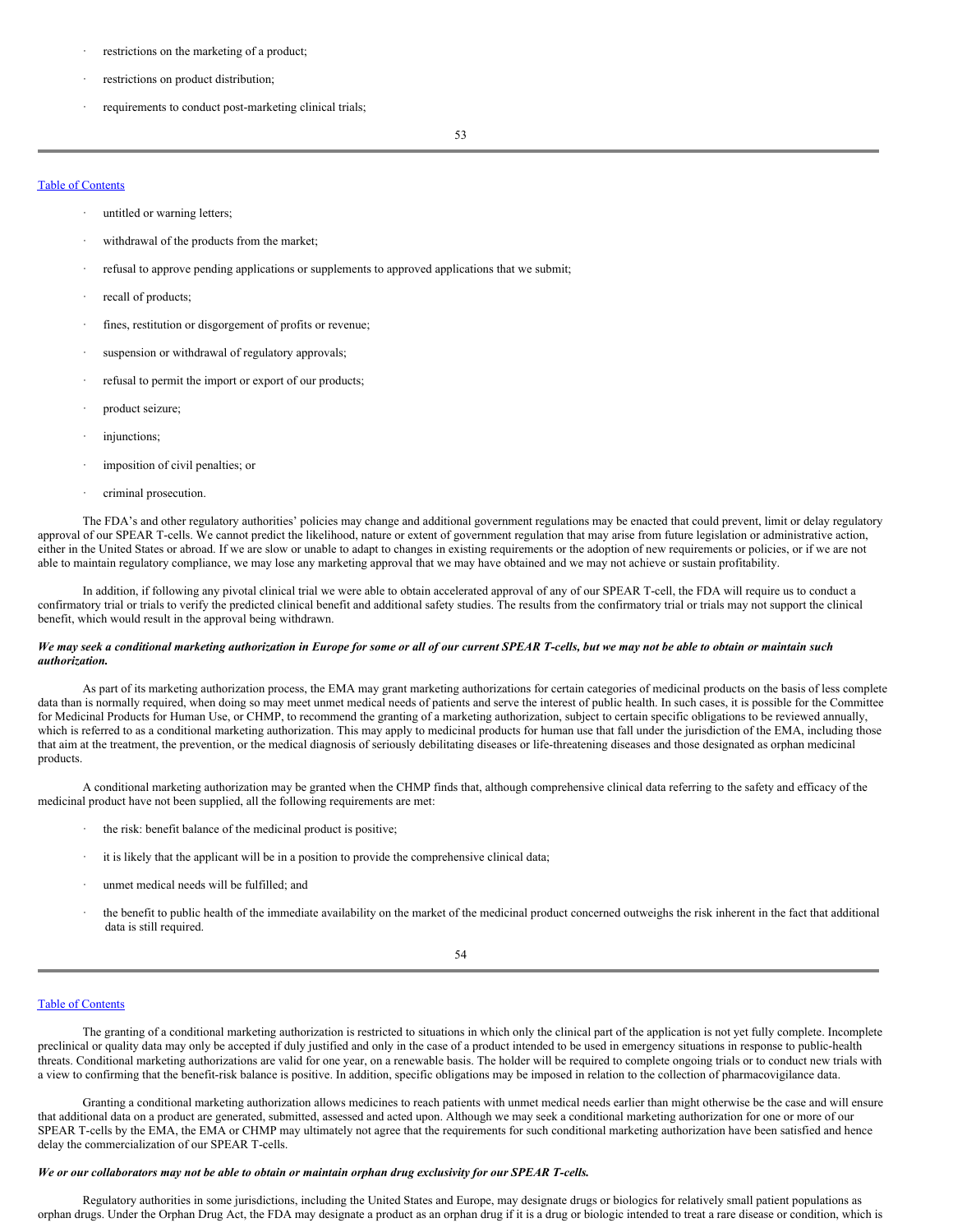### generally defined as a patient population of fewer than 200,000 individuals in the United States.

Generally, if a product with an orphan drug designation subsequently receives the first marketing approval for the indication for which it has such designation, the product is entitled to a period of marketing exclusivity, which precludes the EMA or the FDA from approving another marketing application for the same drug for that time period. The applicable period is seven years in the United States and 10 years in Europe. The European exclusivity period can be reduced to six years if a drug no longer meets the criteria for orphan drug designation or if the drug is sufficiently profitable so that market exclusivity is no longer justified. Orphan drug exclusivity may be lost if the FDA or EMA determines that the request for designation was materially defective or if the manufacturer is unable to assure sufficient quantity of the drug to meet the needs of patients with the rare disease or condition.

Orphan drug designation for the NY-ESO SPEAR T-cell for the treatment of soft tissue sarcoma was granted by the FDA in March 2016. Some of our other SPEAR T-cells or the indications which our SPEAR T-cells are used to treat may be eligible for orphan drug designation. In the United States, under the Orphan Drug Act, the FDA may grant orphan designation to a drug intended to treat a rare disease or condition. Such diseases and conditions are those that affect fewer than 200,000 individuals in the United States or, if they affect more than 200,000 individuals in the United States, there is no reasonable expectation that the cost of developing and making a drug product available in the United States for these types of diseases or conditions will be recovered from sales of the product. If the FDA grants orphan drug designation, the identity of the therapeutic agent and its potential orphan use are disclosed publicly by that agency. Orphan drug designation does not convey any advantage in or shorten the duration of the regulatory review and approval process, but it can lead to financial incentives, such as opportunities for grant funding toward clinical trial costs, tax advantages in-lieu of R&D tax credits and user-fee waivers. If a product that has orphan drug designation subsequently receives the first FDA approval for the disease or condition for which it has such designation, the product is entitled to orphan drug marketing exclusivity for a period of seven years. Orphan drug marketing exclusivity generally prevents the FDA from approving another application, including a full BLA, to market the same drug for the same indication for seven years, except in limited circumstances, including if the FDA concludes that the later drug is clinically superior to the approved drug.

Orphan drug designation for the NY-ESO SPEAR T-cell for the treatment of soft tissue sarcoma, a solid tumor cancer has also been granted by the European Union. Orphan drug designation provides certain regulatory and financial incentives for companies to develop and market therapies that treat a life-threatening or chronically debilitating condition affecting no more than five in 10,000 persons in the European Union, and where no satisfactory treatment is available. The designation provides incentives for companies seeking protocol assistance and scientific advice from the EMA during the product development phase and a 10-year period of marketing exclusivity in the European Union following product approval.

55

### Table of [Contents](#page-0-0)

A drug is clinically superior if it is safer, more effective or makes a major contribution to patient care. Orphan drug marketing exclusivity rights in the United States may be lost if the FDA later determines that the request for designation was materially defective or if the manufacturer is unable to assure sufficient quantity of the drug to meet the needs of patients with the rare disease or condition. There can be no assurance that any SPEAR T-cell will be eligible for orphan drug designation in the United States or in other jurisdictions or that it will obtain orphan drug marketing exclusivity upon approval or that we or GSK will not lose orphan drug designation for the NY-ESO SPEAR T-cell. Inability to obtain orphan drug designation for a specific SPEAR T-cell or loss of such designation for the NY-ESO SPEAR T-cell in the future would prevent any ability to take advantage of the financial benefits associated with orphan drug designation and would preclude us from obtaining marketing exclusivity upon approval, if any. Even if we obtain orphan drug exclusivity for a product, that exclusivity may not effectively protect the product from competition because different drugs can be approved for the same condition. The extent of market exclusivity which is obtained may also be affected if the indication for any relevant registration or pivotal trial is narrower than the orphan designation granted. Even after an orphan drug is approved, the FDA can subsequently approve another drug for the same condition if the FDA concludes that the later drug is clinically superior in that it is shown to be safer, more effective or makes a major contribution to patient care.

#### *Any failure by us to comply with existing regulations could harm our reputation and operating results.*

The production of SPEAR T-cells is highly regulated and subject to constant inspection. The regulatory environment may also change from time to time. Any failure to comply with regulatory requirements, whether in the United States or in other countries in which our SPEAR T-cells are supplied, may result in investigation by regulatory authorities, suspension of regulatory authorizations and, as a result, suspension of clinical programs or ability to supply any of our SPEAR T-cells and potentially significant fines or other penalties being imposed in relation to any breach. Any failure may also harm our reputation and impact our ability going forward to obtain regulatory approvals for other SPEAR T-cells or require us to undertake additional organizational changes to minimize the risk of further breach. A failure to comply may apply to any part of our business, for example to the processes used for manufacture of our SPEAR T-cells (including the reliability of the process) or to the processes used for treatment of patients (including tracking of patient product and supply of patient specific product).

#### Our research and development activities utilize hazardous, radioactive and biological materials. Should such materials cause injury or be used other than in accordance *with applicable laws and regulations, we may be liable for damages.*

We use, hazardous and biological reagents and materials in our research and development at our U.K. site. We also use radioactive reagents and materials in our research and development in the United Kingdom. We have obtained the appropriate certification or ensured that such certification has been obtained as required for the use of these reagents but our use is subject to compliance with applicable laws and there is a risk that should any third party or employee suffer injury or damage from radioactive, hazardous or biological reagents that we may incur liability or obligations to compensate such third parties or employees. We have employer's liability insurance capped at £10.0 million per occurrence and public liability insurance capped at £3.0 million per occurrence; however, these amounts may be insufficient to compensate us if these events actually occur in the future.

#### We are subject to the U.K. Bribery Act, the U.S. Foreign Corrupt Practices Act and other anti-corruption laws, as well as export control laws, customs laws, sanctions laws and other laws governing our operations. If we fail to comply with these laws, we could be subject to civil or criminal penalties, other remedial measures, and legal *expenses, which could adversely af ect our business, results of operations and financial condition.*

Our operations are subject to anti-corruption laws, including the U.K. Bribery Act 2010, or Bribery Act, the U.S. Foreign Corrupt Practices Act, or FCPA, and other anti-corruption laws that apply in countries where we do business. The Bribery Act, the FCPA and these other laws generally prohibit us and our employees and intermediaries from bribing, being bribed or making other prohibited payments to government officials or other persons to obtain or retain business or gain some other business advantage. Under the Bribery Act, we may also be liable for failing to prevent a person associated with us from committing a bribery offense. We and our commercial partners may operate in a number of jurisdictions that pose a high risk of potential Bribery Act or FCPA violations, and we participate in collaborations and relationships with third parties whose actions, if non-compliant, could potentially subject us to liability under the Bribery Act, FCPA or local anti-corruption laws. In addition, we cannot predict the nature, scope or effect of future regulatory requirements to which our international operations might be subject or the manner in which existing laws might be administered or interpreted.

We are also subject to other laws and regulations governing our international operations, including regulations administered by the governments of the United Kingdom and the United States, and authorities in the European Union, including applicable export control regulations, economic sanctions on countries and persons, antimoney laundering laws, customs requirements and currency exchange regulations, collectively referred to as the Trade Control laws.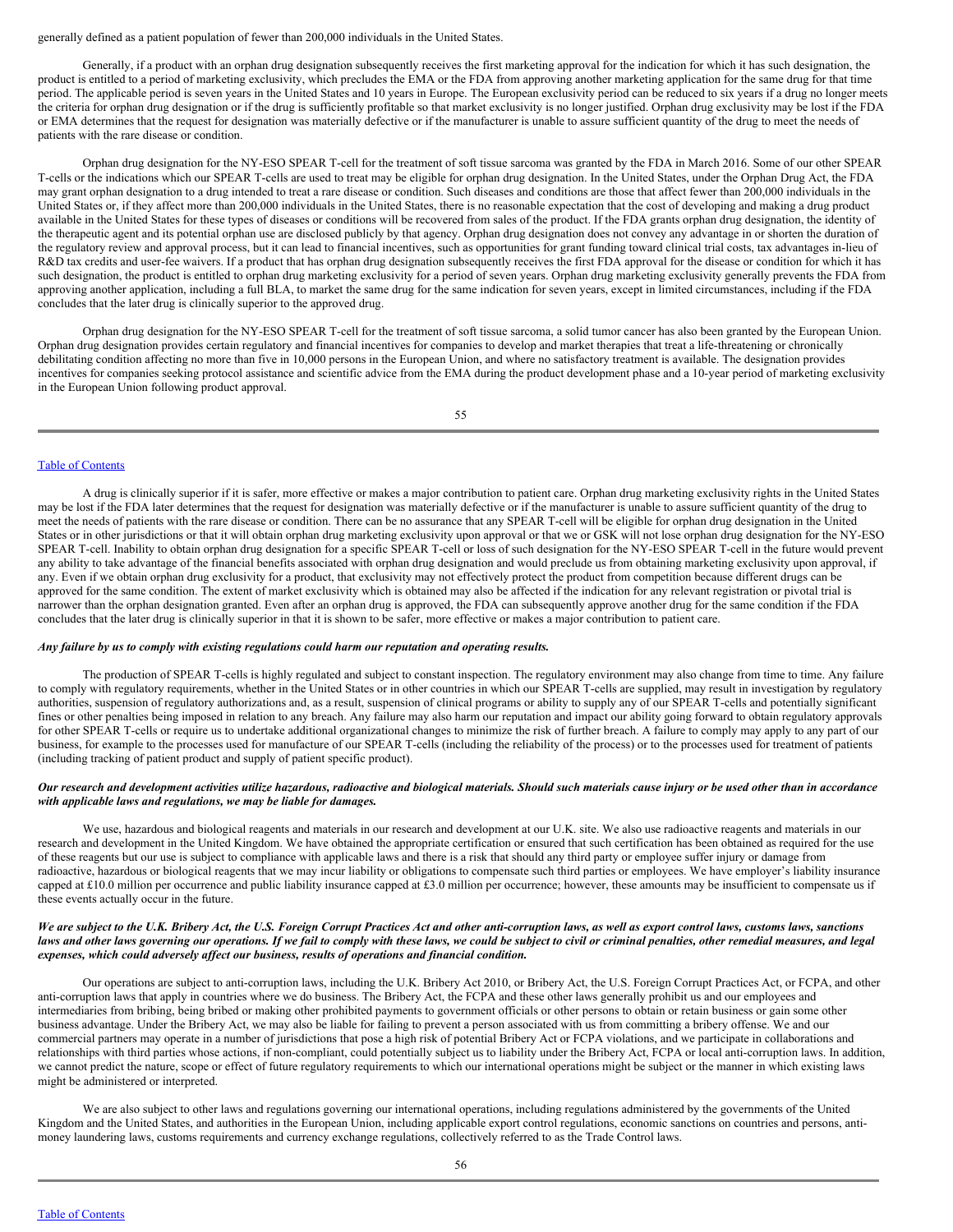However, there is no assurance that we will be completely effective in ensuring our compliance with all applicable anti-corruption laws, including the Bribery Act, the FCPA or other legal requirements, including Trade Control laws. If we are not in compliance with the Bribery Act, the FCPA and other anti-corruption laws or Trade Control laws, we may be subject to criminal and civil penalties, disgorgement and other sanctions and remedial measures, and legal expenses, which could have an adverse impact on our business, financial condition, results of operations and liquidity. Likewise, any investigation of any potential violations of the Bribery Act, the FCPA, other anti-corruption laws or Trade Control laws by U.K., U.S. or other authorities could also have an adverse impact on our reputation, our business, results of operations and financial condition.

## If we are found in violation of federal or state "fraud and abuse" or other health care laws, we may be required to pay a penalty and/or be suspended from participation in federal or state health care programs, which may adversely affect our business, financial condition and results of operations.

If we obtain marketing approval for our products in the United States, if at all, we will be subject to various federal and state health care "fraud and abuse" and other health care laws. Healthcare providers, physicians and third-party payors play a primary role in the recommendation and use of pharmaceutical products that are granted marketing approval. Accordingly, arrangements with third-party payors, existing or potential customers and referral sources are subject to broadly applicable fraud and abuse and other healthcare laws and regulations, and these laws and regulations may constrain the business or financial arrangements and relationships through which manufacturers market, sell and distribute the products for which they obtain marketing approval.

Such restrictions under applicable federal and state healthcare laws and regulations include the following:

- · the federal Anti-Kickback Statute, which prohibits, among other things, persons from knowingly and willfully soliciting, receiving, offering or paying remuneration, directly or indirectly, in cash or kind, in exchange for, or to induce, either the referral of an individual for, or the purchase, order or recommendation of, any good or service for which payment may be made under federal healthcare programs such as the Medicare and Medicaid programs. This statute has been interpreted to apply to arrangements between pharmaceutical manufacturers, on the one hand, and prescribers, purchasers and formulary managers on the other. Cases have been brought under false claims laws alleging that off-label promotion of pharmaceutical products or the provision of kickbacks has resulted in the submission of false claims to governmental health care programs. The Patient Protection and Affordable Care Act, as amended by the Health Care and Education Reconciliation Act, collectively, the Healthcare Reform Act, amended the intent requirement of the federal Anti-Kickback Statute. A person or entity no longer needs to have actual knowledge of this statute or specific intent to violate it. Under federal government regulations, some arrangements, known as safe harbors, are deemed not to violate the federal Anti-Kickback Statute and analogous state law requirements;
- the federal False Claims Act, or FCA, which prohibits, among other things, individuals or entities from knowingly presenting, or causing to be presented, claims for payment from Medicare, Medicaid or other third-party payors that are false or fraudulent. Federal Anti-Kickback Statute violations and certain marketing practices, including off-label promotion, also may implicate the FCA. In addition, private individuals have the ability to bring actions on behalf of the government under the FCA and under the false claims laws of several states;
- federal criminal laws that prohibit executing a scheme to defraud any healthcare benefit program or making false statements relating to healthcare matters;
- the federal Physician Payment Sunshine Act, which requires certain manufacturers of drugs, devices, biologics and medical supplies to report annually to the Centers for Medicare & Medicaid Services, or CMS, information related to payments and other transfers of value to physicians, other healthcare providers and teaching hospitals, and ownership and investment interests held by physicians and other healthcare providers and their immediate family members. The CMS publishes the reported data in a searchable form on an annual basis;
- The Health Insurance Portability and Accountability Act of 1996 (HIPAA) imposes criminal and civil liability for executing a scheme to defraud any healthcare benefit program or making false statements relating to healthcare matters;
- · HIPAA, as amended by the Health Information Technology for Economic and Clinical Health Act, which governs the conduct of certain electronic healthcare transactions and protects the security and privacy of protected health information; and

## 57

#### Table of [Contents](#page-0-0)

state and foreign law equivalents of each of the above federal laws, such as anti-kickback and false claims laws which may apply to: items or services reimbursed by any third-party payor, including commercial insurers; state laws that require pharmaceutical companies to comply with the pharmaceutical industry's voluntary compliance guidelines and the relevant compliance guidance issued by the federal government or otherwise restrict payments that may be made to healthcare providers and other potential referral sources; state laws that require drug manufacturers to report information related to payments and other transfers of value to physicians and other healthcare providers or marketing expenditures; and state laws governing the privacy and security of health information in certain circumstances, many of which differ from each other in significant ways and may not have the same effect, thus complicating compliance efforts. California and a few other states have passed laws that require pharmaceutical companies to comply with the April 2003 Office of Inspector General Compliance Program Guidance for Pharmaceutical Manufacturers and/or the Pharmaceutical Research and Manufacturers of America Code on Interactions with Healthcare Professionals. In addition, several states impose other marketing restrictions or require pharmaceutical companies to make marketing or price disclosures to the state. There are ambiguities as to what is required to comply with these state requirements and if we fail to comply with an applicable state law requirement we could be subject to penalties.

Neither the government nor the courts have provided definitive guidance on the application of fraud and abuse laws to our business. Law enforcement authorities are increasingly focused on enforcing these laws. Although we seek to structure our business arrangements in compliance with all applicable requirements, these laws are broadly written, and it is often difficult to determine precisely how the law will be applied in specific circumstances. Accordingly, it is possible that, once we begin marketing our product(s) some of our practices may be challenged under these laws. While we intend to structure our business arrangements to comply with these laws, it is possible that the government could allege violations of, or convict us of violating, these laws. Violation of any of the laws described above or any other governmental laws and regulations may result in penalties, including civil and criminal penalties, damages, fines, the curtailment or restructuring of operations, the exclusion from participation in federal and state healthcare programs and imprisonment. Furthermore, efforts to ensure that business activities and business arrangements comply with applicable healthcare laws and regulations can be costly for manufacturers of branded prescription products. Additionally, if we are found in violation of one or more of these laws our business, results of operations and financial condition may be adversely affected.

## Our current cash projections include reliance on the ability to obtain certain tax credits and the operation of certain tax regimes within the United Kingdom. Should these cease to be available, this could impact our ongoing requirement for investment and the timeframes within which additional investment is required.

As a company that carries out extensive research and development activities, we benefit from the U.K. research and development tax credit regime for small and medium sized companies, whereby our principal research subsidiary company, Adaptimmune Limited, is able to surrender the trading losses that arise from its research and development activities for a payable tax credit of up to approximately 33.4% of eligible research and development expenditures. Qualifying expenditures largely comprise employment costs for research staff, consumables and certain internal overhead costs incurred as part of research projects. Subcontracted research expenditures are eligible for a cash rebate of up to approximately 21.7%. The majority of our pipeline research, clinical trials management and manufacturing development activities, all of which are being carried out by Adaptimmune Limited, are eligible for inclusion within these tax credit cash rebate claims.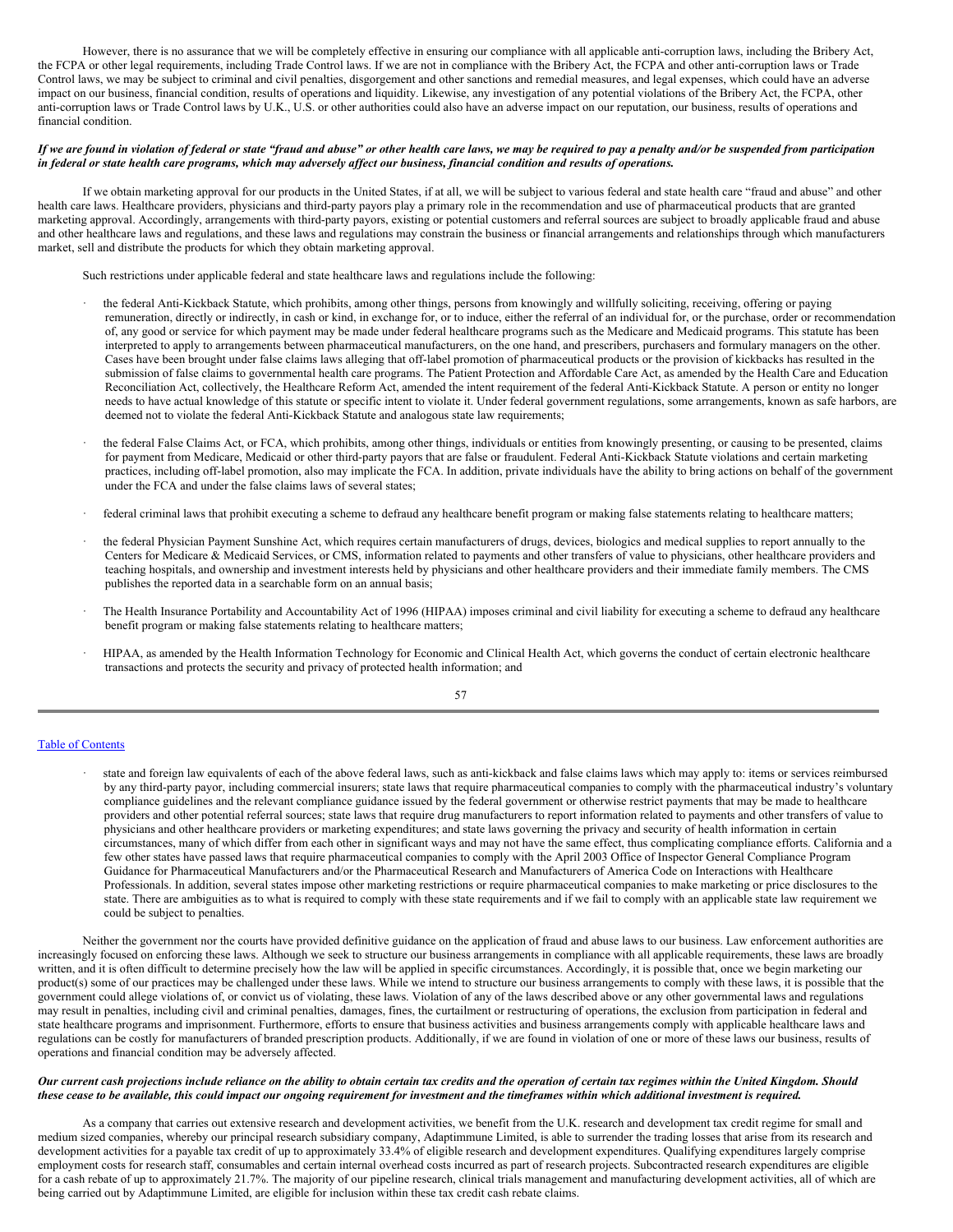We may not be able to continue to claim research and development tax credits (R&D tax credits) in the future as we increase our personnel and expand our business because we may no longer qualify as an SME (small or medium-sized enterprise). In order to qualify as an SME for R&D tax credits, we must continue to be a company with fewer than 500 employees and also have either an annual turnover not exceeding €100 million or a balance sheet not exceeding €86 million.

We may also benefit in the future from the United Kingdom's "patent box" regime, which would allow certain profits attributable to revenues from patented products to be taxed at a rate of 10%. As we have many different patents covering our products, future upfront fees, milestone fees, product revenues, and royalties could be taxed at this favorably low tax rate. When taken in combination with the enhanced relief available on our research and development expenditures, we expect a long-term lower rate of corporation tax to apply to us. If, however, there are unexpected adverse changes to the United Kingdom research and development tax credit regime or the "patent box" regime, or we are unable to qualify for such advantageous tax legislation, our business, results of operations and financial condition may be adversely affected.

#### Table of [Contents](#page-0-0)

## **Risks Related to the Commercialization of Our SPEAR T-cells**

## The market opportunities for SPEAR T-cells may be limited to those patients who have failed prior treatments.

Initial approval of new cancer therapies may be limited to what is referred to as third-line use. Third-line treatment is the third type of treatment following initial, or first-line, treatment and second-line treatment, which is given when first-line treatment does not work or ceases working. However, cancer therapies may be used from the point at which cancer is detected in its early stages (first line) onward. Whenever the first-line therapy fails or the process is unsuccessful, second-line therapy may be administered, such as additional rounds of chemotherapy, radiation and antibody drugs or a combination of these treatments. If second-line therapies fail, patients are generally given the opportunity to receive third-line therapies, which tend to be more novel therapies. Our and our collaborators current clinical trials generally require that patients have received chemotherapy prior to enrollment. Depending upon the outcome of current trials, we or our collaborators may conduct future clinical trials using SPEAR T-cells for first-line therapy, but there can be no guarantee that clinical trials will be approved or that if approved such trials will lead to regulatory approval. If SPEAR T-cells only receive third-line or second-line approval, the patient population to which we or our collaborators can supply our SPEAR T-cells will be significantly reduced, which may limit commercial opportunities.

In addition, our patient population may be derived from those who have previously failed checkpoint therapy, which may result in tumor resistance mechanisms which also impart resistance to SPEAR T-cell therapies.

Our estimates of the patient population that may be treated by SPEAR T-cells is based on published information. This information may not be accurate in relation to SPEAR T-cells and our estimates of potential patient populations could therefore be much higher than those that are actually available or possible for commercialization.

In addition, these estimates are based on assumptions about the number of eligible patients which have the peptide and HLA type targeted by the SPEAR T-cells. Different patient populations will present different peptides according to their specific HLA type. HLA types vary across the patient population and, due to this variability, any therapy will initially only be suitable for treatment of patients expressing the particular HLA type presenting the relevant peptide. Current SPEAR T-cells have been developed for patients who are HLA A2 which will reduce the size of the patient population that can be treated unless we develop and we or our collaborators receive regulatory approval for SPEAR T-cells approved for additional HLA peptides.

### We currently have no marketing and sales organization and have no experience in marketing products. If we are unable to establish marketing and sales capabilities or enter into agreements with third parties to market and sell our SPEAR T-cells, we may not be able to generate product revenue.

As an organization, we have never marketed or supplied commercial pharmaceutical or biologic products or therapies. We do not currently have a sales force and will need to grow and develop the sales function and associated support network if we are to supply SPEAR T-cells on a commercial basis. As our SPEAR T-cells proceed through clinical programs, we intend to develop an in-house marketing organization and sales force, which will require significant capital expenditures, management resources, and time. We will have to compete with other pharmaceutical and biotechnology companies to recruit, hire, train, and retain marketing and sales personnel. This process may result in additional delays in bringing our TCR product candidate to market or in certain cases require us to enter into alliances with third parties in order to do so. However, there can be no assurance that we will be able to establish or maintain such collaborative arrangements, or even if we are able to do so, that they will result in effective sales forces. Any revenue we receive will depend upon the efforts of such third parties, which may not be successful. We may have little or no control over the marketing and sales efforts of such third parties, and our revenue from SPEAR T-cell sales may be lower than if we had commercialized our SPEAR T-cells ourselves. We also face significant competition in our search for third parties to assist us with the sales and marketing efforts of our SPEAR T-cells. Such competition may also result in delay or inability to supply SPEAR T-cells to particular countries or territories in the world which in turn will restrict the revenue that can be obtained from any SPEAR Tcell. Any inability on our part to develop in-house sales and commercial distribution capabilities or to establish and maintain relationships with third-party collaborators that can successfully commercialize any SPEAR T-cell in the United States or elsewhere will have a materially adverse effect on our business and results of operations.

## Table of [Contents](#page-0-0)

#### If product liability lawsuits are brought against us, we may incur substantial liabilities and may be required to limit commercialization of our SPEAR T-cells.

We face an inherent risk of product liability as a result of the clinical testing of our SPEAR T-cells and our ongoing manufacture of SPEAR T-cells and will face an even greater risk upon any commercialization. For example, we may be sued if any of our SPEAR T-cells causes or is perceived to cause injury or is found to be otherwise unsuitable during clinical testing, manufacturing, marketing or sale. Any such product liability claims may include allegations of defects in manufacturing, defects in design, a failure to warn of dangers inherent in the product, negligence, strict liability or a breach of warranties. Claims could also be asserted under state consumer protection acts. If we cannot successfully defend ourselves against product liability claims, we may incur substantial liabilities or be required to limit commercialization of our SPEAR T-cell. Even a successful defense would require significant financial and management resources and, regardless of the merits or eventual outcome, liability claims may result in:

- decreased demand for our SPEAR T-cells;
- injury to our reputation;
- withdrawal of clinical trial participants;
- initiation of investigations by regulators;
- costs to defend the related litigation;
- a diversion of management's time and our resources;
- substantial monetary awards to trial participants or patients;

<sup>59</sup>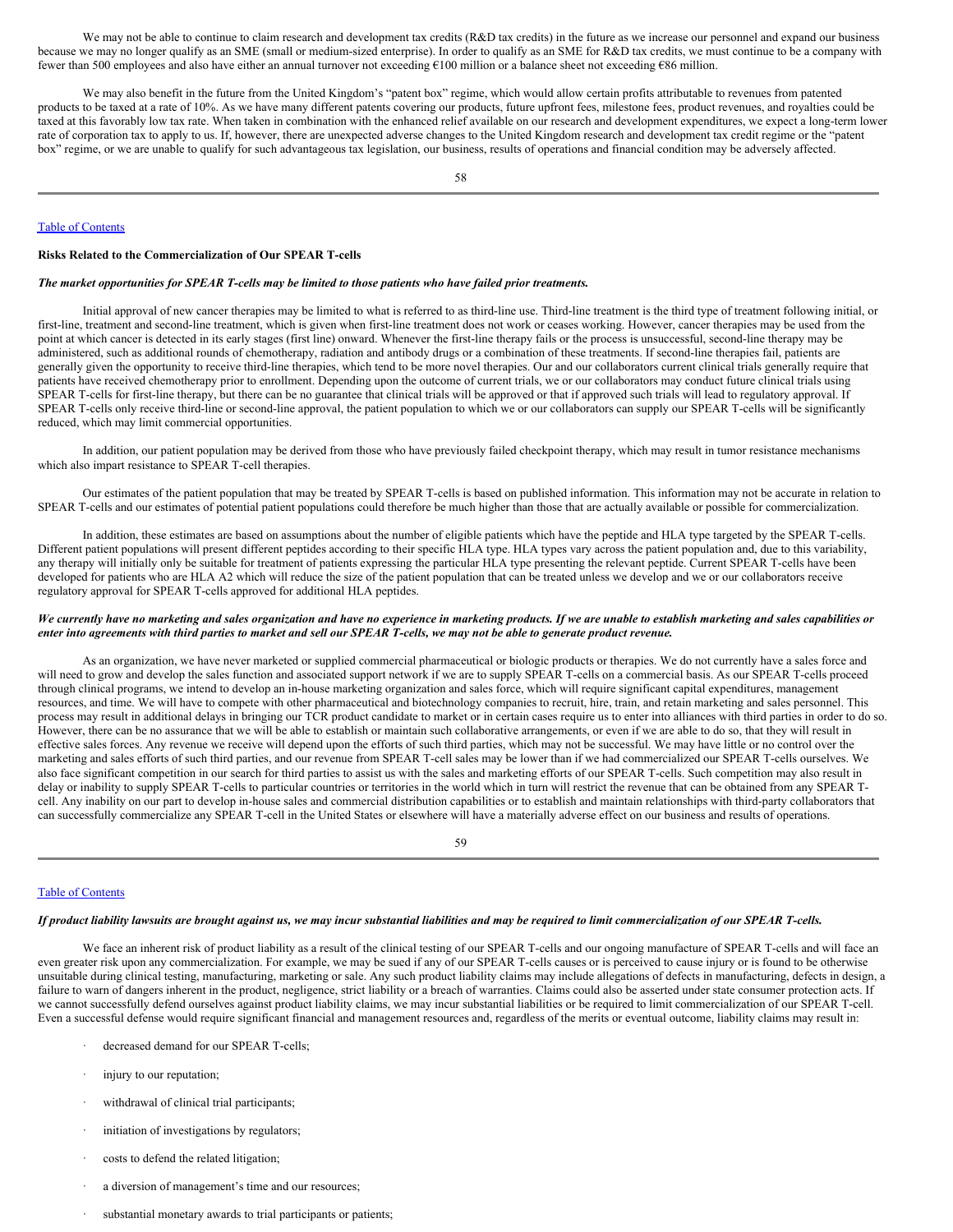- product recalls, withdrawals or labeling, marketing or promotional restrictions;
- loss of revenue;
- exhaustion of any available insurance and our capital resources;
- the inability to commercialize SPEAR T-cells; and
- a decline in our share price.

Our inability to obtain sufficient product liability insurance at an acceptable price to protect against potential product liability claims could also prevent or inhibit the commercialization of our SPEAR T-cells. We currently hold £15.0 million in clinical trial insurance coverage in the aggregate per year, with a per trial limit of £5.0 million. We also hold products and services liability insurance capped at £3.0 million in the aggregate and public liability insurance capped at £3.0 million per occurrence. These levels may not be adequate to cover all liabilities that we may incur. We may also need to increase our insurance coverage as we expand the scope of our clinical trials and commercialize any of our product SPEAR T-cells. In addition, insurance coverage is increasingly expensive. We may not be able to maintain insurance coverage at a reasonable cost or in an amount adequate to satisfy any liability that may arise.

#### Even if we or our collaborators obtain regulatory approval of our SPEAR T-cells, they may not gain market acceptance among physicians, patients, hospitals, cancer *treatment centers and others in the medical community.*

The use of engineered T cells as a potential cancer treatment is a recent development and may not become broadly accepted by physicians, patients, hospitals, cancer treatment centers and others in the medical community. Additional factors will influence whether SPEAR T-cells are accepted in the market, including:

- the clinical indications for which SPEAR T-cells are approved;
- · physicians, hospitals, cancer treatment centers and patients considering the SPEAR T-cells as a safe and effective treatment;
- the potential and perceived advantages of SPEAR T-cells over alternative treatments;

60

#### Table of [Contents](#page-0-0)

- the prevalence and severity of any side effects;
- product labeling or prescribing information requirements of the FDA or other regulatory authorities;
- limitations or warnings contained in the labeling approved by the FDA;
- the timing of market introduction of SPEAR T-cells as well as competitive products;
- the cost of treatment in relation to alternative treatments;
- the availability of coverage, adequate reimbursement and pricing by third-party payors and government authorities;
- the willingness of patients to pay for SPEAR T-cells on an out-of-pocket basis in the absence of coverage by third-party payors and government authorities;
- relative convenience and ease of administration as compared to alternative treatments and competitive therapies; and
- the effectiveness of our sales and marketing efforts.

In addition, although we are not utilizing embryonic stem cells or replication competent vectors, adverse publicity due to the ethical and social controversies surrounding the therapeutic use of such technologies, and reported side effects from any clinical trials using these technologies or the failure of such trials to demonstrate that these therapies are safe and effective may limit market acceptance of SPEAR T-cells. If SPEAR T-cells are approved but fail to achieve market acceptance among physicians, patients, hospitals, cancer treatment centers or others in the medical community, we or our collaborators will not be able to generate significant revenue.

Even if SPEAR T-cells achieve market acceptance, we or our collaborators may not be able to maintain that market acceptance over time if new products or technologies are introduced that are more favorably received than the SPEAR T-cells, are more cost effective or render the SPEAR T-cells obsolete.

#### Coverage and reimbursement may be limited or unavailable in certain market segments for SPEAR T-cells, which could make it difficult for us or our collaborators to *sell SPEAR T-cells profitably.*

Successful sales of SPEAR T-cells, if approved, depend on the availability of coverage and adequate reimbursement from third-party payors. In addition, because SPEAR T-cells represent new approaches to the treatment of cancer, we cannot accurately estimate the potential revenue from SPEAR T-cells.

Patients who are provided medical treatment for their conditions generally rely on third-party payors to reimburse all or part of the costs associated with their treatment. Obtaining coverage and adequate reimbursement from governmental healthcare programs, such as Medicare and Medicaid, and commercial payors is critical to new product acceptance.

Government authorities and third-party payors, such as private health insurers and health maintenance organizations, decide which drugs and treatments they will cover and the amount of reimbursement. Reimbursement by a third-party payor may depend upon a number of factors, including, but not limited to, the third-party payor's determination that use of a product is:

- · a covered benefit under its health plan;
- safe, effective and medically necessary;
- appropriate for the specific patient;
- cost-effective; and
- neither experimental nor investigational.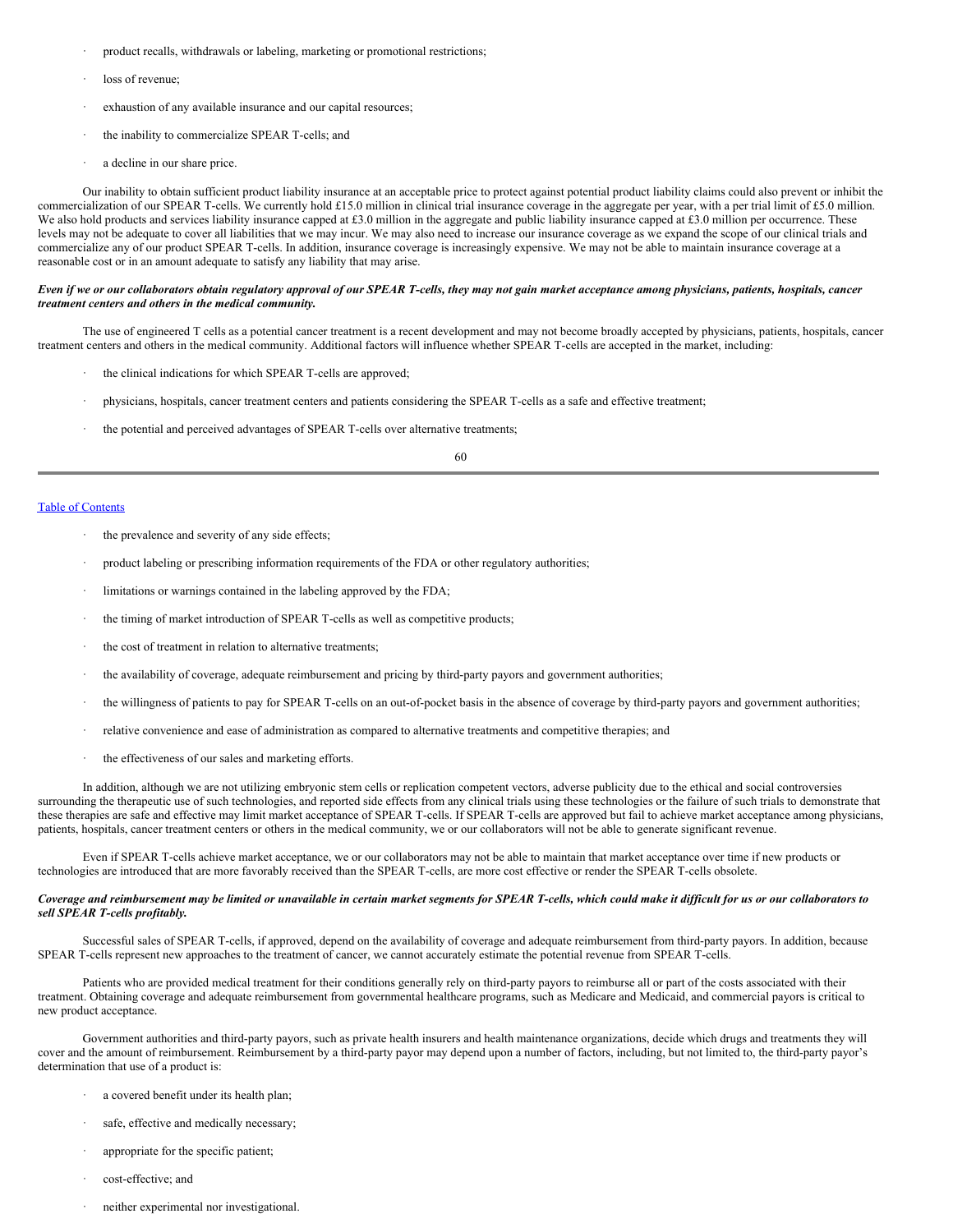### Table of [Contents](#page-0-0)

Obtaining coverage and reimbursement approval of a SPEAR T-cell from a government or other third-party payor is a time-consuming and costly process which could require us to provide to the payor supporting scientific, clinical and cost-effectiveness data for the use of our products. Even if we obtain coverage for a given SPEAR T-cell, the resulting reimbursement payment rates might not be adequate for us to achieve or sustain profitability or may require co-payments that patients find unacceptably high. Patients are unlikely to use SPEAR T-cells unless coverage is provided and reimbursement is adequate to cover a significant portion of the cost of the SPEAR T-cells.

In the United States, no uniform policy of coverage and reimbursement for products exists among third-party payors. Therefore, coverage and reimbursement for products can differ significantly from payor to payor. As a result, the coverage determination process is often a time-consuming and costly process that will require us to provide scientific and clinical support for the use of our SPEAR T-cells to each payor separately, with no assurance that coverage and adequate reimbursement will be obtained.

We intend to seek approval to market our SPEAR T-cells in both the United States and in selected jurisdictions. If we obtain approval in one or more foreign jurisdictions for our SPEAR T-cells, we will be subject to rules and regulations in those jurisdictions.

In some foreign countries, particularly those in the European Union, the pricing of biologics is subject to governmental control. In these countries, pricing negotiations with governmental authorities can take considerable time after obtaining marketing approval of a SPEAR T-cell. In addition, market acceptance and sales of SPEAR T-cells will depend significantly on the availability of coverage and adequate reimbursement from third-party payors for the SPEAR T-cells and may be affected by existing and future health care reform measures.

Third-party payors, whether domestic or foreign, or governmental or commercial, are developing increasingly sophisticated methods of controlling healthcare costs. In both the United States and certain foreign jurisdictions, there have been a number of legislative and regulatory changes to the health care system that could impact our ability to sell our products profitably. In particular, the recently enacted U.S. Healthcare Reform Act and its implementing regulations, among other things, revised the methodology by which rebates owed by manufacturers to the state and federal government for covered outpatient drugs and certain biologics, including our SPEAR T-cells, under the Medicaid Drug Rebate Program are calculated, increased the minimum Medicaid rebates owed by most manufacturers under the Medicaid Drug Rebate Program, extended the Medicaid Drug Rebate program to utilization of prescriptions of individuals enrolled in Medicaid managed care organizations, subjected manufacturers to new annual fees and taxes for certain branded prescription drugs, and provided incentives to programs that increase the federal government's comparative effectiveness research.

Other legislative changes have been proposed and adopted in the United States since the Healthcare Reform Act was enacted. In August 2011, the Budget Control Act of 2011, among other things, created measures for spending reductions by Congress. A Joint Select Committee on Deficit Reduction, tasked with recommending a targeted deficit reduction of at least \$1.2 trillion for the years 2013 through 2021, was unable to reach required goals, thereby triggering the legislation's automatic reduction to several government programs.

This includes aggregate reductions of Medicare payments to providers up to two percent per fiscal year, which went into effect on April 1, 2013 and will remain in effect until 2024, unless additional congressional action is taken. In January 2013, President Obama signed into law the American Taxpayer Relief Act of 2012, or the ATRA, which, among other things, reduced Medicare payments to several providers, including hospitals, imaging centers and cancer treatment centers, and increased the statute of limitations period for the government to recover overpayments to providers from three to five years.

There have been, and likely will continue to be, legislative and regulatory proposals at the foreign, federal and state levels directed at broadening the availability of healthcare and containing or lowering the cost of healthcare. We cannot predict the initiatives that may be adopted in the future. The continuing efforts of the government, insurance companies, managed care organizations and other payors of healthcare services to contain or reduce costs of healthcare and/or impose price controls may adversely affect:

- the demand for SPEAR T-cells, if we or our collaborators obtain regulatory approval;
- our or our collaborators' ability to set a price that is fair for our SPEAR T-cells;
- our or our collaborators' ability to generate revenue and achieve or maintain profitability;
- the level of taxes that we are required to pay; and
- the availability of capital.

## Table of [Contents](#page-0-0)

Any reduction in reimbursement from Medicare or other government programs may result in a similar reduction in payments from private payors, which may adversely affect our future profitability.

## **Risks Related to Our Reliance Upon Third Parties**

## We rely heavily on GSK both in relation to the collaboration and license agreement and associated payments and also progression of the NY-ESO SPEAR T-cell therapy *through to commercialization.*

Commercialization of the NY-ESO SPEAR T-cell therapy and our own ability to commercialize other SPEAR T-cells depends heavily on the ongoing collaboration with GSK and payments made by GSK to us upon achievement of specified milestones. GSK has the right to nominate three further target programs in addition to the NY-ESO SPEAR T-cell and PRAME SPEAR T-cell programs under the collaboration arrangements. We have no control over whether GSK will elect to progress additional targets under the collaboration arrangements and therefore trigger additional investment from GSK in our SPEAR T-cells. If GSK does not elect to do so, we may require additional capital or investment or need to enter into alternative strategic alliances. In addition, GSK has a right to terminate the GSK Collaboration and License Agreement or any specific license under the GSK Collaboration and License Agreement for any reason on provision of sixty days' notice. Termination may impact not only our requirement for additional investment or capital but also the timeframes within which current clinical programs can be performed and within which the NY-ESO SPEAR T-cell therapy can be further developed.

On September 7, 2017, we announced that GSK exercised its option under the GSKCollaboration and License Agreement signed in 2014 to exclusively license the right to research, develop, and commercialize our NY-ESO SPEAR T-cell program. The NY-ESO program transitioned to GSK on July 23, 2018 (and was announced on July 24, 2018). The amount of time and level of resources required to complete all activities for the transition the program to GSK may impact on our ability to progress other wholly owned programs and divert resources required to further develop our SPEAR T-cells or the manufacturing process for our SPEAR T-cells. Additional work may also be required in order to successfully complete transition of the NY-ESO SPEAR T-cell program to GSK that is not currently planned or resourced.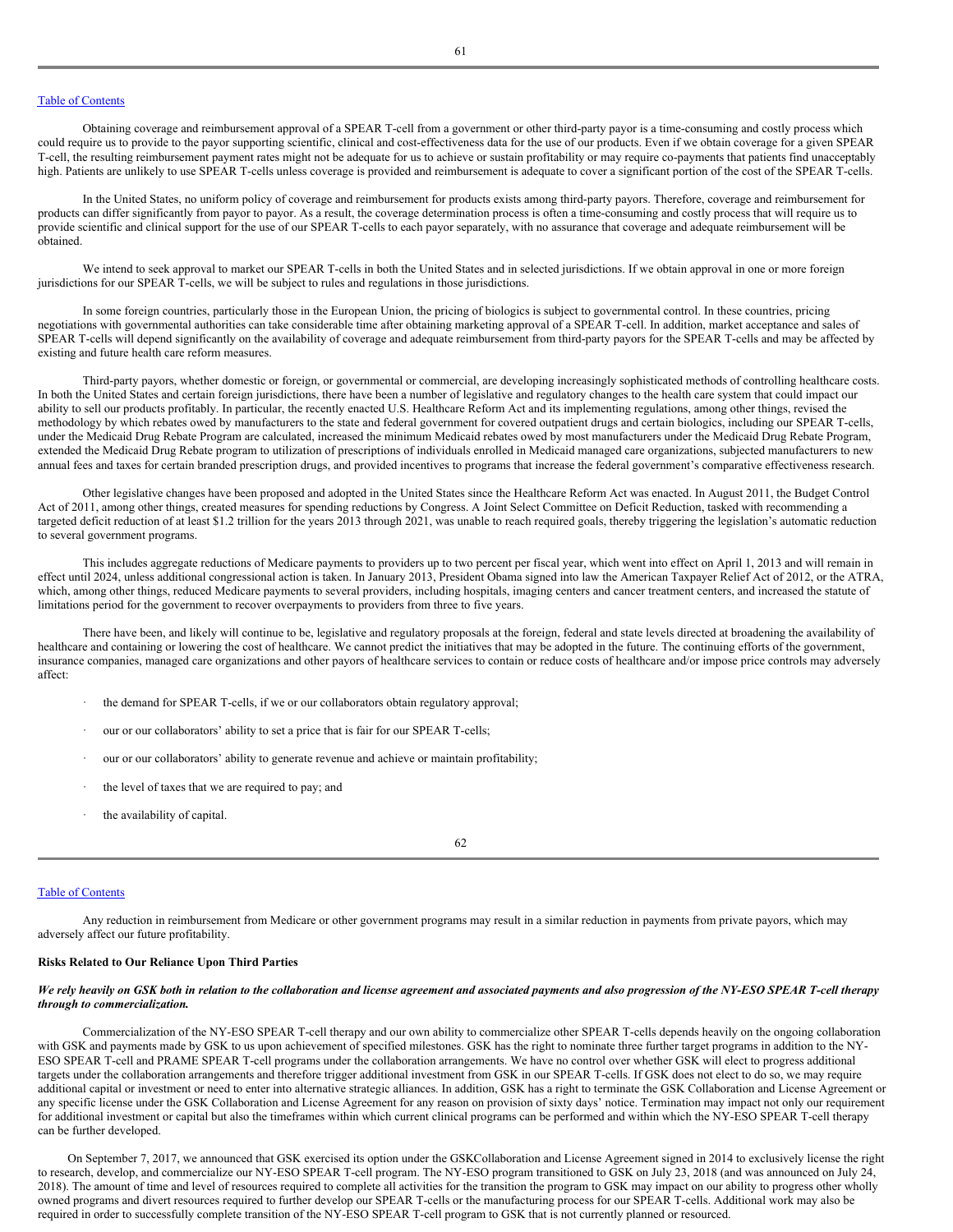The current development plans or any future development plan agreed upon between GSK and us, including those relating to the PRAME SPEAR T-cell and NY-ESO SPEAR T-cell, may be unsuccessful or fail to result in candidate therapies that are feasible for further development or commercialization. In addition, milestone payments may not be paid or may be varied where any development plan is amended or where any development plan is terminated prior to completion for lack of feasibility or lack of identification of any suitable candidates that meet the required criteria for progression to the next stage of development.

There is no guarantee that any payments due on commercialization of products under the GSK Collaboration and License Agreement will be due or payable by GSK at any time or on the timeframes currently expected. In particular, GSK has now exercised its option to the NY-ESO SPEAR T-cell program and commercialization of the NY-ESO SPEAR T-cell is now the responsibility of GSK. The timing for commercialization of the NY-ESO SPEAR T-cell and the route to commercialization will be determined by GSK and we cannot guarantee that GSK will commercialize the NY-ESO SPEAR T-cell within expected timelines or at all. Any substantial delay in the progression of the NY-ESO SPEAR T-cell into pivotal or other clinical trials by GSK will impact the timing of payments received by us in relation to the NY-ESO SPEAR Tcell program.

In addition, the development plans agreed upon with GSK (whether relating to transition of the NY-ESO SPEAR T-cell or to the PRAME SPEAR T-cell) and any future development plans will be subject to change as a result of risks inherent with the development of any pharmaceutical, biological or gene therapy product. Changes may be agreed to expand or change the scope of the collaboration or the responsibilities of the parties under the collaboration. Changes to the development plans or collaboration agreement may impact the timing and extent of milestone payments made by GSK to us, the nature of the relationship with GSK or the scope of the collaboration with GSK.

GSK has the ability to influence or control certain decisions relating to the development of therapies covered by the GSK Collaboration and License Agreement. This ability could result in delays to the clinical programs covered by the collaboration or changes to the scope of those clinical programs, including the disease indications relevant to such clinical programs. Under the GSK Collaboration and License Agreement, we are also prohibited from independently developing or commercializing therapies directed at the targets subject to outstanding options granted to GSK. In addition, GSK may have competing internal or commercial interests including its independent collaboration with Immunocore any of which could impact our collaboration or the ability of GSK to take any clinical programs forward to the next stage following the exercise of their option. Given GSK has taken over the responsibility for the NY-ESO SPEAR T-cell program, decisions taken by GSK (with limited or no input from us) may impact on the development of our SPEAR T-cells outside of the collaboration program or may impact on the regulatory requirements applicable to such SPEAR T-cells.

63

## Table of [Contents](#page-0-0)

GSK and Novartis have publicly announced that Novartis has opt-in rights over GSK's current and future oncology research and development pipeline. As part of that announced transaction, GSK has sold the rights to GSK's marketed oncology portfolio, related R&D activities and the AKT Inhibitors currently in development. GSK has also agreed to grant Novartis preferred partner rights for co-development and commercialization of GSK's current and future oncology pipeline products for a period of 12.5 years from completion of the applicable transactions between GSK and Novartis. The agreement grants Novartis a right of first negotiation over the co-development or commercialization of any GSK "Relevant Development Product" in a major market. A "Relevant Development Product" as defined in the public announcement is a product in development for the treatment, palliation, diagnosis or prevention of all cancers, including immunology, epigenetics and treatment of solid or hematologic tumors (excluding in all cases, vaccines). The right of first negotiation also lasts for 12.5 years from completion of the applicable transactions between GSK and Novartis and according to the public announcement applies where GSK decides to seek a third party partner for co-development or commercialization of, or to whom to divest rights to, a Relevant Development Product in a global or major market or where GSK proposes to seek a marketing authorization for a Relevant Development Product in a major market.

The existence of these opt-in rights could impact GSK's decision whether to exercise any future option under our collaboration or the ability of GSK to take any clinical programs forward to the next stage, following the exercise of its option.

The relationship with GSK could also result in disputes arising between us and GSK which could result in costly arbitration or litigation and could impact the ongoing clinical programs or progress of such clinical programs. All intellectual property rights arising from the performance of the collaboration and license agreement will be jointly owned apart from intellectual property rights that we solely create. Both GSK and we have freedom to use jointly owned intellectual property rights.

The GSK collaboration programs relate to specific SPEAR T-cells directed to nominated targets. Should any of these programs not be successful or resulting clinical programs show a lack of efficacy or problems with safety, tolerability or durability of response, GSK may decide not to proceed further with such collaboration programs and our ability to obtain other partners for further development of such candidates or of new SPEAR T-cells could be significantly compromised.

## *We rely heavily on ThermoFisher and the technology that we license from them.*

The ability to use the ThermoFisher Dynabeads® CD3/CD28 technology to isolate, activate and expand T cells is important to our ongoing ability to offer SPEAR T-cells. In December 2012, we entered into a series of license and sub-license agreements with Life Technologies Corporation (now part of ThermoFisher). These agreements provide us with a field-based exclusive license under certain intellectual property rights owned or controlled by ThermoFisher in relation to the methods of use of the ThermoFisher Dynabeads® CD3/CD28 technology to isolate, activate and expand T-cells and enable transfection of the T-cells with any TCR genes to manufacture our TCR products and use and sell those TCR products to treat cancer, infectious disease and/or autoimmune disease. We also have a field-based exclusive sub-license under certain other patents which cover the method of use of the Dynabeads® CD3/CD28 and are controlled by ThermoFisher under a head-license from the University of Michigan, the United States Navy and the Dana-Farber Cancer Institute.

In June 2016, we entered into a supply agreement with ThermoFisher for the supply of the Dynabeads® CD3/CD28 technology. The supply agreement runs until December 31, 2025. Under the supply agreement we are required to purchase our requirements for CD3/CD28 magnetic bead product exclusively from ThermoFisher for a period of five years and there are also minimum purchasing obligations. Despite having negotiated this supply agreement there is no certainty that ThermoFisher will be able to continue to supply the Dynabeads® CD3/CD28 technology at the times or at the levels we require or that facilities used by ThermoFisher for the manufacture and supply of the Dynabeads® CD3/CD28 technology will continue to be available to us which could impact the timing of supply of SPEAR T-cells or ability to manufacture SPEAR Tcells.

ThermoFisher has the right to terminate the above described agreements for material breach or insolvency. On termination of the license agreements, the supply agreement will also automatically terminate. If ThermoFisher terminates the exclusive license, sub-license and supply agreements or otherwise refuses or is unable to supply the Dynabeads® product, we will have to seek an alternative source of the beads or develop an alternative process methodology to enable supply of our SPEAR T-cells.

If the supply agreements with ThermoFisher is terminated or ThermoFisher is unable to supply the Dynabeads® CD3/CD28 technology for any reason, an alternative source may be difficult to find or more expensive, which may delay timeframes either for clinical programs or ultimately commercial supply of our SPEAR T-cells. A requirement to identify an alternative source may also require a change in our regulatory application or additional regulatory testing to ensure that any alternative source is comparable and does not present any additional risk which could also result in our program experiencing delays and increased costs.

Table of [Contents](#page-0-0)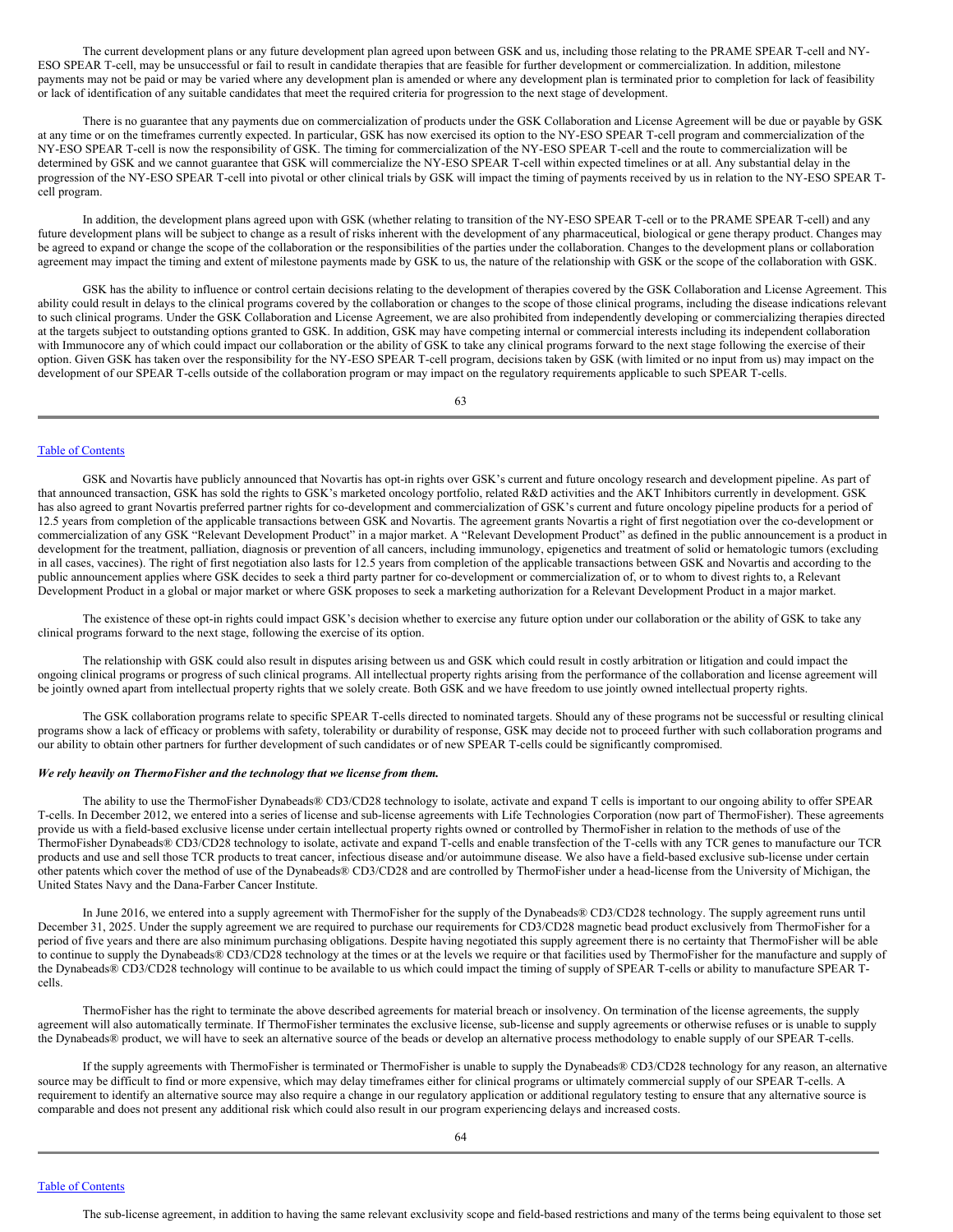out in the main license agreement with ThermoFisher, also includes additional requirements that any manufacture of engineered TCR products for sale in the United States must occur in the United States and reserves rights for the United States government to use the technology in accordance with 35 U.S.C. § 200 et seq. and for the University of Michigan and Dana-Farber Cancer Institute to use the technology for non-commercial research purposes.

## We rely on third parties to manufacture and supply our SPEAR T-cells and to develop next generation SPEAR T-cells, and we may have to rely on third parties to produce *and process our SPEAR T-cells, if approved.*

We currently rely partly on outside contract manufacturing organizations ("CMOs") to manufacture, supply and process our SPEAR T-cells. If one or more of these CMOs become unable or unwilling to continue to manufacture our engineered SPEAR T-cells (including any raw or intermediate material required for the manufacture of our end engineered SPEAR T-cell therapy) in the future, we may be forced to find an alternative third-party manufacturer, which we may not be able to do on commercially reasonable terms, if at all. Failure to identify a suitable alternative manufacturer could impact our business, financial condition or results of operations.

We rely on a limited number of third-party manufacturers for clinical trial product supplies at each stage of the manufacturing process, and as a result we are exposed to the following risks:

- We may be unable to contract with manufacturers on commercially acceptable terms or at all because the number of potential manufacturers is limited and the FDA, EMA and other comparable foreign regulators must approve any replacement manufacturer, which would require new testing and compliance inspections. In addition, a new manufacturer would have to be educated in, and develop substantially equivalent processes for, production of our SPEAR T-cells after receipt of any applicable regulatory approval.
- We may not be able to obtain lentiviral delivery manufacturing slots with third party contract manufacturers within the timescales we require for supply of lentiviral delivery vector or to obtain agreed dates for such manufacturing slots sufficiently in advance of the requirement for supply.
- · Our third-party manufacturers might be unable to timely formulate and manufacture our SPEAR T-cells or produce the quantity and quality required to meet our clinical trial and commercial needs, if any.
- With any new manufacturing process or new CMO we will need to transfer the manufacturing process or new process to that CMO. Any delay in the development and transfer of these new processes to the third-party contract supplier or inability of the third-party contract supplier to replicate or carry out the transferred process at the appropriate level and quality or in a reproducible fashion will result in delays in our ability to progress clinical programs, further develop our SPEAR T-cells and obtain marketing approval for our SPEAR T-cells.
- Introduction of new raw material or intermediate material manufacturers, such as CMOs for vectors, may require comparability testing to be carried out to show that the manufacturing process and end material is comparable to the currently used manufacturing process and/or material. Any inability to show comparability or delay in comparability testing may result in delays to the supply of the affected materials and as a result delays to clinical trials.
- · Contract manufacturers may not be able to execute our manufacturing procedures appropriately, or we may be unable to transfer our manufacturing processes to contract manufacturers successfully or without additional time and cost. Even where CMOs fail to manufacture our SPEAR T-cell products successfully, it may not be possible to achieve re-manufacture quickly or without expending resources or additional costs.
- · Our future contract manufacturers may not perform as agreed, may be acquired by competitors or may not remain in the contract manufacturing business for the time required to supply our clinical trials or to successfully produce, store and distribute our SPEAR T-cells. In addition contract manufacturers may not manufacture within agreed timescales for manufacture and/or may cancel pre-agreed manufacturing slots, which would result in delays in manufacturing and could require us to find replacement manufacturers which may not be available to us on favorable terms or at all.
- · Manufacturers are subject to ongoing periodic unannounced inspection by the FDA, EMA, and other comparable foreign regulators and corresponding state agencies to ensure strict compliance with cGMP and other government regulations and corresponding foreign standards. Although we do not have day-to-day control over third-party manufacturers' compliance with these regulations and standards, we are responsible for ensuring compliance with such regulations and standards.

65

## Table of [Contents](#page-0-0)

- We may not own, or may have to share, the intellectual property rights to any improvements made by our third-party manufacturers in the manufacturing process for our SPEAR T-cells.
- Our third-party manufacturers could breach or terminate their agreement with us.
- · Our third-party manufacturers may cease to be able to do business with us (whether for insolvency or other reasons, including takeover, merger or acquisition) at a time when we are unable to source such manufacture elsewhere or at our own manufacturing facility.
- · Increased costs, unexpected delays, equipment failures, lack of reproducibility, labor shortages, natural disasters, power failures and numerous other factors which are outside of our control or which may be imposed by our CMOs.

Certain raw materials or precursor materials used in the manufacture and supply of our SPEAR T-cells may come from sole source or limited source suppliers. For example, there are currently a limited number of third party manufacturers within the United States that can supply us with our lentiviral delivery vector, ThermoFisher is currently the only supplier of the Dynabeads® CD3/CD28 technology and PCT, LLC is currently the only manufacturer of our end SPEAR T-cell therapy. Should such suppliers be unable to supply or manufacture such raw materials or precursor materials either at all or within required timescales we may be unable to supply our SPEAR Tcells or such supply may be significantly delayed. Inability to obtain such raw materials or precursor materials may also necessitate changes in the manufacturing process used for supply of our SPEAR T-cells. Such changes to the manufacturing process may need to be developed internally or by a third party and may also require additional regulatory approvals to be obtained before they can be used for the manufacture and supply of our SPEAR T-cells for clinical trials.

Our contract manufacturers are also subject to the same risks we face in developing our own manufacturing capabilities, as described above. Each of these risks could delay our clinical trials, the approval, if any, of our SPEAR T-cells by the FDA or the commercialization of our SPEAR T-cells or result in higher costs or deprive us of potential product revenue. We have insurance to cover certain costs and expenses related to business interruption, which is capped at £3.0 million in the aggregate.

In addition, we will rely on third parties to perform release tests on our SPEAR T-cells prior to delivery to patients. If these tests are not appropriately performed and test data is not reliable, patients could be put at risk of serious harm. For example if the HLA testing is not accurate then a patient without the correct HLA-type could be provided with incompatible SPEAR T-cells and as a result such patient could suffer severe side effects or fatality.

We also rely on certain third parties to assist us in the future development of SPEAR T-cells including next generation SPEAR T-cells and manufacture and supply of SPEAR T-cells for patient administration. For example, we have a research collaboration with Universal Cells, Inc. in which we are looking to develop affinity engineered donor T cells that are universally applicable to all patients. As with any research and development program there is no guarantee of the success of such program or that such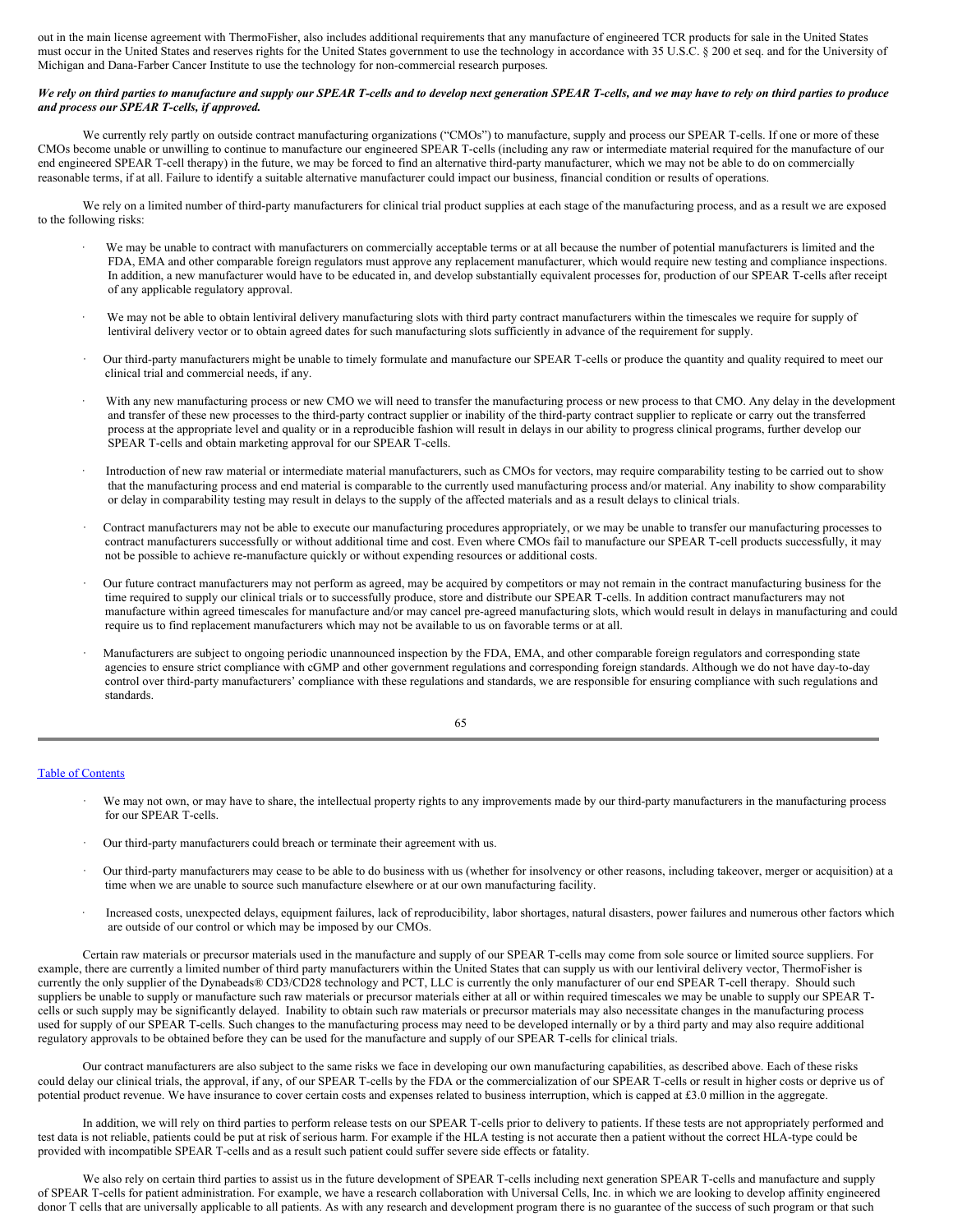66

#### Table of [Contents](#page-0-0)

## We have a shared development history with Immunocore, and as a result jointly-own certain intellectual property rights which are required for our ongoing business.

Our TCR technology was originally developed by Avidex, which was subsequently acquired by Medigene in 2006. We were formed as a new, separate company and licensed our TCR technology for T-cell therapy from Medigene in July 2008. Immunocore was subsequently formed as a new separate company and acquired the TCR technology for soluble TCRs from Medigene later in 2008 to develop soluble TCR proteins. As of December 31, 2017, Immunocore owns less than 5% of our ordinary shares. Certain of our shareholders also hold shares in Immunocore. Our scientific founder and advisor, Bent Jakobsen, is also an employee of Immunocore.

Due to several factors including the decrease in Immunocore's share ownership in 2017, the termination of the target collaboration agreement that terminated March 1, 2017 and our lack of common directors, the Company no longer considers Immunocore to be a related party, however, under the terms of that target collaboration agreement, we will continue to share a database of identified targets with Immunocore which resulted from the joint target identification efforts under that agreement. The contents of this target database are highly confidential and if disclosed to a third party, either as a result of a breach of the confidentiality terms between us and Immunocore or through a change of control in Immunocore, our business could be adversely impacted.

In addition, many of the patents relating to our underlying core technology in TCR engineering, are co-owned by us and Immunocore pursuant to a separate assignment and license agreement. Under this agreement, both Immunocore and Adaptimmune utilize the jointly owned patents and know-how, with Adaptimmune focused on the treatment of patients with engineered SPEAR T-cells and Immunocore focused on the treatment of patients with soluble TCRs. Under the agreement, each of Immunocore and Adaptimmune grants the other an exclusive, royalty-free, irrevocable license, with the right to sub-license, to certain jointly owned patents and know-how. However, there is the potential that Immunocore could develop a soluble TCR product targeting the same cancer target that one of our SPEAR T-cells is targeting, and therefore compete directly with us.

## We rely on third parties to conduct our clinical trials. If these third parties do not successfully carry out their contractual duties or meet expected deadlines, we may not *be able to obtain regulatory approval of or commercialize our SPEAR T-cells.*

We depend upon independent investigators and collaborators, such as universities, medical institutions, CROs and strategic partners to conduct our preclinical programs and sponsored clinical trials under agreements with us. We expect to have to negotiate budgets and contracts with CROs and trial sites (either directly or through a third party consultant), which may result in delays to our development timelines and increased costs. We rely heavily on these third parties over the course of our clinical trials, and we do not have day-to-day control of their activities. Nevertheless, we are responsible for ensuring that each of our trials is conducted in accordance with applicable protocols and legal, regulatory and scientific standards, and our reliance on third parties does not relieve us of our regulatory responsibilities. We and these third parties are required to comply with cGCPs, which are regulations and guidelines enforced by the FDA and comparable foreign regulatory authorities for SPEAR T-cells in clinical development. Regulatory authorities enforce these cGCPs through periodic inspections of trial sponsors, principal investigators and trial sites. If we or any of these third parties fail to comply with applicable cGCP regulations and guidelines, the clinical data generated in our clinical trials may be deemed unreliable and the FDA or comparable foreign regulatory authorities may require us to perform additional clinical trials before approving our marketing applications. We cannot provide assurances that, upon inspection, such regulatory authorities will determine that any of our clinical trials comply with the cGCP regulations. In addition, our clinical trials must be conducted with biologic product produced under cGMPs and will require a large number of subjects. Our failure or any failure by these third parties to comply with these regulations or to support BLA for approval of any of our SPEAR T-cells for the treatment of a sufficient number of patients may require us to repeat clinical trials, which would delay the regulatory approval process. Moreover, our business may be implicated if any of these third parties violates federal or state fraud and abuse or false claims laws and regulations or healthcare privacy and security laws.

Any third parties conducting our clinical trials are not and will not be our employees and, except for remedies available to us under our agreements with such third parties which could be limited, we cannot control whether or not they devote sufficient time and resources to our ongoing clinical trials and preclinical programs. These third parties may also have relationships with other commercial entities, including our competitors, for whom they may also be conducting clinical trials or other drug or biologic development activities, which could affect their performance on our behalf. If these third parties do not successfully carry out their contractual duties or obligations or meet expected deadlines, if they need to be replaced or if the quality or accuracy of the clinical data they obtain is compromised due to the failure to adhere to our clinical protocols or regulatory requirements or for other reasons, our clinical trials may be extended, delayed or terminated and we may not be able to complete development of, obtain regulatory approval of, or successfully commercialize our SPEAR T-cells. As a result, our financial results and the commercial prospects for our SPEAR T-cells would be harmed, our costs could increase and our ability to generate revenue could be delayed.

## 67

#### Table of [Contents](#page-0-0)

Switching or adding third parties to conduct our clinical trials involves substantial cost and requires extensive management time and focus. In addition, there is a natural transition period when a new third party commences work. As a result, delays may occur, which can materially impact our ability to meet our timelines for bringing our SPEAR T-cells to market, if at all.

In addition to our Company sponsored clinical programs, the NY-ESO TCR therapeutic has also been used in an investigator-initiated clinical program funded by the European Union, referred to as the ATTACK 2 program. The therapy, which was produced under a different manufacturing process than Adaptimmune's NY-ESO TCR therapy and was administered under a different protocol, was being evaluated for the treatment of patients with advanced gastro-esophageal cancer for the first time. To date, two patients have been treated under this protocol, one of whom passed away 46 days after initial treatment. Said patient experienced enterocolitis and bone marrow failure followed by fatal gangrenous gastrointestinal necrosis and hemorrhage. The investigator determined there was a reasonable possibility that these events were caused by study treatment. Enrollment in the trial was temporarily paused pending investigation of the patient fatality but an independent data monitoring committee has since recommended that recruitment can resume. Despite this, the study is expected to terminate and is not currently recruiting.

#### *We rely on third parties to obtain reagents and raw materials.*

The manufacture of our SPEAR T-cells requires access to a number of reagents and other raw materials from third parties. Such third parties may refuse to supply such reagents or other raw materials or alternatively refuse to supply on commercially reasonable terms. There may also be capacity issues at such third-party suppliers that impact our ability to increase production of our SPEAR T-cells.

Some of the materials used in the manufacture and processing of our SPEAR T-cells may only be supplied by one or a few vendors, which means that, should those vendors be unable to supply, for whatever reason, our ability to manufacture SPEAR T-cells and progress SPEAR T-cells through clinical trials could be severely impacted and result in additional delays. Such failure to supply could also impact other supply relationships with other third parties and potentially result in additional payments being made or required in relation to such delays. In addition, where any raw material or precursor material (including, for example, lentiviral delivery vector, medium or other essential raw material) is currently supplied by one or a few vendors, replacing such raw material or precursor or finding alternative vendors may not be possible or may significantly impact on the timescales for manufacture and supply of our SPEAR T-cells. Even where alternative materials or precursors or alternative vendors are identified, such alternative materials, precursors or vendors will need to be properly assessed, validated and qualified and additional regulatory approvals may also need to be obtained all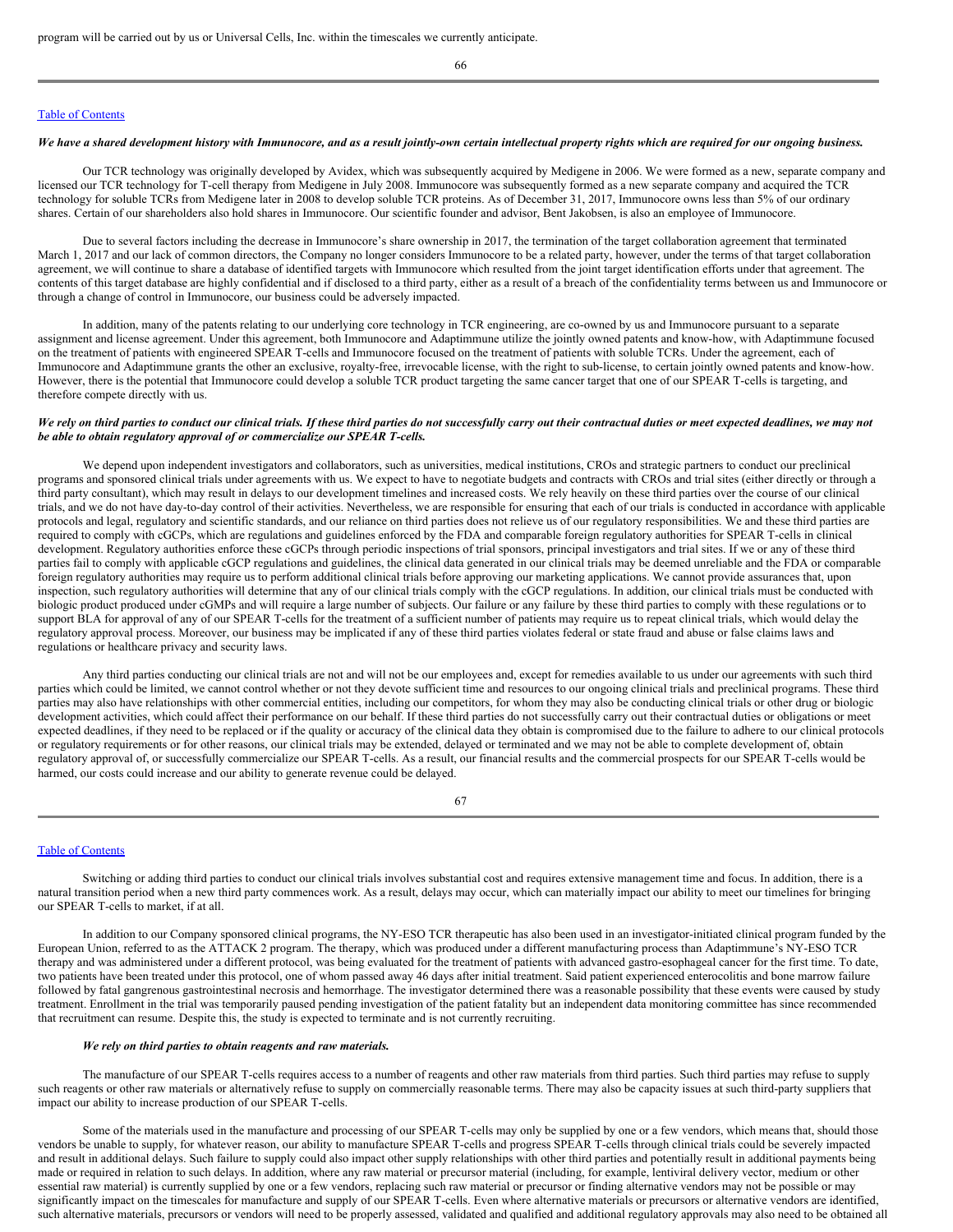of which could result in significant delays to the supply of our SPEAR T-cells or an inability to supply SPEAR T-cells within anticipated timescales, if at all.

### **Risks Related to Our Intellectual Property**

### *SPEAR T-cells could be at risk of biosimilar development.*

Expedited routes or abbreviated procedures for obtaining regulatory approval for products aiming to target the same cancer peptide as any SPEAR T-cells we have developed may be available to third parties, which we cannot control or prevent. For example, third parties could develop affinity-enhanced TCRs binding to the same targets and regulatory authorities may accept that they are interchangeable with our corresponding SPEAR T-cells and, as a result, grant regulatory approval for such competing products. Entry into the market of such competing products may impact the price of SPEAR T-cells and the extent of commercialization possible in relation to such SPEAR T-cells.

### Table of [Contents](#page-0-0)

### We may be forced to litigate to enforce or defend our intellectual property rights, and/or the intellectual property rights of our licensors.

We may be forced to litigate to enforce or defend our intellectual property rights against infringement and unauthorized use by competitors, and to protect our trade secrets. In so doing, we may place our intellectual property at risk of being invalidated, held unenforceable, narrowed in scope or otherwise limited. Further, an adverse result in any litigation or defense proceedings may increase the risk of non-issuance of pending applications. In addition, if any licensor fails to enforce or defend its intellectual property rights, this may adversely affect our ability to develop and commercialize our SPEAR T-cells and to prevent competitors from making, using, and selling competing products. Any such litigation could be very costly and could distract our management from focusing on operating our business. The existence and/or outcome of any such litigation could harm our business, results of operations and financial condition.

Furthermore, because of the substantial amount of discovery required in connection with intellectual property litigation, there is a risk that some of our confidential and proprietary information could be compromised by disclosure during this type of litigation. In addition, there could be public announcements of the results of hearings, motions or other interim proceedings or developments. If securities analysts or investors perceive these results to be negative, it could have a substantial adverse effect on the price of our ADSs.

#### We may not be able to protect our proprietary technology in the marketplace or the cost of doing so may be prohibitive or excessive.

Our success will depend, in part, on our ability to obtain patents, protect our trade secrets and operate without infringing on the proprietary rights of others. We rely upon a combination of patents, trade secret protection (i.e., know-how), and confidentiality agreements to protect the intellectual property of our SPEAR T-cells. The scope and validity of patents in the pharmaceutical field involve complex legal and scientific questions and can be uncertain. Where appropriate, we seek patent protection for certain aspects of our SPEAR T-cells and technology. Filing, prosecuting and defending patents throughout the world would be prohibitively expensive, so our policy is to patent technology in jurisdictions with significant commercial opportunities. However, patent protection may not be available for some of the SPEAR T-cells or technology we are developing. If we must spend significant time and money protecting or enforcing our patents, designing around patents held by others or licensing, potentially for large fees, patents or other proprietary rights held by others, our business results of operations and financial condition may be harmed. We may not develop additional proprietary products that are patentable.

Many companies have encountered significant problems in protecting and enforcing intellectual property rights in foreign jurisdictions. The legal systems of certain countries, particularly certain developing countries, do not favor the enforcement of patents and other intellectual property rights, particularly those relating to pharmaceuticals, which could make it difficult for us to stop the infringement of our patents or marketing of competing products in violation of our proprietary rights generally. Proceedings to enforce our patent rights in foreign jurisdictions could result in substantial cost and divert our efforts and attention from other aspects of our business.

In addition, patents have a limited lifespan. In most countries, including the United States, the standard expiration of a patent is 20 years from the effective filing date. Various extensions of patent term may be available in particular countries; however, in all circumstances the life of a patent, and the protection it affords, has a limited term. If we encounter delays in obtaining regulatory approvals, the period of time during which we could market a product under patent protection could be reduced. We expect to seek extensions of patent terms where these are available in any countries where we are prosecuting patents. Such possible extensions include those permitted under the Drug Price Competition and Patent Term Restoration Act of 1984 in the United States, which permits a patent term extension of up to five years to cover an FDAapproved product. The actual length of the extension will depend on the amount of patent term lost while the product was in clinical trials. However, the applicable authorities, including the FDA in the United States, and any equivalent regulatory authority in other countries, may not agree with our assessment of whether such extensions are available, and may refuse to grant extensions to our patents, or may grant more limited extensions than we request. If this occurs, our competitors may be able to take advantage of our investment in development and clinical trials by referencing our clinical and non-clinical data, and then may be able to launch their product earlier than might otherwise be the case.

Any loss of, or failure to obtain, patent protection could have a material adverse impact on our business. Enforcement of patents may also be cost prohibitive and we may be unable to prevent competitors from entering the market with products that are similar to or the same as our SPEAR T-cells. This is particularly the case where third parties are using T-cell therapies falling within the scope of our patents in clinical trials. It may not be possible to enforce our patents against such third parties during the course of those clinical trials.

69

#### Table of [Contents](#page-0-0)

Further given that our technology relates to the field of genetic engineering, political pressure or ethical decisions may result in a change to the scope of patent claims for which we may be eligible. Different patent offices throughout the world may adopt different procedures and guidelines in relation to what is and is not patentable and as a result different protection could be obtained in different areas of the world which may impact our ability to maximize commercialization of our technology.

We may also incur increased expenses and cost in relation to the filing and prosecution of patent applications where third parties choose to challenge the scope or oppose the grant of any patent application or, following grant, seek to limit or invalidate any patent.. Any increased prosecution or defense required in relation to such patents and patent applications, whether relating to this third party observation or any other third party challenge or opposition, entails increased cost and resource commitment to the business and may result in patents and patent applications being abandoned, invalidated or narrowed in scope.

### *We may be unable to adequately prevent disclosure of trade secrets and other proprietary information.*

We rely on trade secrets to protect our proprietary know-how and technological advances, especially where we do not believe patent protection is appropriate or obtainable. However, trade secrets are difficult to protect. We rely, in part, on confidentiality agreements with our employees, consultants, outside scientific collaborators, sponsored researchers and other advisors to protect our trade secrets and other proprietary information. These agreements may not effectively prevent disclosure of confidential information and may not provide an adequate remedy in the event of unauthorized disclosure of confidential information. In addition, others may independently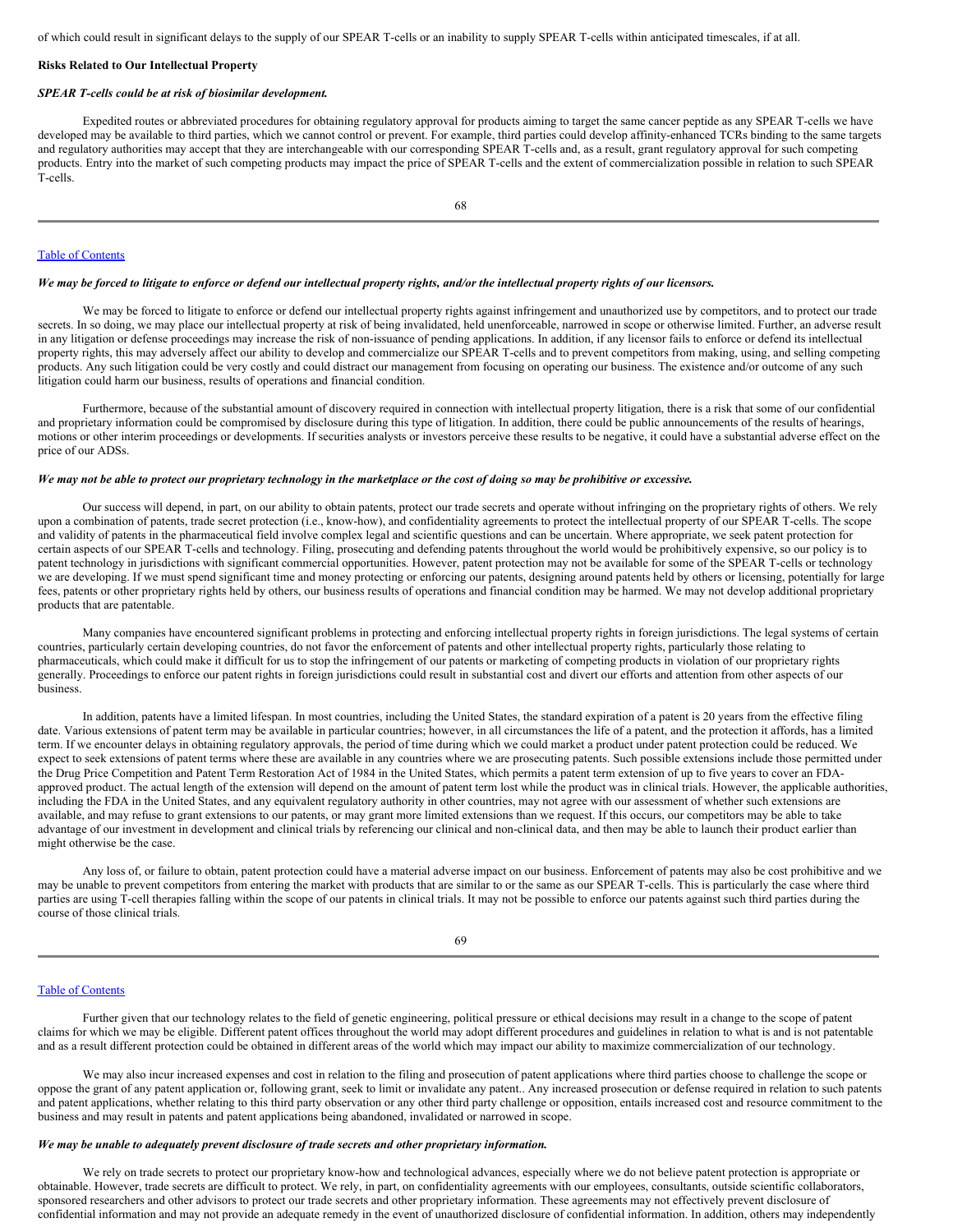discover our trade secrets and proprietary information. Costly and time-consuming litigation could be necessary to enforce and determine the scope of our proprietary rights. Failure to obtain or maintain trade secret protection, or failure to adequately protect our intellectual property, could enable competitors to develop generic products or use our proprietary information to develop other products that compete with our SPEAR T-cells or have additional, material adverse effects upon our business, results of operations and financial condition.

In addition, we provide samples to third parties under material transfer agreements, including to research institutions or other organizations that we cannot control. There is a risk that such third parties could disclose details of those samples or carry out further research in relation to provided samples which results in intellectual property rights that block our future freedom to operate, and to which we may not be able to obtain a license on commercially acceptable terms or at all. In addition, provision of samples and our confidential information to such parties could facilitate or assist such parties in development of competing products.

### If third parties claim that our activities or products infringe upon their intellectual property, our operations could be adversely affected.

There is a substantial amount of litigation, both within and outside the United States, involving patents and other intellectual property rights in the pharmaceutical industry. We may, from time to time, be notified of claims that we are infringing upon patents, trademarks, copyrights, or other intellectual property rights owned by third parties, and we cannot provide assurances that other companies will not, in the future, pursue such infringement claims against us or any third-party proprietary technologies we have licensed. If we were found to infringe upon a patent or other intellectual property right, or if we failed to obtain or renew a license under a patent or other intellectual property right from a third party, or if a third party that we were licensing technologies from was found to infringe upon a patent or other intellectual property rights of another third party, we may be required to pay damages, including triple damages if the infringement is found to be willful, suspend the manufacture of certain SPEAR T-cells or reengineer or rebrand our SPEAR T-cells, if feasible, or we may be unable to enter certain new product markets. Any such claims could also be expensive and timeconsuming to defend and divert management's attention and resources. Our competitive position could suffer as a result. In addition, if we have declined to enter into a valid non-disclosure or assignment agreement for any reason, we may not own an invention or intellectual property rights and may not be adequately protected. Although we have reviewed certain third-party patents and patent filings that we believe may be relevant to our SPEAR T-cells, we have not conducted a full freedom-to-operate search or analysis for such SPEAR T-cells, and we may not be aware of patents or pending or future patent applications that, if issued, would block us from commercializing our SPEAR T-cells. Thus, we cannot guarantee that we can successfully commercialize SPEAR T-cells in a way that will not infringe any third party's intellectual property.

70

#### Table of [Contents](#page-0-0)

## Licenses may be required from third parties in relation to any SPEAR T-cells developed or commercialized by us.

We may identify third-party intellectual property rights that are required to enable the further development, commercialization, manufacture or development of our SPEAR T-cells. Licenses to such intellectual property rights may or may not be available on commercial terms that are acceptable to us. As a result we may incur additional license fees for such intellectual property rights, or the cost and expenses to identify an alternative route for commercialization, that does not require the relevant third-party intellectual property rights, or the cost and diversion of resources required to challenge any such third party intellectual property rights.

We have also identified a family of third party patents under which a license may be required in relation to a structural component of our lentiviral vector (cPPT). Such license may be required prior to any commercialization of the NY-ESO SPEAR T-cell and depending on the timelines associated with such commercialization. The requirement for such a license and the scope of such license will depend on progression of the NY-ESO SPEAR T-cell through clinical programs. The NY-ESO program has now transitioned to GSK and GSK will determine any requirement for any license. We believe such licenses are available and can be negotiated.

We may also require licenses under third-party patents covering certain peptide sequences or the use of those peptides. Such licenses will require payment of sums by us and we cannot guarantee that the terms of such licenses will be available on commercially acceptable terms or at all, which could limit the peptides which can be used by us and the efficacy of the final affinity- enhanced TCRs that we are able to offer.

As we change, develop and modify our manufacturing processes we may identify further third-party patents covering those developments and modifications. We cannot guarantee that we will be able to obtain licenses under these third-party patents or other intellectual property rights and as a result we may not be able to undertake the developments of modifications that we wish, either at all or in the timescales we require. This could ultimately impact our ability to deliver commercial T-cell products at the cost required.

Further or other third-party patents and patent applications may be identified from time to time that require prospective action by us to prevent the grant of broad claims. Such prospective action requires time and expense and also impacts on the resources generally available to us.

### Where we license certain technology from a third party, the prosecution, maintenance and defense of the patent rights licensed from such third party may be controlled by the third party which may impact the scope of patent protection which will be obtained or enforced.

Where we license patent rights or technology from a third-party, control of such third party patent rights may vest in the licensor, particularly where the license is non-exclusive or field restricted. This may mean that we are not able to control or affect the scope of the claims of any relevant third-party patent or have control over any enforcement of such a patent. Where a licensor brings an enforcement action, this could negatively impact our business or result in additional restrictions being imposed on the license we have and the scope of such license, or result in invalidation or limitation of the scope of the licensed patent. In addition, should we wish to enforce the relevant patent rights against a third person, we may be reliant on consent from the relevant licensor or the cooperation of the licensor. The licensor may refuse to bring such action and leave us unable to restrict competitor entry into the market.

### Issued patents protecting our SPEAR T-cells could be found invalid or unenforceable if challenged in court or at the USPTO.

If we or one of our collaborators initiate legal proceedings against a third party to enforce a patent protecting one of our SPEAR T-cells, the defendant could counterclaim that the patent protecting our SPEAR T-cell, as applicable, is invalid and/or unenforceable. In patent litigation in the United States, defendant counterclaims alleging invalidity and/or unenforceability are commonplace, and there are numerous grounds upon which a third party can assert invalidity or unenforceability of a patent. Third parties may also raise similar claims before administrative bodies in the United States or abroad, even outside the context of litigation. Such mechanisms include reexamination, post grant review, and equivalent proceedings in foreign jurisdictions (e.g., opposition proceedings). Such proceedings could result in revocation or amendment to our patents in such a way that they no longer cover our SPEAR T-cells. The outcome following legal assertions of invalidity and unenforceability is unpredictable. With respect to the validity question, for example, we cannot be certain that there is no invalidating prior art, of which we, our patent counsel and the patent examiner were unaware during prosecution. If a defendant were to prevail on a legal assertion of invalidity and/or unenforceability, we would lose at least part, and perhaps all, of the patent protection for our SPEAR T-cells. Such a loss of patent protection could have a material adverse impact our business, financial condition and results of operations.

Table of [Contents](#page-0-0)

As is the case with other biopharmaceutical companies, our success is heavily dependent on intellectual property, particularly patents. Obtaining and enforcing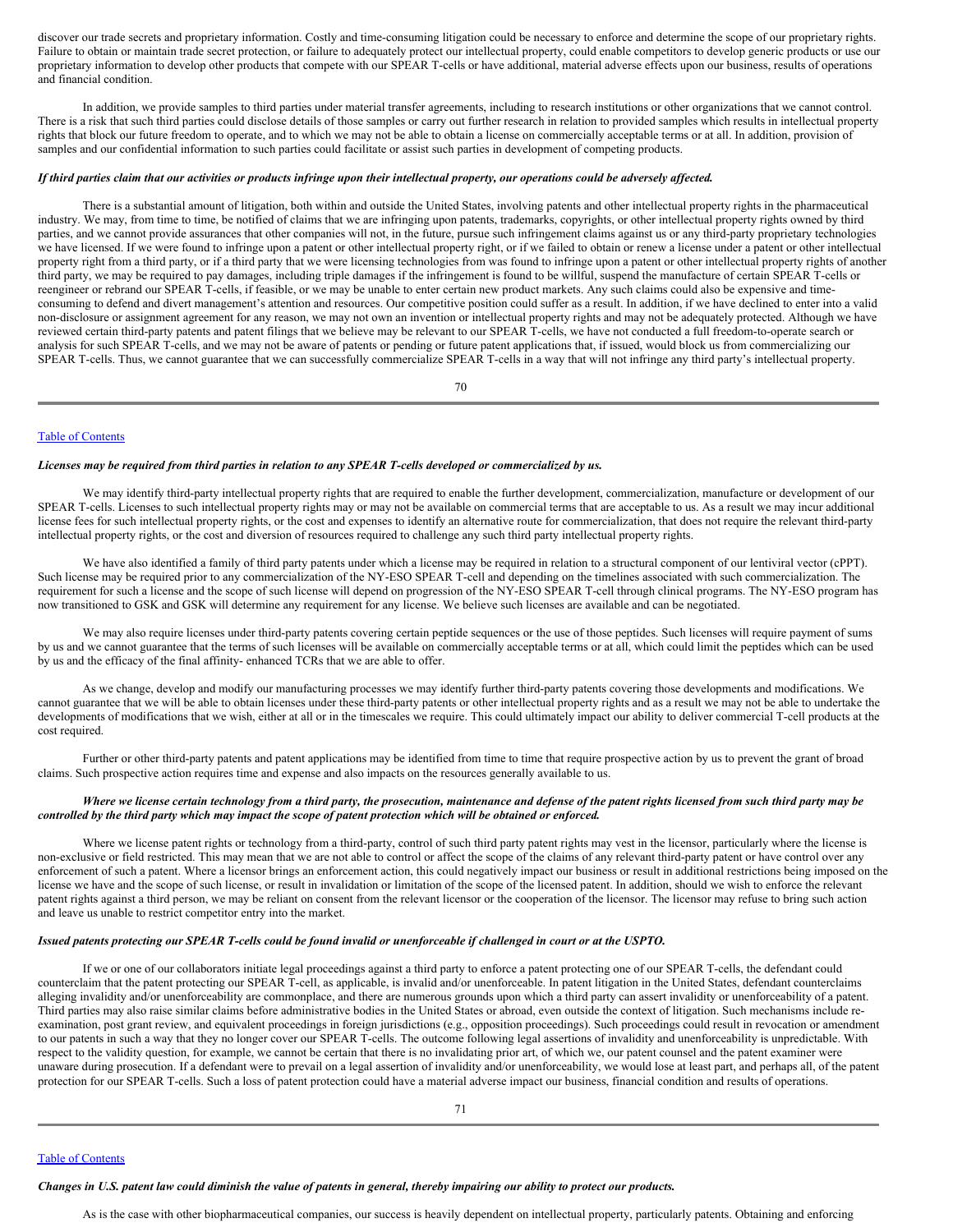patents in the biopharmaceutical industry involve both technological and legal complexity, and is therefore costly, time-consuming and inherently uncertain. In addition, the United States has recently enacted and is currently implementing wide-ranging patent reform legislation. Recent U.S. Supreme Court rulings have narrowed the scope of patent protection available in certain circumstances and weakened the rights of patent owners in certain situations. In addition to increasing uncertainty with regard to our ability to obtain patents in the future, this combination of events has created uncertainty with respect to the value of patents, once obtained. Depending on decisions by the U.S. Congress, the federal courts, and the USPTO, the laws and regulations governing patents could change in unpredictable ways that would weaken our ability to obtain new patents or to enforce our existing patents and patents that we might obtain in the future. For example, in the recent case, Assoc. for Molecular Pathology v. Myriad Genetics, Inc., the U.S. Supreme Court held that certain claims to DNA molecules are not patentable. While we do not believe that any of the patents owned or licensed by us will be found invalid based on this decision, we cannot predict how future decisions by the courts, the U.S. Congress or the USPTO may impact the value of our patents.

## Our ability to protect our intellectual property rights in territories outside of the United States may vary and thus affect our ability to obtain revenue from our SPEAR T*cells.*

Filing, prosecuting and defending patents on our SPEAR T-cells in all countries throughout the world would be prohibitively expensive, and the extent of intellectual property rights may be less extensive than those which can be obtained in the United States. Consequently, we may not be able to prevent third parties from practicing our inventions in all countries outside the United States, or from selling or importing products made using our inventions in and into the United States or other jurisdictions. Competitors may use our technologies in jurisdictions where we have not obtained patent protection to develop their own products and further, may export otherwise infringing products to territories where we have patent protection, but enforcement is not as strong as that in the United States. These products may compete with our products and our patents or other intellectual property rights may not be effective or sufficient to prevent them from competing.

Many companies have encountered significant problems in protecting and defending intellectual property rights in foreign jurisdictions. The legal systems of certain countries, particularly certain developing countries, do not favor the enforcement of patents, trade secrets and other intellectual property protection, particularly those relating to biopharmaceutical products, which could make it difficult for us to stop the infringement of our patents or marketing of competing products in violation of our proprietary rights generally. Proceedings to enforce our patent rights in foreign jurisdictions could result in substantial costs and divert our efforts and attention from other aspects of our business, could put our patents at risk of being invalidated or interpreted narrowly and our patent applications at risk of not issuing and could provoke third parties to assert claims against us. We may not prevail in any lawsuits that we initiate and the damages or other remedies awarded, if any, may not be commercially meaningful. Accordingly, our efforts to enforce our intellectual property rights around the world may be inadequate to obtain a significant commercial advantage from the intellectual property that we develop or license.

### **Risks Related to Employee Matters and Managing Growth**

#### *We depend upon our key personnel and our ability to attract and retain employees.*

We are heavily dependent on the ongoing employment and involvement of certain key employees in particular, James Noble, our Chief Executive Officer, Dr. Helen Tayton-Martin, our Chief Business Officer, Dr. Rafael Amado, our President of Research & Development, Dr. Gwendolyn Binder, our Chief Technology Officer, William Bertrand, our Chief Operating Officer, and Adrian Rawcliffe, our Chief Financial Officer. We do not hold key-man insurance for our senior managers. In addition, James Noble and Dr. Helen Tayton-Martin, are in a personal relationship. They are our co-founders, two of our most senior executive officers and are a vital part of our business. If the personal relationship ended or they could otherwise not amicably work with each other, one of them may decide to leave us which would materially harm our business.

In addition, we anticipate a requirement to expand the personnel available to us very rapidly in order to achieve our planned business activities and aims. Such expansion is dependent on our ability to recruit experienced and suitably trained employees or consultants, and to retain such employees on a long term basis. Our ability to take our existing pipeline of TCR therapeutics and to meet the demands of the GSK collaboration may be compromised or delayed where we are unable to recruit sufficient personnel on a timely basis.

$$
^{72}
$$

#### Table of [Contents](#page-0-0)

To induce employees to remain at our company, in addition to salary and cash incentives, we have provided share options that vest over time, with higher awards of share options being made to senior employees. The value to employees of share options that vest over time may be significantly affected by movements in our share price that are beyond our control, and may at any time be insufficient to counteract more lucrative offers from other companies. Despite our efforts to retain valuable employees, members of our management, scientific and development teams may terminate their employment with us on short notice. Although we have employment agreements with all of our employees, in the United Kingdom, these employment agreements provide for mutual nine months' notice periods in the case of Mr. Noble and Dr. Tayton-Martin; mutual three months' notice periods in the case of senior managers and mutual one and two month notice periods for all other employees. In the United States, the employment agreements provide for at-will employment except that, under their employment agreements, Dr. Amado, Dr. Binder, Mr. Bertrand and Mr. Rawcliffe must provide 60 days' written notice for termination without cause. This means that any of our employees in the United States, except for Dr. Amado, Dr. Binder, Mr. Bertrand and Mr. Rawcliffe, could leave our employment at any time, with or without notice. Our success also depends on our ability to continue to attract, retain and motivate highly skilled junior, mid-level and senior managers as well as junior, mid-level and senior scientific and medical personnel.

## We will need to grow the size and capabilities of our organization, and we may experience difficulties in managing this growth.

As of June 30, 2018, we had 398 full-time equivalent employees. As our development and commercialization plans and strategies develop, we must add a significant number of additional managerial, operational, sales, marketing, financial, and other personnel. Future growth will impose significant added responsibilities on members of management, including:

- identifying, recruiting, integrating, maintaining, and motivating additional employees;
- · managing our internal development efforts effectively, including the clinical and FDA review process for our SPEAR T-cells, while complying with our contractual obligations to contractors and other third parties; and
- improving our operational, financial and management controls, reporting systems, and procedures.

Our future financial performance and our ability to commercialize our SPEAR T-cells will depend, in part, on our ability to effectively manage any future growth, and our management may also have to divert a disproportionate amount of its attention away from day-to-day activities in order to devote a substantial amount of time to managing these growth activities.

We also rely on third parties to provide certain of our manufacturing and quality capabilities. See "Risks Related to Our Reliance Upon Third Parties."

If we are not able to effectively expand our organization by hiring new employees and expanding our groups of consultants and contractors, we may not be able to successfully implement the tasks necessary to further develop and commercialize our SPEAR T-cells and, accordingly, may not achieve our research, development, and commercialization goals.

Expansion of our business has necessitated a move in premises both in the United Kingdom and in the United States. While the move in the United States has occurred, work is still ongoing to enable the operation of these premises as a manufacturing facility. The move in the United Kingdom occurred in the second quarter of 2017.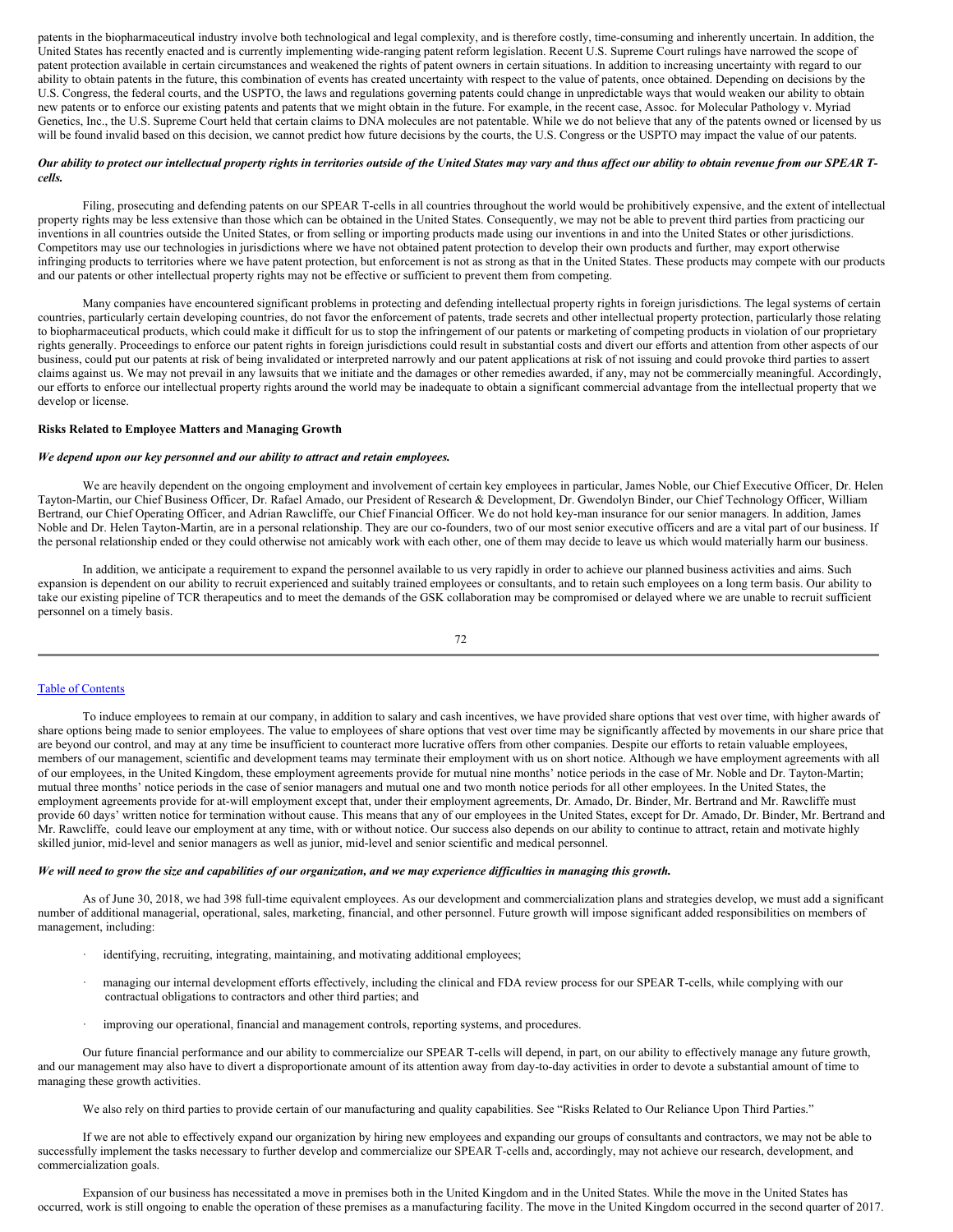The move required transfer of all equipment, cell lines, tissues and materials to the new premises and re-validation and calibration of equipment. Any failure to properly validate or calibrate equipment or any destruction of materials transferred to the new premises may result in additional delays to the work carried out in the United Kingdom.

#### We have opened a manufacturing facility of our own which may result in increased costs being incurred by the company

During 2017, we opened a manufacturing facility for our SPEAR T-cell products within our Navy Yard facility in Philadelphia, Pennsylvania and have started manufacturing SPEAR T-cells for use in our clinical trials. As a company we have never previously operated our own manufacturing facility or manufactured SPEAR T-cells ourselves. We cannot guarantee that we will be successful in developing SPEAR T-cell manufacturing capability at all or within the currently planned timescales or resource levels or that the regulatory authorities, in particular the FDA, will continue to approve our ability to manufacture SPEAR T-cells at the Navy Yard facility.

Our ability to successfully manufacture our own SPEAR T-cells at the Navy Yard facility within a reasonable period of time and within currently projected costs is dependent on a number of factors including:

· our ability to recruit the required employees at a suitable level and experience and within required timescales and to maintain employment of such required employees;

#### Table of [Contents](#page-0-0)

- · our ability to obtain regulatory approval for the facility and for the manufacture of SPEAR T-cells at the facility and to satisfy regulatory authorities on an ongoing basis;
- · our ability to manufacture SPEAR T-cells reliably and reproducibly and to timescales sufficient to support required patient administration;
- · our ability to manufacture SPEAR T-cells in compliance with the applicable regulatory requirements, including requirements applicable in both the United States and European Union;
- · our ability to develop internal quality controls and processes sufficient to enable manufacture and supply of SPEAR T-cells at our Navy Yard facility;
- · our ability to establish comparability with currently used manufacturing processes and for such comparability data to be accepted by the appropriate regulatory authorities; and
- · our ability to be able to fund the ongoing development including equipment requirements necessary for successful manufacture of SPEAR T-cells at our facility.

Any delay or failure in manufacture at our facility could result in delays to the supply of SPEAR T-cells for our clinical programs. Should any of our third party manufacturers also cease to be able to supply SPEAR T-cells at a time where our own manufacturing facility is unable to produce SPEAR T-cells for use in our clinical programs or is unable to produce SPEAR T-cells at the required level, then we will be unable to support such clinical programs until alternative manufacturing capability is secured.

We are in the process of increasing the number of manufacturing slots available at our Navy Yard facility. The cost of developing, out-fitting and operating a larger manufacturing facility may also be greater than currently anticipated and we may require additional capital for the completion of the upscaling of the manufacturing facility which may result in the need for us to raise additional funds earlier than expected.

We cannot guarantee that we will be successful in manufacturing SPEAR T-cells at all or in a manner that complies with regulatory requirements. For example, there is a risk that any SPEAR T-cells we manufacture are contaminated or are otherwise incorrectly manufactured resulting in injury or death to any patient receiving those SPEAR T-cells. Such failure could result in a halt being placed on manufacture at our Navy Yard facility. We may also face difficulties in properly tracking and administering our SPEAR T-cells to patients, again potentially resulting in injury or death to any patient receiving those SPEAR T-cells.

We may also be unable to support use of our own manufacturing facility together with third party suppliers and become the sole supply for our SPEAR T-cells. Any inability to supply SPEAR T-cells at the required levels and to the required specifications, will result in delays to clinical trials and may result in holds being applied to such clinical trials.

#### We expect to face intense competition, which may be from companies with greater resources and experience than we have.

Immunotherapy is an intensely competitive area with many of the large pharmaceutical companies having products and therapies already in clinical trials for cancer indications and autoimmune diseases. The larger resources of these companies may enable them to take therapies all the way through the regulatory process, while we will require additional investment or input from collaborators such as GSK to take SPEAR T-cells through the regulatory process and commercialization. Smaller or early-stage companies and academic sites may also prove to be significant competitors, particularly if such companies align with pharmaceutical partners and compete for patients. Results obtained by such competitors in clinical trials could also impact our ability to obtain regulatory approval or delay such approval in the event of a safety issue or other negative clinical result associated with similar T-cell or SPEAR T-cells. Competing companies may also compete for resources including staff, materials and third party CMOs and CROs. We expect any competition to increase further as SPEAR T-cells and CAR-T technologies progress further.

## Table of [Contents](#page-0-0)

Within the TCR T-cell area,TCR T-cells are being developed by competitors that are directed towards a multitude of targets including: HPV-16 E6, KRAS, MAGE-A1, MAGE-A3, MAGE A3/A6, NRAS, NY-ESO-1, PRAME, TGFβRII frameshift antigen and WT1. Juno Therapeutics (a Celgene Company) has developed an engineered TCR therapeutic candidate where the end TCR is purported to have enhanced affinity through stem-cell selection. Juno's candidate JTCR016 (WT1-specific TCR), in collaboration with Fred Hutchinson Cancer Research Center and the National Cancer Institute (NCI), is currently undergoing a Phase 1/2 trial in NSCLC and mesothelioma setting as well as a separate Phase 1/2 in AML. Medigene AG has reported development of a PRAME TCR therapeutic candidate (MDG1011), which has begun a Phase 1/2 clinical investigation in AML, MM and myelodysplastic syndromes. In addition other competitors include, but are not limited to: 3T, Adaptive Biotechnologies, Baylor College, Bellicum, BioNTech, bluebird bio, Cell Medica Ltd, Fred Hutchinson Cancer Research Center, Immatics, Immunocellular Therapeutics, Immunocore, Intellia Therapeutics, Inc (with Ospedale SDan Raffaele), Juno Therapeutics, Kite Pharma (Gilead), Lion TCR LTD, MD Anderson Cancer Center, MediGene AG, NCI, Parker Institute, Roswell Park Cancer Institute, Takara Bio Inc, Takeda (T-CIRA), TCR x immunotherapies, T-Knife, Tmunity, Zelluna (with Oslo University Hospital) and Ziopharm Oncology.

From other immunotherapies we expect to see competition from the following technologies and third parties:

· CAR-T in hematological malignancies: Engineered T cell therapeutics have been identified using antibody recognition systems engineered into T cells, so-called CAR-T cells. A number of targets in hematological malignancies have been well characterized including, but not limited to: BCMA, CD4, CD5, CD19, CD22, CD20,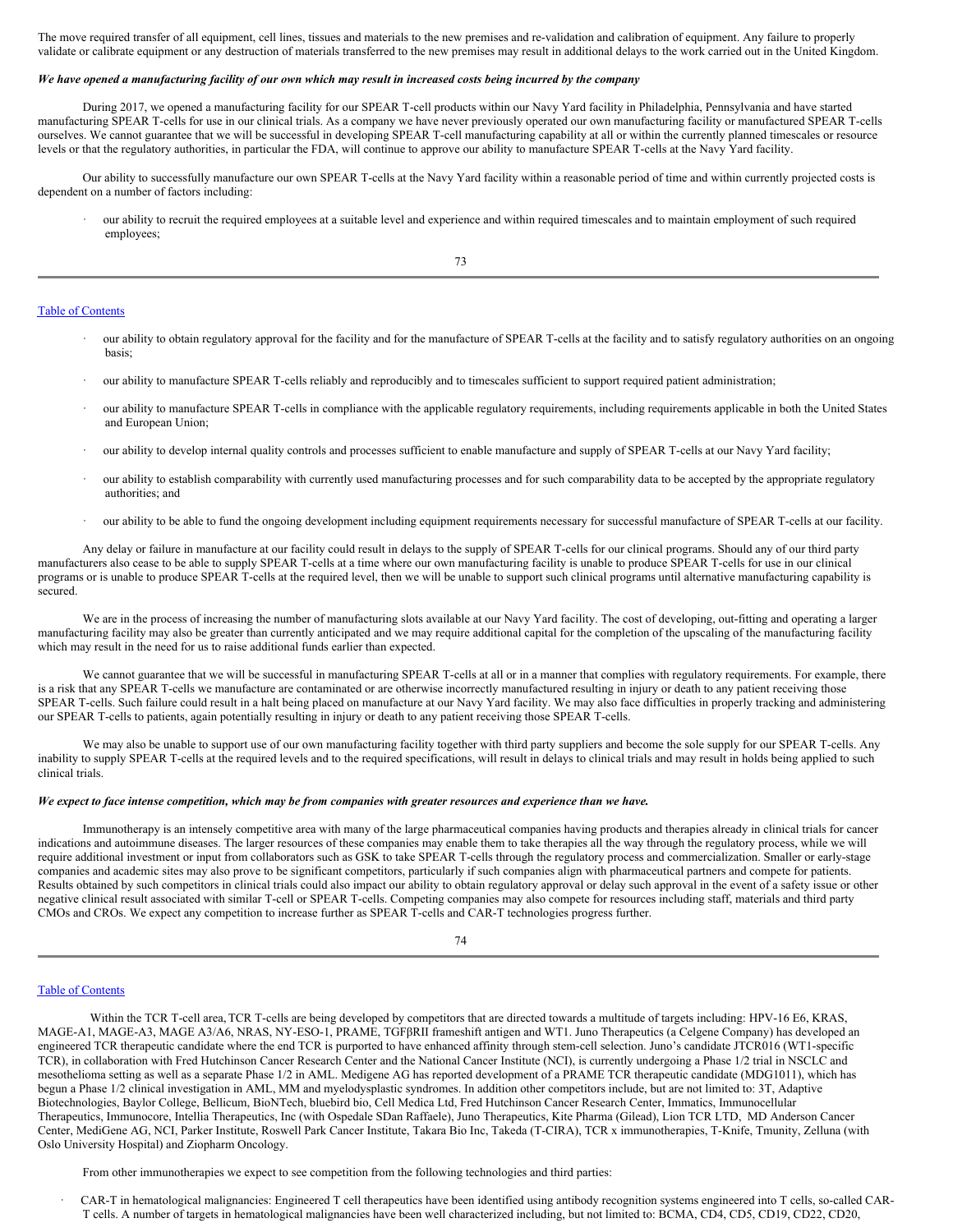CD33, CD38, CD70, CS1 and CD123. Two CD-19 directed CAR-T cell products have been approved by the FDA Kymriah™ (tisagenlecleucel) and Yescarta™ (axicabtagene ciloleucel). A number of companies and academic institutions are developing CAR-T cell products including but not limited to Allogene Therapeutics, Autolus, Baylor College of Medicine, Bellicum Inc, bluebird bio, Celyad, CARMA Therapeutics, Cellectis, CRISPR Therapeutics, Mustang Bio, Novartis, Janssen (JNJ with Nanjing Legend), Juno Therapeutics, Kite Pharma (Gilead), Refuge Biotechnologies Inc, Sorrento Therapeutics and Ziopharm Oncology.

- · CAR-T in solid tumors: In addition to hematological malignancies, there are a growing number of pharmaceutical, biotechnology, and academic institutions researching and developing autologous and allogeneic CAR-T therapies in the solid tumor setting. These CAR-T cell therapies are at a variety of stages of preclinical and clinical development, as well as directed towards a broad target spectrum, including but not limited to: DLL3, EGFR, GD2, HER-2, IL13ra2, Lewis Y, L1-CAM, Mesothelin, MUC16, PSCA, PSMA and ROR1. Competitors include but are not limited to: Allogene Therapeutics, Amgen, Aurora Biopharma, Avid Biotics / Xyphos, Baylor College of Medicine, Cell Medica, Bellicum, BioNTech, Carisma Therapeutics (formerly CARMA Therapeutics), Carsgen, Cellectis Therapeutics, Celyad, CRISPR Therapeutics, Endocyte, Fate Therapeutics, Formula Therapeutics, Fred Hutchinson Cancer Research Center, Helix BioPharma, Juno Therapeutics, MaxCyte, Memorial Sloan Kettering Cancer Center, Mustang bio, Poseida Therapeutics, Senti Biosciences, Sorrento Therapeutics, Symvivo, Targazyme and Tmunity.
- · CARs & TCR-mimics targeting peptide-HLA complexes: Most CAR-T therapies in development are directed towards suitable antigen targets. Another area of development is the creation of CAR-T that selectively bind to the peptide-HLA (pHLA) complex (the natural binding site for endogenous TCR). Furthermore, competitors are also looking at pHLA antibodies or TCR mimic antibodies that can either be engineered in T-cells or developed as standalone antibody therapies in cancer indications (both hematologic malignancies and solid tumors). Targets of such pHLA CAR-T or TCR mimic antibodies include: AFP, CD19, BCMA, NY-ESO-1, p53 and WT1. A number of pharmaceutical, biotechnology, and academic institutions are researching and developing CARs & TCR-mimics targeting the peptide-HLA complex, including but not limited to: Adicet Bio / Regeneron, Altor Bioscience, Cancer Research Technology/CRUK, Eureka Therapeutics, Morphosys Tactiva Therapeutics, Xencor and Ziopharm Oncology.
- · Other cell-based approaches: In addition to adoptive cell therapy approaches aforementioned, our competitors are also investigating the potential of GammaDelta T cell, CAR-Marcrophages, CAR-NK cell, NK cell, NKT cell, CTLs, TILs, Marrow-infiltrating lymphocutes (MILs) and virus-specificT-cells either preclinically or in a clinical setting (both hematologic malignancies and solid tumors). In this space there are a number of potential competitors, including, but not limited to: Adicet Bio, Atara Bio, Aurora BioPharma, Cell Medica, CytomX, Celgene, Fate Therapeutics, Fortress Biotech, Gadeta (with Kite Pharma), Gamma Delta Therapeutics (with Takeda), Gamida cell, Glycostem Therapeutics, iCell Gene Therapeutics, Immatics, Iovance Biotherapeutics (formerly Lion Bio), Multimmune, NantKwest, Sorrento Therapeutics, TapImmune/Marker Therapeutics, Tessa Therapeutics, TC Biopharm (with bluebird bio) WindMIL Therapeutics and Ziopharm Oncology.

75

#### Table of [Contents](#page-0-0)

Although Immunocore is focused on soluble TCRs rather than engineered SPEAR T-cells, we could also face competition from Immunocore if it develops or acquires products directed at the same targets or indications as our TCR therapeutic product candidates. Moreover, many of our employees have come from a shared background within Immunocore and there is an awareness within Immunocore of certain of our confidential information on the technology platform controlled through confidentiality agreements. This knowledge could be used by Immunocore to facilitate its own developments or to target competitive products against our products placing it in a preferable position as compared to third party competitors.

### The results of the United Kingdom's referendum on withdrawal from the European Union ("Brexit") may have a negative effect on global economic conditions, financial *markets and our business.*

On June 23, 2016, a majority of voters in the United Kingdom elected to withdraw from the European Union in a national referendum. Intention to withdraw from the European Union was provided to the European Council on March 29, 2017. This notification has triggered a negotiation period for the terms of withdrawal from the European Union that may last for at least two years. The decision to withdraw from the European Union has created significant uncertainty about the future relationship between the United Kingdom and the European Union, including with respect to the laws and regulations that will apply as the United Kingdom determines which European Union laws to replace or replicate in the event of a withdrawal. It is not known at this time how Brexit will impact the relationship between the United Kingdom and the European Union. Any negotiated relationship could negatively impact the free movement of goods and individuals between the United Kingdom and the European Union or required additional presence (directly or indirectly) to be established within the European Union in order to support clinical trials within the European Union. The decision to withdraw and ongoing Brexit negotiations have also caused significant market volatility and currency exchange rate fluctuations. These developments, or the perception that any of them could occur, may have a material adverse effect on global economic conditions and the stability of global financial markets, and may significantly reduce global market liquidity and restrict the ability of key market participants to operate in certain financial markets. Any of these factors could depress economic activity and restrict our access to capital, which could have a material adverse effect on our business, financial condition and results of operations and reduce the price of our securities. In addition, currency exchange rates in the pounds sterling and the euro with respect to each other and the U.S. dollar have already been adversely affected by these developments. Should this foreign exchange volatility continue, it could cause volatility in our quarterly financial results which may affect the market price of our ADSs.

### *Failure of our information technology systems could significantly disrupt the operation of our business.*

Our ability to execute our business plan and to comply with regulators' requirements with respect to data control and data integrity, depends, in part, on the continued and uninterrupted performance of our information technology systems and similar systems used by third-party providers that we rely on. These systems are vulnerable to damage from a variety of sources, including telecommunications or network failures, malicious human acts and natural disasters. Moreover, despite network security and back-up measures, some of our servers are potentially vulnerable to physical or electronic break-ins, computer viruses and similar disruptive problems. Despite the precautionary measures we have taken to prevent unanticipated problems that could affect our information systems, sustained or repeated system failures or problems arising during the upgrade of any of our information systems that interrupt our ability to generate and maintain data, and in particular to operate our proprietary technology platform, could adversely affect our ability to operate our business. In addition, where disruption to such systems occurs at third-party providers, we may have limited ability to find alternative providers in any required timeframes or at all, and such disruption could significantly affect our ability to proceed with clinical or analytical or development programs.

#### Business disruptions could seriously harm our future revenue and financial condition and increase our costs and expenses.

Our operations and those of our third party suppliers and collaborators could be subject to earthquakes, power shortages, telecommunications failures, water shortages, floods, hurricanes or other extreme weather conditions, medical epidemics, labor disputes or other business interruptions. While the company has business interruption insurance policies in place, any interruption could seriously harm our ability to timely proceed with any clinical programs or to supply SPEAR T-cells on a commercial basis or for use in clinical programs.

## Table of [Contents](#page-0-0)

#### *We are exposed to risks related to currency exchange rates.*

We conduct a significant portion of our operations within the United Kingdom in both U.S. dollars and pounds sterling and our arrangements with GSK are denominated in pounds sterling. Changes in currency exchange rates have had and could have a significant effect on our operating results. Exchange rate fluctuations between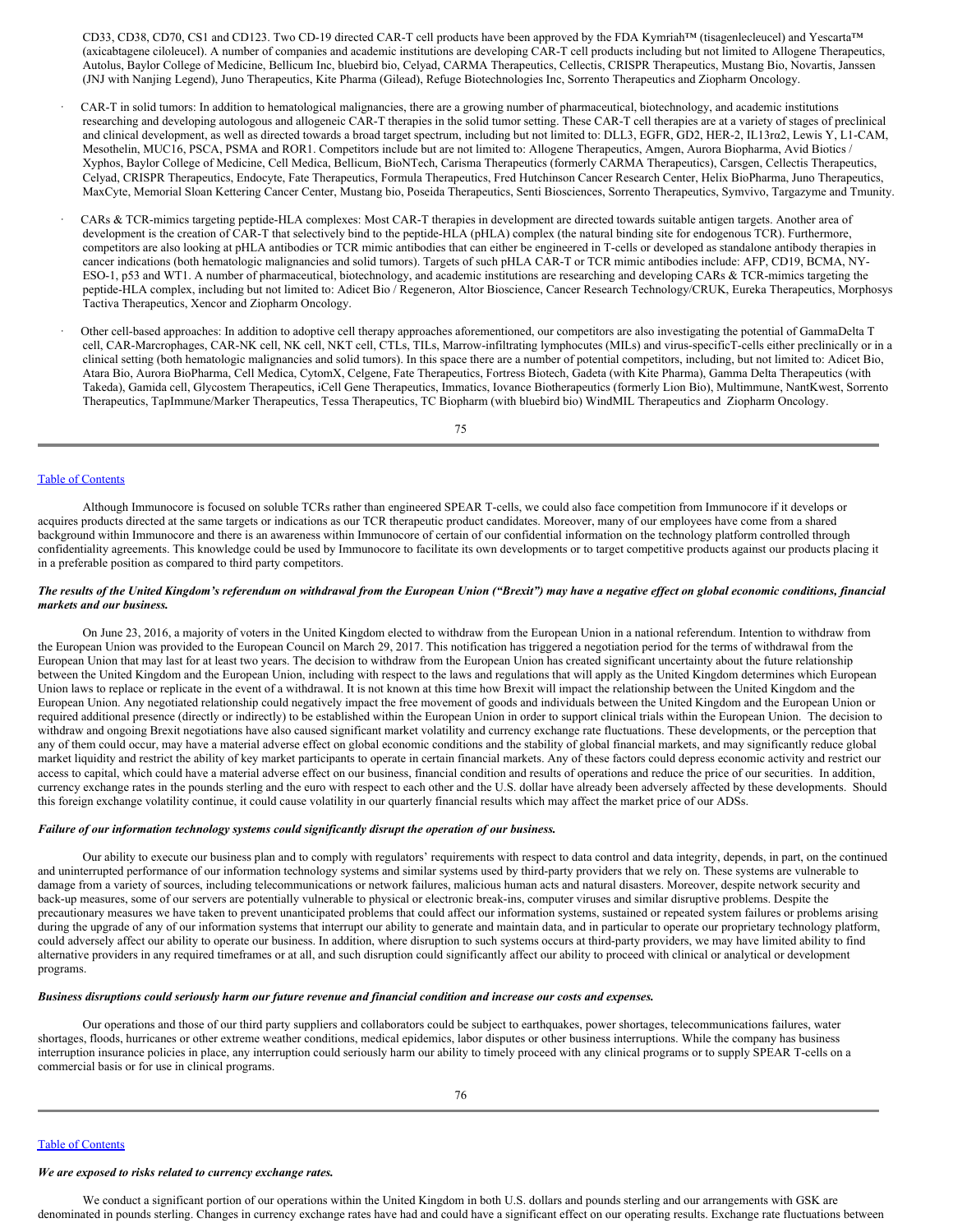the U.S. dollar and local currencies create risk in several ways, including the following: weakening of the pound sterling may increase the cost of overseas research and development expenses and other costs outside the United Kingdom; strengthening of the U.S. dollar may decrease the value of any future revenues denominated in other currencies. Effects of exchange rates on transactions and cash deposits held in a currency other than the functional currency of a subsidiary can distort our financial results; and commercial pricing and profit margins are affected by currency fluctuations.

### We may be classified as a passive foreign investment company in any taxable year and U.S. holders of our ADSs could be subject to adverse U.S. federal income tax *consequences.*

The rules governing passive foreign investment companies, or PFICs, can have adverse effects for U.S. federal income tax purposes. The tests for determining PFIC status for a taxable year depend upon the relative values of certain categories of assets and the relative amounts of certain kinds of income. The determination of whether we are a PFIC depends on the particular facts and circumstances (such as the valuation of our assets, including goodwill and other intangible assets) and may also be affected by the application of the PFIC rules, which are subject to differing interpretations. Based on our estimated gross income, the average value of our assets, including goodwill and the nature of our active business, we do not believe that the Company was classified as a PFIC for U.S. federal income tax purposes for the U.S. taxable year ended December 31, 2017. There can be no assurance, however, that we will not be considered to be a PFIC for this taxable year or any particular year in the future because PFIC status is factual in nature, depends upon factors not wholly within our control, generally cannot be determined until the close of the taxable year in question and is determined annually.

If we are a PFIC, U.S. holders of our ADSs would be subject to adverse U.S. federal income tax consequences, such as ineligibility for any preferred tax rates on capital gains or on actual or deemed dividends, interest charges on certain taxes treated as deferred, and additional reporting requirements under U.S. federal income tax laws and regulations. A U.S. holder of our ADSs may be able to mitigate some of the adverse U.S. federal income tax consequences described above with respect to owning the ADSs if we are classified as a PFIC, provided that such U.S. investor is eligible to make, and validly makes, a "mark-to-market" election. In certain circumstances a U.S. Holder can make a "qualified electing fund" election to mitigate some of the adverse tax consequences described with respect to an ownership interest in a PFIC by including in income its share of the PFIC's income on a current basis. However, we do not currently intend to prepare or provide the information that would enable a U.S. Holder to make a qualified electing fund election.

Investors should consult their own tax advisors regarding all aspects of the application of the PFIC rules to our ordinary shares.

#### **Risks Related to Ownership of our American Depositary Shares (ADSs)**

#### *The price of our ADSs may be volatile.*

Many factors may have a material adverse effect on the market price of the ADSs, including but not limited to:

- the commencement, enrollment or results of our planned clinical trials;
- the loss of any of our key scientific or management personnel;
- announcements of the failure to obtain regulatory approvals or receipt of a complete response letter from the FDA;
- · announcements of undesirable restricted labeling indications or patient populations, or changes or delays in regulatory review processes;
- announcements of therapeutic innovations or new products by us or our competitors;
- adverse actions taken by regulatory agencies with respect to our clinical trials, manufacturing supply chain or sales and marketing activities;
- · changes or developments in laws or regulations applicable to SPEAR T-cells;

77

#### Table of [Contents](#page-0-0)

- any adverse changes to our relationship with licensors, manufacturers or suppliers;
- the failure of our testing and clinical trials;
- unanticipated safety concerns;
- the failure to retain our existing, or obtain new, collaboration partners;
- announcements concerning our competitors or the pharmaceutical industry in general;
- the achievement of expected product sales and profitability;
- the failure to obtain reimbursements for SPEAR T-cells, if approved for marketing, or price reductions;
- manufacture, supply or distribution shortages;
- actual or anticipated fluctuations in our operating results;
- our cash position;
- changes in financial estimates or recommendations by securities analysts;
- potential acquisitions;
- the trading volume of ADSs on Nasdaq Global Select Market, or Nasdaq;
- sales of our ADSs by us, our executive officers and directors or our shareholders in the future;
- general economic and market conditions and overall fluctuations in the U.S. equity markets; and
- changes in accounting principles.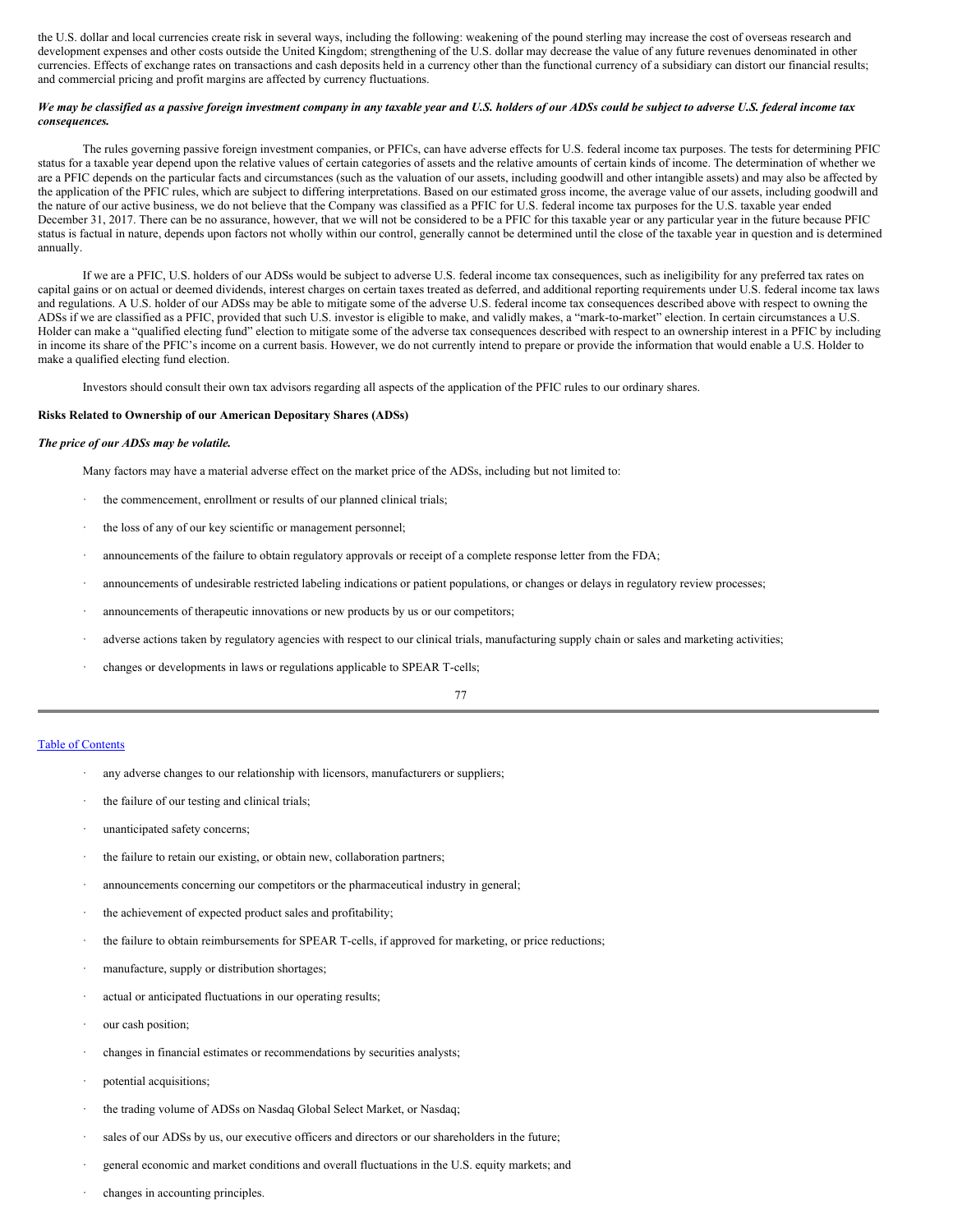In addition, the stock market in general, and Nasdaq and biopharmaceutical companies in particular, have experienced extreme price and volume fluctuations that have often been unrelated or disproportionate to the operating performance of these companies. Broad market and industry factors may negatively affect the market price of our ADSs, regardless of our actual operating performance. Further, a decline in the financial markets and related factors beyond our control may cause the price of our ADSs to decline rapidly and unexpectedly.

## Substantial future sales of our ADSs in the public market, or the perception that these sales could occur, could cause the price of the ADSs to decline and dilute *shareholders.*

Substantial future sales of our ADSs in the public market, or the perception that these sales could occur, could cause the market price of the ADSs to decline. Sales of a substantial number of our ADSs in the public market could occur at any time. Moreover, certain shareholders have rights under an investors rights agreement dated as of February 23, 2015, subject to certain conditions, to require us to file registration statements covering their shares or to include their shares in registration statements that we may file for ourselves or other shareholders. In addition, we have registered an aggregate of 66,999,747 ordinary shares that we may issue under our equity compensation plans and, as a result, they can be freely sold in the public market upon issuance and following conversion into ADSs, but subject to volume limitations applicable to affiliates under Rule 144. Additionally, the majority of ordinary shares that may be issued under our equity compensation plans also remain subject to vesting in tranches over a four year period. As of June 30, 2018, an aggregate of 43,014,310 options over our ordinary shares had vested and become exercisable. If a large number of our ADSs are sold in the public market after they become eligible for sale, the sales could reduce the trading price of our ADSs and impede our ability to raise capital in the future.

78

## Table of [Contents](#page-0-0)

## We incur increased costs as a result of being a public company whose ADSs are publicly traded in the United States and our management must devote substantial time to *public company compliance.*

As a U.S. public company whose ADSs trade on Nasdaq, we have incurred and will continue to incur significant legal, accounting, insurance and other expenses. We are subject to the reporting requirements of the Exchange Act, which requires, among other things, that we file with the SEC annual, quarterly and current reports with respect to our business and financial condition and must comply with the Nasdaq listing requirements and other applicable securities rules and regulations. In addition, the Sarbanes-Oxley Act, as well as rules subsequently adopted by the SEC and the Nasdaq to implement provisions of the Sarbanes-Oxley Act, impose significant requirements on public companies, including requiring establishment and maintenance of effective disclosure and financial controls and changes in corporate governance practices. Further, pursuant to the Dodd-Frank Wall Street Reform and Consumer Protection Act of 2010, the SEC has adopted and will adopt additional rules and regulations, such as mandatory "say on pay" voting requirements, that will apply to us when we cease to be an emerging growth company. We expect the rules and regulations applicable to public companies to substantially increase our legal and financial compliance costs and to make some activities more time-consuming and costly. To the extent these requirements divert the attention of our management and personnel from other business concerns, they could have a material adverse effect on our business, financial condition and results of operations. The increased costs will increase our net loss and may require us to reduce costs in other areas of our business.

In the future, we may not be exempt from various reporting requirements that apply to us as an emerging growth company. For example, while the Sarbanes-Oxley Act currently requires us, among other things, to assess the effectiveness of our internal control over financial reporting annually and to assess the effectiveness of our disclosure controls and procedures quarterly, once we cease to be an emerging growth company our independent registered public accounting firm will be required to attest to and report on the effectiveness of our internal control over financial reporting which will require us to incur substantial accounting expenses and expand significant management time on compliance related issues.

## For as long as we are an emerging growth company, the reduced disclosure requirements applicable to emerging growth companies may make our ADSs less attractive to *investors.*

We are an "emerging growth company," as defined in the Jumpstart Our Business Start-ups Act of 2012, or the JOBS Act, and have elected to take advantage of the following provisions of the JOBS Act: the exemption from the auditor attestation requirements of Section 404 of the Sarbanes-Oxley Act; not providing all of the compensation disclosure that may be required of non-emerging growth public companies under the U.S. Dodd-Frank Wall Street Reform and Consumer Protection Act; not disclosing certain executive compensation-related items such as the correlation between executive compensation and performance and comparisons of the Chief Executive Officer's compensation to employee compensation; not complying with any requirement that may be adopted by the Public Company Accounting Oversight Board regarding mandatory audit firm rotation or a supplement to the auditor's report providing additional information about the audit and the financial statements (auditor discussion and analysis and an extended transition period to comply with new or revised accounting standards applicable to public companies). In addition we have elected to take advantage of (1) reduced disclosure obligations regarding executive compensation in our periodic reports and proxy statements; and (2) exemptions from the requirements of holding a non-binding advisory vote on executive compensation including golden parachute compensation. As a result of these elections, our future financial statements may not be comparable to companies that comply with these obligations and our investors may not have access to certain information they may deem important.

Our independent registered public accounting firm will not be required to provide an attestation report on the effectiveness of our internal control over financial reporting as long as we qualify as an "emerging growth company," which may increase the risk that weaknesses or deficiencies in our internal control over financial reporting go undetected and may make it more difficult for investors and securities analysts to evaluate our company. We may take advantage of these reporting exemptions until we are no longer an emerging growth company. We will remain an emerging growth company until the earliest of (i) December 31, 2020, (ii) the last day of the fiscal year (a) in which we have total annual gross revenue of at least \$1.07 billion or (b) in which we are deemed to be a large accelerated filer, which requires the market value of our ordinary shares that are held by non-affiliates to exceed \$700.0 million as of the prior June 30th, and (iii) the date on which we have issued more than \$1.0 billion in nonconvertible debt during the prior three-year period. We cannot predict if investors will find our ADSs less attractive because we may rely on these exemptions. If some investors find our ADSs less attractive, there may be a less active trading market for our ADSs, and the price of our ADSs may be more volatile and may decline. We currently expect that, as of December 31, 2018, we will no longer be an emerging growth company.

79

## Table of [Contents](#page-0-0)

## If we fail to establish and maintain proper internal controls, our ability to produce accurate financial statements or comply with applicable regulations could be impaired.

Section 404(a) of the Sarbanes-Oxley Act, requires that management assess and report annually on the effectiveness of our internal controls over financial reporting and identify any material weaknesses in our internal controls over financial reporting. Although Section 404(b) of the Sarbanes-Oxley Act requires our independent registered public accounting firm to issue an annual report that addresses the effectiveness of our internal controls over financial reporting, we have opted to rely on the exemptions provided in the JOBS Act, and consequently will not be required to comply with SEC rules that implement Section 404(b) of the Sarbanes-Oxley Act until such time as we are no longer an emerging growth company.

The presence of material weaknesses could result in financial statement errors which, in turn, could lead to errors in our financial reports, delays in our financial reporting, could require us to restate our operating results or our auditors may be required to issue a qualified audit report. We might not identify one or more material weaknesses in our internal controls in connection with evaluating our compliance with Section 404(a) of the Sarbanes-Oxley Act. In order to maintain and improve the effectiveness of our disclosure controls and procedures and internal controls over financial reporting, we will need to expend significant resources and provide significant management oversight. Implementing any appropriate changes to our internal controls may require specific compliance training of our directors and employees, entail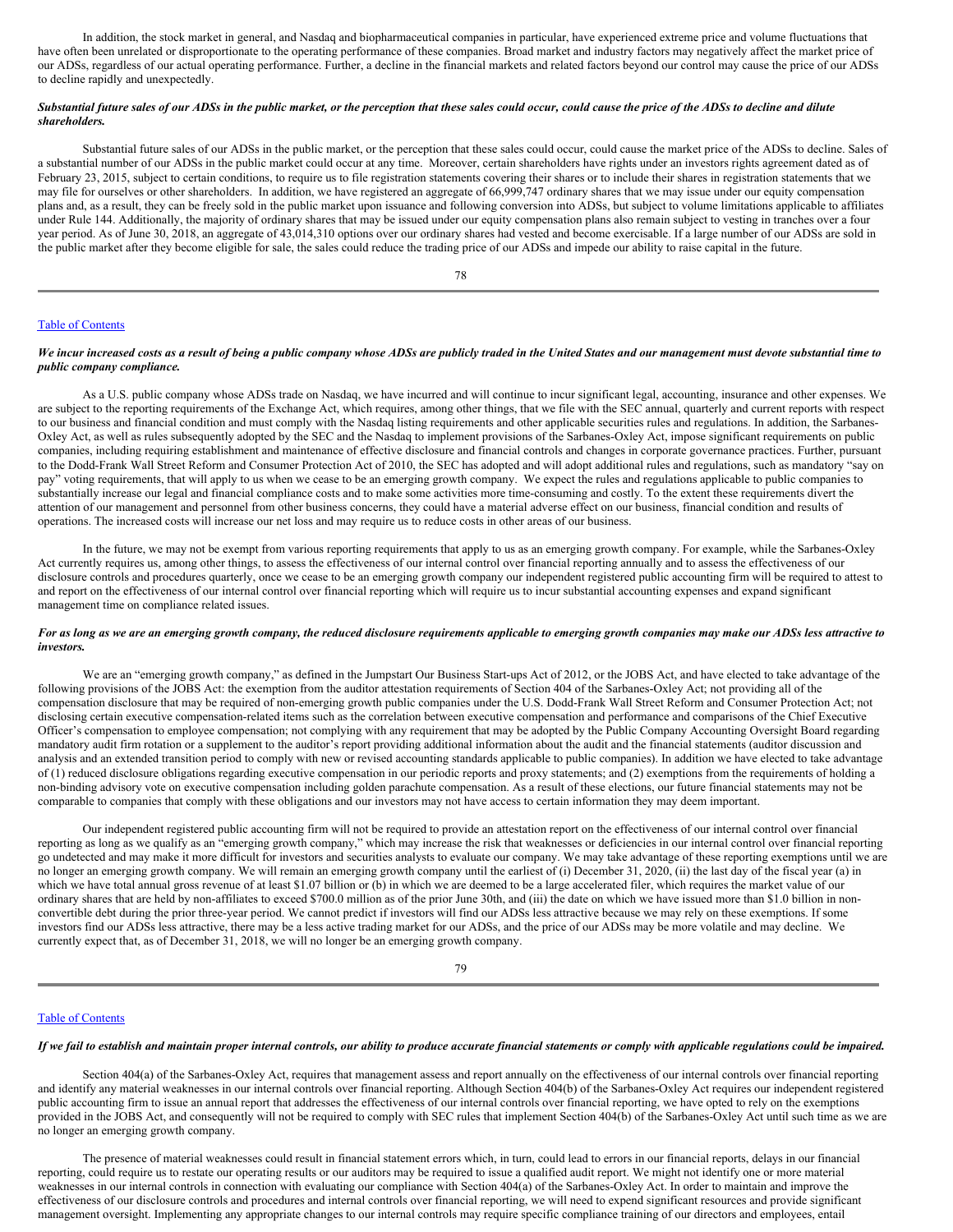substantial costs in order to modify our existing accounting systems, take a significant period of time to complete and divert management's attention from other business concerns. These changes may not, however, be effective in maintaining the adequacy of our internal control.

If either we are unable to conclude that we have effective internal controls over financial reporting or, at the appropriate time, our independent auditors are unwilling or unable to provide us with an unqualified report on the effectiveness of our internal controls over financial reporting as required by Section 404(b) of the Sarbanes-Oxley Act, investors may lose confidence in our operating results, the price of our ADSs could decline and we may be subject to litigation or regulatory enforcement actions. In addition, if we are unable to meet the requirements of Section 404 of the Sarbanes-Oxley Act, we may not be able to remain listed on Nasdaq.

### We incur significant increased costs as a result of operating as a company whose ADSs are publicly traded in the United States, and our management is required to *devote substantial time to new compliance initiatives.*

As a company whose ADSs are publicly traded in the United States since May 6, 2015, we have incurred, and will continue to incur, significant legal, accounting, insurance and other expenses that we did not previously incur as a private company. In addition, the Sarbanes-Oxley Act, the Dodd-Frank Wall Street Reform and Consumer Protection Act and related rules implemented by the SEC and Nasdaq have imposed various requirements on public companies including requiring establishment and maintenance of effective disclosure and financial controls. Our management and other personnel need to devote a substantial amount of time to these compliance initiatives. Moreover, these rules and regulations have increased, and will continue to increase, our legal and financial compliance costs and will make some activities more timeconsuming and costly. Our insurance costs have increased, particularly for directors and officers liability insurance, and we may be required to incur further substantial increased costs to maintain the same or similar coverage or be forced to accept reduced coverage in future. These laws and regulations could also make it more difficult and expensive for us to attract and retain qualified persons to serve on our board of directors, our board committees or as our executive officers. Furthermore, if we are unable to satisfy our obligations as a public company, we could be subject to delisting of the ADSs from Nasdaq, fines, sanctions and other regulatory action and potentially civil litigation.

80

## Table of [Contents](#page-0-0)

### U.S. investors may have difficulty enforcing civil liabilities against our company, our directors, officers and members of senior management.

We are incorporated under the laws of England and Wales. The rights of holders of our ordinary shares and, therefore, certain of the rights of holders of ADSs, are governed by English law, including the provisions of the Companies Act 2006, and by our articles of association. These rights differ in certain respects from the rights of shareholders in typical U.S. corporations organized in, for example, Delaware. Some of our directors, officers and members of senior management reside outside the United States, and a substantial portion of our assets and all or a substantial portion of the assets of such persons are located outside the United States. As a result, it may be difficult for you to serve legal process on us or our directors and executive officers or have any of them appear in a U.S. court. The United States and the United Kingdom do not currently have a treaty providing for the recognition and enforcement of judgments, other than arbitration awards, in civil and commercial matters. The enforceability in the United Kingdom of any judgment of a U.S. federal or state court will depend on the particular facts of the case as well as the laws and any treaties in effect at the time, including conflicts of laws principles (such as those bearing on the question of whether a U.K. court would recognize the basis on which a U.S. court had purported to exercise jurisdiction over a defendant). In this context, there is doubt as to the enforceability in the United Kingdom, in original actions or in actions for enforcement of judgments of U.S. courts, of civil liabilities based solely on the federal securities laws of the United States. In addition, awards for punitive damages in actions brought in the United States or elsewhere may be unenforceable in the United Kingdom. An award for monetary damages under the U.S. securities laws would likely be considered punitive if it did not seek to compensate the claimant for loss or damage suffered and was intended to punish the defendant.

## Provisions in the U.K. City Code on Takeovers and Mergers that may have anti-takeover effects do not apply to us.

The U.K. City Code on Takeovers and Mergers, or the Takeover Code, applies to an offer for, among other things, a public company whose registered office is in the United Kingdom if the company is considered by the Panel on Takeovers and Mergers, or the Takeover Panel, to have its place of central management and control in the United Kingdom (or the Channel Islands or the Isle of Man). This is known as the "residency test." The test for central management and control under the Takeover Code is different from that used by the U.K. tax authorities. Under the Takeover Code, the Takeover Panel will determine whether we have our place of central management and control in the United Kingdom by looking at various factors, including the structure of our Board, the functions of the directors and where they are resident.

In July 2018, the Takeover Panel confirmed that, based on our current circumstances, we are not subject to the Takeover Code. As a result, our shareholders are not entitled to the benefit of certain takeover offer protections provided under the Takeover Code. We believe that this position is unlikely to change at any time in the near future but, in accordance with good practice, we will review the situation on a regular basis and consult with the Takeover Panel if there is any change in our circumstances which may have a bearing on whether the Takeover Panel would determine our place of central management and control to be in the United Kingdom.

<span id="page-47-0"></span>81

Table of [Contents](#page-0-0)

**Item 2. Unregistered Sales of Equity Securities and Use of Proceeds.**

None.

<span id="page-47-1"></span>**Item 3. Defaults Upon Senior Securities.**

None.

<span id="page-47-2"></span>**Item 4. Mine Safety Disclosures.**

Not applicable.

## <span id="page-47-3"></span>**Item 5. Other Information.**

<span id="page-47-4"></span>None.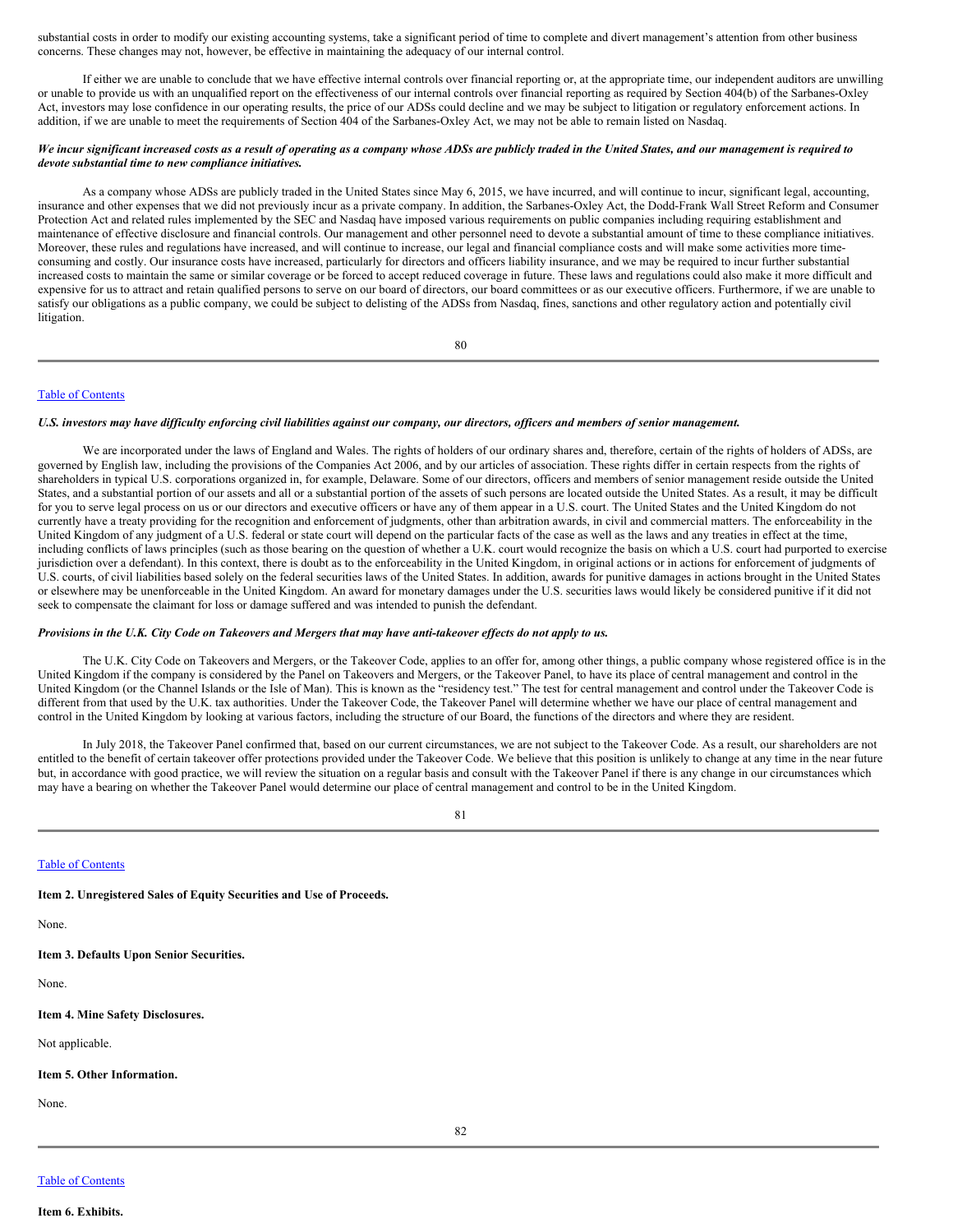The following exhibits are either provided with this Quarterly Report on Form 10-Q or are incorporated herein by reference:

| <b>Exhibit</b><br>Number | <b>Description of Exhibit</b>                                                                                                                              |
|--------------------------|------------------------------------------------------------------------------------------------------------------------------------------------------------|
| $3.1*$                   | Articles of Association of Adaptimmune Therapeutics plc (incorporated by reference to Exhibit 3.1 to our Form 8-K filed with the SEC on June 16,<br>2016). |
| $10.1$ †**               | Amendment Agreement No. 6, dated July 20, 2018 between Adaptimmune Limited and GlaxoSmithKline Intellectual Property Development Ltd.                      |
| $31.1**$                 | Certificate of Chief Executive Officer pursuant to 17 CFR 240.13a-14(a).                                                                                   |
| $31.2**$                 | Certificate of Chief Financial Officer pursuant to 17 CFR 240.13a-14(a).                                                                                   |
| $32.1**$                 | Certificate of Chief Executive Officer pursuant to 17 CFR 240.13a-14(b) and 18 U.S.C.1350.                                                                 |
| $32.2**$                 | Certificate of Chief Financial Officer pursuant to 17 CFR 240.13a-14(b) and 18 U.S.C.1350.                                                                 |
| 101.INS**                | <b>XBRL</b> Instance Document.                                                                                                                             |
| $101.SCH**$              | XBRL Taxonomy Extension Schema Document.                                                                                                                   |
| $101.CAL**$              | XBRL Taxonomy Extension Calculation Linkbase Document.                                                                                                     |
| 101.DEF**                | XBRL Taxonomy Extension Definition Linkbase Document.                                                                                                      |
| $101.LAB**$              | XBRL Taxonomy Extension Label Linkbase Document.                                                                                                           |
| 101.PRE**                | XBRL Taxonomy Extension Presentation Linkbase Document.                                                                                                    |
|                          |                                                                                                                                                            |

```
* Previously filed.<br>** Filed herewith
```
\*\* Filed herewith.<br>
† Confidential tre

† Confidential treatment to be requested as to portions of the exhibit. Confidential materials omitted and filed separately with the Securities and Exchange Commission.

83

## Table of [Contents](#page-0-0)

## <span id="page-48-0"></span>**SIGNATURES**

Pursuant to the requirements of the Securities Exchange Act of 1934, the registrant has duly caused this report to be signed on its behalf by the undersigned thereunto duly authorized.

## ADAPTIMMUNE THERAPEUTICS PLC

August 2, 2018 /s/ James Noble

James Noble *Chief Executive Of icer*

August 2, 2018 /s/ Adrian Rawcliffe Adrian Rawcliffe *Chief Financial Of icer*

84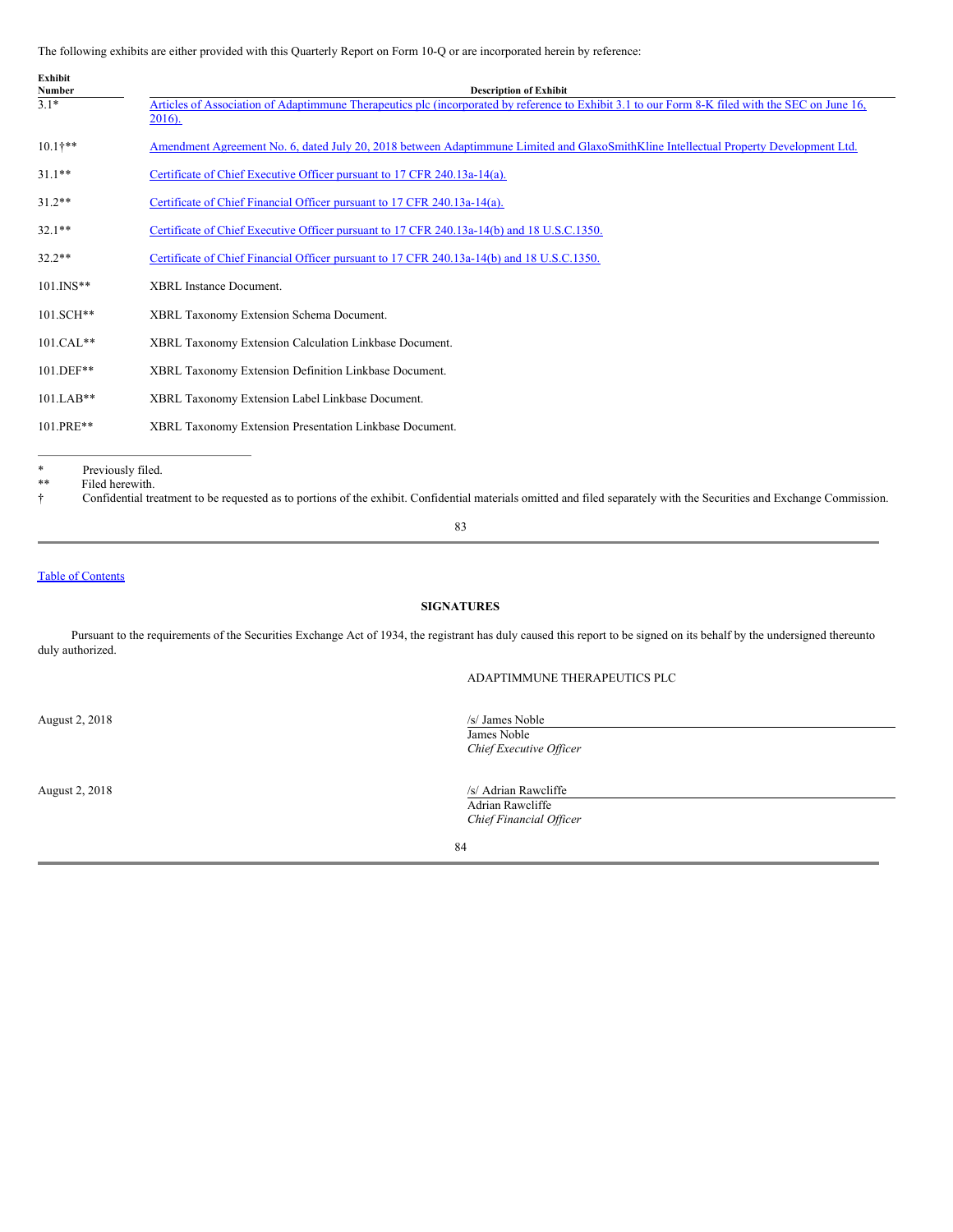### <span id="page-49-0"></span>CONFIDENTIAL INFORMATION CONTAINED IN THIS DOCUMENT, MARKED BY [\*\*\*], HAS BEEN OMITTED AND FILED SEPARATELY WITH THE SECURITIES AND EXCHANGE COMMISSION PURSUANT TO RULE 24B-2 UNDER THE SECURITIES EXCHANGE ACT OF 1934, AS AMENDED. AMENDMENT AGREEMENT NO. 6

**DATED:** 20th July 2018 ("**Amendment Effective Date**")

#### **PARTIES**

- (1) **ADAPTIMMUNE LIMITED** a company incorporated in the United Kingdom under number 06456741 whose registered office is at 91 Milton Park, Abingdon, Oxon OX14 4RY, United Kingdom ("**Adaptimmune**"); and
- (2) **GLAXOSMITHKLINE INTELLECTUAL PROPERTY DEVELOPMENT LTD** whose registered office is at 980 Great West Road, Middlesex, TS8 9GS, United Kingdom (**"GSK"**).

#### **BACKGROUND**

- (A) GSK and Adaptimmune entered into a Collaboration and Licence Agreement with effective date of May 30, 2014, which was amended by Amendment Agreement No 1 (with Amendment Effective date of 08 May 2015) and Amendment Agreement No. 2 (with Amendment Effective date of 02 February 2016), Amendment Agreement No. 3 (with Amendment Effective date of 29 September 2016), Amendment Agreement No. 4 dated 11 November 2016 and Amendment Agreement No. 5 (with Amendment Effective date of 7 September 2017) (the "**Collaboration Agreement**").
- (B) GSK and Adaptimmune now want to amend the Collaboration Agreement in accordance with Section 16.8 of the Collaboration Agreement, as set out in this sixth Amendment Agreement.

## **1. DEFINITIONS**

1.1 In this Amendment Agreement words and expressions shall have the same meaning as set out in the Collaboration Agreement save as explicitly provided otherwise in this section 1.1 or elsewhere in this Amendment Agreement:

| <b>Amendment Agreement</b>      | Shall mean this amendment agreement. |
|---------------------------------|--------------------------------------|
| <b>Amendment Effective Date</b> | Shall mean the date set out above.   |

- 1.2 In this Amendment Agreement:
	- 1.2.1 References to sections and clauses are to sections and clauses of this Amendment Agreement unless otherwise provided;
	- 1.2.2 Headings are used for convenience only and do not affect interpretation of the terms;
	- 1.2.3 (a) the word "including" shall be deemed to be followed by the phrase "without limitation" or like expression; (b) the singular shall include the plural and vice versa; and (c) masculine, feminine and neuter pronouns and expressions shall be interchangeable; and
	- 1.2.4 References to a statutory provision include references to the statutory provision as modified or re-enacted or both from time to time and to any subordinate legislation made under the statutory provision.

## **2. EFFECT OF AMENDMENTS**

- 2.1 The amendments set out in section 3 below shall come into effect on the Amendment Effective Date and shall amend the Collaboration Agreement as from the Amendment Effective Date.
- 2.2 Save as explicitly amended by this Amendment Agreement, the Collaboration Agreement will continue in full force and effect in accordance with the terms set forth therein. In the event of a conflict of terms between this Amendment Agreement and the Collaboration Agreement, the terms of this Amendment Agreement shall control.

### **3. AMENDMENTS**

3.1 The definition of the Anticipated Transition Date shall be deleted and replaced with the following definition:

""**Anticipated Transition Date**" shall mean 20 July 2018."

- 3.2 The Transition Plan will be amended as set out in Exhibit 1 to this Agreement.
- 3.3 Schedule 2 to the Collaboration Agreement will be amended and further clarified as set out in Exhibit 2 to this Agreement.
- 3.4 In addition to any communication of information required under the Collaboration Agreement, GSK agrees to provide the following information to Adaptimmune on the terms set forth below.

- 3.4.1 The following items would be provided as soon as possible after GSK becomes aware of such items and in any event within 48 hours of awareness:
	- (a) [\*\*\*];
	- (b) [\*\*\*]; and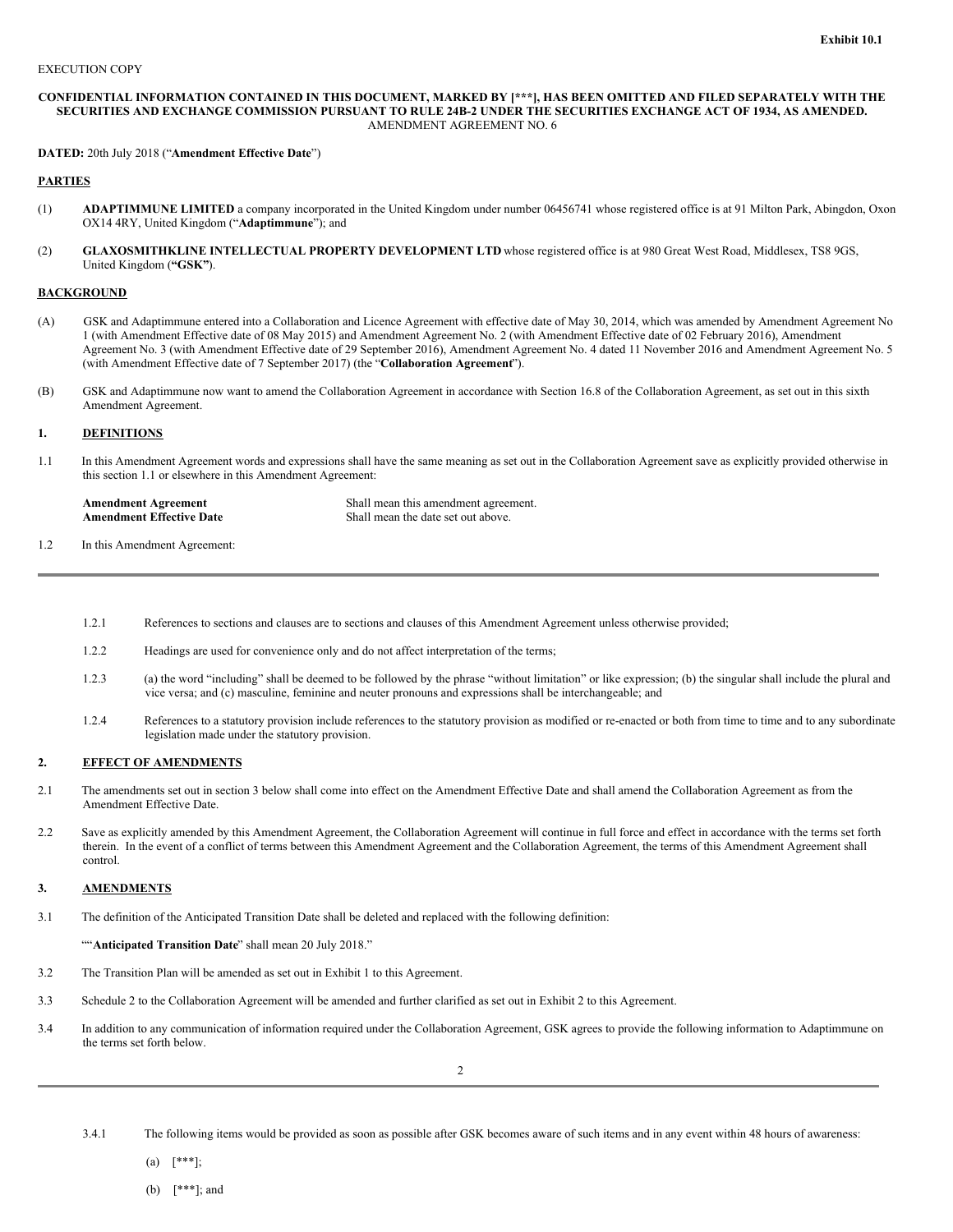(c) [\*\*\*].

In relation to communications provided under clause 3.4.1 above, Adaptimmune anticipates a potential need to make a press release or other announcement in accordance with applicable laws including stock exchange rules and regulations. Adaptimmune will assess such requirement on provision of the information (and in any case within 24 hours after receipt) and if determined by legal counsel that a press release or announcement is required due to the materiality of the information provided, Adaptimmune will work with GSK to agree the form and contents of such release. [\*\*\*]. Depending on the materiality of the information, the press release may need to be reviewed and agreed very quickly and the Parties agree to work together to enable such release to occur within required timelines. GSK will have final approval on the form and content of the data in the release.

3.4.2 Except as provided below in this clause 3.4.2, the following items would only be communicated at GSK's discretion:

- (a) [\*\*\*];
- (b) [\*\*\*]
- (c) [\*\*\*]; and
- (d) [\*\*\*],

Provided that where any of the foregoing items in Section  $3.4.2(a)$  — (d) are going to be publicly disclosed by GSK either directly through a press release or the like, or indirectly by complying with applicable laws and regulations (e.g. an update to clinicaltrials.gov), GSK will use reasonable efforts to inform Adaptimmune at least 48 hours prior to any such public disclosure. All such communications under this clause 3.4.2 shall be provided to Adaptimmune for information purposes only and Adaptimmune will hold such information as Confidential Information of GSK; provided, that in the event that Adaptimmune believes it is required under applicable laws to disclose any of the items in Section 3.4.2(a) — (d), then the principles set forth above in Section 3.4.1 regarding such releases shall apply *mutatis mutandis* to disclosures

\*\*\* Portions of this page have been omitted pursuant to a request for Confidential Treatment and filed separately with the Commission.

3

under this Section 3.4.2.

## **4. GENERAL**

4.1 This Amendment Agreement is governed by and shall be construed in accordance with English law.

4.2 This Amendment Agreement together with the Collaboration Agreement (incorporating all schedules and exhibits) constitutes the entire agreement between the parties relating to its subject matter. Each party acknowledges that it has not entered into this Amendment Agreement on the basis of any warranty, representation, statement, agreement or undertaking except those expressly set out in this Amendment Agreement or the Collaboration Agreement (as amended). Each party waives any claim for breach of this Amendment Agreement, or any right to rescind this Amendment Agreement in respect of, any representation which is not an express provision of this Amendment Agreement together with the Collaboration Agreement (as amended). Nothing in this clause excludes any liability which either party may have to the other (or any right which either party may have to rescind this Amendment Agreement) in respect of any fraudulent misrepresentation or fraudulent concealment prior to the execution of this Amendment Agreement.

The parties agree to enter into, and be bound by, this Amendment Agreement by their duly authorised representatives as of the Amendment Effective Date.

SIGNED for and on behalf of **ADAPTIMMUNE LIMITED**:

/s/ H.K. Tayton-Martin (signature)

Chief Business Officer (position)

H.K. Tayton-Martin (name)

## SIGNED for and on behalf of**GLAXOSMITHKLINE INTELLECTUAL PROPERTY DEVELOPMENT LIMITED**:

|                                              | (signature) |                                                     | (signature) |
|----------------------------------------------|-------------|-----------------------------------------------------|-------------|
| Authorised Signatory<br>For and on behalf of |             | <b>Authorised Signatory</b><br>For and on behalf of |             |
| Edinburgh Pharmaceutical Industries Limited  |             | Glaxo Group Limited                                 |             |
| The Corporate Director                       | (position)  | The Corporate Director                              | (position)  |
|                                              | (name)      |                                                     | (name)      |
|                                              |             | Amendment Agreement No. 6 Signature Page            |             |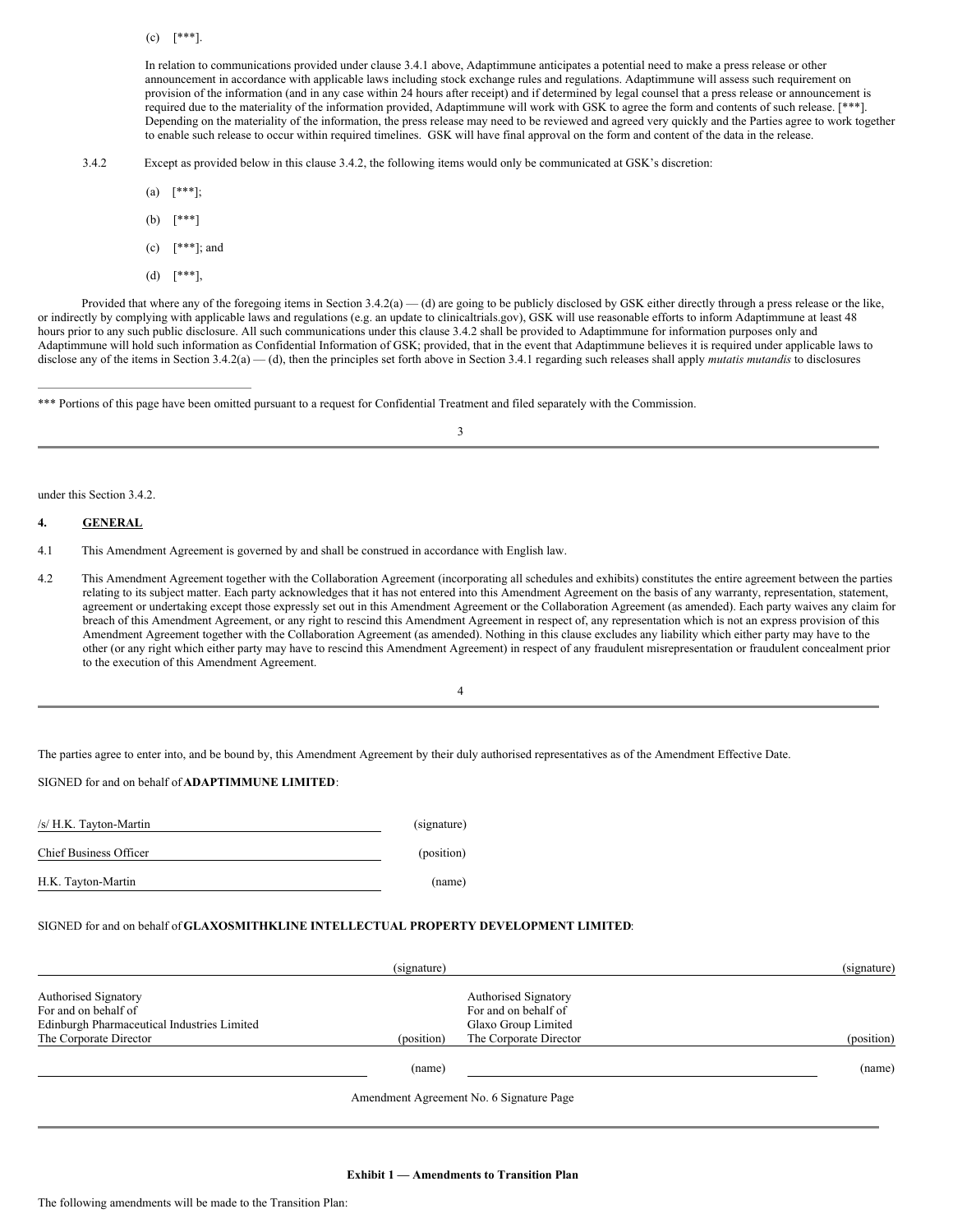| <b>THOMSION OF TELM DEME</b><br>amended                                                                | Amendment                                                                                                                                                                                                                                                                                    |
|--------------------------------------------------------------------------------------------------------|----------------------------------------------------------------------------------------------------------------------------------------------------------------------------------------------------------------------------------------------------------------------------------------------|
| Multiple provisions                                                                                    | To the extent not already completed as at the Amendment Effective Date, all actions or deliverables required for delivery<br>by [***] will be required by Anticipated Transition Date unless another date is set out in this Amendment Agreement or<br>the parties mutually agree otherwise. |
| Paragraph 3.1.2. of the Transition Plan $( [***]$ ,<br>patient numbers)                                | An additional bullet point will be added to paragraph 3.1.2 as follows: "[***]."                                                                                                                                                                                                             |
| Paragraph 3.1.2 of the Transition Plan ([***],<br>amendment 1)                                         | $[***]$ . An additional bullet point will be added to paragraph 3.1.2 as follows: " $[***]$ ."                                                                                                                                                                                               |
| Paragraph 3.1.3 of the Transition Plan ([***],<br>patient numbers)                                     | [***] patients have been enrolled in to the MRCLS study. The second bullet point will be amended to read as follows:<br>"Adaptimmune will continue to manage and conduct study up to Transition Date including enrolment of [***] patients.<br>$[***]$ ."                                    |
| Paragraph 3.1.7 of the Transition Plan $($ [***])                                                      | $[***]$                                                                                                                                                                                                                                                                                      |
| Paragraph 3.1.9 of the Transition Plan (ADP-<br>0000-002 LTFU protocol)                                | [***]. GSK will manage and conduct the LTFU Protocol at these sites from the Transition Date and [***].                                                                                                                                                                                      |
| Paragraph 3.1.5 of the Transition Plan ([***]]<br>ADP-0011-008, Multiple myeloma combination<br>study) | An additional bullet point will be added as follows: "[***]."                                                                                                                                                                                                                                |
| Paragraph 3.1.5 of the Transition Plan (ADP-                                                           | As of the Amendment Effective Date, there is                                                                                                                                                                                                                                                 |

\*\*\* Portions of this page have been omitted pursuant to a request for Confidential Treatment and filed separately with the Commission.

Amendment Agreement No. 6 Exhibit 1

| 0011-008, Multiple myeloma combination study)                           | $[***]$ .                                                                                                                                                                                                                    |
|-------------------------------------------------------------------------|------------------------------------------------------------------------------------------------------------------------------------------------------------------------------------------------------------------------------|
|                                                                         |                                                                                                                                                                                                                              |
| Paragraph 3.1.10 of the Transition Plan $( [***])$                      | Transfer of Study conduct for each site that participates in an ongoing NY-ESO study will require site contracts to be fully<br>negotiated as of Anticipated Transition Date rather than [***] as currently provided. [***]. |
|                                                                         |                                                                                                                                                                                                                              |
| Paragraph 3.1.11 of Transition Plan ([***])                             | An additional bullet will be added as follows: "[***]."                                                                                                                                                                      |
| Paragraph 5.3 of Transition Plan (CSRs)                                 | For clarity, GSK will also be responsible for reporting obligations for ADP-01411 protocol in relation to long term<br>follow-up of patients. For clarity, the [***].                                                        |
|                                                                         |                                                                                                                                                                                                                              |
| Paragraph 8.4 of the Transition Plan ([***])                            | The following will be added to provisions relating to $[***]$ .                                                                                                                                                              |
|                                                                         |                                                                                                                                                                                                                              |
| Paragraph 9.4 of Transition Plan ([***])                                | The following shall be added to the transfer activity relating to CDISC datasets and shall amend previous provisions<br>where applicable: "[***]."                                                                           |
|                                                                         |                                                                                                                                                                                                                              |
| Paragraph 8 of Transition Plan (Database)<br>transfer)                  | The following additional paragraph shall be added: "[***]."                                                                                                                                                                  |
|                                                                         |                                                                                                                                                                                                                              |
| Paragraph 10 of the Transition Plan (Transfer of<br><b>HBS</b> Samples) | A new paragraph 10.1.5 shall be added as follows and paragraph 10.2 shall be amended accordingly:<br>$[***]$                                                                                                                 |
|                                                                         |                                                                                                                                                                                                                              |
| Paragraph 11 of the Transition Plan<br>(publications)                   | The following additional publications will be added to paragraph 11.1 and GSK and Adaptimmune will work together to<br>agree and progress the publications being submitted or published after the Transition Date.           |
|                                                                         | $[***]$                                                                                                                                                                                                                      |
|                                                                         | In order for Adaptimmune to support publication of certain of the above publications after                                                                                                                                   |
|                                                                         |                                                                                                                                                                                                                              |

\*\*\* Portions of this page have been omitted pursuant to a request for Confidential Treatment and filed separately with the Commission.

Amendment Agreement No. 6 Exhibit 1

|                                                | Transition Date, the parties shall work together to ensure provision of required datasets. Exhibit 1B sets out a process for<br>agreeing provision of any additional datasets, should such be required to support the publications. |
|------------------------------------------------|-------------------------------------------------------------------------------------------------------------------------------------------------------------------------------------------------------------------------------------|
|                                                | [***]                                                                                                                                                                                                                               |
|                                                |                                                                                                                                                                                                                                     |
| Paragraph 12.2 of Transition Plan ([***])      | [***]                                                                                                                                                                                                                               |
|                                                |                                                                                                                                                                                                                                     |
| Paragraph 12.3 $(\lceil$ ***])                 | [***]                                                                                                                                                                                                                               |
|                                                |                                                                                                                                                                                                                                     |
| Paragraph 13.1.1 of Transition Plan $($ [***]) | Paragraph 13.1.1 shall be amended to reflect the following: [***]                                                                                                                                                                   |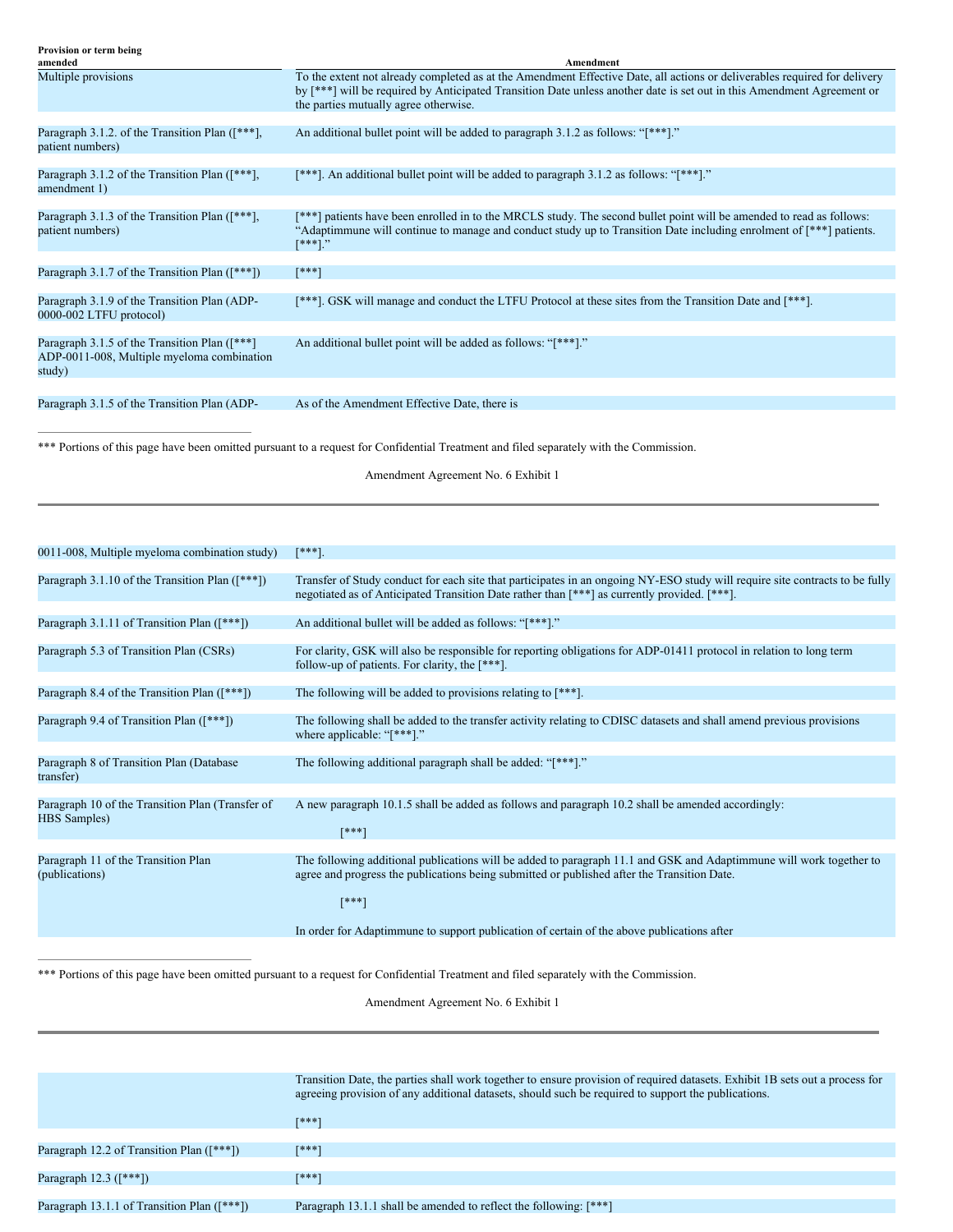| Paragraph 13.1.4 of the Transition Plan ([***]) | $[***]$                                                                           |
|-------------------------------------------------|-----------------------------------------------------------------------------------|
|                                                 |                                                                                   |
| Paragraph 13 of the Transition Plan ([***])     | A new paragraph 13.1.5 will be added as follows: "[***]."                         |
|                                                 |                                                                                   |
| Exhibit A1 (Biomarkers, PGx)                    | $[***]$                                                                           |
|                                                 |                                                                                   |
| Exhibit A1 (BRs)                                | $[***]$                                                                           |
|                                                 |                                                                                   |
| New Provision $( [***])$                        | $[***]$                                                                           |
|                                                 |                                                                                   |
| New Provision $( [***])$                        | $[***]$                                                                           |
|                                                 |                                                                                   |
| New Provision $( [***])$                        | $[***]$                                                                           |
|                                                 |                                                                                   |
| New Provision $(\lceil \ast \ast \ast \rceil)$  | $[***]$                                                                           |
|                                                 |                                                                                   |
| New Provision $(\lceil \ast \ast \ast \rceil)$  | $[***]$                                                                           |
|                                                 |                                                                                   |
| New Provision $(\lceil \ast \ast \ast \rceil)$  | An additional paragraph will be added to the Transition Plan as follows: "[***]." |
| New Provision $( [***])$                        | $[***]$                                                                           |
|                                                 |                                                                                   |
| New Provision $( [***])$                        | In anticipation of the Transition Date, [***].                                    |
|                                                 |                                                                                   |
| Preclinical data transfer                       | $[***]$                                                                           |
|                                                 |                                                                                   |

\*\*\* Portions of this page have been omitted pursuant to a request for Confidential Treatment and filed separately with the Commission.

Amendment Agreement No. 6 Exhibit 1

File Transfer [\*\*\*] New Provision (sharing of safety information) Following the Transition Date, the sharing of safety data between ADP and GSK will be governed by the separate Letter of Understanding executed between the parties prior to the Transition Date.

\*\*\* Portions of this page have been omitted pursuant to a request for Confidential Treatment and filed separately with the Commission.

Amendment Agreement No. 6 Exhibit 1

**Exhibit 1A — Inventory of Manufactured Patient Product**

Amendment Agreement No. 6 Exhibit 2

## THIS PAGE HAS BEEN OMITTED AND FILED SEPARATELY WITH THE SECURITIES AND EXCHANGE COMMISSION PURSUANT TO A REQUEST **FOR CONFIDENTIAL TREATMENT**

[\*\*\*]

\*\*\* Portions of this page have been omitted pursuant to a request for Confidential Treatment and filed separately with the Commission.

Amendment Agreement No. 6 Exhibit 2

## **Exhibit 1B — Required datasets**

THIS PAGE HAS BEEN OMITTED AND FILED SEPARATELY WITH THE SECURITIES AND EXCHANGE COMMISSION PURSUANT TO A REQUEST **FOR CONFIDENTIAL TREATMENT**

[\*\*\*]

\*\*\* Portions of this page have been omitted pursuant to a request for Confidential Treatment and filed separately with the Commission.

Amendment Agreement No. 6 Exhibit 2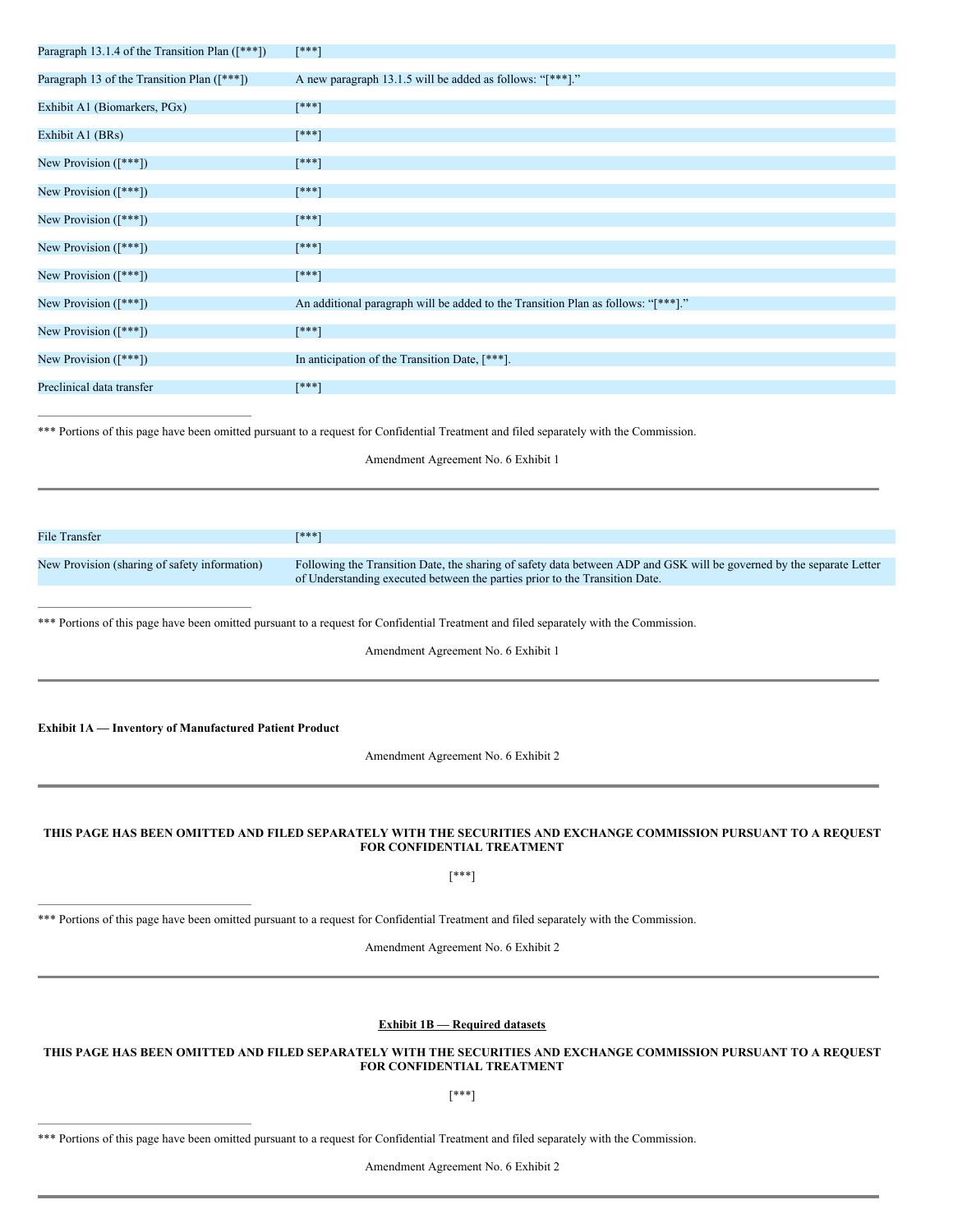## **EXHIBIT 2 — SCHEDULE 2 clarifications**

Schedule 2 shall be amended and clarified as follows. Save as provided explicitly below existing milestones and payments under Schedule 2 shall remain as previously provided.

In addition to the milestones set out currently in Schedule 2 or by way of further clarification to certain of those milestones (such modifications or clarification italicised below):

- · As of the Transition Date, GSK will pay to Adaptimmune a milestone equivalent to [\*\*\*]*.*
- · As of the Transition Date, GSK will pay to Adaptimmune a milestone equivalent to [\*\*\*].
- · As of the Transition Date, GSK will pay to Adaptimmune the amount of [\*\*\*]*.*
- · *As of the Transition Date, GSK will pay an amount of*[\*\*\*]*.*
- Any further planned [\*\*\*] activities would be set out in the Transition Plan. Further or additional activities, if any, at [\*\*\*] would be agreed by the JSC. [\*\*\*]
- · *In accordance with the* [\*\*\*]*.*
- · *To the extent that Adaptimmune is*[\*\*\*]*.*

· Where [\*\*\*]*.*

\*\*\* Portions of this page have been omitted pursuant to a request for Confidential Treatment and filed separately with the Commission.

Amendment Agreement No. 6 Exhibit 2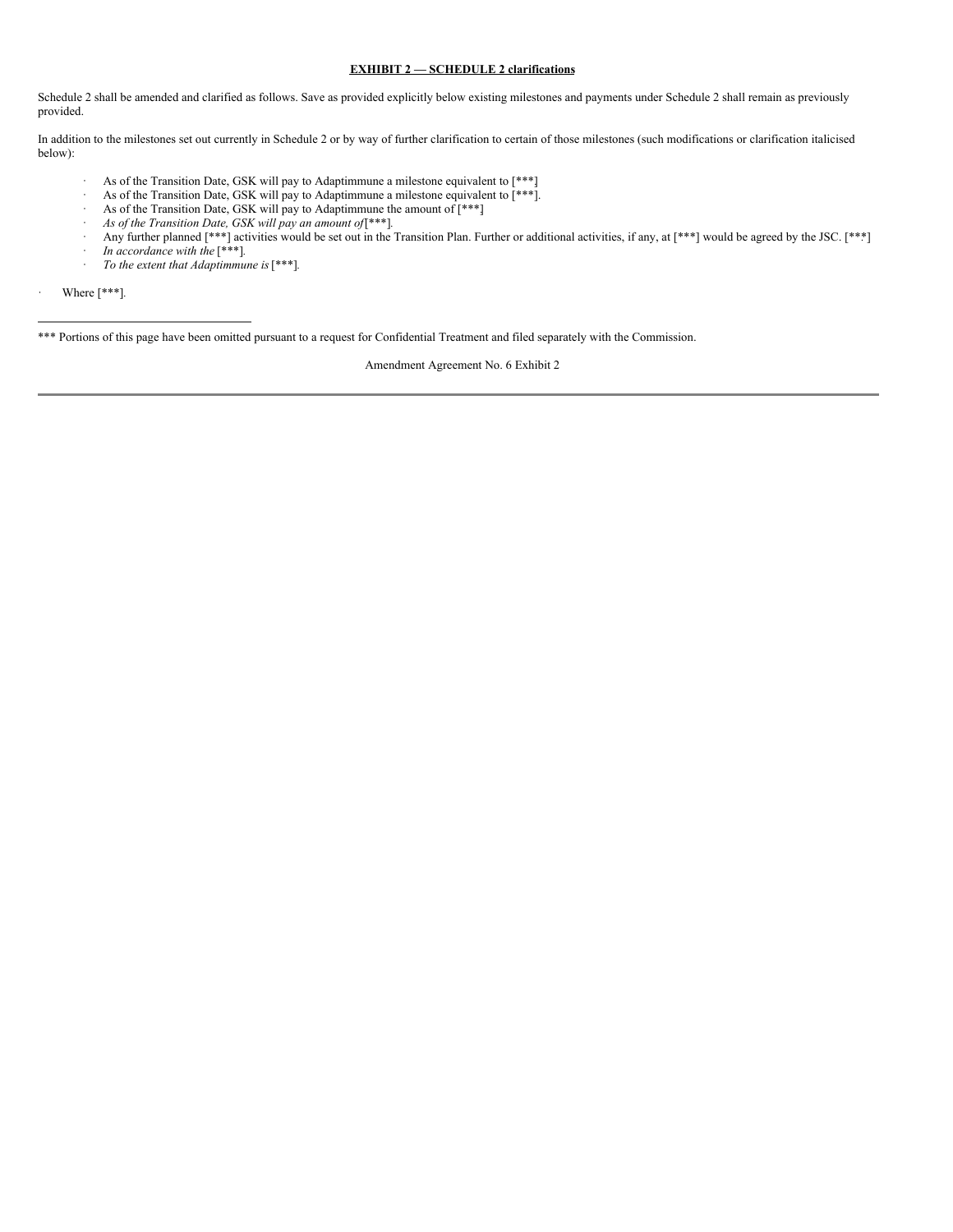## Form of Certification Required by Rule 13a-14(a) or 15d-14(a) under the Securities Exchange Act of 1934 as Adopted Pursuant to Section 302 of the Sarbanes-**Oxley Act of 2002**

I, James Noble, certify that:

- 1. I have reviewed this quarterly report on Form 10-Q of Adaptimmune Therapeutics plc;
- 2. Based on my knowledge, this report does not contain any untrue statement of a material fact or omit to state a material fact necessary to make the statements made, in light of the circumstances under which such statements were made, not misleading with respect to the period covered by this report;
- 3. Based on my knowledge, the financial statements, and other financial information included in this report, fairly present in all material respects the financial condition, results of operations and cash flows of the registrant as of, and for, the periods presented in this report;
- 4. The registrant's other certifying officer and I are responsible for establishing and maintaining disclosure controls and procedures (as defined in Exchange Act Rules 13a-15(e) and 15d-15(e)) and internal control over financial reporting (as defined in Exchange Act Rules 13a-15(f) and 15d-15(f)), for the registrant and have:
	- a. Designed such disclosure controls and procedures, or caused such disclosure controls and procedures to be designed under our supervision, to ensure that material information relating to the registrant, including its consolidated subsidiaries, is made known to us by others within those entities, particularly during the period in which this report is being prepared;
	- b. Designed such internal control over financial reporting, or caused such internal control over financial reporting to be designed under our supervision, to provide reasonable assurance regarding the reliability of financial reporting and the preparation of financial statements for external purposes in accordance with generally accepted accounting principles;
	- c. Evaluated the effectiveness of the registrant's disclosure controls and procedures and presented in this report our conclusions about the effectiveness of the disclosure controls and procedures, as of the end of the period covered by this report based on such evaluation; and
	- d. Disclosed in this report any change in the registrant's internal control over financial reporting that occurred during the registrant's most recent fiscal quarter that has materially affected or is reasonably likely to materially affect the registrant's internal control over financial reporting; and
- 5. The registrant's other certifying officer and I have disclosed, based on our most recent evaluation of internal control over financial reporting, to the registrant's auditors and the audit committee of the registrant's board of directors (or persons performing the equivalent functions):
	- a. All significant deficiencies and material weaknesses in the design or operation of internal control over financial reporting which are reasonably likely to adversely affect the registrant's ability to record, process, summarize and report financial information; and
	- b. Any fraud, whether or not material, that involves management or other employees who have a significant role in the registrant's internal control over financial reporting.

Date: August 2, 2018 /s/ James Noble

<span id="page-54-0"></span>James Noble *Chief Executive Of icer*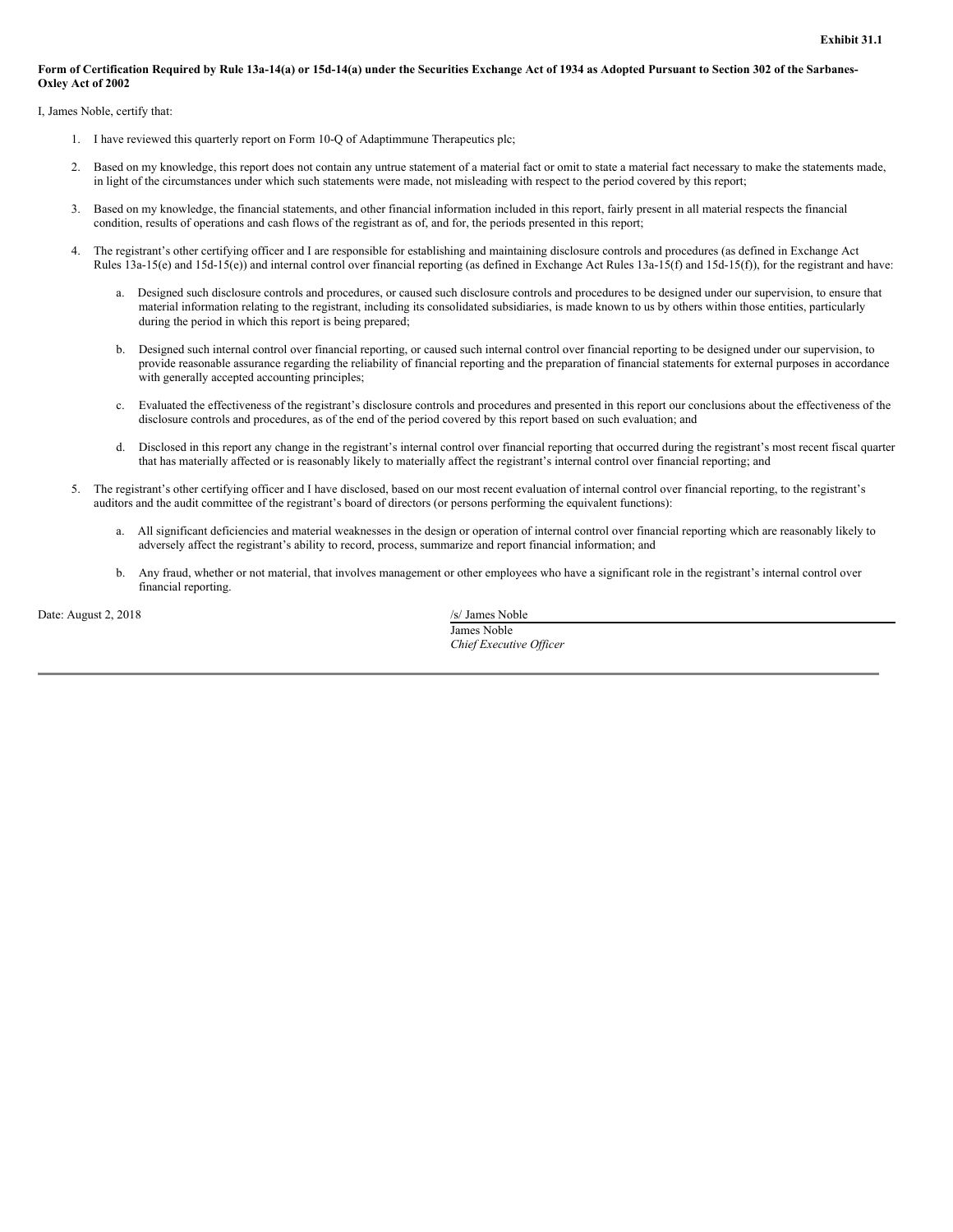## Form of Certification Required by Rule 13a-14(a) or 15d-14(a) under the Securities Exchange Act of 1934 as Adopted Pursuant to Section 302 of the Sarbanes-**Oxley Act of 2002**

I, Adrian Rawcliffe, certify that:

- <span id="page-55-0"></span>1. I have reviewed this quarterly report on Form 10-Q of Adaptimmune Therapeutics plc;
- 2. Based on my knowledge, this report does not contain any untrue statement of a material fact or omit to state a material fact necessary to make the statements made, in light of the circumstances under which such statements were made, not misleading with respect to the period covered by this report;
- 3. Based on my knowledge, the financial statements, and other financial information included in this report, fairly present in all material respects the financial condition, results of operations and cash flows of the registrant as of, and for, the periods presented in this report;
- 4. The registrant's other certifying officer and I are responsible for establishing and maintaining disclosure controls and procedures (as defined in Exchange Act Rules 13a-15(e) and 15d-15(e)) and internal control over financial reporting (as defined in Exchange Act Rules 13a-15(f) and 15d-15(f)), for the registrant and have:
	- a. Designed such disclosure controls and procedures, or caused such disclosure controls and procedures to be designed under our supervision, to ensure that material information relating to the registrant, including its consolidated subsidiaries, is made known to us by others within those entities, particularly during the period in which this report is being prepared;
	- b. Designed such internal control over financial reporting, or caused such internal control over financial reporting to be designed under our supervision, to provide reasonable assurance regarding the reliability of financial reporting and the preparation of financial statements for external purposes in accordance with generally accepted accounting principles;
	- c. Evaluated the effectiveness of the registrant's disclosure controls and procedures and presented in this report our conclusions about the effectiveness of the disclosure controls and procedures, as of the end of the period covered by this report based on such evaluation; and
	- d. Disclosed in this report any change in the registrant's internal control over financial reporting that occurred during the registrant's most recent fiscal quarter that has materially affected or is reasonably likely to materially affect the registrant's internal control over financial reporting; and
- 5. The registrant's other certifying officer and I have disclosed, based on our most recent evaluation of internal control over financial reporting, to the registrant's auditors and the audit committee of the registrant's board of directors (or persons performing the equivalent functions):
	- a. All significant deficiencies and material weaknesses in the design or operation of internal control over financial reporting which are reasonably likely to adversely affect the registrant's ability to record, process, summarize and report financial information; and
	- b. Any fraud, whether or not material, that involves management or other employees who have a significant role in the registrant's internal control over financial reporting.

Date: August 2, 2018 /s/ Adrian Rawcliffe Adrian Rawcliffe *Chief Financial Of icer*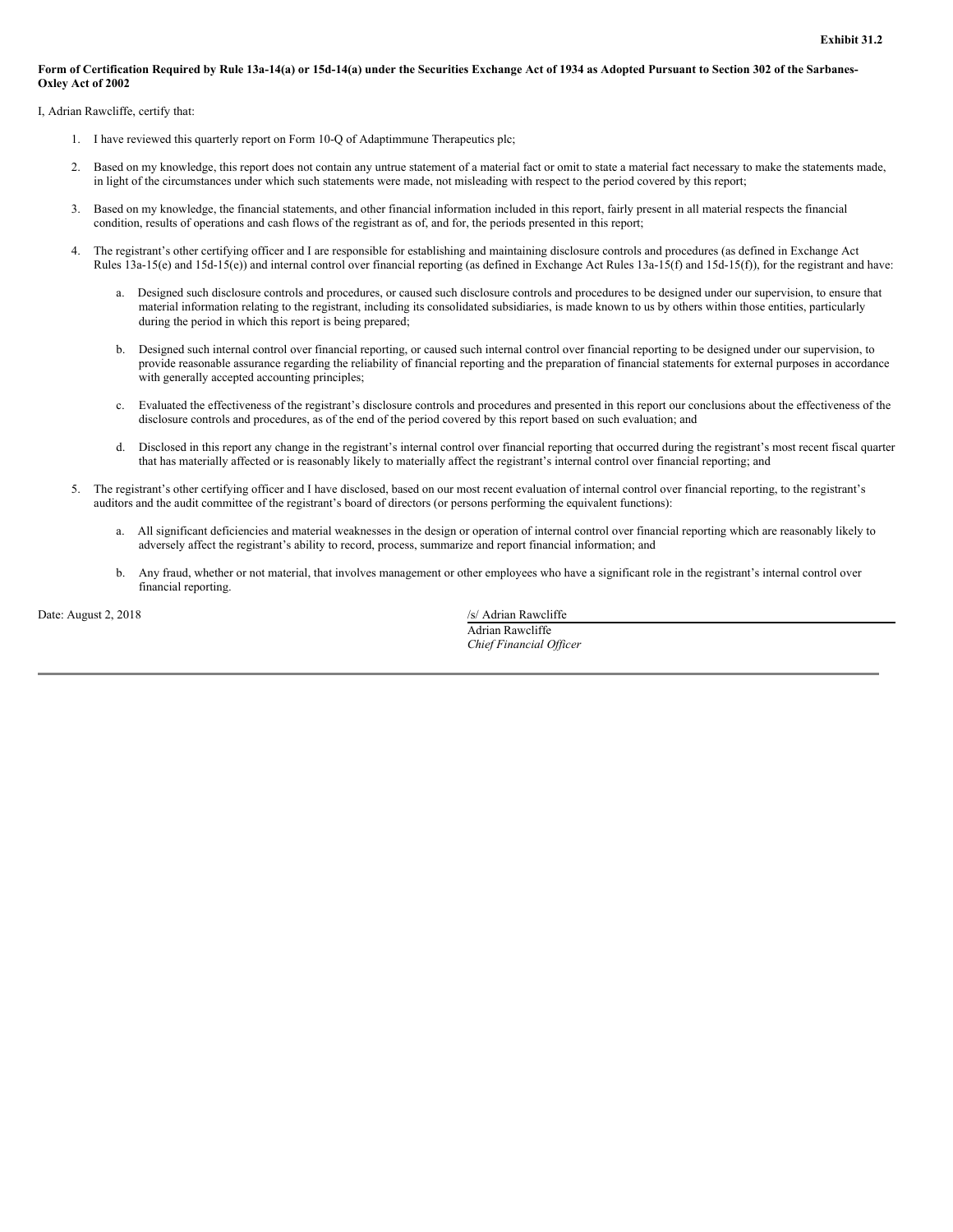### **Section 906 Certificate**

### Certification Pursuant to 18 U.S.C. Section 1350, as Adopted Pursuant to Section 906 of the Sarbanes-Oxley Act of 2002

Pursuant to Section 906 of the Sarbanes-Oxley Act of 2002 (subsections (a) and (b) of Section 1350, Chapter 63 of Title 18, United States Code), I, James Noble, Chief Executive Officer of Adaptimmune Therapeutics plc, a public limited company incorporated under English law (the "Company"), hereby certify, to my knowledge, that:

- 1. The Company's Quarterly Report on Form 10-Q for the quarterly period ended June 30, 2018, to which this Certification is attached as Exhibit 32.1 (the "Quarterly Report") fully complies with the requirements of Section 13(a) or 15(d) of the Securities Exchange Act of 1934; and
- 2. The information contained in the Quarterly Report fairly presents, in all material respects, the financial condition and results of operations of the Company.

Date: August 2, 2018

<span id="page-56-0"></span>/s/ James Noble James Noble *Chief Executive Of icer*